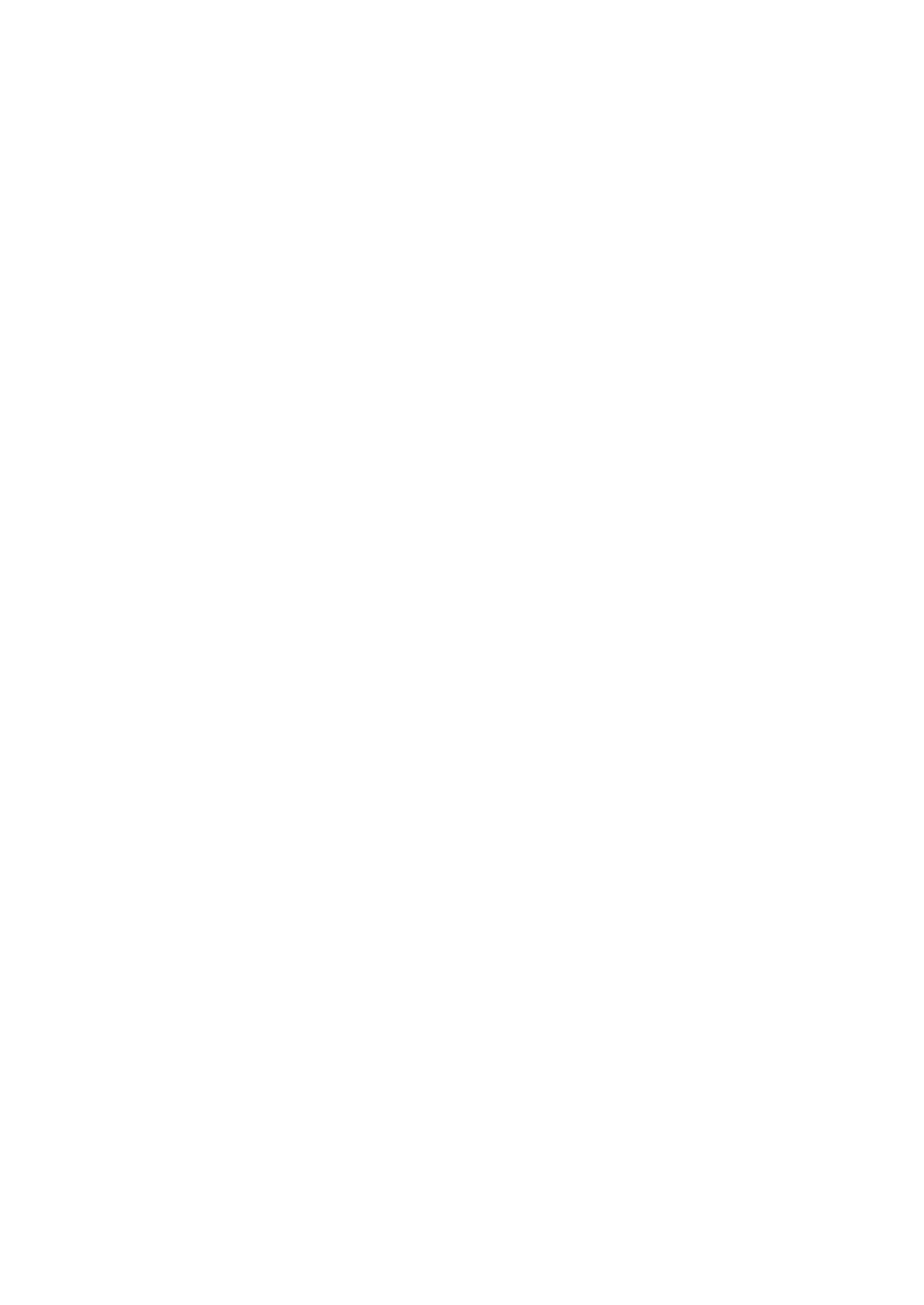# **TABLE OF CONTENTS**

| I.    |                                                                                       |  |
|-------|---------------------------------------------------------------------------------------|--|
| II.   |                                                                                       |  |
| Α.    | UNITED STATES' COUNTERVAILING DUTY DETERMINATIONS COVERED BY THIS                     |  |
| 1.    |                                                                                       |  |
| (a)   |                                                                                       |  |
| (i)   | United States Countervailing Duties on Imports of Stainless Steel Sheet and Strip in  |  |
| (ii)  | United States Countervailing Duties on Imports of Certain Cut-to-Length Carbon        |  |
| (iii) | United States Countervailing Duties on Imports of Certain Stainless Steel Wire Rod    |  |
| (iv)  | United States Countervailing Duties on Imports of Stainless Steel Plate in Coils from |  |
| (v)   | United States Countervailing Duties on Imports of Stainless Steel Sheet and Strip in  |  |
| (vi)  | United States Countervailing Duties on Imports of Certain Cut-to-Length Carbon-       |  |
| (b)   |                                                                                       |  |
| 2.    |                                                                                       |  |
| (a)   |                                                                                       |  |
| (i)   | United States Countervailing Duties on Imports of Certain Cut-to-length Carbon        |  |
| (ii)  |                                                                                       |  |
| (b)   | The US Department of Commerce's practice in administrative reviews10                  |  |
| 3.    |                                                                                       |  |
| (a)   |                                                                                       |  |
| (i)   | United States Countervailing Duties on Imports of Cut-to-Length Carbon Steel Plate    |  |
| (ii)  | United States Countervailing Duties on Imports of Certain Corrosion-Resistant         |  |
| (iii) | United States Countervailing Duties on Imports of Cut-to-Length Carbon Steel Plate    |  |
| (iv)  | United States Countervailing Duties on Imports of Cut-to-Length Carbon Steel Plate    |  |
|       |                                                                                       |  |
| (b)   |                                                                                       |  |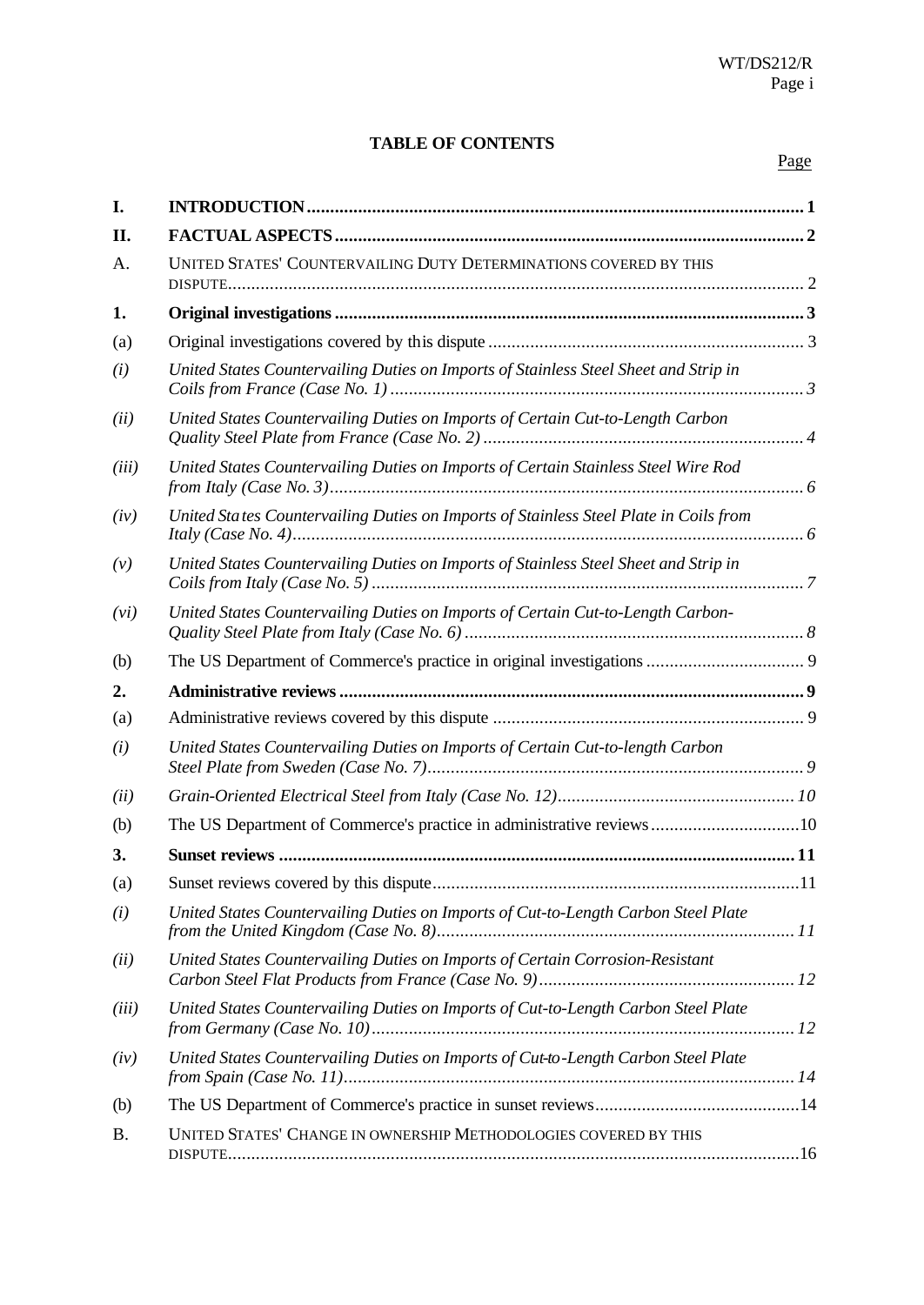| 1.        |                                                                                                                |  |
|-----------|----------------------------------------------------------------------------------------------------------------|--|
| 2.        |                                                                                                                |  |
| C.        | SECTION 771(5)(F) OF THE US TARIFF ACT OF 1930, AS AMENDED, (19 U.S.C.                                         |  |
| III.      | PARTIES' REQUESTS FOR FINDINGS AND RECOMMENDATIONS 18                                                          |  |
| IV.       |                                                                                                                |  |
| A.        | WTO-COMPATIBILITY OF THE UNITED STATES' SAME PERSON METHODOLOGY 20                                             |  |
| 1.        | Whether privatization triggers the need for a re-examination of the existence of                               |  |
| 2.        |                                                                                                                |  |
| (a)       |                                                                                                                |  |
| (b)       |                                                                                                                |  |
| (c)       | Corporate law principles in the interpretation and application of the SCM Agreement 26                         |  |
| (i)       | The relevance of the distinction between a company and its owners for the purposes                             |  |
| (ii)      | Whether countervailing duties are comparable to liabilities for regulatory or tortious<br>(delictual) acts 129 |  |
| (d)       |                                                                                                                |  |
| (e)       |                                                                                                                |  |
| 3.        | Whether the benefit passes through when the privatization transaction takes                                    |  |
| <b>B.</b> | US DEPARTMENT OF COMMERCE'S PRACTICE IN ADMINISTRATIVE REVIEWS38                                               |  |
| C.        | OBLIGATIONS OF THE MEMBERS IN SUNSET REVIEW INVESTIGATIONS38                                                   |  |
| 1.        | Scope of the obligations of Members under Article 21.3 of the SCM Agreement 39                                 |  |
| 2.        |                                                                                                                |  |
| D.        | ARGUMENTS RELATING TO THE WTO COMPATIBILITY OF SECTION 771(5)(F) OF THE                                        |  |
| V.        |                                                                                                                |  |
| A.        |                                                                                                                |  |
| 1.        | Arguments relating to the United States change in ownership methodology 43                                     |  |
| (a)       |                                                                                                                |  |
| (b)       | Determination of countervailability under Article 14 of the SCM Agreement44                                    |  |
| (c)       |                                                                                                                |  |
| 2.        |                                                                                                                |  |
| <b>B.</b> |                                                                                                                |  |
| 1.        | Arguments relating to the United States change in ownership methodology 45                                     |  |
| 2.        |                                                                                                                |  |
| VI.       |                                                                                                                |  |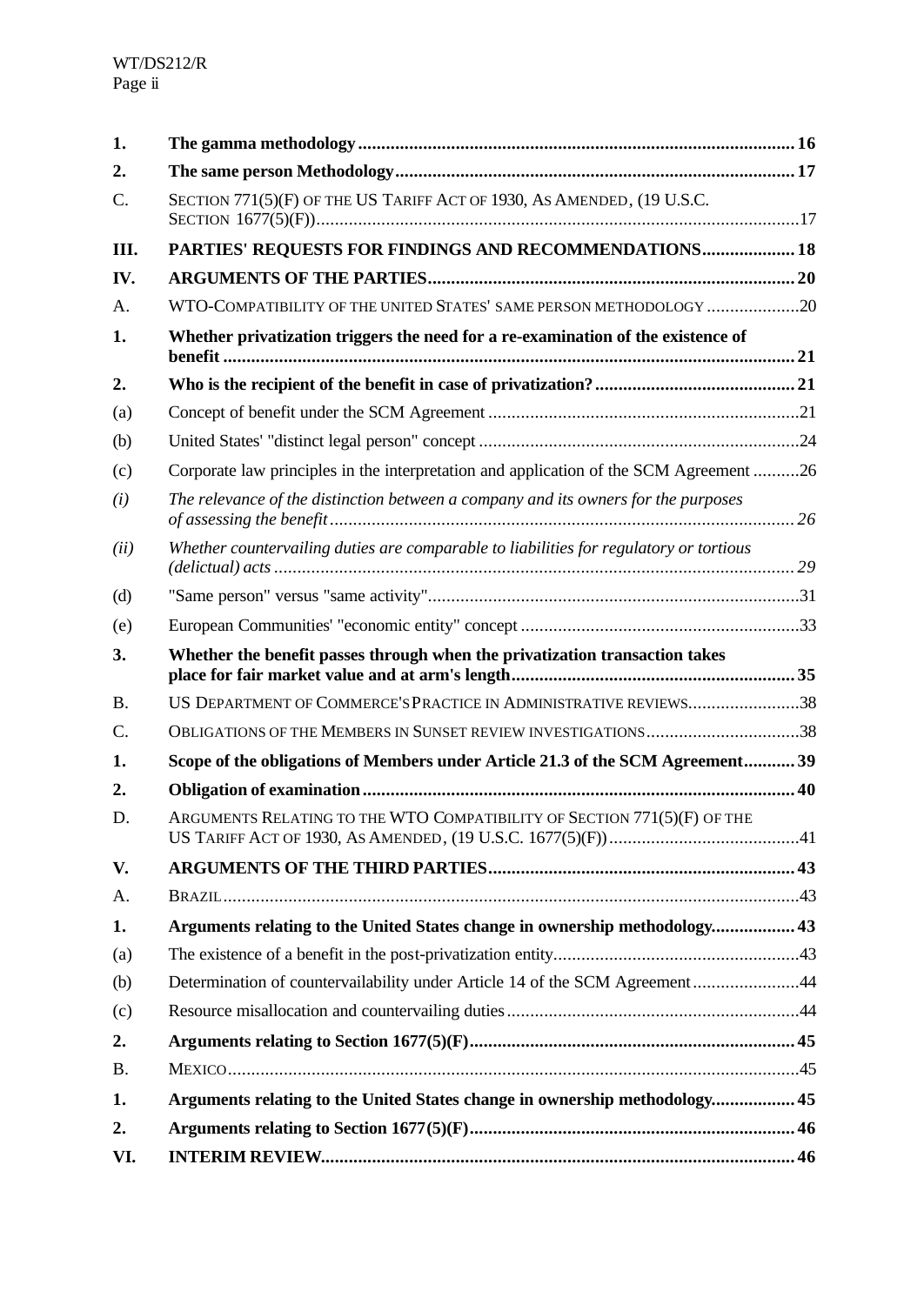| VII.           |                                                                                          |  |
|----------------|------------------------------------------------------------------------------------------|--|
| $\mathsf{A}$ . |                                                                                          |  |
| <b>B.</b>      |                                                                                          |  |
| 1.             | Evolution of change in ownership methodologies applied by the US Department              |  |
| 2.             |                                                                                          |  |
| (a)            |                                                                                          |  |
| (b)            |                                                                                          |  |
| (c)            |                                                                                          |  |
| C.             | THE IMPACT OF PRIVATIZATION ON THE DETERMINATION OF SUBSIDIZATION AND                    |  |
| 1.             |                                                                                          |  |
| (a)            |                                                                                          |  |
| (i)            |                                                                                          |  |
| (ii)           |                                                                                          |  |
|                |                                                                                          |  |
|                |                                                                                          |  |
|                |                                                                                          |  |
| (b)            |                                                                                          |  |
| (i)            |                                                                                          |  |
| (ii)           |                                                                                          |  |
|                |                                                                                          |  |
|                |                                                                                          |  |
|                |                                                                                          |  |
| 2.             |                                                                                          |  |
| (a)            | Objective and conditions for applying countervailing duties under the SCM                |  |
| (b)            |                                                                                          |  |
| (i)            |                                                                                          |  |
| (ii)           |                                                                                          |  |
| (c)            |                                                                                          |  |
| (i)            |                                                                                          |  |
| (ii)           | Whether privatization triggers the obligation to (re-)examine the conditions of          |  |
| (iii)          | Did the privatized producer get any "benefit" from the prior financial contribution?  75 |  |
| D.             |                                                                                          |  |
| 1.             |                                                                                          |  |
| 2.             |                                                                                          |  |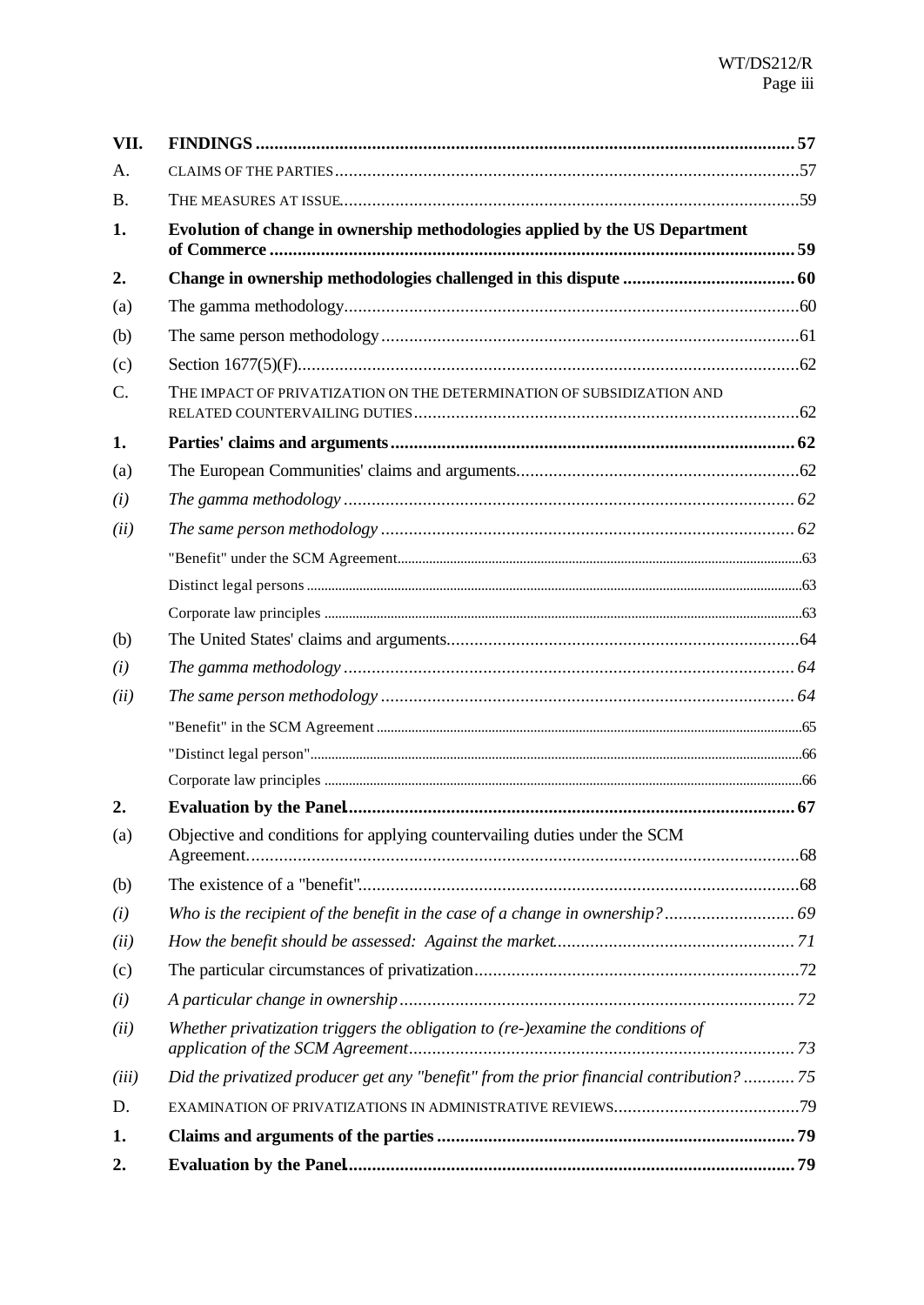| Ε.    |                                                                                        |  |
|-------|----------------------------------------------------------------------------------------|--|
| 1.    |                                                                                        |  |
| 2.    |                                                                                        |  |
| F.    |                                                                                        |  |
| 1.    |                                                                                        |  |
| 2.    |                                                                                        |  |
| (a)   | Possibility to challenge a legislation as such - mandatory/discretionary distinction86 |  |
| (b)   | The examination by the Panel of national laws and other domestic legal instruments. 87 |  |
| (c)   | Can US Section 1677(5)(F) be effectively applied in a WTO-consistent manner?88         |  |
| (i)   |                                                                                        |  |
| (ii)  |                                                                                        |  |
| (iii) |                                                                                        |  |
| (iv)  |                                                                                        |  |
| (v)   |                                                                                        |  |
| VIII. |                                                                                        |  |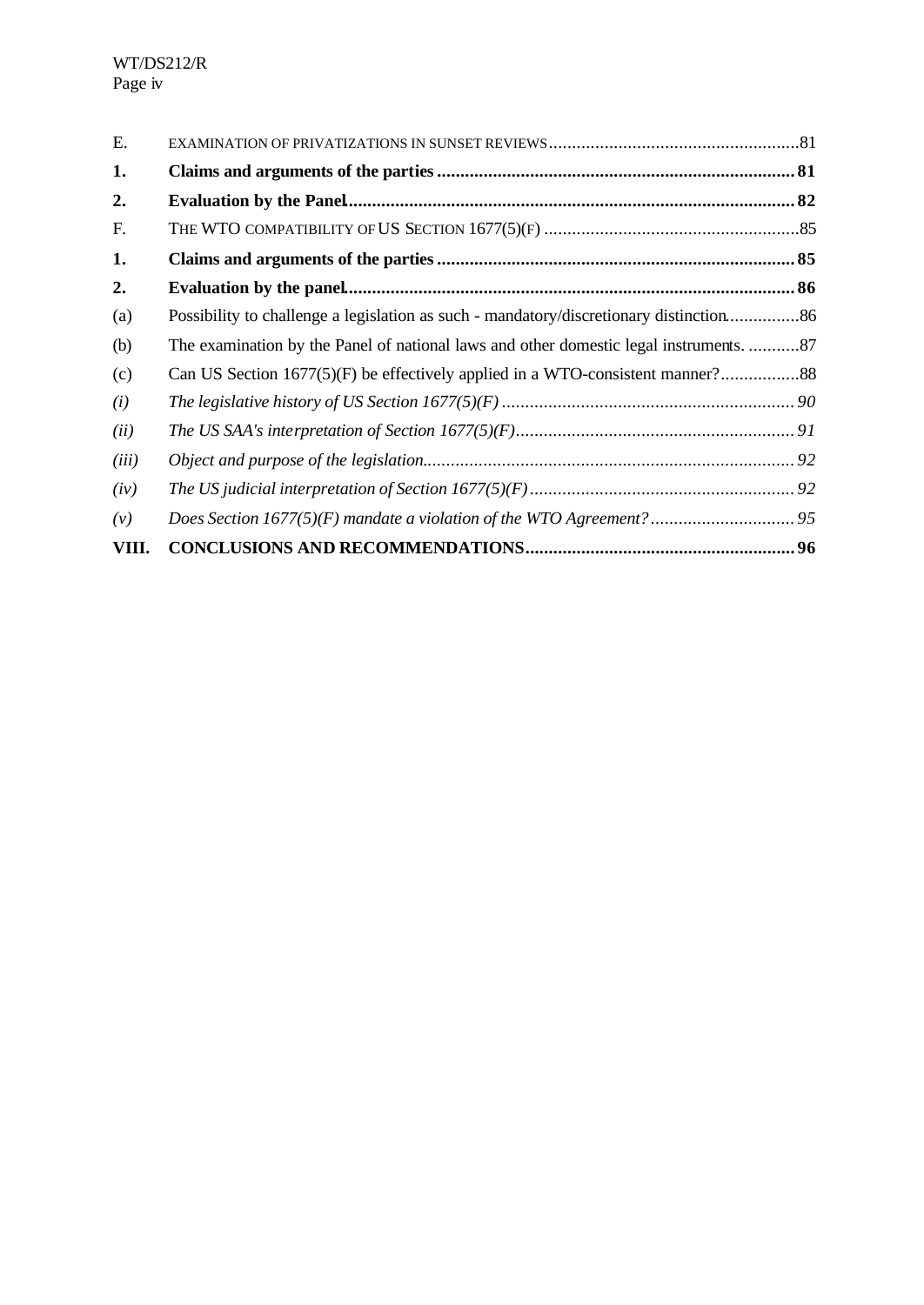# **I. INTRODUCTION**

1.1 On 10 November 2000, the European Communities requested consultations with the United States under Article 4 of the Understanding on Rules and Procedures Governing the Settlement of Disputes (the "DSU"), Article XXII of the General Agreement on Tariffs and Trade 1994 (the "GATT 1994") and Article 30 of the Agreement on Subsidies and Countervailing Measures (the "SCM Agreement"). The European Communities' request was related to the continued application by the US Department of Commerce of countervailing duties based on its "*change in ownership*" methodology which consisted of a presumption that non-recurring subsidies granted to a former producer of goods, prior to a change in ownership, "pass through" to the current producer of the goods following the change in ownership.<sup>1</sup>

1.2 Consultations took place in Geneva on 7-8 December 2000, but the parties failed to reach a mutually satisfactory solution. On 1 February 2001, the European Communities requested further consultations with the United States.<sup>2</sup> Further consultations took place in Geneva on 3 April 2001, but the parties did not reach a mutually satisfactory solution.

1.3 On 8 August 2001, the European Communities requested the Dispute Settlement Body (the "DSB") to establish a panel, pursuant to Articles 4 and 6 of the DSU, Article 30 of the SCM Agreement and Article XXII of the GATT 1994 with respect to the practice by the United States of imposing countervailing duties on certain products exported from the European Communities "without establishing the existence of a financial contribution or a benefit to the producers under investigation and hence the existence of a countervailable subsidy as defined in the SCM Agreement." These duties had been imposed or maintained notwithstanding privatizations or changes of ownership in reliance, *inter alia,* on Section 771(5)(F) of the Tariff Act 1930, as amended, (19 USC Section 1677(5)(F)) and according to the European Communities were not based on an analysis of the existence of a countervailable subsidy benefiting the producer concerned during the period of investigation or review.<sup>3</sup>

1.4 At its meeting on 10 September 2001, the DSB established a panel in accordance with Article 6 of the DSU. At that meeting, the parties agreed that the Panel should have standard terms of reference. The terms of reference of the panel were, therefore, the following:

"To examine, in the light of the relevant provisions of the covered agreements cited by the European Communities in document WT/DS212/4, the matter referred to the DSB by the European Communities in that document, and to make such findings as will assist the DSB in making the recommendations or in giving the rulings provided for in those agreements."<sup>4</sup>

1.5 On 25 October 2001, the European Communities requested the Director-General to determine the composition of the panel, pursuant to paragraph 7 of Article 8 of the DSU. This paragraph provides:

"If there is no agreement on the panelists within 20 days after the date of the establishment of a panel, at the request of either party, the Director-General, in consultation with the Chairman of the DSB and the Chairman of the relevant Council

 $1$  WT/DS212/1.

 $2$  WT/DS212/1/Add.1.

 $3$  Since the request for consultations, which included 14 countervailing duty determinations, one order was terminated (Cold-Rolled Carbon Steel Flat Products from Sweden C-401-401) and another order was limited to recurring subsidies, pursuant to an agreement between the exporter concerned and the US Department of Commerce (Certain Pasta from Italy C-475-819). Therefore, the European Communities decided not to include these two determinations in its request for the establishment of a Panel. WT/DS212/4, footnote 1.

<sup>4</sup> WT/DS212/5.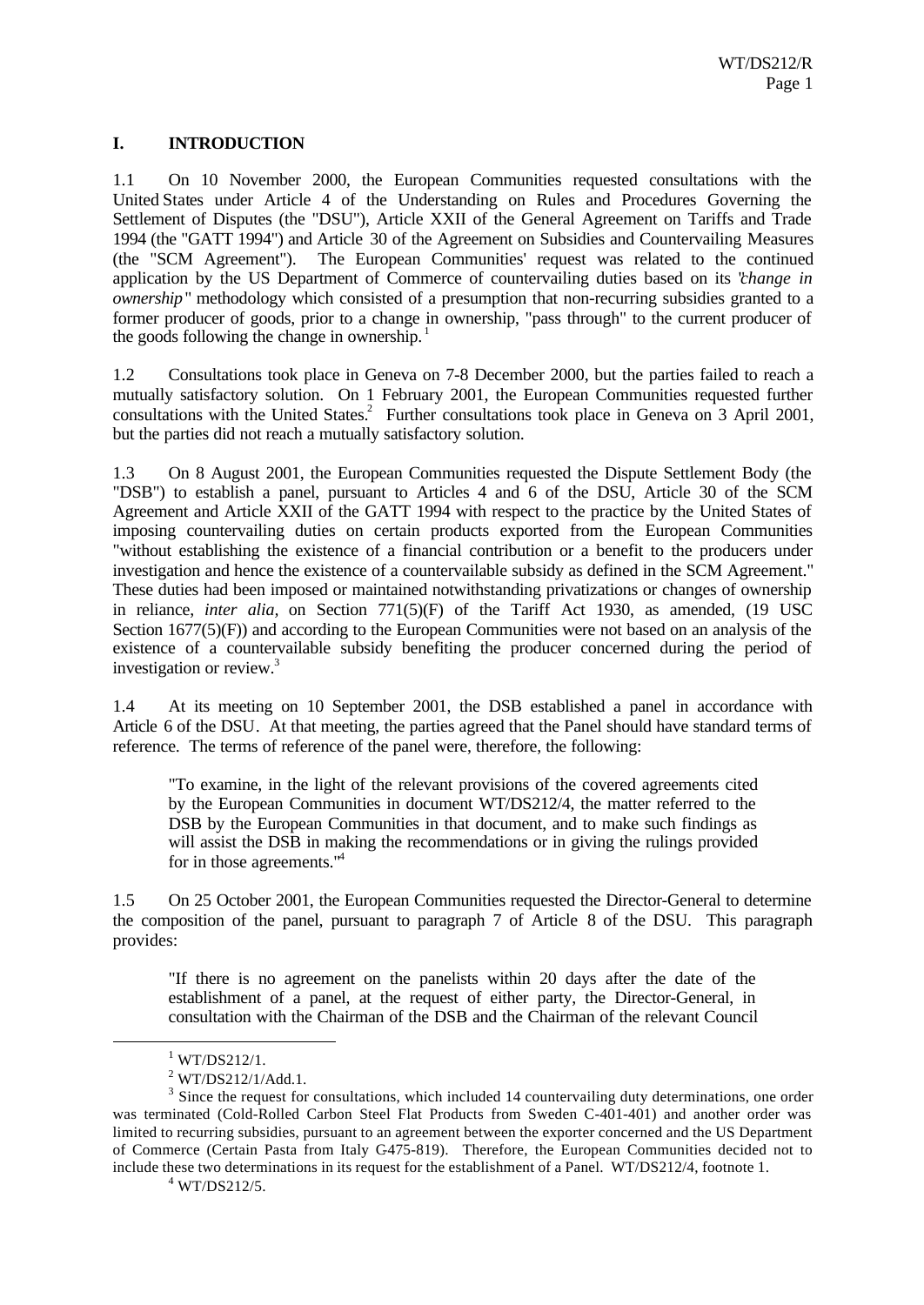or Committee, shall determine the composition of the panel by appointing the panelists whom the Director-General considers most appropriate in accordance with any relevant special or additional rules or procedures of the covered agreement or covered agreements which are at issue in the dispute, after consulting with the parties to the dispute. The Chairman of the DSB shall inform the Members of the composition of the panel thus formed no later than 10 days after the date the Chairman receives such a request."

1.6 On 5 November 2001, the Director-General accordingly composed the Panel as follows:

| Chairman: | Mr. Gilles Gauthier                  |
|-----------|--------------------------------------|
| Members:  | Ms. Marie-Gabrielle Ineichen-Fleisch |
|           | Mr. Michael Mulgrew                  |

1.7 Brazil, India and Mexico reserved their rights to participate in the panel proceedings as third parties.

1.8 The Panel met with the parties on 19-21 February 2002 and 20-21 March 2002. It met the third parties on 20 February 2002. The Panel sent questions to the parties on 25 February 2002 and provided additional questions to the parties during the second substantive meeting.

1.9 The Panel submitted its Interim Report to the parties on 13 May 2002. The Panel submitted its Final Report to the parties on 19 June 2002.

# **II. FACTUAL ASPECTS**

l

A. UNITED STATES' COUNTERVAILING DUTY DETERMINATIONS COVERED BY THIS DISPUTE

2.1 The European Communities has requested the Panel to rule on the WTO-consistency of 12 countervailing duty determinations against imports of certain steel products originating in the European Communities. The imposition of countervailing duties in these 12 determinations were based on the application by the US Department of Commerce of two different methodologies (the so-called "gamma" and "same person" methodologies) used to assess the impact of a change in ownership, (in all 12 cases before the Panel) via privatization, in the determination of the existence of subsidization in respect of the privatized producer; specifically whether non-recurring subsidies bestowed prior to the change in ownership (privatization) remained countervailable against imports from the privatized producer. From these 12 determinations, six are original investigations Stainless Sheet and Strip in Coils from France (C-427-815) (Case No. 1); Certain Cut-to-Length Carbon Quality Steel from France (C-427-817) (Case No. 2); Certain Stainless Steel Wire Rod from Italy (C-475-821) (Case No. 3); Stainless Steel Plate in Coils from Italy (C-475-823) (Case No. 4); Stainless Steel Sheet and Strip in Coils from Italy (C-475-825) (Case No. 5); Certain Cut-to-Length Carbon-Quality Steel Plate from Italy (C-475-827) (Case No. 6); two are administrative reviews Cut-to-Length Carbon Steel Plate from Sweden (C-401-804) (Case No. 7); Grain-oriented Electrical Steel from Italy (C-475-812) (Case No. 12) and four are sunset reviews Cut-to-Length Carbon Steel Plate from United Kingdom (C-412-815) (Case No. 8); Certain Corrosion-Resistant Carbon Steel Flat Products from France (C-427-810) (Case No. 9); Cut-to-Length Carbon Steel Plate from Germany (C-428-817) (Case No. 10); and Cut-to-Length Carbon Steel Plate from Spain (C-469-804) (Case No.  $11$ <sup>5</sup> A table describing these determinations is included in Annex A.

 $<sup>5</sup>$  The numbering of the cases from 1 to 12 was presented by the European Communities and seconded</sup> by the United States.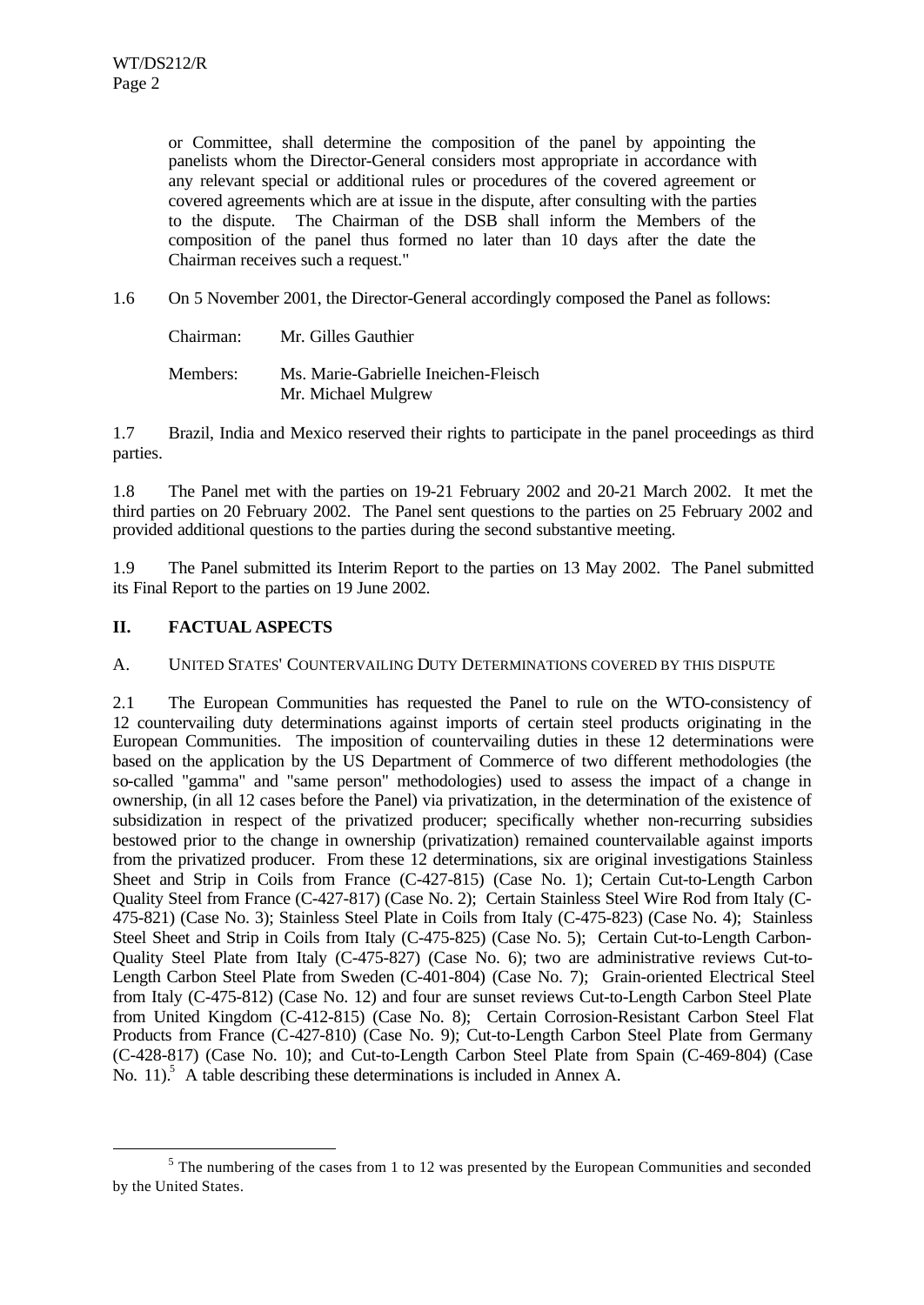2.2 In two out of these 12 cases, the Court of International Trade (CIT), in prior court appeals, expressly requested that the US Department of Commerce determine if the privatization at issue was at arm's length and for fair market value. The companies involved were British Steel (Case No. 8, Cut-to-Length Carbon Steel Plate from United Kingdom (C-412-815)) and Dillinger AG (Case No. 10, Cut-to-Length Carbon Steel Plate from Germany (C-428-817)). In 1995, in the context of a court remand, the US Department of Commerce determined that the British Steel privatization was at arm's length, for fair market value and consistent with commercial considerations because British Steel shares were offered to private investors world-wide (a) the offering price was based on valuations by independent consultants; (b) private investors purchased nearly the entire share offering; (c) similar findings were made for Dillinger.<sup>6</sup>

2.3 Both parties agree that the changes in ownership relevant to this dispute only concern the privatization of state-owned companies, i.e. the change in ownership from government to private hands. All the privatizations concerned by this dispute involved a full change in ownership in the sense that in all these 12 cases, governments had sold all, or substantially all, their ownership interests and, clearly, had no longer any controlling interests over the privatized producers.<sup>7</sup>

2.4 The following factual information regarding these 12 countervailing duty determinations and the relevant privatizations is based on evidence submitted by the European Communities commented by the United States, including references from the twelve determinations submitted as exhibits by the European Communities.

# **1. Original investigations**

l

- (a) Original investigations covered by this dispute
- *(i) United States Countervailing Duties on Imports of Stainless Steel Sheet and Strip in Coils from France (Case No. 1)*

2.5 This case concerns the imposition of countervailing duties on imports of stainless steel sheet and strip in coils from France, produced and exported by Usinor -Sacilor S.A. (Usinor). The US case number is C-427-815; (64 Fed. Reg. 30774 of 29 June 1999). On 8 June 1999, the US Department of Commerce published its final determination imposing a countervailing duty rate of 5.38 per cent *ad valorem* on imports produced by Ugine S.A., a wholly owned subsidiary of Usinor.<sup>8</sup>

2.6 In July 1995 the privatization of Usinor began. Pursuant to the French privatization law, Usinor Sacilor (and shares thereof) was valued for privatization purposes by the French Privatization Commission (the "FPC"), an independent body charged with valuing companies designated for privatization. The FPC's valuation analysis used three methods: (i) comparison to the stock market values of other European steel producers; (ii) evaluation of net liquidity flows; and (iii) estimated value of the company's net re-evaluated assets. Based on the FPC's valuation opinion, the French Minister of Economy and Finance established share prices for the various Usinor share offerings. The Commission's valuation of the company was consistent with the range of values for the company established in a report prepared by Banque S.G. Warburg and Crédit Lyonnais.<sup>9</sup> At the same time, Usinor Sacilor offered additional shares for sale in the form of a capital increase. All shares were sold through a public offering of shares which consisted of a French public offering, an international public offering, and an employee offering. In accordance with the French privatization law, a certain portion of the shares were also sold to a group of so-called "stable shareholders", some of which were

<sup>&</sup>lt;sup>6</sup> See EC's and US' responses to question No. 16 posed by the Panel.

<sup>&</sup>lt;sup>7</sup> See EC's response to question No. 11 posed by the Panel.

<sup>8</sup> *See Stainless Steel Sheet and Strip in Coils from France* 64 Fed. Reg. 30774 (Dep't Commerce 8 June 1999) (final countervailing duty determination), Exhibit EC–10 to the EC's first written submission.

<sup>&</sup>lt;sup>9</sup> See Annex to EC's responses to questions posed by the Panel (4 March 2002).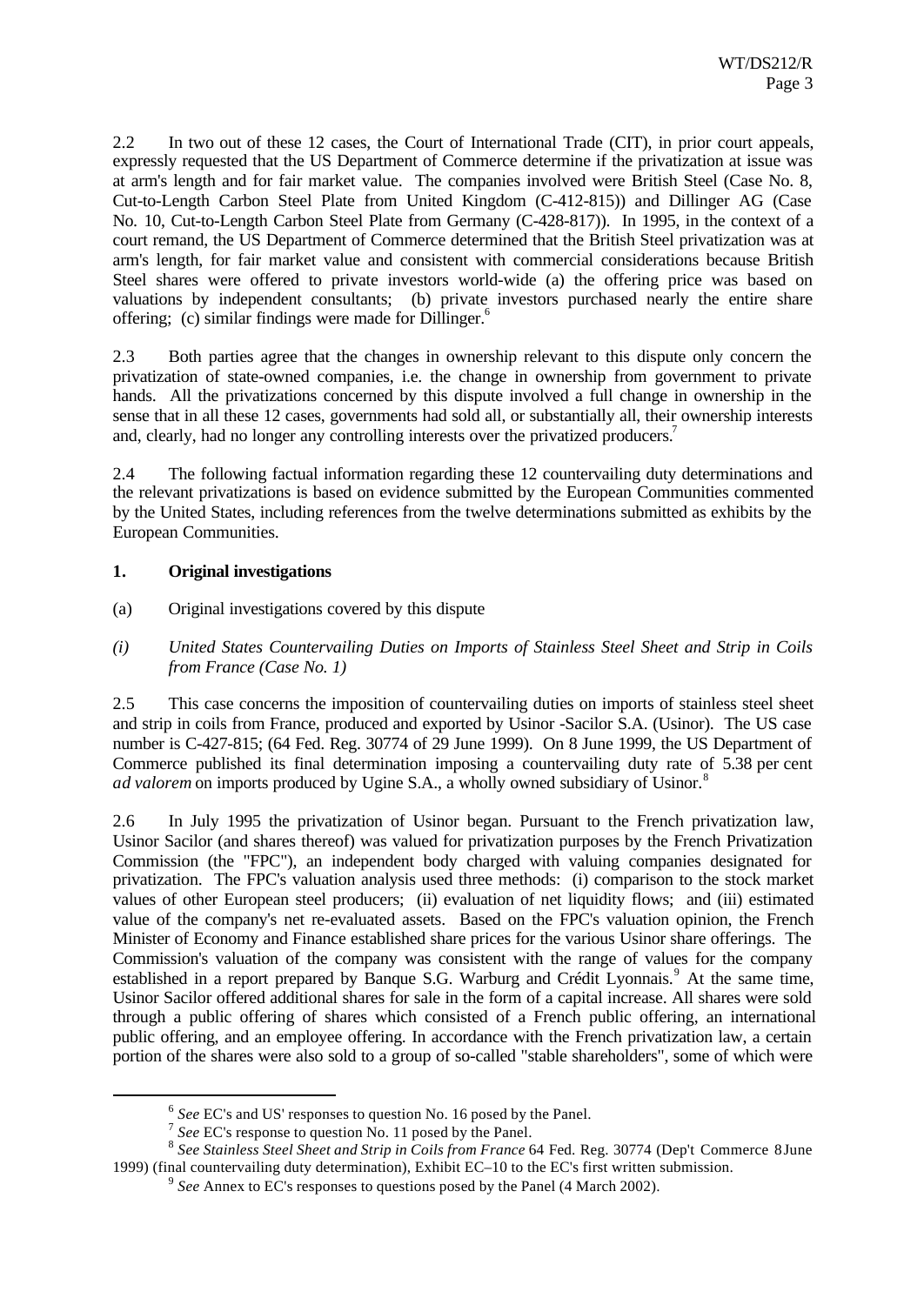l

government-owned banks and other entities.<sup>10</sup> After the July 1995 public offering, the French Government held 9.8 per cent of Usinor's shares while Crédit Lyonnais retained approximately  $3$  per cent.<sup>11</sup>

2.7 The privatization continued throughout the years 1996 and 1997. At the end of the privatization, the stable shareholders held approximately 14 percent of Usinor's total shares, 10 per cent of which were held by government- owned or controlled entities.<sup>12</sup> During 1997 and 1998 the French Government divested itself of the remaining shares which it held.<sup>13</sup>

2.8 The margins found by the US Department of Commerce in its final determination were attributable to non-recurring subsidies found to have been received by the state-owned Usinor Sacilor (as Usinor was then known) in the 1980s. The US Department of Commerce found, on the basis of its gamma methodology<sup>14</sup>, that these subsidies continued to benefit the company during the 1997 period of investigation. Usinor claimed that it had been privatized in 1995 by means of an arm's length, fair market value sale of shares.<sup>15</sup> Usinor further claimed that pre-privatization subsidies accounted for all but 0.10 per cent of the subsidy margin.

2.9 On 1 October 2000 Usinor challenged aspects of the US Department of Commerce's final determination, including its treatment of Usinor's privatization, in the CIT. During the litigation, the US Department of Commerce requested, and was granted, a remand to reconsider the effect of the US Court of Appeals for the Federal Circuit's decision in *Delverde Srl v. United States* (*Delverde III*) *16* on the US Department of Commerce's treatment of the effect of Usinor's privatization on prior nonrecurring subsidies. On 20 December 2000, the US Department of Commerce reported its final remand redetermination to the CIT, which Usinor challenged. In its remand determination in the ongoing appeal before the CIT, the US Department of Commerce applied the same person methodology and focused on whether the change in ownership of Usinor resulted in a new legal person.<sup>17</sup> The US Department of Commerce found that Usinor had received a financial contribution and a benefit notwithstanding the change in ownership because Usinor was the same person before and after the privatization. On 4 January 2002, the CIT issued a remand order in which it found the same person methodology inconsistent with the US statute.<sup>18</sup>

#### *(ii) United States Countervailing Duties on Imports of Certain Cut-to-Length Carbon Quality Steel Plate from France (Case No. 2)*

2.10 This case concerns the imposition of countervailing duties on imports of certain cut-to-length carbon quality steel plate from France, produced and exported by Usinor Sollac S.A. (Usinor) and GTS Industries S.A. (GTS). The US case number is C-427-817; (64 Fed. Reg. 73277 of 29 December 1999). On 29 December 1999, the US Department of Commerce published its final determination

<sup>10</sup> *Stainless Steel Sheet and Strip in Coils from France, supra,* footnote 8, at 30776.

<sup>&</sup>lt;sup>11</sup> *See* Annex to the EC's responses to questions posed by the Panel (4 March 2002).

<sup>&</sup>lt;sup>12</sup> Stainless Steel Sheet and Strip in Coils from France, supra, footnote 8, at 30776

<sup>&</sup>lt;sup>13</sup> See Annex to EC's replies to questions posed by the Panel (4 March 2002). For details of the GOF divestiture *see Stainless Steel Sheet and Strip in Coils from France, supra,* footnote 8, at 30776-30777.

<sup>&</sup>lt;sup>14</sup> See infra, Section B.1 for a description of this methodology.

<sup>15</sup> *Stainless Steel Sheet and Strip in Coils from France, supra,* footnote 8, at 30776-30778.

<sup>16</sup> *Delverde Srl. v. United States* ("*Delverde III")* 202 F.3rd 1360 (Fed Cir. Feb 2, 2000) rehg denied (20 June 2000). Exhibit EC-5 to the EC's first written submission.

<sup>17</sup> *See*, *Final Results of Redetermination pursuant to Court Remand*, *Allegheny Ludlum Corp. et al. v United States* Court No. 99-09-00566, (Ct. Int'l Trade 13 December 2000) (unpublished) ("*Allegheny Ludlum I")*.

<sup>18</sup> See, *Allegheny Ludlum Corp. et al. v United States* Court No. 99-09-00566 (Ct. Int'l Trade 4 January 2002). Exhibit EC–29 to the EC's second written submission. ("*Allegheny Ludlum II").*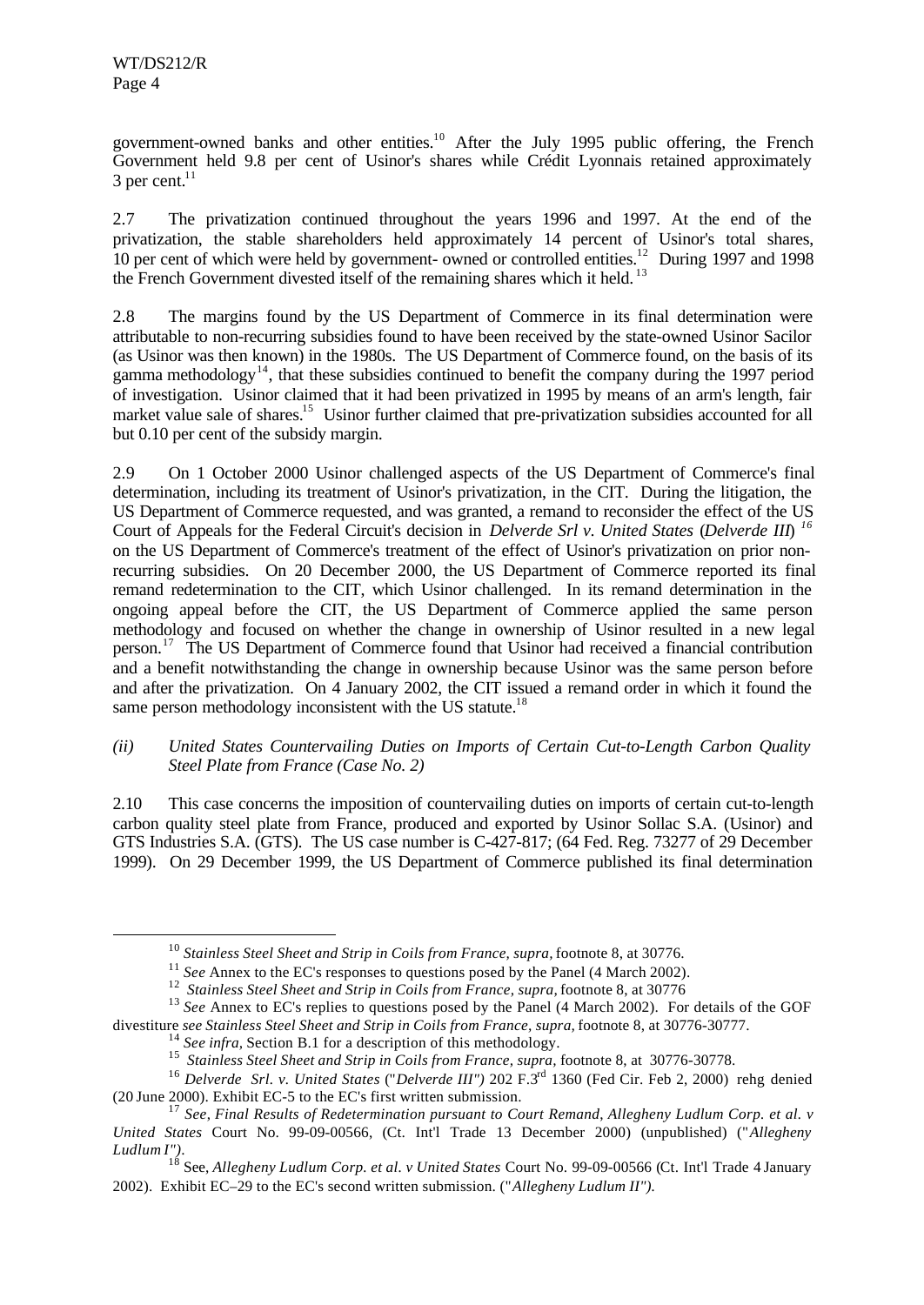imposing countervailing duties to Usinor and GTS of 5.56 per cent and 6.86 per cent *ad valorem* respectively.<sup>19</sup>

2.11 As regards the margins found by the US Department of Commerce for Usinor in its determination, these were mainly attributable to non-recurring subsidies found to have been received by Usinor during State-ownership in the 1980s. Usinor claimed that it was privatized in 1995 by means of an arm's length, fair market value sale of shares. The US Department of Commerce found, on the basis of its gamma methodology<sup>20</sup>, that these subsidies continued to benefit the company during the 1998 period of investigation. Usinor claimed that these pre-privatization subsidies accounted for all but 0.10 per cent of the subsidy margin.

2.12 In the same determination the US Department of Commerce imposed a countervailing duty rate of 6.86 per cent on products exported by GTS Industries (GTS). The US Department of Commerce assigned a countervailing duty rate of 6.86 per cent allocated *pro rata* to GTS based on financial contributions that were given to the Usinor group of which GTS was a member. The US Department of Commerce concluded that the conversion of the group's consolidated debts owed to the French Government, denominated as "Loans with Special Characteristics" and of "Steel Intervention Fund" bonds into shares of common stock constituted countervailable equity infusions, which were treated as non-recurring grants.<sup>21</sup> The US Department of Commerce applied its gamma change in ownership methodology.<sup>22</sup> GTS, Usinor, the Government of France, and the European Communities provided evidence that Usinor had been privatized in 1995 at arm's length and for fair market value, but the US Department of Commerce never made any finding on whether the privatization was for fair market value.

2.13 At the time of Usinor's privatization, GTS was owned 100 per cent by AG der Dillinger Hüttenwerke (Dillinger), and Usinor held 70 per cent of Dillinger's parent company DHS – Dillinger Hutte Saarstahl (DHS). In July 1995, the French Government sold 90.2 per cent of Usinor's shares in a public offering on the French and International Stock Exchanges (described in Case No. 1 above). In April 1996, Usinor reduced its interest in DHS to 48.75 per cent. As a result of this reduction, the US Department of Commerce found in its final determination that GTS was no longer under the control of Usinor but it continued to benefit from the subsidies previously granted to Usinorand thus GTS' products were subject to countervailing duties.

2.14 On 7 April 2000, GTS filed a complaint with the US CIT On 24 August 2000, the CIT remanded the case to the US Department of Commerce to determine whether the *Delverde III* decision had any applicability on the GTS proceeding. In its remand determination in the ongoing appeal before the CIT, the US Department of Commerce did not investigate further whether any of the privatization transactions were at arm's length and for fair market value but focused exclusively on whether the change in ownership of Usinor resulted in a new legal person. In this respect the US Department of Commerce concluded that whether the owners of the newly privatized Usinor paid fair market value for the company in an arm's-length transaction based upon commercial considerations was not relevant to its analysis of previously-bestowed subsidies.<sup>23</sup> The US Department of Commerce found that Usinor had received a financial contribution and a benefit notwithstanding the change in ownership because Usinor was the same person before and after the privatization. On 4 January 2002,

<sup>&</sup>lt;sup>19</sup> See Certain Cut-to-Length Carbon-Quality Steel Plate from France 64 Fed. Reg. 73277 Dep't Commerce 29 December 1999) (final countervailing duty determination). Exhibit EC–11 to the EC's first written submission.

<sup>20</sup> *Ibid.,* at 73279-73280.

<sup>21</sup> *Certain Cut-to-Length Carbon-Quality Steel Plate from France, supra,* footnote 19*,* at 73281-73282 <sup>22</sup> *Ibid.*

<sup>23</sup> *Allegheny Ludlum I,* Court No. 99-09-00566, at 17.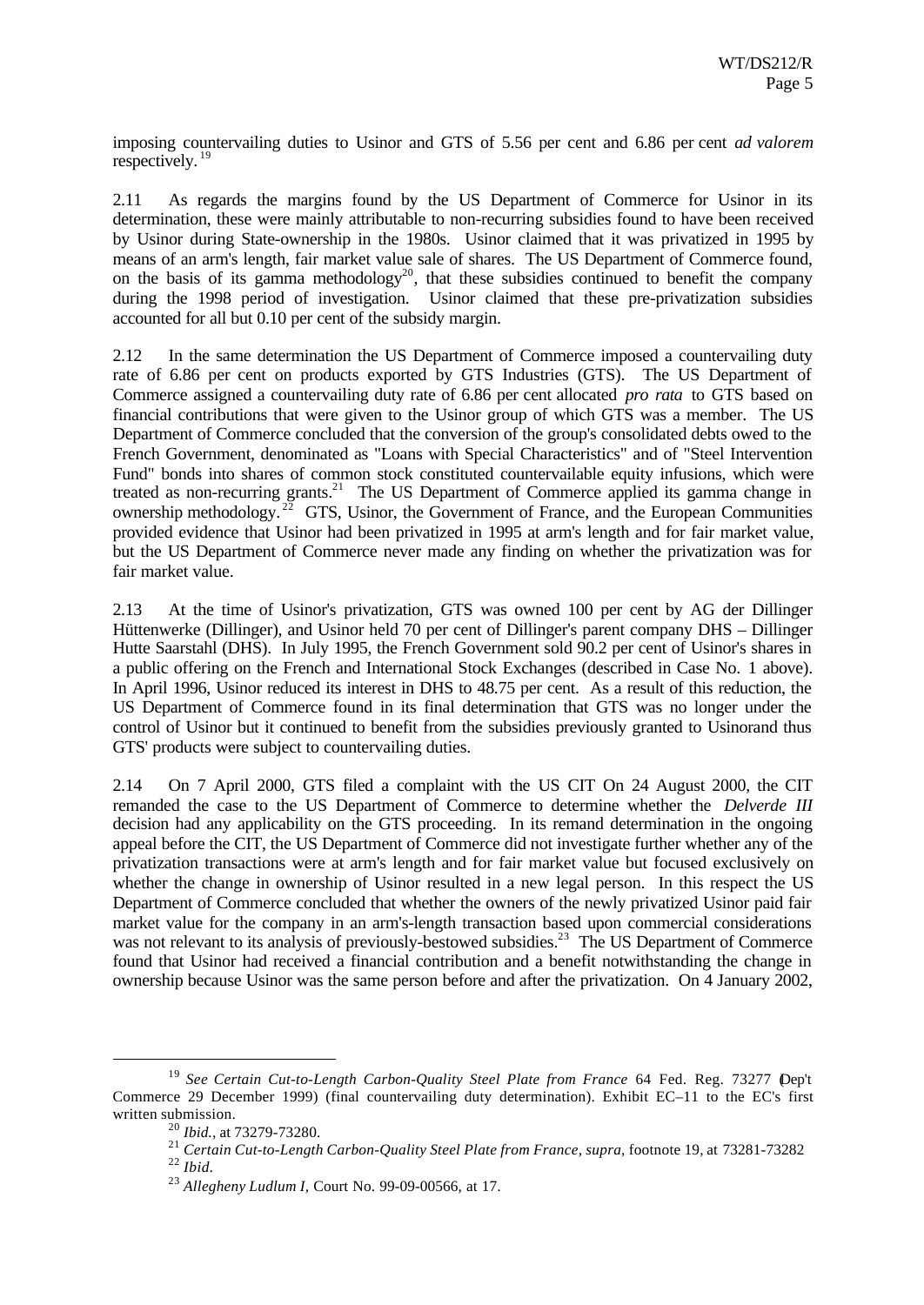the CIT issued its judgment on the remand redetermination in which it found the same person methodology inconsistent with US statute<sup>24</sup>.

# *(iii) United States Countervailing Duties on Imports of Certain Stainless Steel Wire Rod from Italy (Case No. 3)*

2.15 This case concerns the imposition of countervailing duties on imports of Certain Stainless Steel Wire Rod from Italy, produced and exported by Cogne Acciai Speciali S.r.l. (CAS) The US case number is C-475-821; (63 Fed. Reg. 40474 of 29 July 1998). On 7 January 1998, the US Department of Commerce published its final determination imposing a countervailing duty of 22.22 per cent *ad valorem* on imports of the product concerned from CAS.<sup>25</sup>

2.16 Until the early 1990s, the company was owned by the Italian State, at first directly by a Government-owned holding company, Istituto per la Ricostruzione Industriale (IRI) and thereafter by IRI subholding companies, Finsider S.p.A., Deltasider S.p.A. or ILVA S.p.A. On 31 December 1992 (CAS) came into being. All shares in CAS were owned by Cogne S.p.A., also a state-owned company. From this date, CAS assumed the ongoing operations of the Cogne facility. As a part of the privatization, a public offer for the sale of CAS was prepared. Notices were published in Italian and foreign newspapers soliciting purchase offers. The result of this process was that expressions of interest were received from ten private industrial or financial bidders. On 27 December 1993, an agreement was signed between Cogne S.p.A. and GE.VAL. S.p.A. for the purchase of all shares of CAS. The total price paid by GE.VAL. for CAS was higher than the amount that had been independently determined as Cogne's value by an independent expert in 1992. Since the public sale of the company, the Italian State has held no ownership interest of any kind in CAS.

2.17 The US Department of Commerce assigned a rate of 22.22 per cent *ad valorem* to CAS based almost exclusively on pre-privatization financial contributions to the ILVA group that were conferred before the creation of CAS. The US Department of Commerce applied its gamma change in ownership methodology. <sup>26</sup> According to the US Department of Commerce's calculations provided to CAS, at least 21.74 per cent of the total 22.22 per cent margin was composed of CAS' pro-rata share of subsidies granted to the state-owned ILVA group.

# *(iv) United States Countervailing Duties on Imports of Stainless Steel Plate in Coils from Italy (Case No. 4)*

2.18 This case concerns the imposition of countervailing duties on imports of Stainless Steel Plate in Coils from Italy, produced and exported by Acciai Speciali Terni S.p.A.  $(AST)^{27}$  The US case number is C-475-823; (64 Fed. Reg. 15508 of 31 March 1999). On 31 March 1999, the US Department of Commerce published its final determination imposing a countervailing duty rate of 15.16 per cent *ad valorem* on products exported by AST.<sup>28</sup>

2.19 In September 1993, Istituto per la Ricostruzione Industriale (IRI) endorsed a plan for the market privatization of ILVA's core businesses, and the ILVA's specialty steels division was

<sup>24</sup> See *GTS Industries v. United States* Court No. 00-03-00118 (Ct. Int'l Trade 4 January 2002). Exhibit EC–30 to the EC's second written submission.

<sup>25</sup> *See: Certain Stainless Steel Wire Rod from Italy* 63 Fed. Reg. 809 (Dep't Commerce 7 January 1998) (prelim. determination and alignment of countervailing duty and anti-dumping duty final determinations). Exhibit EC–12 to the EC's first written submission.

<sup>26</sup> *Ibid.,* at 811-12.

<sup>&</sup>lt;sup>27</sup> ILVA S.p.A. (old, state-owned) was dissolved on 31 October 1993. Two new companies were created: ILVA Laminati Piani S.r.l. (ILP) and Acciai Speciali Terni S.r.l. (AST). In December 1994, AST was sold to KAI Italia S.r.l. A more detailed corporate history can be found in Annex A *infra*.

<sup>28</sup> *See Stainless Steel Plate in Coils from Italy* 64 Fed. Reg. 15508 (Dep't Commerce 31 March 1999) (final countervailing duty determination). Exhibit EC–13 to the EC's first written submission.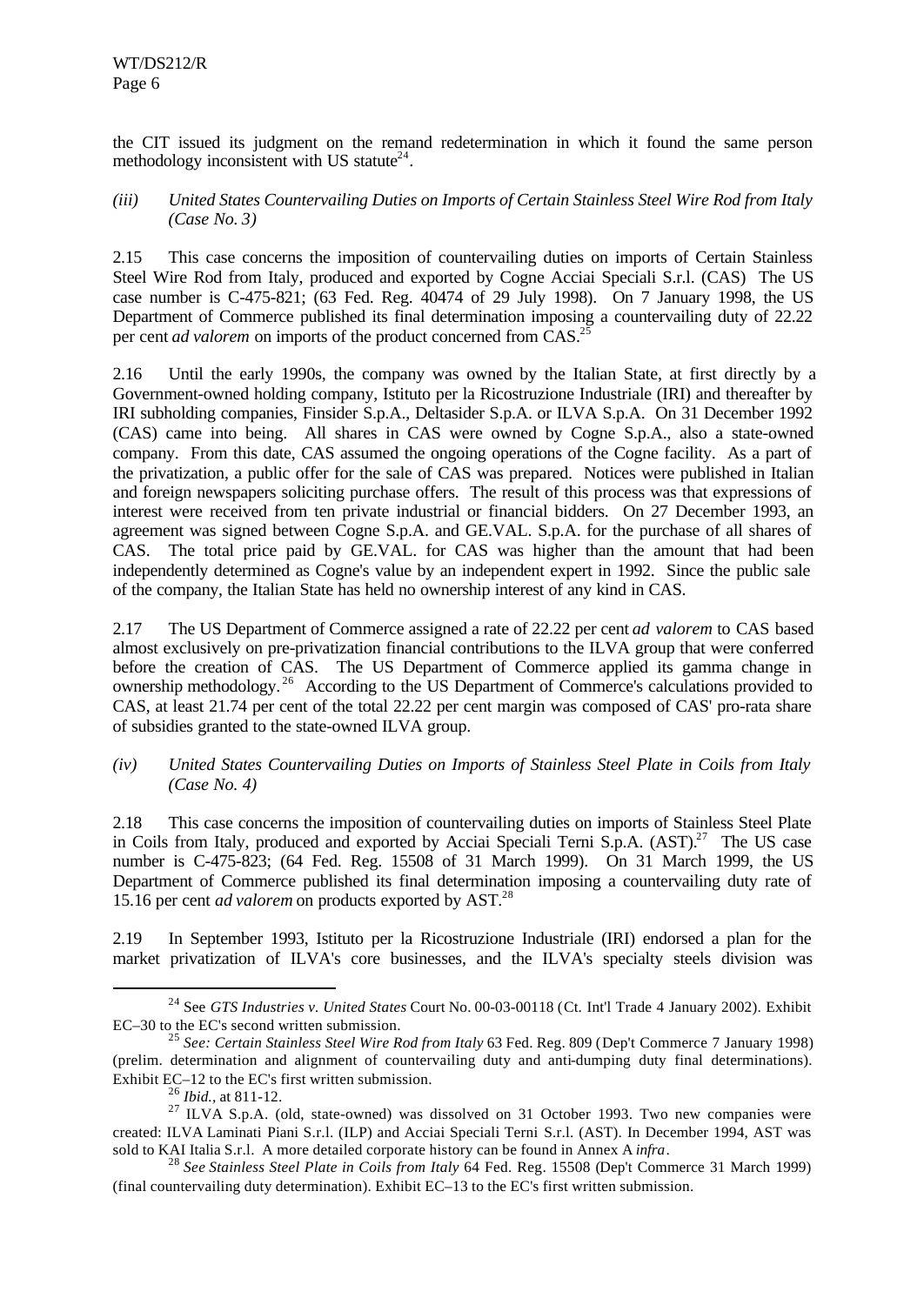separately incorporated, first as a limited liability company (S.r.l.) and then as a stock company (S.p.A.), with all shares in this stock company – AST S.p.A. – initially owned by IRI. IRI's privatization plans were issued under the legal control of the European Commission, which set important conditions for the sale in a binding decision of April 1994. IRI prepared a public offering for the sale of AST. Notices were published in Italian and foreign newspapers soliciting purchase offers. IRI appointed the international investment firm Barclays de Zoete Wedd (BZW) as its financial adviser in the privatization process. It is reported that two other independent financial advisers were retained to conduct financial appraisals of the likely fair market value of AST. The result of this process was that expressions of interest were received from 19 private industrial or financial bidders.

2.20 A binding offer of purchase was accepted by IRI on 30 June 1994. On 14 July 1994, a purchase agreement was signed between IRI and KAI Italia S.r.l. (a holding company created by a German-Italian consortium for this purpose) for the purchase of all shares of AST S.p.A. The total price paid by KAI for AST was significantly greater than the amounts that had been independently determined as AST's value by each of IRI's independent valuation experts and financial advisers to the privatization.

2.21 The above duty is reported to be the result of the pro-rata allocation to AST of the pre-privatization financial contributions to the state-owned ILVA group, of which AST was a member. The determination was made on the basis of the gamma methodology.<sup>29</sup> The US Department of Commerce found irrelevant the evidence placed on the administrative record by AST, the Government of Italy, and the European Communities that the company had been privatized in 1994 at arm's length for fair market value when sold at public auction by the Government of Italy to the highest bidder, a private consortium led by German steelmaker Krupp AG Hoesch-Krupp. According to the US Department of Commerce's calculations provided to AST, at least 13.42 per cent of the total 15.16 per cent margin was composed of AST's pro-rata share of the subsidies granted to the state-owned ILVA group, of which AST was a member.

2.22 The US Department of Commerce's final determination in this investigation was challenged by AST in the CIT on 10 June 1999.<sup>30</sup> On 14 August 2000, the CIT remanded AST's appeal back to the US Department of Commerce in light of the *Delverde III* ruling. The US Department of Commerce applied its new same person test in the remand proceeding and did not consider any evidence regarding the arm's length and fair market value of the privatization of AST.<sup>31</sup> The application of the new methodology resulted in an increase of the countervailing duty applicable to AST from 15.16 per cent to 17.25 per cent *ad valorem*. AST disputed this remand redetermination before the CIT. On 1 February 2002, the CIT rendered its opinion where it rejected the US Department of Commerce's findings.

*(v) United States Countervailing Duties on Imports of Stainless Steel Sheet and Strip in Coils from Italy (Case No. 5)*

2.23 This case concerns the imposition of countervailing duties on stainless steel sheet and strip in coils from Italy, produced and exported by Acciai Speciali Terni S.p.A.  $(AST).<sup>32</sup>$  The US case number is C-475-825; (64 Fed. Reg. 30624 of 8 June 1999). The US Department of Commerce

<sup>29</sup> *See Stainless Steel Plate in Coils from Italy, supra*, footnote 28, at 15509-15510.

<sup>30</sup> *Final Results of Redetermination pursuant to Court Remand, Acciai Speciali Terni ("AST") v. United States* Court No. 99-06-00364, (Ct. Int'l Trade 19 December 2000) (unpublished) (Stainless Steel Plate in Coils from Italy) Exhibit EC–6 to the EC's first written submission.

<sup>31</sup> *Ibid.*

<sup>32</sup> *Stainless Steel Sheet and Strip in Coils from Italy* 64 Fed. Reg. 30624 (Dep't Commerce 8 June 1999) (final countervailing duty determination), Exhibits EC–14 and EC–15 to the EC's first written submission.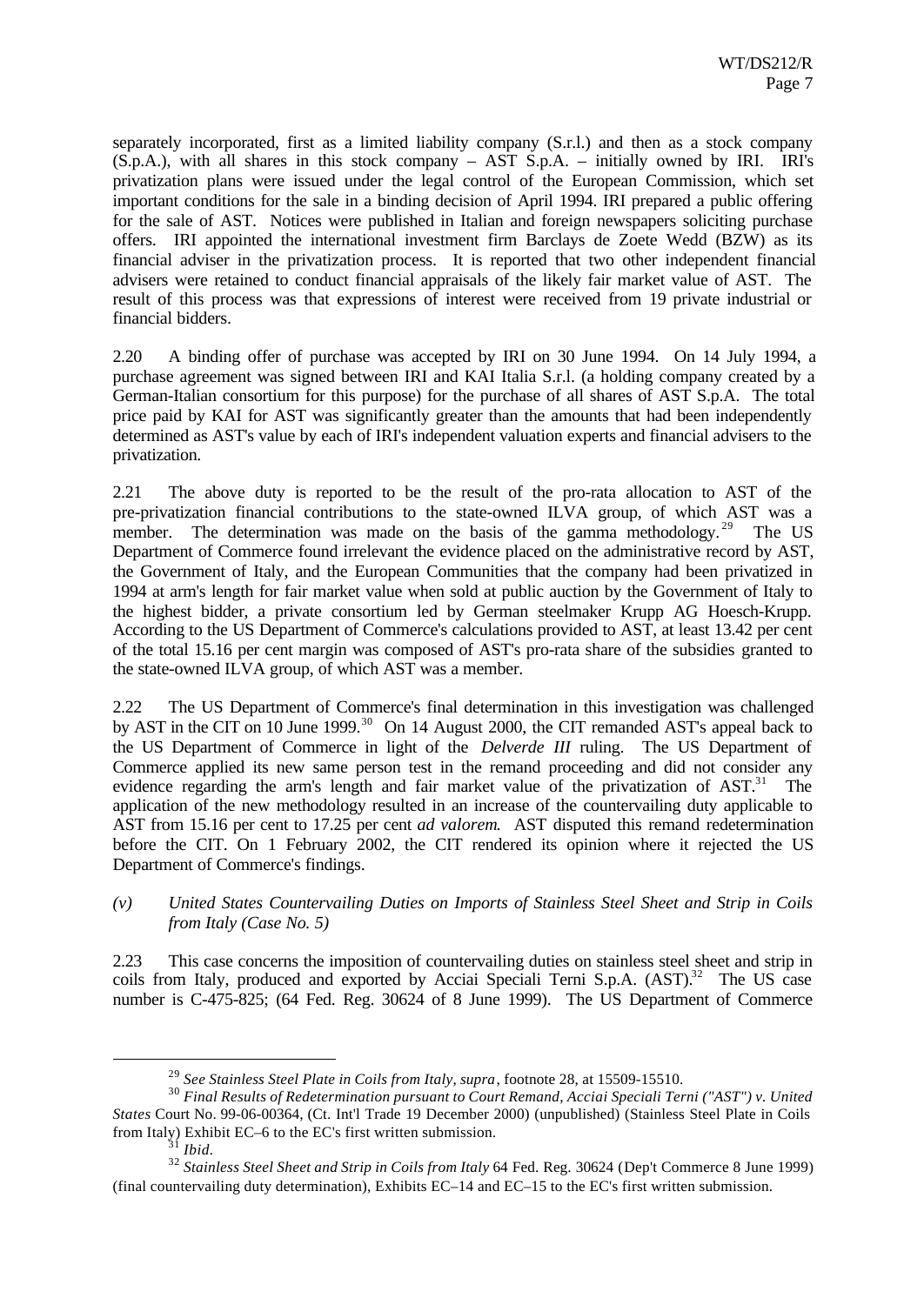published its final determination imposing a countervailing duty of 12.22 per cent on exports of AST *ad valorem*. 33

2.24 As in stainless steel plate in coils from Italy the countervailing duty is based in part on preprivatization financial contributions to the ILVA group, in part on pre-privatization financial contributions to TAS/Terni, and in part on debt relief provided to AST itself during the process of privatization.<sup>34</sup> The pre-privatization subsidies were analysed under the gamma methodology by US Department of Commerce.<sup>35</sup>

2.25 The US Department of Commerce's final determination in this investigation was timely challenged in the US courts by AST and is now before the CIT.<sup>36</sup> This appeal has been temporarily stayed pending resolution of the parallel appeal of the US Department of Commerce determination concerning Stainless Steel Plate in Coils from Italy (see paragraph 2.21 above.)

# *(vi) United States Countervailing Duties on Imports of Certain Cut-to-Length Carbon-Quality Steel Plate from Italy (Case No. 6)*

2.26 This case concerns the imposition of countervailing duties on certain cut-to-length carbonquality steel plate from Italy, produced and exported by  $\text{ILVA S.p.A.}^{37}$  The US case number is C-475-827; (64 Fed. Reg. 73244 of 29 December 1999). On 29 December 1999, the US Department of Commerce published its final determination imposing a countervailing duty of 26.12 per cent on exports of ILVA (ILP).<sup>38</sup> The US Department of Commerce assigned that duty of 26.12 per cent to ILP. This was also based on the gamma methodology.<sup>39</sup> According to the US Department of Commerce calculations provided to ILP, at least 22.68 per cent of the total 26.12 per cent margin was composed of subsidies granted to ILVA during that company's period of State ownership.

2.27 As regards the privatization process, in September 1993, the IRI endorsed a plan for the market privatization of ILVA's core businesses, and ILVA's carbon steel flat products division was separately incorporated as a stock company (S.p.A.), with all shares in this stock company – ILP S.p.A. – initially owned by IRI. IRI's privatization plans were issued under the legal auspices of the European Commission. The IRI prepared a public offering for the sale of ILP. Notices were published in Italian and foreign newspapers soliciting purchase offers. IRI appointed the Italian Bank IMI S.p.A. as its financial adviser in the privatization process. It was reported that two other independent financial advisers (Pasfin Servizi Finanziari S.p.A. and Samuel Montagu Ltd.) were retained to conduct financial appraisals of the likely fair market value of ILP. Expressions of interest

<sup>33</sup> *See Stainless Steel Sheet and Strip in Coils from the Republic of Korea* 64 Fed. Reg. 42943 (Dep't Commerce 6 August 1999) (final determination)*; and Stainless Steel Sheet and Strip in Coils from France, Italy, and the Republic of Korea* 64 Fed. Reg. 42943 (Dep't Commerce 6 August 1999) (notice of countervailing duty orders); and *Stainless Steel Sheet and Strip in Coils from Italy, supra*, footnote 32.

<sup>34</sup> *Stainless Steel Sheet and Strip in Coils from Italy* (C-475-825) *supra,* footnote 32, at 30626, which refers to the examination of the AST change in ownership by the Department of Commerce in *Stainless Steel Plate in Coils From Italy*, *supra,* footnote 28 (Case No. 4 *supra*).

<sup>35</sup> *Stainless Steel Plate in Coils from Italy*, *supra,* footnote 28,*.* at 15509-15510.

<sup>36</sup> *See* EC's first written submission, para. 99.

<sup>&</sup>lt;sup>37</sup> ILVA S.p.A. (old, state-owned) was dissolved on 31 October 1993. Two new companies were created: ILVA Laminati Piani S.r.l. (ILP) and Acciai Speciali Terni S.r.l. (AST). On 16 March 1995, ILP was sold to a consortium of investors led by Riva Acciaio S.p.A. On 1 January 1997, ILP was renamed ILVA S.p.A. (new). For practical reasons, the only name mentioned in this request for consultations is ILVA S.p.A., even when we make reference to the (old) ILVA or to ILP. A more detailed corporate history can be found in Annex A, *infra*.

<sup>38</sup> See *Certain Cut-to-Length Carbon-Quality Steel Plate from Italy* 64 Fed. Reg. 73324 (Dep't Commerce 29 December 1999) (final countervailing duty determination). Exhibit EC–16 to the EC's first written submission.

<sup>39</sup> *Ibid.,* at 73246.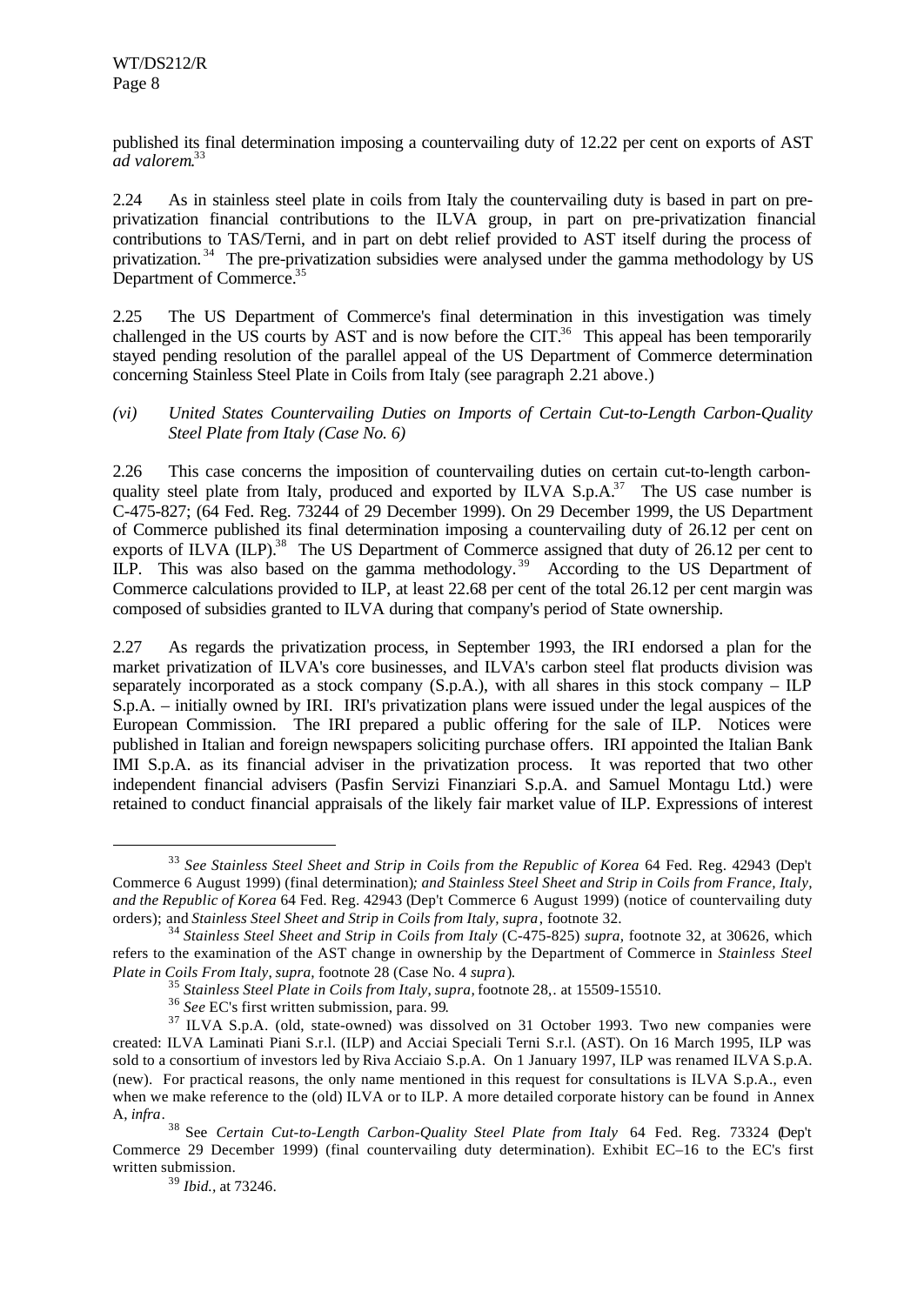were received from 11 private industrial or financial bidders. On 16 March 1995, a purchase agreement was signed between IRI and Riva Acciaio S.p.A.

2.28 The US Department of Commerce's final determination in this investigation was challenged in the US courts by ILP and is now before the CIT.<sup>40</sup> The US Department of Commerce has conducted a remand redetermination in which it has applied the same person methodology.<sup>41</sup>

(b) The US Department of Commerce's practice in original investigations

2.29 The United States does not dispute that the original investigations before the Panel are WTO-inconsistent to the extent that they were based on the gamma methodology and that the underlying determinations did not fully examine whether the pre- and post-change in ownership entities involved were the same legal persons.<sup>42</sup>

# **2. Administrative reviews**

- (a) Administrative reviews covered by this dispute
- *(i) United States Countervailing Duties on Imports of Certain Cut-to-length Carbon Steel Plate from Sweden (Case No. 7)*

2.30 This case concerns the definitive results of an administrative review which led to the imposition of countervailing duties on certain carbon steel products from Sweden, produced and exported by SSAB Svenskt Stal AB (SSAB), on 7 April 1997. The US case number is C-401-804; (62 Fed. Reg. 16551 of 7 April 1997). On 7 April 1997, the US Department of Commerce published its final determination which led to the imposition of the countervailing measures of 1.91 per cent *ad valorem*. <sup>43</sup> This duty was imposed on the basis of [alleged] subsidies which derived from financial contributions made by the Government of Sweden to the State-owned Swedish steel industry prior to the privatization of SSAB, which began in 1987 and was completed on 15 February 1994. In making this determination, the US Department of Commerce based its findings on the gamma methodology.<sup>4</sup> The US Department of Commerce admits that the administrative review was WTO-inconsistent to the extent that the review was based on the gamma methodology and that, therefore, the underlying determination did not fully examine whether the pre- and post-change in ownership entity was the same legal person.<sup>45</sup>

2.31 SSAB was privatized in three stages, in 1987, 1989 and 1992. The first stage took place in 1987 when the Government of Sweden which by then was the sole owner of SSAB sold one-third of its shares to a consortium of six institutional investors. The second step took place in 1989, when the Government of Sweden and the international investors sold part of their shares in a public offer. After this offer, the Government of Sweden held 47.8 per cent of the company's shares. Shortly afterwards, SSAB's shares were introduced on the stock exchange. In 1992, in the framework of a general privatization programme, the Government of Sweden floated bonds to which were attached warrants

<sup>40</sup> *Final Results of Redetermination pursuant to Court Remand, ILVA Lamiere e Tubi S.p.A. v. United States* Court No. 00-03-00127, (Ct. Int'l Trade 28 December 2000) (unpublished) (Certain Cut-to-Length Carbon-Quality Steel Plate from Italy), Remand Order (Ct. Int'l Trade August 30, 2000).

<sup>41</sup> *Ibid.*

<sup>&</sup>lt;sup>42</sup> US' first written submission, para. 85. For a detailed description of US practice in original investigations *see Countervailing Duties; Final Rule* 19 C.F.R. § 351(1998). (Selected pages contained in Exhibit EC–32 to the EC's second written submission).

<sup>43</sup> *See Certain Cut-to-Length Carbon Steel Plate from Sweden* 62 Fed. Reg. 16551 (Dep't Commerce 7 April 1997) (final admin. review) (hereinafter *Sweden Admin. Review*). Exhibit EC–17 to the EC's first written submission.

<sup>44</sup> *Sweden Admin. Review*, *supra,* footnote 43, at 16552.

<sup>45</sup> US' first written submission, para. 86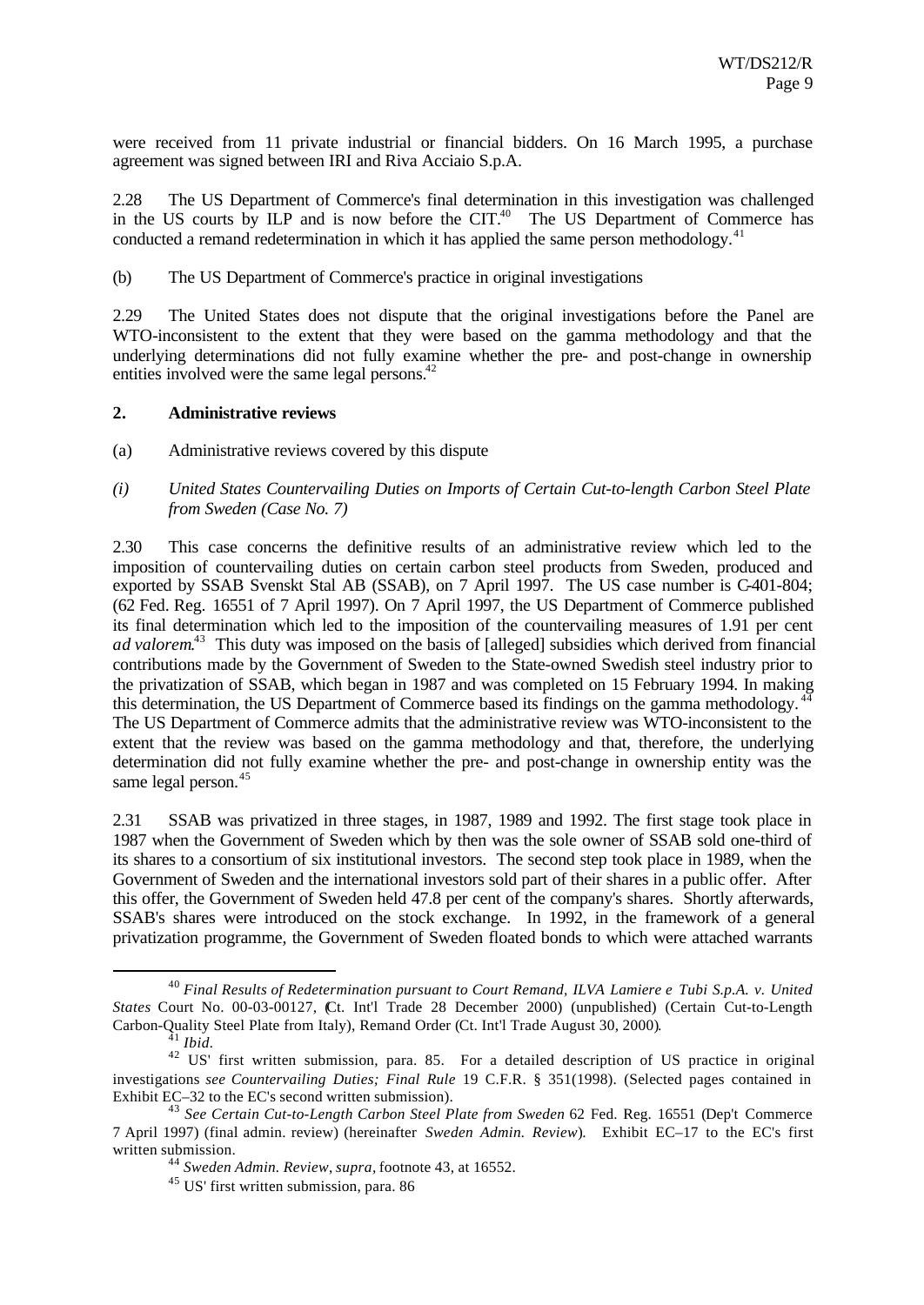l

to purchase the remaining shares retained by the Swedish Government. All warrants were exercised by 16 February 1994, thereby completing the SSAB privatization. As a result of the SSAB privatization, the company's shares were distributed to more than 30,000 small shareholders. The sale price of the company was determined in 1987 through negotiations with private institutional investors; share prices were based on estimated average profit levels before tax, at a level considered normal on the Swedish stock market at that time for companies with similar profiles. In 1989, the price of shares was determined by two reportedly independent investment banks appointed by the Government. In 1992, the sale price of the remaining shares was determined with reference to the stock market and resulted in a price slightly higher than the six previous months average price. In the administrative review the United States determined that during the review period, SSAB was completely privatized.<sup>46</sup>

# *(ii) Grain-Oriented Electrical Steel from Italy (Case No. 12)*

2.32 This case concerns the preliminary results of an administrative review which led to the continued imposition of countervailing duties on grain-oriented electrical steel from Italy, produced and exported by Acciai Speciali Terni S.p.A. (AST). The US case number is C-475-812; (65 Fed. Reg. 41950 of 7 July 2000). On 12 January 2001, the US Department of Commerce published the final results of the administrative review imposing a countervailing duty rate of 14.25 per cent *ad valorem* on exports of Acciai Speciali Terni S.p.A. (AST)<sup>47</sup>. This duty is reported to have been based in part on pre-privatization financial contributions to the state-owned ILVA group (allocated pro-rata to a group of producers, including AST), in part on pre-privatization contributions to TAS/Terni, and in part on debt relief provided to AST itself during the process of privatization.

2.33 The US Department of Commerce applied its same person change in ownership methodology<sup>48</sup>. In this regard, the US Department of Commerce indeed concluded that AST was the same person because the specialty steel factories in Terni still sold specialty steels, still employed the same workers, still had the same or similar suppliers, and still marketed their products to the same or similar consumers. The US Department of Commerce's final determination in the administrative review of Grain-Oriented Electrical Steel from Italy was challenged in court by AST.<sup>49</sup>

# (b) The US Department of Commerce's practice in administrative reviews

2.34 Under United States law<sup>50</sup>, the US Department of Commerce may initiate an administrative review on its own initiative or further to the written request of a domestic interested party, a foreign government, an exporter or producer covered by an order or an importer of the merchandise.<sup>51</sup> The US Department of Commerce may rescind an administrative review, in whole or only with respect to

<sup>46</sup> *Sweden Admin. Review*, *supra,* footnote 43 at 1655116552.

<sup>47</sup> *Grain-Oriented Electrical Steel from Italy* 66 Fed. Reg. 2885 (Dep't Commerce 12 January 2001) (final admin. review) (hereinafter *GOES Admin. Review*) Exhibit EC–7 to the EC's first written submission. The original final countervailing duty determination was published in *Grain Oriented Electrical Steel from Italy* 59 Fed. Reg. 183357 (Dep't Commerce 18 April 1994) (final countervailing duty determination) (hereinafter *GOES* Final Determination).

<sup>48</sup>*GOES Admin. Review*, *supra,* footnote 47, at 2886, which refers to the *Issues and Decision Memorandum for the Administrative Review of the Countervailing Duty Order in Grain Oriented Electrical Steel from Italy for the period January 1, 1998 to December 31, 1998* (unpublished) attached as Exhibit EC-7 to the EC's first written submission , where the relevant discussion can be found on pages 3, 4, and 16-27.

<sup>&</sup>lt;sup>49</sup> The original 1994 countervailing duty order on grain-oriented electrical steel from Italy was the subject of US sunset review, which was initiated on 1 December 1999. *Grain-Oriented Electrical Steel from Italy* 65 Fed. Reg. 65295 (Dep't Commerce 1 November 2000) (full sunset review).

<sup>50</sup> Detailed procedures for administrative reviews can be found in *Countervailing Duties; Final Rule*, 19 C.F.R. § 351.213 (1998).

<sup>51</sup> *Countervailing Duties; Final Rule*, 19 C.F.R. § 351.213 (1998), p. 203.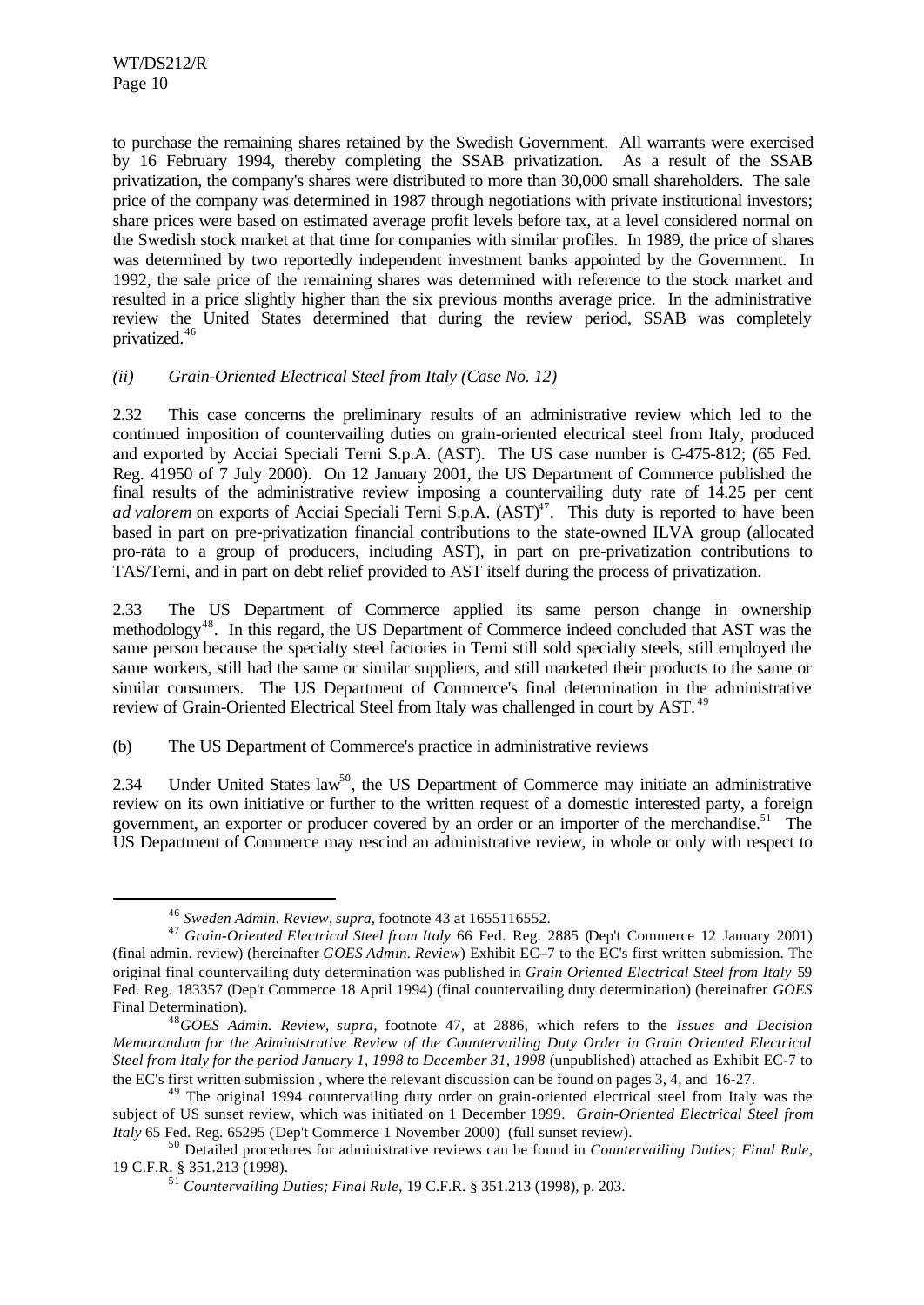a particular exporter or producer, if it concludes that during the period covered by the review, there were no entries, exports, or sales of the subject merchandise, as the case may be.<sup>52</sup>

2.35 Pursuant to US Department of Commerce's practice, the appropriate venue for introducing evidence of a privatization as a basis for a change in the countervailable duty is in an administrative review.<sup>53</sup>

#### **3. Sunset reviews**

- (a) Sunset reviews covered by this dispute
- *(i) United States Countervailing Duties on Imports of Cut-to-Length Carbon Steel Plate from the United Kingdom (Case No. 8)*

2.36 This case concerns the definitive results of a sunset review which led to the continuation of the countervailing measures imposed on cut-to-length carbon steel plate from the United Kingdom, produced and exported by British Steel plc. The US case number is C-412-815; (65 Fed. Reg. 18309 of 7 April 2000). On 7 April 2000, the US Department of Commerce published its final determination which led to the continuation of the countervailing measures at a rate of 12.00 per cent, the applicable rate of duty at the time and the same as that found in the original investigation.<sup>54</sup> This countervailing duty was originally imposed in 1993, on the basis of subsidies which derived from financial contributions made by the Government of the United Kingdom to the State-owned British Steel Corporation. <sup>55</sup> This was prior to the transformation of British Steel Corporation into British Steel plc (BS plc) and its privatization in 1988. In making the above sunset determination, the US Department of Commerce determined on the basis of its gamma methodology that these subsidies continued to benefit British Steel after its privatization.<sup>56</sup> The subsidies originally received by British Steel Corporation in this case are the same as those involved in the *US – Lead and Bismuth II* WTO dispute. However, the *US – Lead and Bismuth II* WTO dispute covered countervailing duties on imports by UES whereas this dispute involves imports from British Steel plc., a different sucessor to British Steel Corporation.

2.37 Prior to 1988, British Steel Corporation (BSC) was a Crown corporation without shares which was wholly-owned by the United Kingdom Government. On 26 July 1988, it was reincorporated as a public limited company named British Steel plc (BS plc). All the shares were owned by the United Kingdom Government.

2.38 The second step in the privatization was the actual public offering of the shares of BS plc. Following a competitive process, the Secretary of State for Trade and Industry appointed a number of independent firms to provide advice on the sale. Two billion ordinary shares of BS plc were offered at a fixed price on 23 November 1988. The final price of £1.25, was determined based upon a

<sup>52</sup> *Countervailing Duties; Final Rule*, 19 C.F.R. § 351.213 (1998), p. 204.

<sup>53</sup> See US first written submission, para. 77.

<sup>54</sup> *See*, *Cut-to-Length Carbon Steel Plate from the United Kingdom* 65 Fed. Reg. 18309 (Dep't Commerce 7 April 2000) (exp. sunset review). *See also Issues and Decision Memorandum for the Expedited Sunset Review of the Countervailing Duty Order on Cut-to-Length Carbon Steel Plate from the United Kingdom; Final Results* 29 March 2000 (unpublished) Exhibit EC–18 to the EC's first written submission.

Note that while the Government of the United Kingdom and the European Communities did provide information to the US Department of Commerce to the effect that the order should be terminated because preprivatization subsidies to BSC did not continue to benefit the production of BS plc after the fair market value privatization in 1988, Corus itself did not cooperate with the US Department of Commerce's investigation.

<sup>55</sup> *See Cut-to-Length Carbon Steel Plate from the United Kingdom* 58 Fed. Reg. 37393 (Dep't Commerce 9 July 1993) (final countervailing duty determination).

<sup>56</sup> *See Issues and Decision Memorandum for the Expedited Sunset Review of the Countervailing Duty Order on Cut-to-Length Carbon Steel Plate from the United Kingdom; Final Results, supra,* footnote 54, at 7.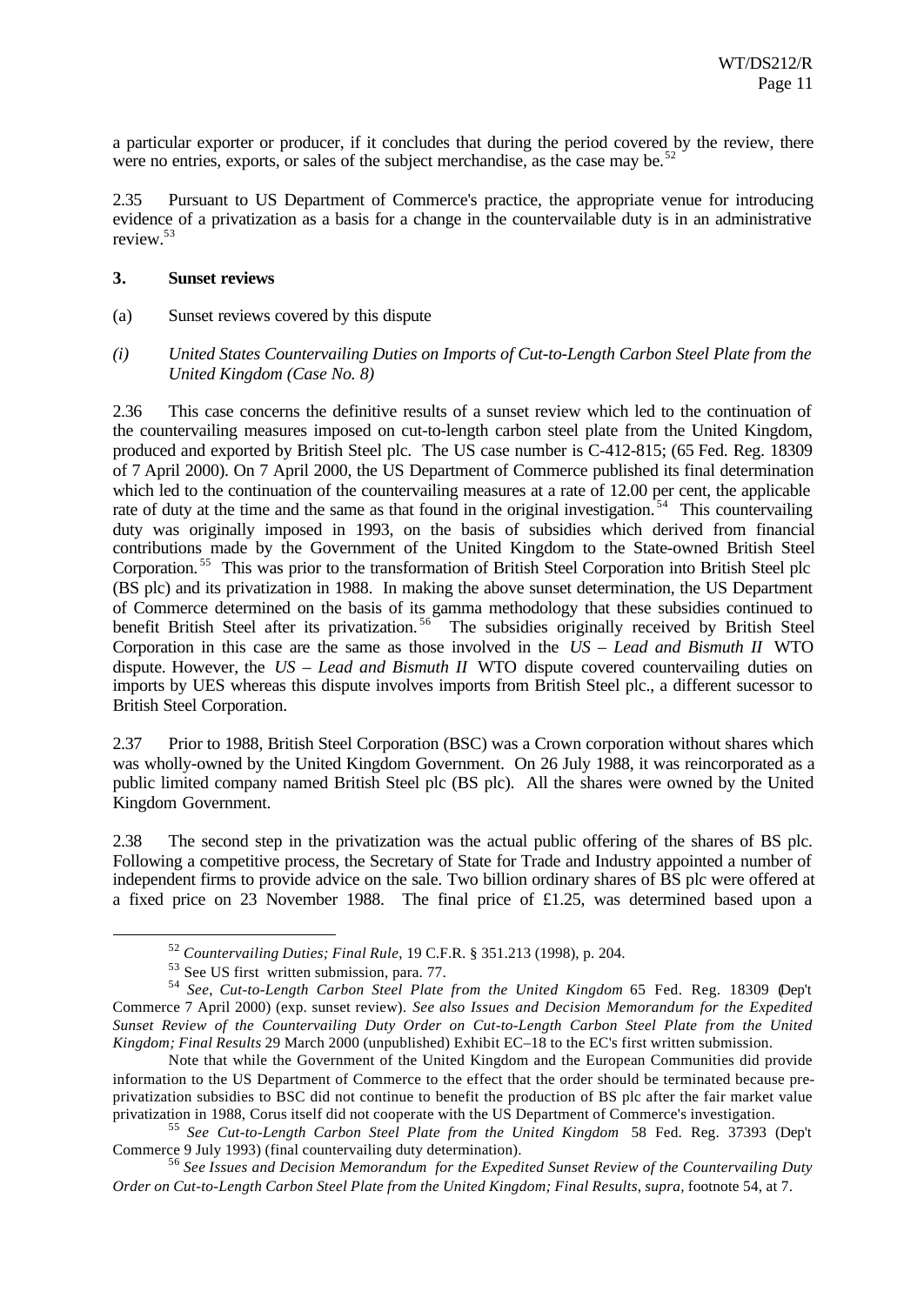l

recommendation by the main financial adviser for the transaction and produced a total sale price to the United Kingdom Government of 2.5 billion pounds sterling. In determining the sale price, the main financial adviser took into account the forecast dividend yield, the company's forecasted profits, the market conditions and the anticipated level of demand in the UK and overseas.

2.39 In this case, the US Department of Commerce was expressly requested by a US domestic court to determine if the privatization of British Steel was at arm's length and for fair market value. In 1995, in the context of this court remand, the US Department of Commerce confirmed that the British Steel privatization was at arm's length, for fair market value and consistent with commercial considerations because British Steel shares were offered to private investors world-wide, the offering price was based on valuations by independent consultants, and private investors purchased nearly the entire share offering<sup>57</sup>.

# *(ii) United States Countervailing Duties on Imports of Certain Corrosion-Resistant Carbon Steel Flat Products from France (Case No. 9)*

2.40 This case concerns the definitive determination of a sunset review which led to the continuation of the countervailing measures imposed on certain corrosion-resistant carbon steel flat products from France, produced and exported by Usinor SA (Usinor). The US case number is C-427- 810; (65 Fed. Reg. 18307 of 7 April 2000). On 7 April 2000, the US Department of Commerce published its final determination which led to the continuation of the countervailing measures imposed on corrosion-resistant carbon steel flat products from France, produced and exported by Usinor S.A.<sup>58</sup> The rate of countervailing duty for Usinor was 15.13 per cent *ad valorem*; the same as that found in the original investigation, because Usinor had never sought an administrative review.

2.41 The above countervailing duty was originally imposed in 1993, on the basis of the subsidies which derived from financial contributions made by the French Government to the State owned Usinor  $SA^{59}$  This was prior to the privatization of Usinor in 1995.<sup>60</sup> In making this sunset determination, the US Department of Commerce concluded that these subsidies continued to benefit Usinor after privatization.  $\delta$ <sup>1</sup>

# *(iii) United States Countervailing Duties on Imports of Cut-to-Length Carbon Steel Plate from Germany (Case No. 10)*

2.42 This case concerns the final determination of a sunset review which led to the continuation of the countervailing measures imposed on cut-to-length carbon steel plate from Germany, produced and exported by AG Dillinger Hüttenwerke Saarstahl (Dillinger). The US case number is C-428-817; (65 Fed. Reg. 47407 of 2 August 2000). On 2 August 2000, the US Department of Commerce published its final determination leading to the continuation of the countervailing measures imposed

<sup>57</sup> *See Final results of redetermination pursuant to Court remand on general issues on privatization* (*British Steel plc v United States*) Consol. Court No. 93-09-00550 (Ct. Int'l Trade 17 July 1995), at 18-20. Exhibit EC–19 to the EC's first written submission.

<sup>58</sup> See *Corrosion-Resistant Carbon Steel Flat Products from France* 65 Fed. Reg. 18063 (Dep't Commerce 7 April 2000) (exp. sunset review) See als o *Issues and Decision Memorandum for the Sunset Review of the Countervailing Duty Order on Certain Corrosion-Resistant Carbon Steel Flat Products from France; Final Results* 29 March 2000 (unpublished). Exhibit EC–20 to the EC's first written submission. Note, that while the Government of France and the European Communities did communicate to the US Department of Commerce that Usinor had been privatized for fair market value, the company itself did not cooperate with US Department of Commerce's investigation.

<sup>59</sup> *Certain Steel Products from France*, 58 Fed. Reg. 37304 (Dep't Commerce 9 July 1993) (final countervailing duty determination, as amended).

<sup>60</sup> For details on Usinor's privatization, see Case No. 1 *supra*.

<sup>61</sup> *See Issues and Decision Memorandum for the Sunset Review of the Countervailing Duty Order on Certain Corrosion-Resistant Carbon Steel Flat Products from France; Final Results, supra,* footnote 58.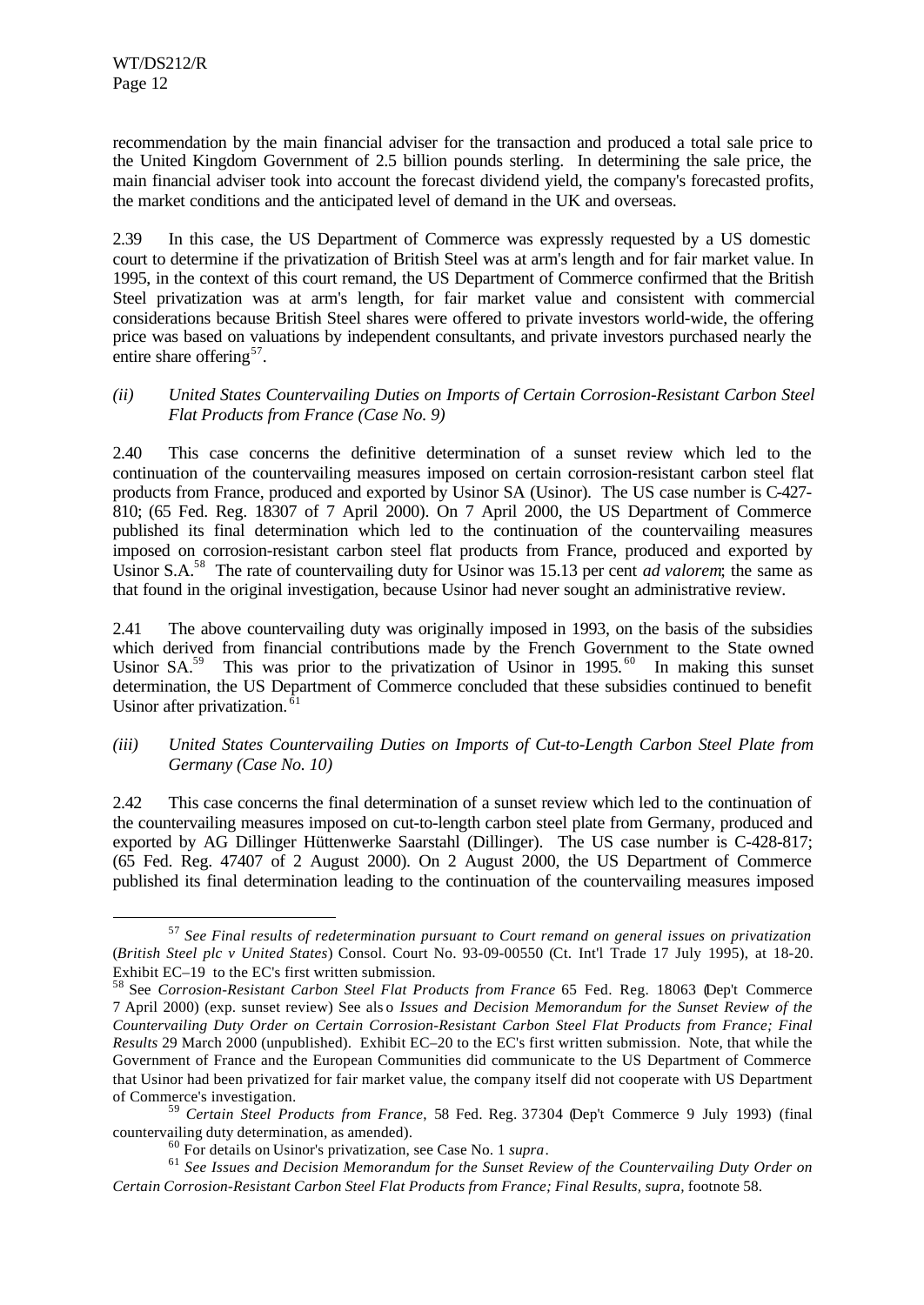on Cut-to-Length Carbon Steel Plate from Germany, produced and exported by Dillinger.<sup>62</sup> The rate of countervailing duty for these products exported by Dillinger is 14.84 per cent *ad valorem*. This countervailing duty was originally imposed in 1993, on the basis of the subsidies which derived from financial contributions made by the German Government and the Regional Government of Saarland to Dillinger Hütte Saarstahl and attributed in part to Dillinger.<sup>63</sup>

2.43 At the beginning of April 1989, Saarstahl Völkingen GmbH was owned 76 per cent by the Government of Saarland (a German land) and 24 per cent by Arbed Luxembourg though its subsidiary, Arbed-Finanz Deutschland GmbH. On 20 April 1989, Saarland and Arbed reached an agreement with Usinor Sacilor to combine Saarstahl Völkingen GmbH with Dillinger, another Saarland steel producer owned by Usinor Sacilor, under a holding company (DHS). The parties engaged two independent accounting firms (Treuarbeit and KPMG) to appraise the relative values each party would contribute to the combined entity, in order to calculate each party's per centage ownership. On 15 June 1989, after the change in ownership transaction, Usinor Sacilor owned 70 per cent of DHS's shares, Saarland owned 27.5 per cent of DHS's shares and the remaining 2.5 per cent was owned by Arbed. The main subsidy came in the form of debt relief provided to DHS in connection with its creation in 1989.

2.44 On 30 June 1989, DHS transferred the assets and liabilities of the former Saarstahl Völkingen GmbH into the newly created subsidiary, Saarstahl. Thus DHS became a holding company with two operating subsidiaries, Saarstahl and Dillinger.

2.45 In the court remand mentioned in Case No. 8, the US Department of Commerce was requested to analyse the change in ownership of certain companies including Dillinger. As a result of this exercise, the US Department of Commerce confirmed that the Dillinger transaction was at arm's length, for fair market value, and consistent with commercial considerations because it occurred between two unrelated parties and each party's percentage shareholding in DHS/Dillinger was based on appraisals performed by two independent accounting firms which took into account the forgiveness of the debt.<sup>64</sup>

2.46 The US Department of Commerce determined that it was "not appropriate" to address the privatization issue in the sunset review, the focus of which is on whether subsidization is likely to continue or recur.<sup>65</sup> The US Department of Commerce cited the "complexity and fact-intensive nature" of this issue in support of its finding that the sunset review schedule did not allow time for it to analyze the privatization and other changes in law. When this determination was challenged before the CIT, it was pointed out that the statute allows the US Department of Commerce to extend the period for issuing final results by up to 90 days. For this and other reasons, the CIT later remanded the sunset review to the US Department of Commerce for redetermination, taking into account all the evidence submitted by the parties, including that on privatization.<sup>66</sup>

<sup>62</sup> *Certain Corrosion-Resistant Carbon Steel Flat Products; Cold-Rolled Carbon Steel Flat Products; and Cut-to-Length Carbon Steel Plate Products from Germany*. 65 Fed. Reg. 47407 (Dep't Commerce 2 August 2000) (full sunset reviews). See also *Issues and Decision Memorandum for the Sunset Reviews of the Countervailing Duty Orders on Certain Corrosion-Resistant Carbon Steel Flat Products; Cold-Rolled Carbon Steel Flat Products; and Cut-to-Length Carbon Steel Plate Products from Germany; Final Results* 27 July 2000 (unpublished). Exhibit EC–21 to the EC's first written submission.

<sup>63</sup> *Certain Corrosion-Resistant Carbon Steel Flat Products; Cold-Rolled Carbon Steel Flat Products; and Cut to- Length Carbon Steel Plate Products from Germany* 58 Fed. Reg. 37315 (Dep't Commerce 9 July 1993) (final countervailing duty determination).

<sup>64</sup> See *Final results of redetermination pursuant to Court remand on general issues on privatization* (*British Steel plc v United States)* Consol. Court No. 93-09-00550, at 22-34.

<sup>65</sup> *AG Dillinger Huttenwerke et al v United States* ("*Dillinger*"); Court No. 00-09-00437 (Ct. Int'l Trade 28 February 2002), at 62. Exhibit EC-34 to the EC's second written submission.

<sup>66</sup> *Ibid.* at 67.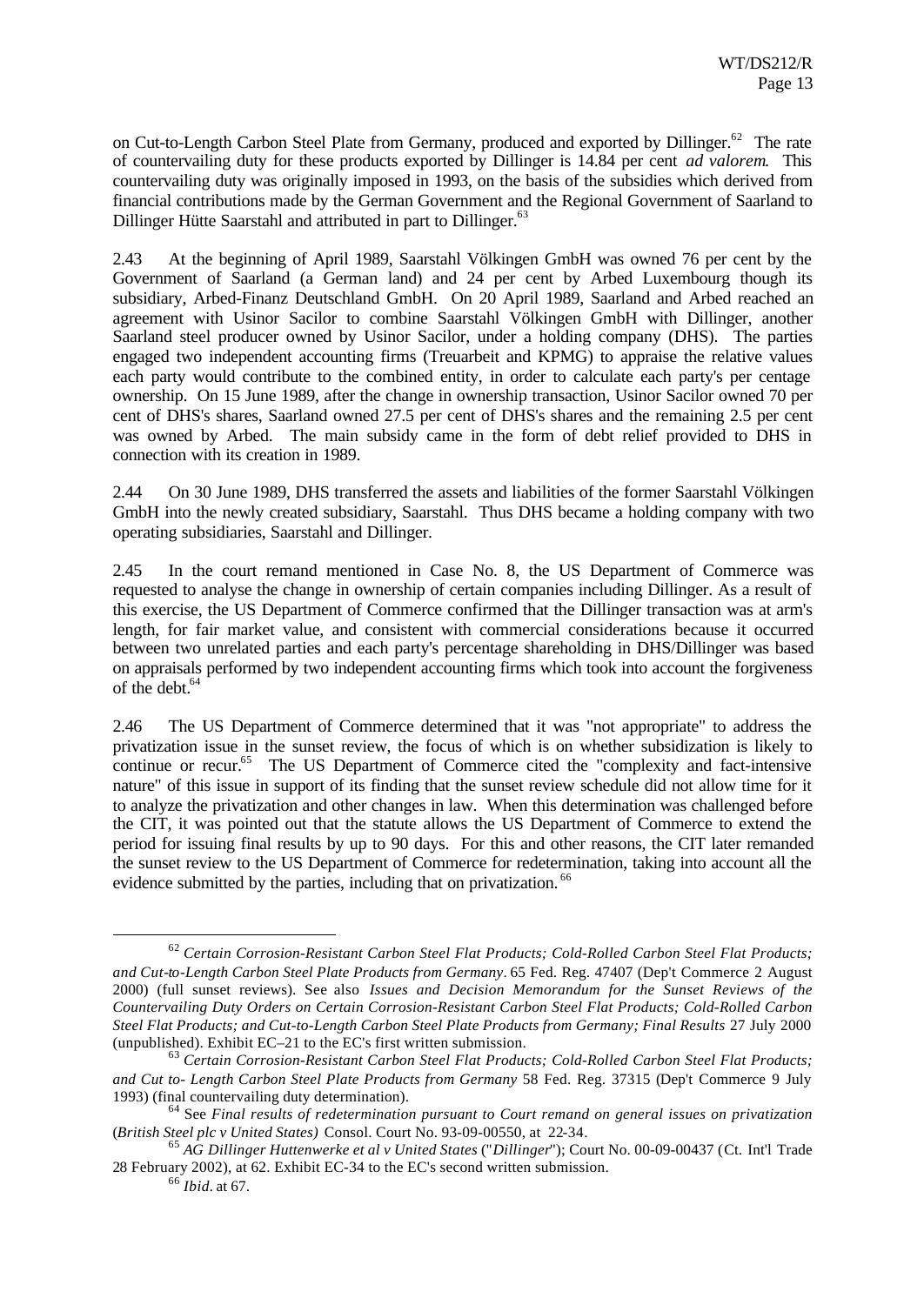l

### *(iv) United States Countervailing Duties on Imports of Cut-to-Length Carbon Steel Plate from Spain (Case No. 11)*

2.47 This case concerns the definitive results of a sunset review which led to the continuation of the countervailing measures imposed on cut-to-length carbon steel plate from Spain, produced and exported by Aceralia SA. The US case number is C-469-804; (65 Fed. Reg. 18307 of 7 April 2000). On 7 April 2000, the US Department of Commerce published its final determination continuing the countervailing measures imposed on cut-to-length carbon steel plate from Spain, produced and exported by Aceralia S.A.<sup>67</sup> The rate of countervailing duty was set at 36.86 per cent *ad valorem*, the same rate of duty as found in the original investigation. The above countervailing duty was originally imposed in 1993, on the basis of the alleged subsidies which derived from financial contributions made by the Spanish Government to CSI Corporación Siderúrgica.<sup>68</sup> This was prior to the privatization of CSI in 1997.

2.48 CSI was privatized through a three-step process by its State-controlled owner AIE (Agencia Industrial del Estado). Phase one involved the selection of a "*technological partner*" to purchase a 35 per cent share of the company. Phase two involved the selection of a "*supporting partner*" to purchase between 10 per cent and 25 per cent of the company's shares. In phase three, the remaining shares were sold by an international subscription open to private investors. Prior to its privatization, CSI was valued by experts from the University of Oviedo and Carlos III of Madrid and from the international audit firm of Ernst & Young. Furthermore, a Spanish bank, Banco Central Hispano-Americano, was requested to monitor the privatization in order to ensure that every step was properly carried out. During the process other independent auditors such as Coopers & Lybrand were required to certify the correctness of the privatization. After a fully transparent evaluation process, on 1 August 1997 the Luxembourg company Arbed was finally chosen as the technological partner of CSI. The supporting partner was also selected through an open bid. The only two companies which expressed an interest were Corporacion J.M. Aristrain and Gestamp SL which respectively purchased shares amounting to 11 per cent and 1 per cent of the company's capital (17 October 1997). The privatization was completed by the sale through a public subscription of the remaining shares owned by the Spanish State (March 1998).

2.49 In its sunset review, the US Department of Commerce determined that the above financial contributions continued to benefit Aceralia.<sup>69</sup>

(b) The US Department of Commerce's practice in sunset reviews

2.50 Under United States law, the US Department of Commerce automatically initiates a sunset review on its own initiative within five years of the date of publication of a countervailing duty order.<sup>70</sup> The US Department of Commerce conducts these reviews pursuant to published

<sup>67</sup> *Cut-to-Length Carbon Steel Plate from Spain* (C-469-804) 65 Fed. Reg. 18307 (Dep't Commerce 7 April 2000) (exp. sunset review). See also *Issues and Decision Memorandum for the Expedited Sunset Review of the Countervailing Duty Order on Cut-to-Length Carbon Steel Plate from Spain; Final Results* 29 March 2000 (unpublished). Exhibit EC–22 to the EC's first written submission.

While the Government of Spain and the European Communities did communicate to US Department of Commerce that CSI had been privatized to create Aceralia, Aceralia itself, did not cooperate with the US Department of Commerce's investigation. According to the US Department of Commerce's practice, Aceralia was not entitled to request any administrative review since it had stopped exporting to the United States when the order became effective in 1993.

<sup>68</sup> *Cut-to-Length Carbon Steel Plate from Spain* 58 Fed. Reg. 37374 (Dep't Commerce 9 July 1993) (final countervailing duty determination). Exhibit EC-22 to the EC's first written submission.

<sup>69</sup> *See also Issues and Decision Memorandum for the Expedited Sunset Review of the Countervailing Duty Order on Cut-to-Length Carbon Steel Plate from Spain; Final Results, supra,* footnote 67.

<sup>&</sup>lt;sup>70</sup> Sections 751(c)(1) and (2) of the Tariff Act of 1930, as amended, *see also Countervailing Duties*; *Final Rule,* 19 C.F.R. § 351.218(c)(1) (1998).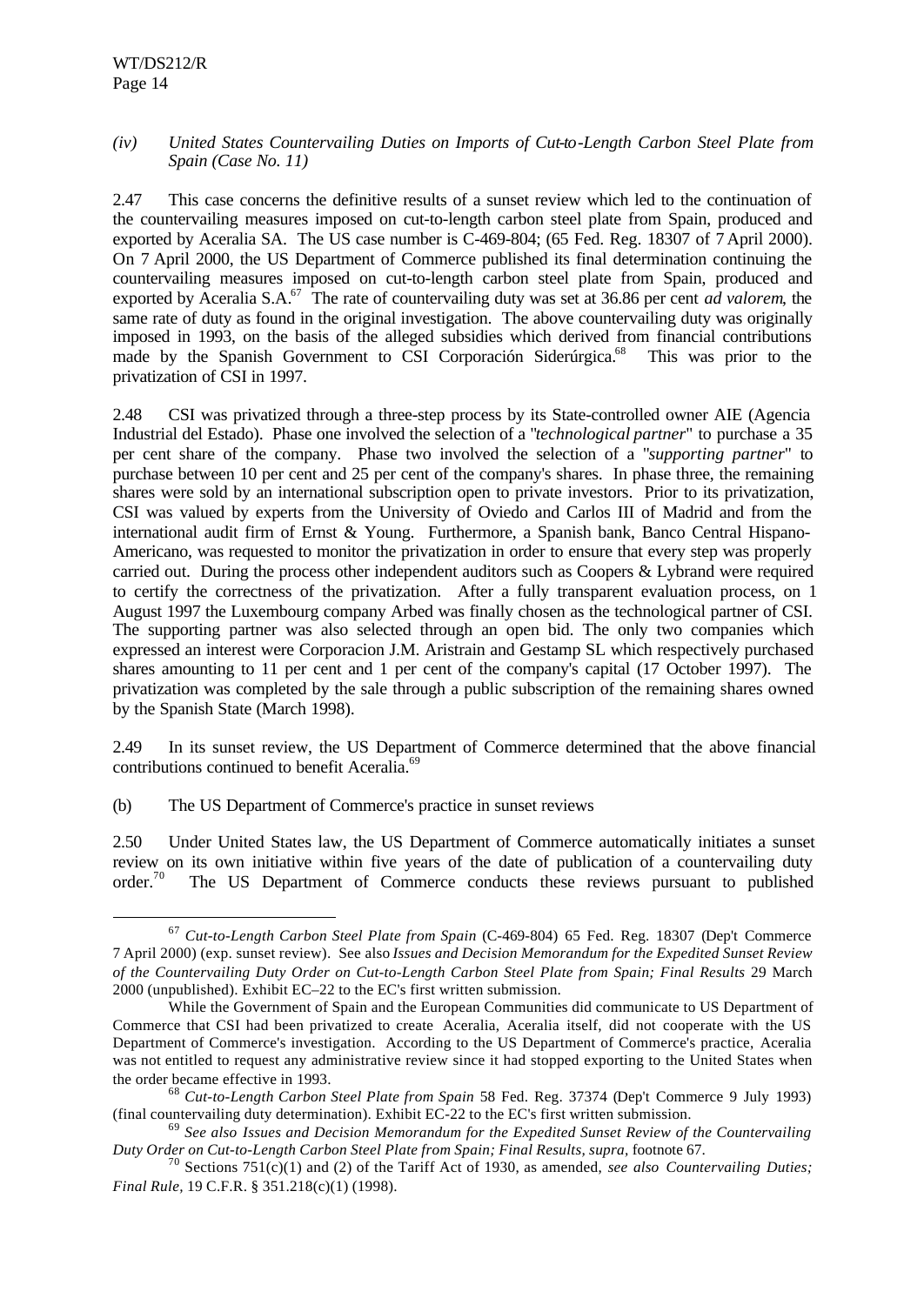regulations.<sup>71</sup> In the sunset review, the US Department of Commerce has the responsibility of determining whether revocation of a countervailing duty order would be likely to lead to continuation or recurrence of subsidization. If the US Department of Commerce's determination is negative, it must revoke the order. However, if the US Department of Commerce's determination is affirmative, it transmits its determination to the U.S. International Trade Commission ("USITC"), along with a determination regarding the magnitude of the net countervailable subsidy that is likely to prevail if the order is revoked. The USITC has the option of considering the magnitude of the net countervailable subsidy when it analyses the likelihood of continuation or recurrence of injury.  $^{72}$ 

2.51 The US Department of Commerce informs exporting Members and firms of the initiation of a sunset review in at least four ways. The US Department of Commerce publishes in the *Federal Register* a sunset review initiation schedule to provide for monthly initiations of so-called "transition" orders." In addition, in the month preceding the scheduled initiation date of a sunset review, the US Department of Commerce notifies representatives of the foreign government, the foreign producers, and the domestic producers, by mail, that the sunset review of a particular countervailing duty order will be initiated on or about the first of the following month. The US Department of Commerce subsequently publishes the notice of initiation of the sunset review in the *Federal Register*. Finally, information concerning, *inter alia*, the initiation of a sunset review, including the scheduled initiation date, the parties on the service list, and the merchandise covered by the scope of the order is available on the US Department of Commerce's website.<sup>73</sup>

2.52 When the US Department of Commerce initiates sunset reviews it requests that any interested parties who wish to participate in the review submit such a request and comments on the likelihood of continuation or recurrence of subsidization.<sup>74</sup> The *Sunset Regulations* set forth, *inter alia*, the information to be provided by parties participating in a sunset review and the deadlines for required submissions.<sup>75</sup> When the exporting producers subject to the countervailing duties do not submit comments, the US Department of Commerce conducts an expedited sunset review. The evidence used in sunset reviews is that already on the record at the US Department of Commerce. The US Department of Commerce position is that unless during the five-year period of the countervailing duty the US Department of Commerce has conducted an administrative review, the only evidence in a sunset review on the likelihood of continuation or recurrence of subsidization will be that coming from the original investigation.<sup>76</sup> The United States maintains that the US Department of Commerce is under no obligation, pursuant to Article 21.3 of the SCM Agreement, to convert sunset reviews into full-blown administrative reviews of the respective countervailing duties.

2.53 While the European Communities does not dispute the accuracy of the US Department of Commerce's description of its practices, the European Communities maintains that the practice is incompatible with Article 21.3 of the SCM Agreement. The European Communities argues that the US Department of Commerce's practice of conducting an expedited review and not taking into account comments submitted by interested parties if the exporting producer does not submit comments is inconsistent with Article 21 of the SCM Agreement.

2.54 The European Communities notes a distinction between the United States and the European Communities as to the facts. The US Department of Commerce maintains that "in three of the four sunset reviews, the US Department of Commerce received no comments from the European steel

<sup>71</sup> For a detailed description of procedures, the United States refers to *Procedures for Conducting Fiveyear ("Sunset") Reviews of Antidumping and Countervailing Duty Orders ("Sunset Regulations")* 19 C.F.R. § 351(1998).

 $72$  US' response to question No. 20 posed by the Panel, para 2.

<sup>73</sup> *Ibid*, para 1.

<sup>74</sup> *See* US' first written submission, para 89.

<sup>75</sup> The US refers to *Procedures for Conducting Five-year ("Sunset") Reviews of Antidumping and Countervailing Duty Orders ("Sunset Regulations")*, 19 C.F.R. § 351(1998)*.*

 $76$  See footnote 53.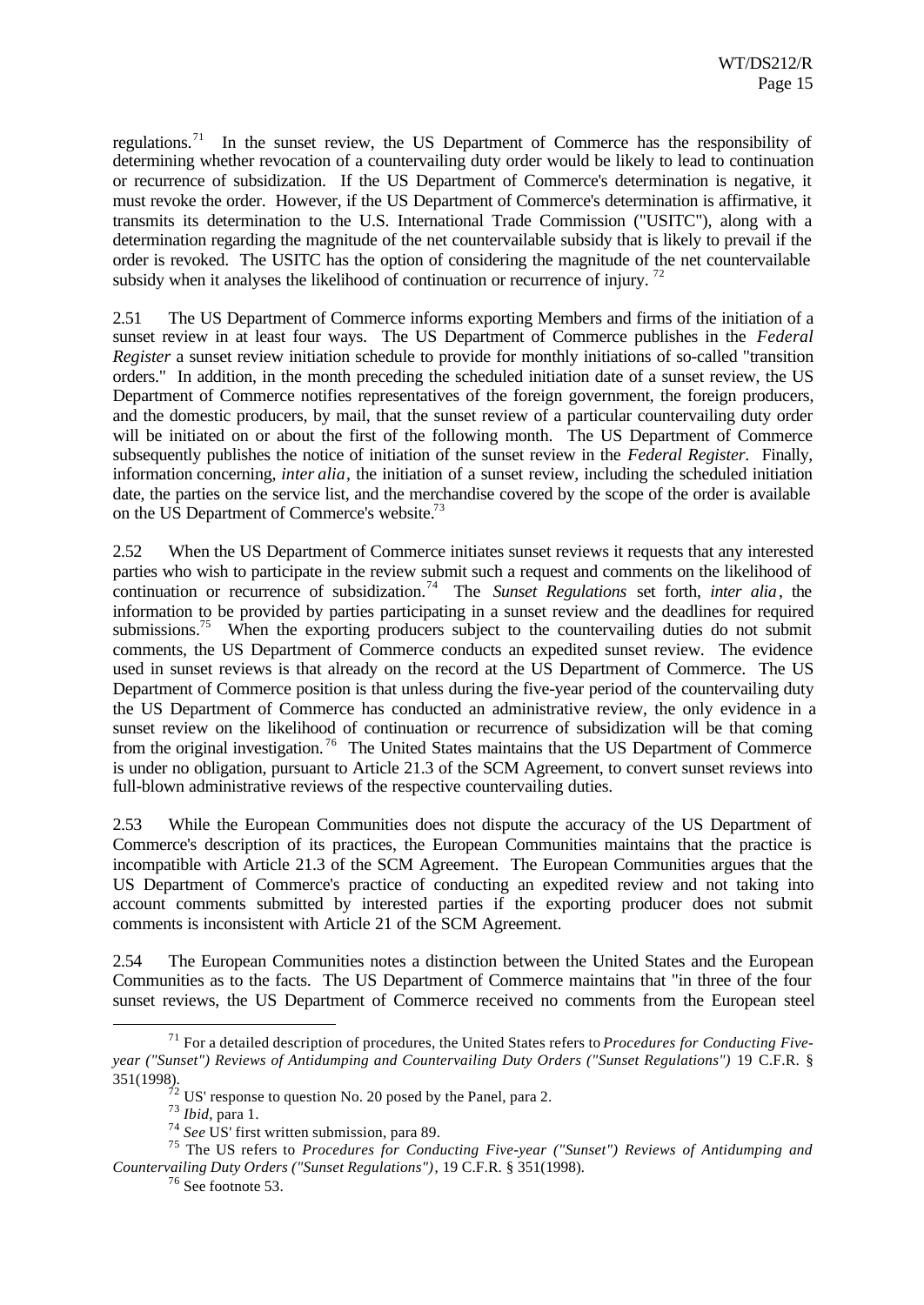companies involved. Accordingly, in those cases and pursuant to its procedures, the US Department of Commerce conducted expedited reviews."<sup>77</sup> Both the United States and the European Communities agree that in Countervailing Duties on Imports of Cut-to-Length Carbon Steel Plate from Germany (Case No. 10) the exporting company did participate and a full review was conducted. However, the European Communities asserts that in Countervailing Duties on Imports of Cut-to-Length Carbon Steel Plate from the United Kingdom (Case No. 8), Countervailing Duties on Imports of Certain Corrosion-Resistant Carbon Steel Flat Products from France (Case No. 9) and Countervailing Duties on Imports of Cut-to-Length Carbon Steel Plate from Spain (Case No. 11), the US Department of Commerce deliberately ignored comments submitted by the Governments of the United Kingdom, France and Spain as well as by the European Communities.<sup>78</sup>

#### B. UNITED STATES' CHANGE IN OWNERSHIP METHODOLOGIES COVERED BY THIS DISPUTE

2.55 This dispute covers two methodologies used by the US Department of Commerce in order to assess the impact of a change in ownership in the determination of subsidization in respect of privatized companies. These methodologies are the so-called gamma methodology and the same person methodology. In this regard, of the 12 determinations challenged by the European Communities, 11 were initially based on the gamma methodology. In Case No. 12 (*Grain-Oriented Electrical Steel from Italy "GOES"*) the US Department of Commerce used the same person methodology. The same person methodology was first applied in the Final Results of the Administrative Review in this case which was published on  $12$  January 2001.<sup>79</sup> This methodology had earlier also been applied in various remand determinations ordered by CIT within appeal proceedings in four of the above 11 determinations.<sup>80</sup> The same person methodology has been challenged before the CIT in all of these remand redeterminations<sup>81</sup>, and also in the GOES determination. <sup>82</sup>

2.56 The United States has admitted that seven (Case Nos. 1 to 7) of these 12 determinations are inconsistent with its WTO obligations to the extent that the US Department of Commerce did not fully examine whether the pre- and post-change in ownership entities were the same legal persons change in ownership. <sup>83</sup> These were based on the gamma methodology.

#### **1. The gamma methodology**

l

2.57 In July 1993, the US Department of Commerce introduced the gamma methodology.<sup>84</sup> According to this methodology, after assessing the existence of pre-privatization subsidies, the US Department of Commerce determines to what extent (if any) the privatization transaction price repaid

<sup>77</sup> *See* US' first written submission, para. 89.

<sup>78</sup> *See* EC's first written submission, para. 109 and footnote 102 to para. 115; *and Issues and Decision Memorandum for the Sunset Review of the Countervailing Duty Order on Certain Corrosion-Resistant Carbon Steel Flat Products from France; Final Results, supra,* footnote 58, at 5.

<sup>79</sup> *See* EC's first written submission, para. 124.

<sup>80</sup> Stainless Sheet and Strip in Coils from France (C-427-815) (Case No. 1); Certain Cut-to-Length Carbon Quality Steel from France (C-427-817) (Case No. 2) (with respect to GTS); Stainless Steel Plate in Coils from Italy (C-475-823) (Case No. 4) and Certain Cut-to-Length Carbon-Quality Steel Plate from Italy (C-475-827) (Case No. 6).

 $81$ <sup>81</sup> The United States claims that since "the EC has not challenged the four remand determinations in this forum ... the Panel's review is limited to the six original determinations in which US Department of Commerce applied its old methodology." US' first written submission, para. 85.

<sup>&</sup>lt;sup>82</sup> *See* EC's first written submission, para. 124.

<sup>&</sup>lt;sup>83</sup> *See* US' first written submission, para. 85.

<sup>84</sup> The methodology was set out in a "General Issues Appendix" annexed to *Certain Steel Products from Austria*, 58 Fed. Reg. 37217 (Dep't Commerce 9 July 1993) (final countervailing duty determination) (hereinafter, *General Issues Appendix*). The relevant discussion of privatization is found at 37259-65. Exhibit EC–2 to the EC's first written submission.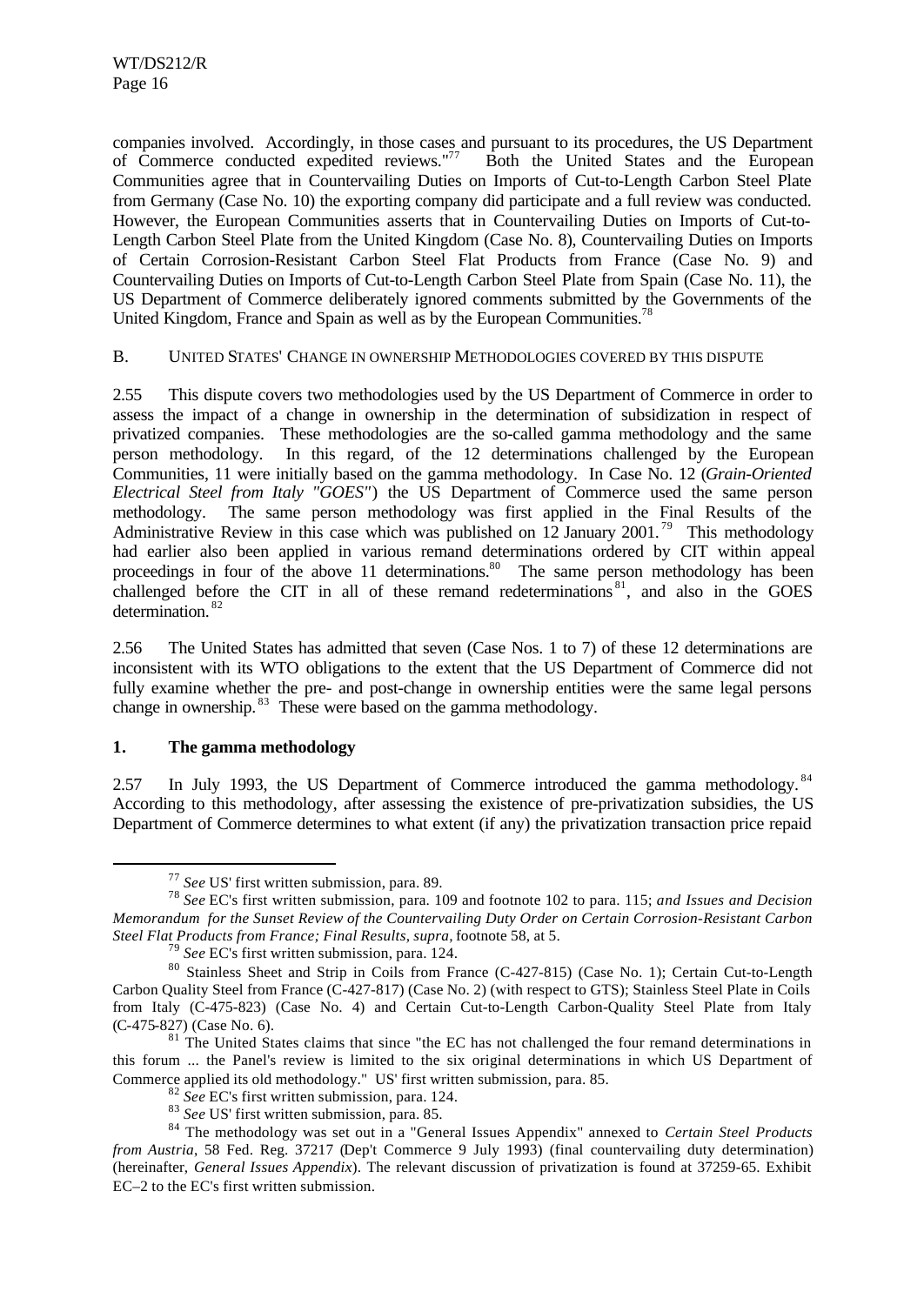unamortized subsidies, and countervails the remainder (if any). Unlike the pass-through methodology where the totality of prior subsidies passed through, the application of the gamma methodology could, depending on the facts, result in a finding that all, some, or none of the unamortized portion of the pre-privatization subsidies remains countervailable after privatization.

2.58 The gamma methodology was the methodology applied in the three administrative reviews of countervailing duty determinations covered by the *United States – Imposition of Countervailing Duties on Certain Hot Rolled Lead an Bismuth Carbon Steel Products Originating in the United Kingdom* ("*US – Lead and Bismuth II*") dispute and which the Panel and Appellate Body found to be inconsistent with the SCM Agreement.<sup>85</sup>

# **2. The same person Methodology**

2.59 In *Grain-Oriented Electrical Steel from Italy*, the US Department of Commerce applied for the first time the same person methodology which it had developed on remand after the *Delverde III* judgment. This methodology had first been set out in the draft and then final results of a redetermination pursuant to a court remand in *Acciai Speciali Terni v United States.*<sup>86</sup>

2.60 The same person methodology provides for a two-step test. The first step consists in an analysis of whether the post-privatization entity is the same legal person that received the original subsidies before privatization. For this purpose, the US Department of Commerce examines the following non-exhaustive criteria: (i) continuity of general business operations; (ii) continuity of production facilities; (iii) continuity of assets and liabilities; and (iv) retention of personnel.<sup>87</sup> If, as a consequence of the application of these criteria, the US Department of Commerce concludes that the post-privatization entity is a new legal person, distinct from the entity that received the prior subsidies, the US Department of Commerce would not impose duties on goods produced after privatization on account of the pre-privatization subsidies. The US Department of Commerce would, however, proceed to examine in such an event, whether any subsidy had been bestowed upon the post-privatization entity as a result of the change in ownership (by assessing whether the sale was for fair market value and at arm's-length). If as the result of the application of the above criteria the US Department of Commerce concludes that no new or distinct legal person was created, all the subsidy is found to continue to reside in the post-privatization producer and the US Department of Commerce will not assess whether the privatization was at arm's-length and for fair market value.<sup>88</sup>

C. SECTION 771(5)(F) OF THE US TARIFF ACT OF 1930, AS AMENDED, (19 U.S.C. SECTION 1677(5)(F))

2.61 Section 771(5)(F) of the US Tariff Act of 1930, as amended, (19 U.S.C. Section 1677(5)(F)), hereinafter "Section 1677(5)(F)", reads as follows:

"a change in ownership of all or part of a foreign enterprise or the productive assets of a foreign enterprise does not by itself require a determination by the administering authority that a past countervailable subsidy received by the enterprise no longer

<sup>85</sup> *See* Appellate Body Report, *United States – Imposition of Countervailing Duties on Certain Hot-Rolled Lead and Bismuth Carbon Steel Products Originating in the United Kingdom* ("*US – Lead and Bismuth II*"), WT/DS138/AB/R, adopted 7 June 2000. As further discussed, the United States in its first written submission stated "the panel and the Appellate Body rejected the gamma methodology as inconsistent with the SCM Agreement." US' first written submission, para. 12.

<sup>86</sup> *Acciai Speciali Terni ("AST")* Court No. 99-06-00364.

<sup>87</sup> *Acciai Speciali Terni ("AST")* Court No. 99-06-00364*,* at 13.

<sup>88</sup> *Ibid.,* at 7.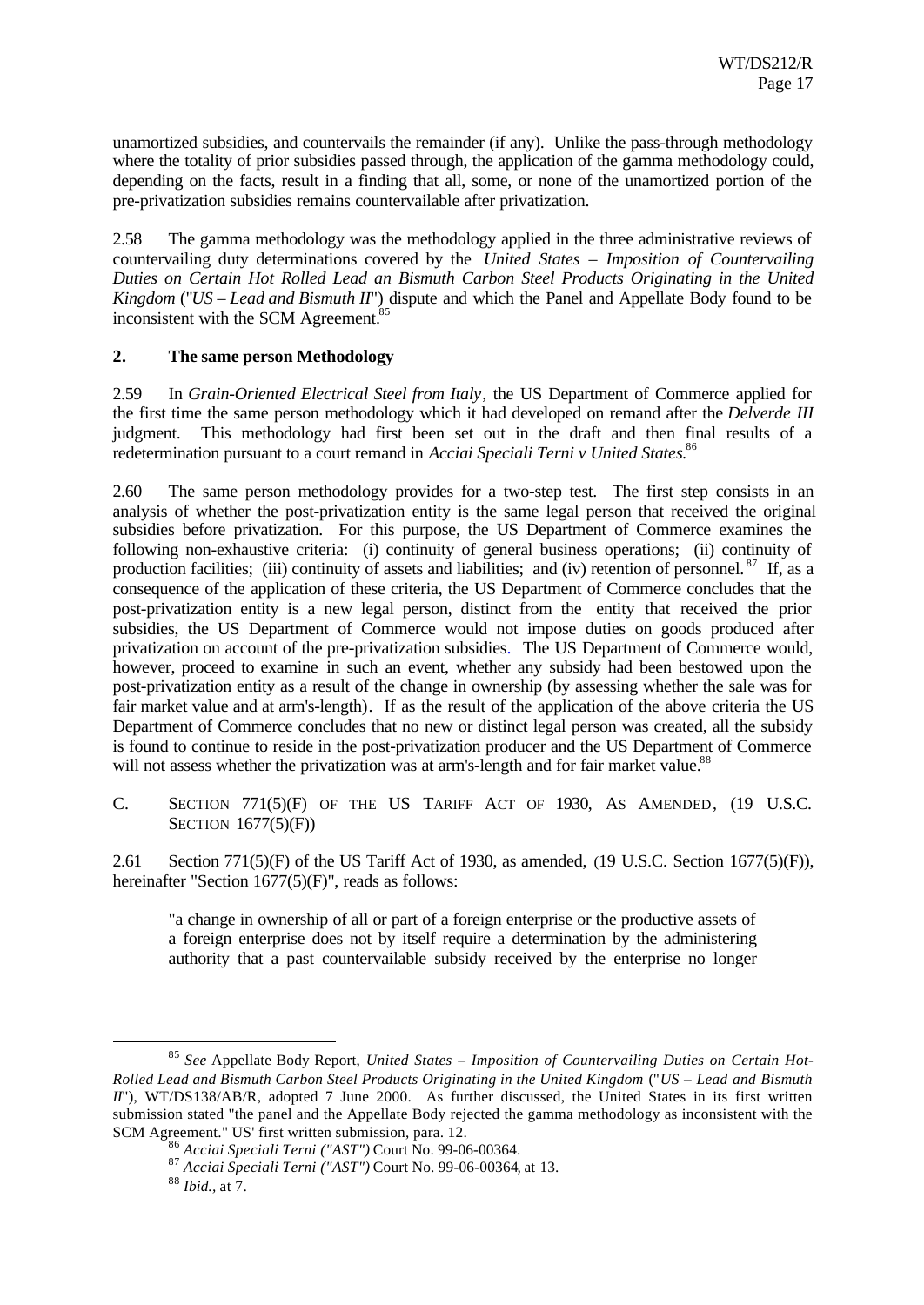l

continues to be countervailable, even if the change in ownership is accomplished through an arm's-length transaction."<sup>89</sup>

### **III. PARTIES' REQUESTS FOR FINDINGS AND RECOMMENDATIONS**

3.1 The **European Communities** claims that the old change in ownership methodology applied by the United States in the 12 countervailing duty orders listed in Section IIabove, and the new change in ownership methodology applied, *inter alia*, in the administrative review in Grain Oriented Electrical Steel from Italy, and more generally the refusal of the United States to correctly apply the SCM Agreement, as interpreted by the Panel and Appellate Body in *US – Lead and Bismuth II*, are inconsistent with the United States' obligations under the WTO Agreement. In particular, but not necessarily exclusively, the European Communities requests the Panel to examine the consistency of these measures with the following provisions:

- Articles 1.1, 10, 14(d) of the SCM Agreement insofar as these Articles require an authority to establish the existence of a financial contribution and benefit (and hence a countervailable subsidy);
- Footnote 36 to Article 10 of the SCM Agreement which provides that countervailing duties may only be imposed in order to offset a subsidy bestowed upon the manufacture, production or export of any merchandise, as provided for in Article VI:3 of GATT 1994;
- Article 19.1 of the SCM Agreement which in particular provides that a countervailing duty may only be imposed if the existence of a subsidy has first been determined ;
- Article 19.3 of the SCM Agreement which in particular requires investigating authorities promptly to establish an individual countervailing duty rate for new exporters who were not subject to the original investigation:  $90$
- Article 19.4 of the SCM Agreement, which provides that no countervailing duty shall be levied on any imported product in excess of the amount of the subsidy found to exist calculated in terms of subsidization per unit of the subsidized and exported product;
- Article 21.1 of the SCM Agreement, which provides that a countervailing duty shall remain in force only as long as and to the extent necessary to counteract subsidization;
- Article 21.2 of the SCM Agreement, which in particular requires investigating authorities to determine whether there is a continuing need for the application of countervailing duties in the light of the information before it;
- Article 21.3 of the SCM Agreement, which in particular provides that countervailing duties are to expire after five years unless it is determined that the expiry of the duty would lead to continuation or recurrence of subsidization and injury;

<sup>89</sup> Uruguay Round Agreements Act, Pub. L. No. 103-465, 108 Stat. 4809 (1994); 19 U.S.C. § 1677(5)(F). Exhibit EC–4 to the EC's first written submission.

 $\sigma^0$  The Panel notes that although this claim was initially raised by the European Communities, it did not present arguments on this issue during the proceedings.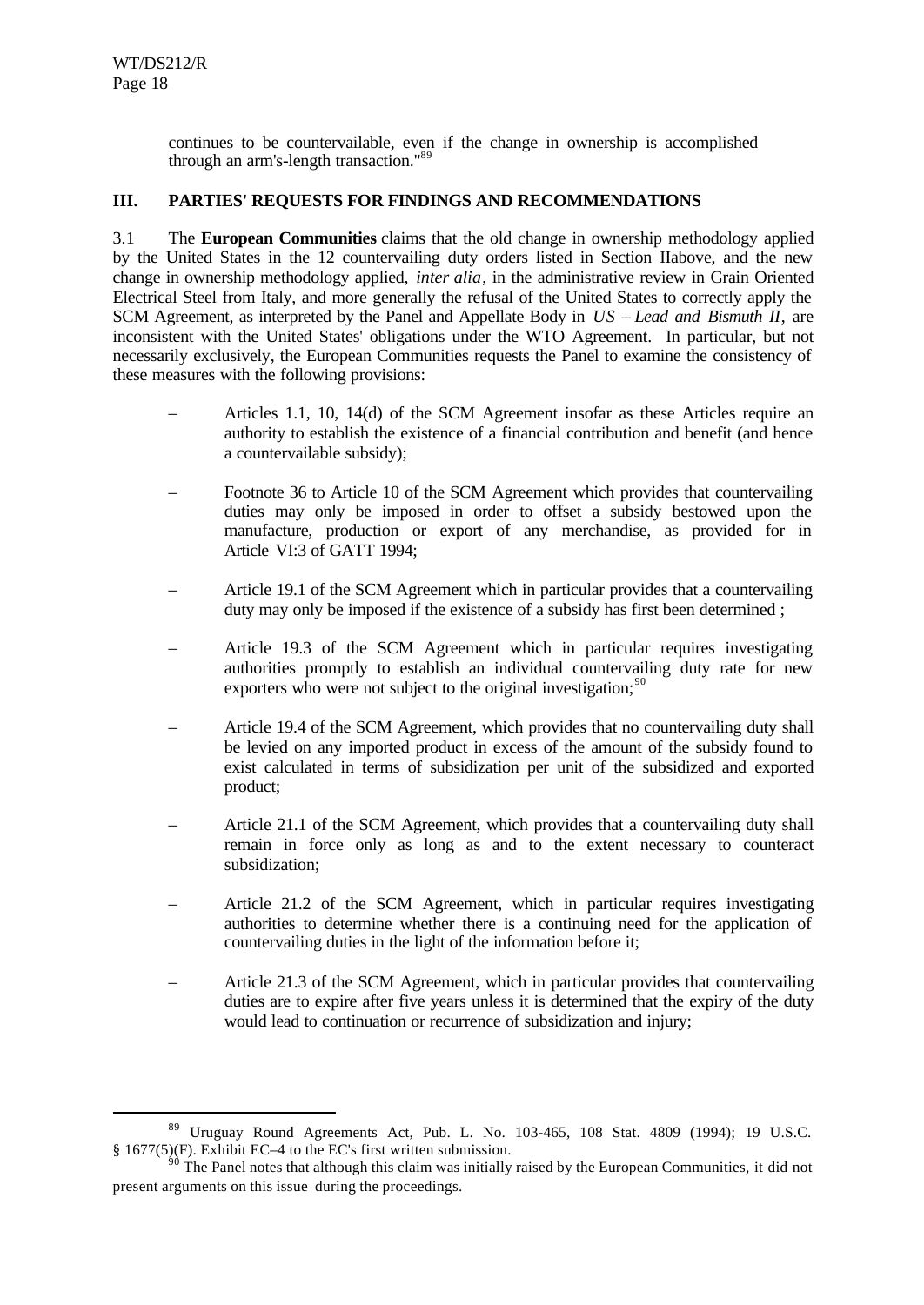- Article 32.5 of the SCM Agreement which requires Members to ensure the conformity of their laws, regulations and administrative procedures with the provisions of the SCM Agreement; and
- Article XVI.4 of the WTO Agreement, which requires Members to ensure the conformity of their laws, regulations and administrative procedures with their obligations as provided in the annexed Agreements.<sup>91</sup>.

3.2 In addition, the **European Communities** believes that Section 1677(5)(F) is inconsistent with the SCM Agreement and the WTO Agreement to the extent that it prevents the United States from implementing its WTO obligations such that where a privatization takes place for fair market value and at arm's length, no benefit passes through to the post-privatization entity.  $92$ 

 $3.3$  In its first written submission<sup>93</sup>, and with reference to the Panel's competence under Article 19.1 of the DSU, the **European Communities** requests the Panel to suggest possible means of implementation on the grounds that the United States has demonstrated a lack of good faith with respect to the previous WTO dispute settlement proceeding. In this regard, the European Communities would like that the Panel suggests the following implementation actions:

- The United States should bring Section  $1677(5)$ (F) into conformity with its WTO obligations;
- The United States should immediately revoke the sunset determinations in Cut-to-Length Carbon Steel Plate from United Kingdom (C-412-815) (Case No. 8) and Cutto-Length Carbon Steel Plate from Germany (C-428-817) (Case No.10); and,
- The United States should immediately review or amend the remaining determinations brought before the Panel in the present dispute. In doing so, it should apply in good faith the findings of the Panel. If the privatization transactions which are the subject of this dispute have taken place for fair market value and at arm's length, then no more countervailing duties should be levied. In the event that the United States should find that the privatization transactions are not at fair market value and arm's length, the United States should determine that the subsidy amount is the difference between the price actually paid and the fair market value.<sup>94</sup>

3.4 In its first oral statement<sup>95</sup>, the **European Communities** indicates that, in order to prevent further dispute over this issue, the Panel should issue a clear and unambiguous explanation of the correct interpretation of the relevant provisions of the SCM Agreement. The European Communities also asks the Panel to consider making a suggestion on implementation to assist in resolving this dispute and suggests that one possibility could be:

"The Panel suggests that the US abandon its "same-person methodology" and replace it with another that involves (1) an examination of whether an exporter is in fact benefiting from a financial contribution and (2) provides that a sale of a state-owned company for fair market value and at arm's length means that the privatized company cannot be considered to benefit from any prior financial contribution to the State-owned company."

<sup>91</sup> *See* EC's first written submission, para. 160.

<sup>92</sup> *See* EC's first written submission, para. 16.

<sup>&</sup>lt;sup>93</sup> See EC's first written submission, para. 161.

<sup>&</sup>lt;sup>94</sup> See EC's first written submission, para. 57.

<sup>&</sup>lt;sup>95</sup> See EC's statement at the first substantive meeting, para. 64.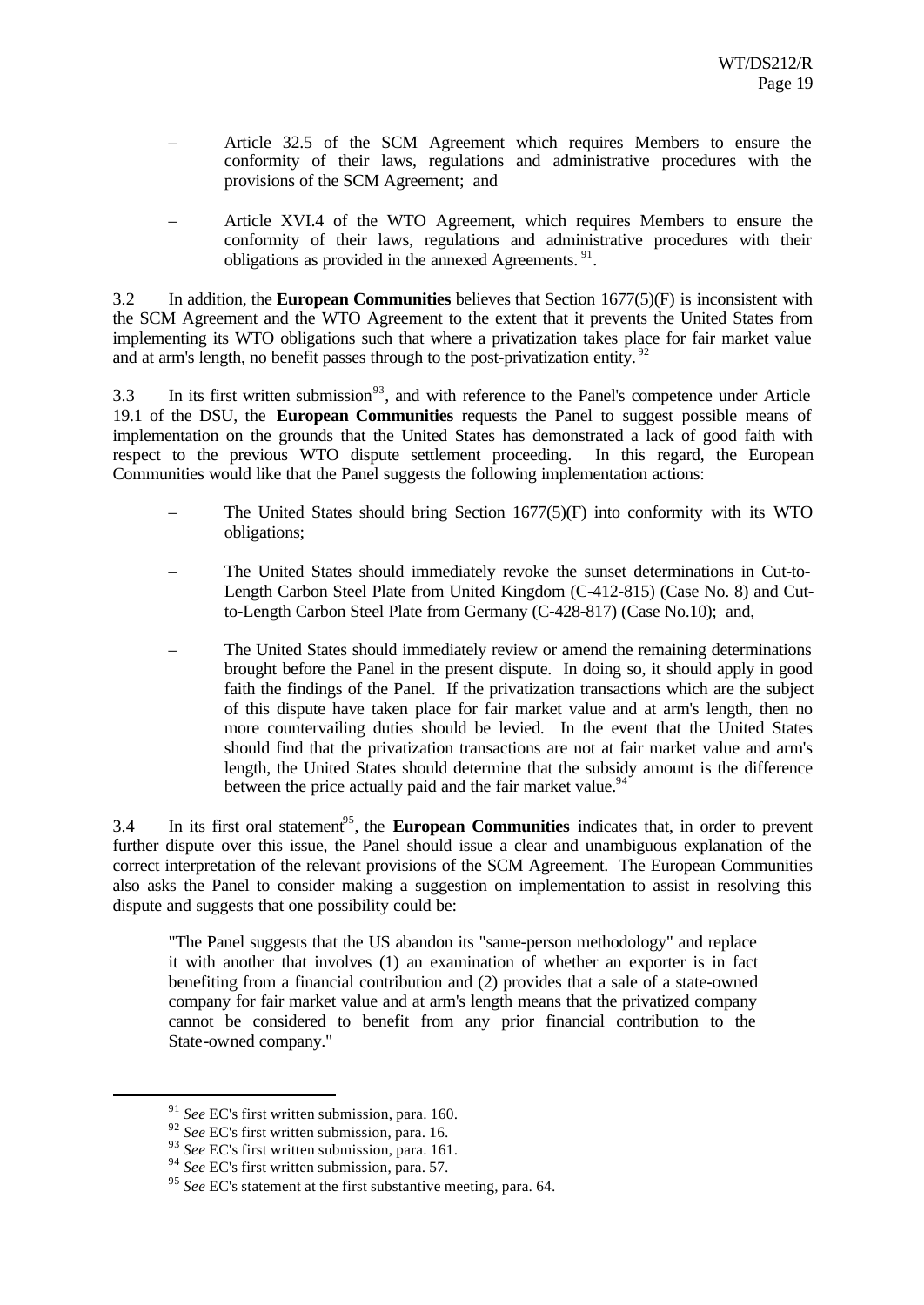3.5 In its second written submission<sup>96</sup>, the **European Communities** respectfully requests that the Panel to reach the findings contained in the European Communities first written submission, and to adopt the suggestions on implementation which the European Communities suggested in its first written submission and in its opening statement to the Panel at the first substantive meeting. In its second oral statement<sup>97</sup>, the European Communities asks the Panel to make the findings requested in its first written submission, and to issue suggestions for implementation of its Report set out in the conclusion to the oral statement of the European Communities to the first meeting of the Panel.

- 3.6 The **United States** requests that the Panel make the following findings:
	- by not self-initiating reviews to reconsider change in ownership situations in light of the Appellate Body's report in *US – Lead and Bismuth II*, the United States has not acted inconsistently with its obligations under the SCM Agreement;
	- the seven US Department of Commerce determinations (six investigations and one administrative review (Case Nos. 1-7) are inconsistent with the United States' obligations under the SCM Agreement only to the extent that US Department of Commerce did not fully examine whether the pre- and post-change in ownership entities involved were the same legal persons;
	- the four US Department of Commerce sunset determinations (Case Nos. 8-11) are not inconsistent with the United States' obligations under the SCM Agreement;
	- the *GOES from Italy* administrative review (Case No. 12) is not inconsistent with the United States' obligations under the SCM Agreement;
	- the US change in ownership provision, Section  $1677(5)(F)$  is not inconsistent with the United States' obligations under the SCM Agreement and the WTO Agreement; and
	- the European Communities' claims regarding the expedited sunset review of the countervailing duty order on cut-to-length steel plate from Sweden are not within the Panel's terms of reference.<sup>98</sup>

# **IV. ARGUMENTS OF THE PARTIES**

4.1 This Section includes a summary of the main arguments of the parties which are of relevance to the findings of the Panel.

A. WTO-COMPATIBILITY OF THE UNITED STATES' SAME PERSON METHODOLOGY

4.2 The **European Communities** submits that the same person methodology is inconsistent with the requirement under Article 1.1(b) of the SCM Agreement to determine the existence of a benefit to the post-transaction entity before countervailing duties can be imposed. For that reason, any countervailing duties imposed on the basis of this methodology will be inconsistent with Articles 1, 10, 14, 19.4 and either 19.1 or 21.1, 21.2 or 21.3 (depending whether a review or original investigation is at issue). $99$ 

4.3 The **European Communities** claims that, in applying the methodology, the US Department of Commerce disregards the instructions set down in Article 14 of the SCM Agreement that any

<sup>96</sup> *See* EC's second written submission, para. 83.

<sup>&</sup>lt;sup>97</sup> See EC's statement at the second substantive meeting, para. 20.

<sup>98</sup> *See* US' first written submission, para. 99.

<sup>99</sup> *See* EC's first written submission, para. 126.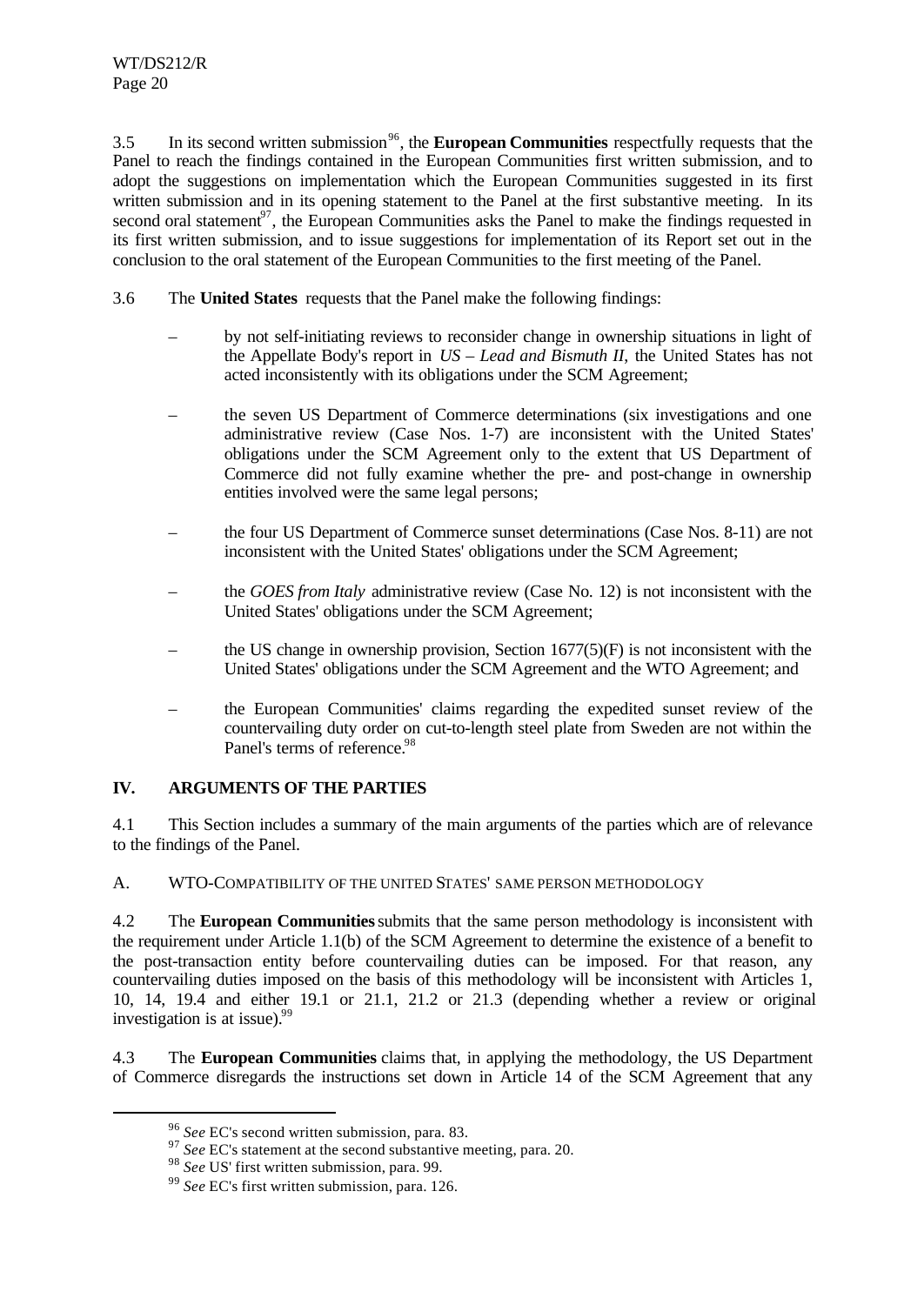benefit must be calculated with respect to the advantage obtained over what was available in the market. It argues that the factors examined by the US Department of Commerce in determining whether the firm under investigation is the same person as the pre-transaction subsidy recipient bear no relation to the benefit analysis required under the SCM Agreement. The "same person methodology", in not taking into account the price paid by the purchaser of the privatized company and thus failing to analyse the existence of a benefit to the post-transaction entity, is inconsistent with Articles 1.1(b), 10, 14, 19.4 and either 19.1 or 21.1 (depending on the circumstances) of the SCM Agreement. Thus, it concludes, Case 12, *Grain-Oriented Electrical Steel from Italy* (C-475-812)<sup>100</sup>, based on the same person methodology involves the imposition of countervailing duties inconsistently with Articles 1.1(b), 10, 14, 19.4, 21.1 and 21.2 of the SCM Agreement.<sup>101</sup>

# **1. Whether privatization triggers the need for a re-examination of the existence of benefit**

4.4 The **European Communities** submits that privatization is a fundamental change in ownership that *a fortiori* requires a new benefit analysis. It explains that since the government – or a government body – is the owner of any state-owned company, all financial contributions of the State towards a state-owned company must be assessed on the basis of the equity investor standard of Article 14 of the SCM Agreement. This is because in terms of analysis, the European Communities believes there is no meaningful distinction between an equity investment and other forms of financial contribution, such as, for example a cash grant. Whether the government had provided money for the purchase of a factory, or had injected capital, the result is the same; there is an increase in the value of the equity held by the government. Thus, it argues, all subsidies granted by the government to a state-owned company can be analysed on the basis of the private equity investor standard of Article 14(a). The European Communities further argues that this is not the case for subsidies to private companies, because the government may not have the choice as to the form its subsidization might take; i.e. it may not have the option to purchase equity in the company. It explains that when this equity is sold the basis for the original benefit analysis changes, because the government's equity interest will be re-valued on market terms and in fact repaid.<sup>102</sup>

4.5 In its second written submission, the **United States** indicates that there has never been any dispute before this Panel concerning the fact that a change in ownership triggers an obligation to re-examine the existence of a subsidy.<sup>103</sup> In the view of the United States however, their examination (with regard to previously bestowed subsidies) is complete once an authority concludes that the current producer is the same legal entity that received the earlier financial contribution and benefit. The United States, in the second substantive meeting, also disputed the European Communities' belief that all subsidies granted by the government to a state-owned company can be analysed on the basis of the private equity investor standard..

#### **2. Who is the recipient of the benefit in case of privatization?**

(a) Concept of benefit under the SCM Agreement

4.6 The **European Communities** points out that Article 1.1 of the SCM Agreement provides that a subsidy will only exist if there is a financial contribution which confers a benefit. The European Communities asserts that the findings by the Appellate Body in *Canada – Measures Affecting the Export of Civilian Aircraft* ("*Canada – Aircraft*") clearly state that the focus of the enquiry under Article 1.1(b) is on the recipient, not the government granting the subsidy. <sup>104</sup> The European Communities also refers to the Appellate Body decision in *Canada – Aircraft* to support its contention

<sup>100</sup> *GOES Admin. Review, supra*, footnote 47.

<sup>101</sup> *See* EC's first written submission, para. 132.

<sup>&</sup>lt;sup>102</sup> *See* EC's second written submission, para.26.

<sup>103</sup> *See* US' second written submission, para. 11.

<sup>104</sup> *See* EC's first written submission, para. 42.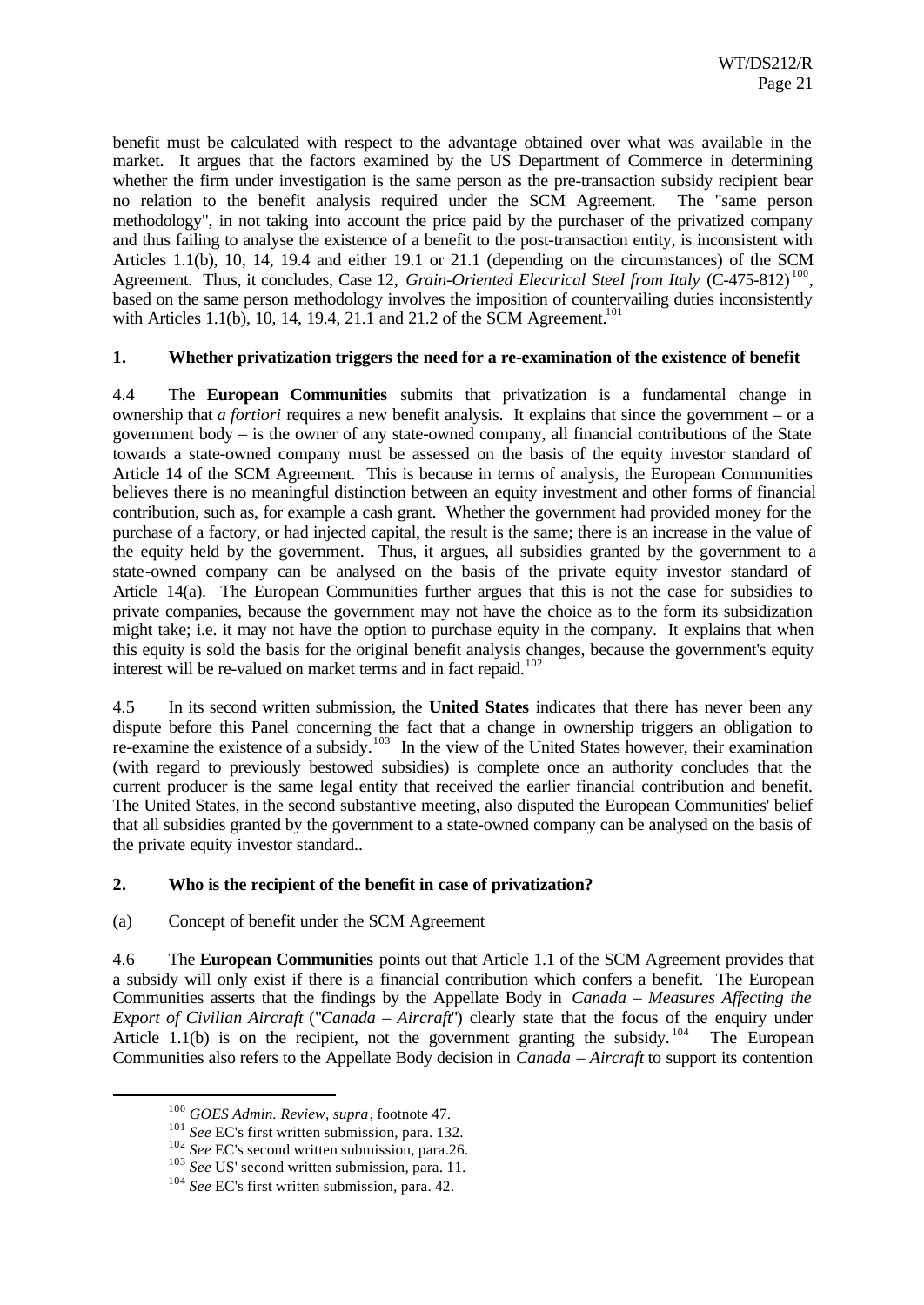l

that a benefit can only "be said to arise if a person, natural or legal, or a group of persons, has in fact received something."<sup>105</sup> The European Communities argues that the Appellate Body's interpretation of Article 1.1 of the SCM Agreement in *Canada – Aircraft* makes it clear that the analysis of the existence of a benefit should be on the value to the recipient, not on the cost to the granting authority.

4.7 The **United States** contends that the nature of countervailable benefits is made plain by Articles 1 and 14 of the SCM Agreement. It explains that a countervailable benefit is that part of a financial contribution that is obtained on terms more generous than those the recipient could have obtained commercially. In its view, there is no requirement to analyse the competitive advantage derived by the recipient from the benefit, or the extent to which the recipient succeeds in enjoying the benefit since these concepts are not found in the SCM Agreement. Countervailable benefits are, in essence, simply *fixed sums of money*, which (in the case of non-recurring benefits) are amortized over time. $106$ 

4.8 The **European Communities** agrees with the United States that the benchmark for making a calculation of the value of the benefit to the recipient is through comparison to the marketplace. The European Communities refers to the text of the various provisions of Article 14 of the SCM Agreement, which refer to "comparable commercial" practices.<sup>107</sup>

4.9 Where the **European Communities** differs with the United States is in the evaluation of the effect of a change in ownership on the existence of a countervailable benefit. The European Communities argues that any benefit, and hence any benefit stream from non-recurring subsidies, must be viewed from the perspective of a natural or legal person. The benefit does not "attach" to the productive assets. Thus, when the exported product is no longer produced by the same natural or legal person as received the financial contribution and benefit, one must ask whether the current producer also enjoys the same benefit stream.<sup>108</sup> This new benefit analysis must be made on the basis of a comparison with a market benchmark in accordance with Article 14 of the SCM Agreement. In *US – Lead and Bismuth II* the Appellate Body concluded that because UES and BS plc/BSES had paid:

"fair market value for all the productive assets, goodwill, etc., they acquired from BSC and subsequently used in the production of leaded bars imported into the United States in 1994, 1995, and 1996. We, therefore see no error in the panel's conclusion that, in the specific circumstances of this case, the "financial contribution" bestowed on BSC between 1977 and 1986 could not be deemed to confer a "benefit" on UES and BS plc/BSES."<sup>109</sup>

4.10 The **United States** maintains that, because countervailable benefits, once identified and valued, are, essentially, amounts of money, the method by which they may be terminated is

<sup>105</sup> Appellate Body Report, *Canada – Measures Affecting the Export of Civilian Aircraft* ("*Canada – Aircraft*"), WT/DS70/AB/R, adopted 20 August 1999, at para. 154, *cited in* EC's first written submission, para. 42.

<sup>106</sup> *See* US' second written submission, para. 4.

<sup>&</sup>lt;sup>107</sup> See EC's first written submission, para. 44. The European Communities specifically refers to Article 14(d) of the *SCM Agreement* as a useful analogy for the present case. Article 14(d) states:

<sup>&</sup>quot;the provision of goods by a government shall not be considered as conferring a benefit unless the provision is made for less than adequate remuneration, or the purchase is made for more than adequate remuneration. The adequacy of the remuneration shall be determined in relation to prevailing market conditions for the good or service in question in the country of provision or purchase (including price, quality, availability, marketability, transportation and other conditions of purchase or sale)."

<sup>108</sup> *See* EC's first written submission, para. 49.

<sup>109</sup> Appellate Body Report, *US – Lead and Bismuth II,* WT/DS138/AB/R*,* at para. 68, *cited in* EC's first written submission, para. 52.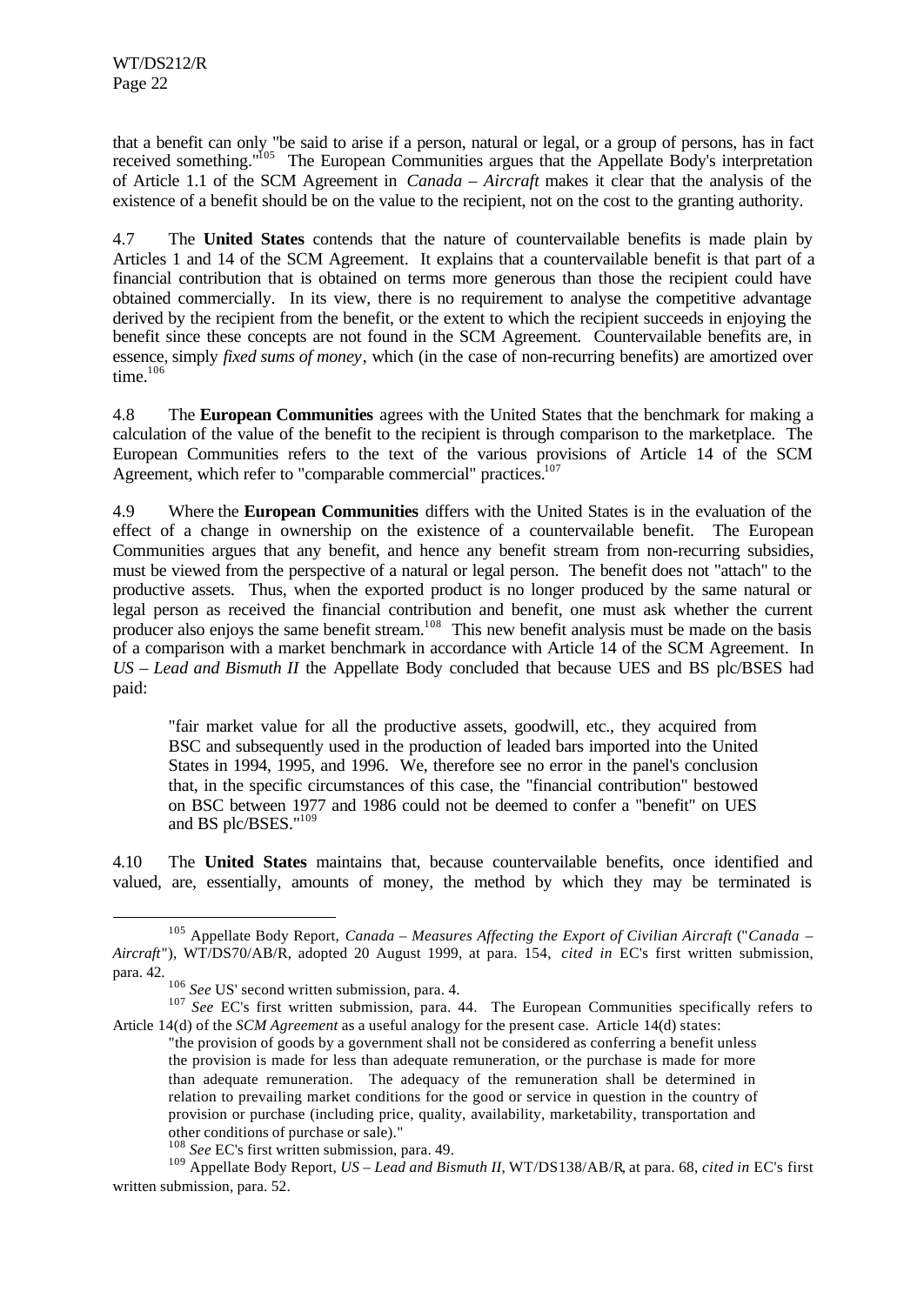straightforward — that amount of money is amortized over time, unless the recipient pays back the remaining unamortized amount. The United States agrees that such a repayment could occur in conjunction with a change in ownership and, under its new methodology, investigates any claim that such a repayment has occurred (or that the subject merchandise is being produced by a different person than the recipient). However, it adds, the SCM Agreement provides no basis for concluding that a change in the ownership of a subsidy recipient, for fair market value or otherwise, automatically eliminates the benefit conferred on the company. The United States argues that if a corporation has received a subsidy — a financial contribution that confers a benefit — the simple transfer of that corporation from one owner to another does not mean that the corporation no longer has the subsidy. Neither the financial contribution nor the benefit has changed, and the corporation is still the same person. 110

4.11 The **European Communities** argues that since benefits do not reside in the assets themselves a benefit does not continue to flow from untied, non-recurring financial contributions even after changes of ownership. The European Communities believes that the only way to support a finding that the benefit passes through to the new owners would be "if fair market value was not paid for all such productive assets. $"$ <sup>111</sup>

4.12 The **United States** submits that the European Communities has not sufficiently explained how "fair market value extinguishes subsidies" nor has it shown where there is any basis for this conclusion in the SCM Agreement.<sup>112</sup> The United States maintains that the European Communities has not sufficiently explained how and why the payment of fair market value by the *new owner* of the subsidy recipient extracts the benefit from *the subsidy recipient itself*.<sup>113</sup>

4.13 The **United States'** reasoning is based on its interpretation of the Appellate Body's finding in *US – Lead and Bismuth II* that subsidies are bestowed on legal persons. The United States believes that this means that subsidies continue to reside in the recipient legal person unless they are taken out of that person, or the person is dissolved. <sup>114</sup>

4.14 The **European Communities** disputes the United States notion that subsidies must be "taken out" or "extracted" from a legal person. To the European Communities, it appears that the United States is talking about the extraction of subsidization from productive operations – whether they be workers with enhanced skills, or steel mills which have been built with the help of subsidies. The United States points out that the workers remain the same after privatization, that the steel mills do not change. The Appellate Body in *United States – Lead and Bismuth II* clearly found that subsidies do not accrue to productive operations, but rather to legal persons. The European Communities relies on the Appellate Body where it rejected the United States' view that benefit should be considered as accruing to productive operations.<sup>115</sup>:

4.15 The **United States** does not dispute that a change in ownership triggers an obligation to re-<br>examine the existence of a subsidy.<sup>116</sup> However, it maintains that its current methodology is However, it maintains that its current methodology is consistent with the SCM Agreement. Based on its understanding of the fact that subsidies reside in the recipient legal person, the United States believes that what must be considered after a change in ownership has occurred, is whether prior subsidies have been wholly or partly paid back, and whether

<sup>110</sup> *See* US second written submission, para. 5.

<sup>111</sup> Panel Report, *United States – Imposition of Countervailing Duties on Certain Hot-Rolled Lead and Bismuth Carbon Steel Products Originating in the United Kingdom* ("*US – Lead and Bismuth II*")*,* WT/DS138/R and Corr. 2, adopted 7 June 2000 as upheld by the Appellate Body Report, at para. 6.81, *cited in* EC's first written submission, para. 53.

<sup>112</sup> *See* US' second written submission, para. 7.

<sup>&</sup>lt;sup>113</sup> See US' second written submission, para. 8.

<sup>&</sup>lt;sup>114</sup> See US' second written submission, para. 16.

<sup>115</sup> Appellate Body Report, *US – Lead and Bismuth II,* WT/DS138/AB/R, at para. 58.

<sup>116</sup> *See* US' second written submission, para. 11.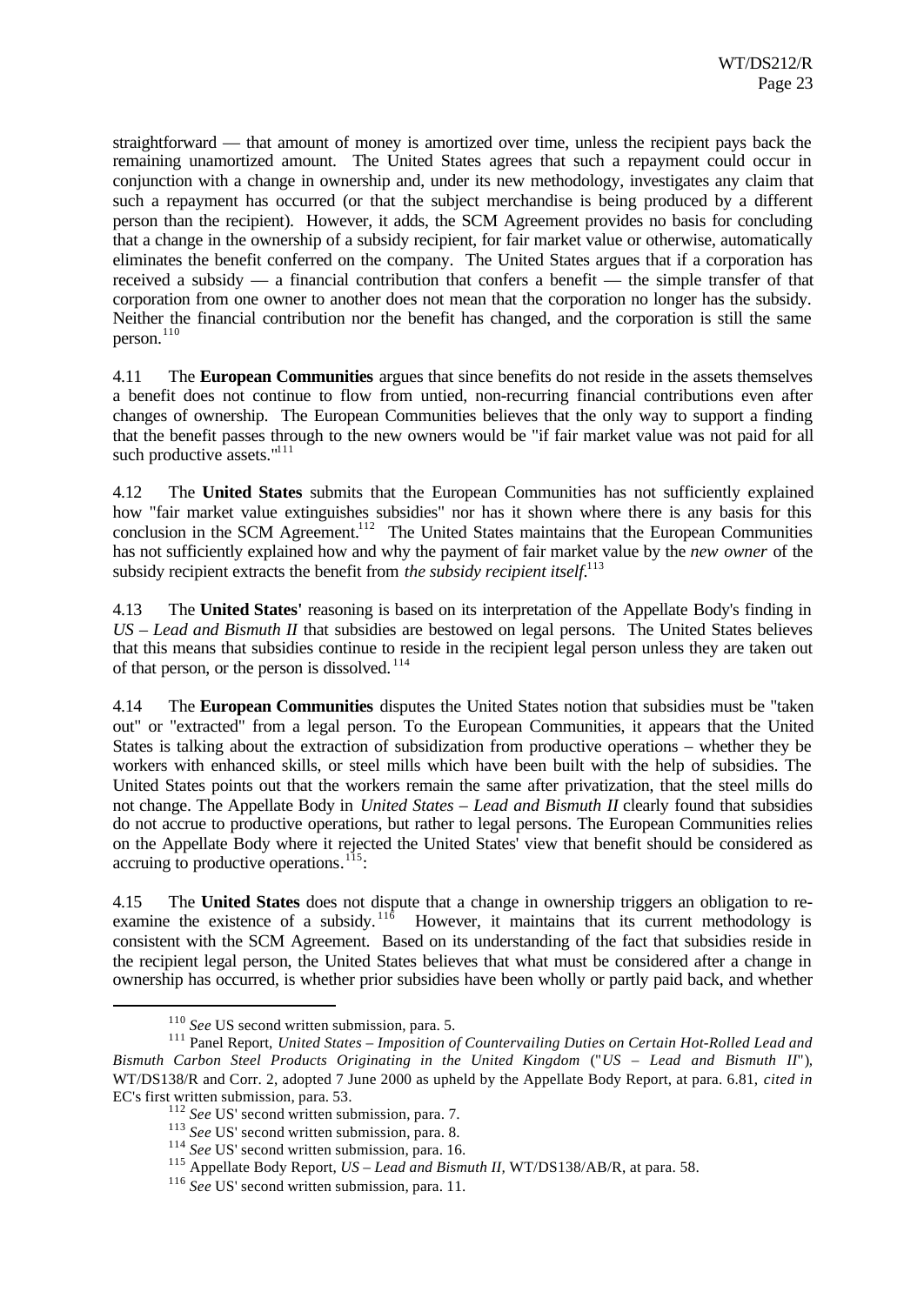the change in ownership has created a new producer of the subject merchandise to which no portion of any previously bestowed subsidies can be said to accrue.<sup>117</sup> Thus, the US Department of Commerce, following a change in ownership, examines whether the current producer has a financial contribution and a benefit, or whether in conjunction with the change in ownership the contribution or benefit has been repaid or cut off. $118$ 

(b) United States' "distinct legal person" concept

4.16 The **United States** maintains that the US Department of Commerce's revised change in ownership methodology, i.e. the same person methodology, is consistent with the SCM Agreement, particularly as interpreted by the Appellate Body in *United States – Lead and Bismuth II*. In this regard, the United States explains that, in its report, the Appellate Body agreed with the Panel (based upon the Appellate Body's own findings in *Canada – Aircraft*) that a subsidy must be received by the natural or legal person that produced or exported the subject merchandise. The United States alleges that the Appellate Body also accepted the Panel's finding that the privatized company concerned, UES, was a distinct new legal person entitled to an independent subsidy determination (which it had not received from the US Department of Commerce). In addition, it argues, because UES' new owners had paid fair market value for UES, the Appellate Body found no error in the Panel's conclusion that the financial contributions bestowed upon BSC could not be deemed to confer a benefit upon UES. In its view, although the Appellate Body accepted the Panel's conclusion that BSC and UES were distinct legal persons, it did not adopt the Panel's reason for reaching this conclusion. The United States explains that, whereas the Panel found that BSC and UES were distinct legal persons purely because of the change in ownership, the Appellate Body simply stated that, given the changes in ownership leading to the creation of UES, the US Department of Commerce was required to determine whether UES, had itself received a financial contribution and benefit. <sup>119</sup> The United States further contends that the Appellate Body did not identify the specific factors dictating that UES must be treated as a distinct legal person, and twice stated that its determination was based on "the particular circumstances of this case."<sup>120</sup>

4.17 The **United States** points out that where the Panel emphasized that the changes in ownership leading to the creation of new legal persons had involved the payment of consideration, the Appellate Body simply stated that, given the creation of these new legal persons (who were, in fact the producers of the subject merchandise) the US Department of Commerce was required to determine whether these new legal persons had received a benefit. In its view, the notion that the Appellate Body simply forgot to cite the payment of fair market value as the reason that the prior subsidies did not transfer to the newly-created companies is further contradicted by the fact that the payment of fair market value was no minor issue – it was one of the EC's central arguments in the proceeding. The United States considers that the Appellate Body did not address this issue explicitly because it understood that the issue had not been fully explored or explained. The United States contends the Appellate Body, having a narrower basis upon which to dispose of the appeal, therefore, did the sensible thing – it decided the case on the narrower basis, without touching upon the more difficult and ill-defined issue.<sup>121</sup>

4.18 The **European Communities** contended that the principle whereby it is the change in ownership which reverses the presumption that a benefit stream continues over the average life of the assets, has been explicitly endorsed by the panel and Appellate Body in  $US - Lead$  and Bismuth II.<sup>122</sup>

<sup>117</sup> *See* US' second written submission, paras. 15-16*.*

<sup>&</sup>lt;sup>118</sup> *See* US' second written submission, para. 11.

<sup>&</sup>lt;sup>119</sup> See US' first written submission, paras. 39-40.

<sup>120</sup> *See* US' first written submission, para. 40 *citing* Appellate Body Report, *US – Lead and Bismuth II,* WT/DS138/AB/R, at para. 58.

<sup>&</sup>lt;sup>121</sup> See US' response to question No. 4 posed by the Panel.

<sup>122</sup> *See* EC's second written submission, paras. 23 to 25.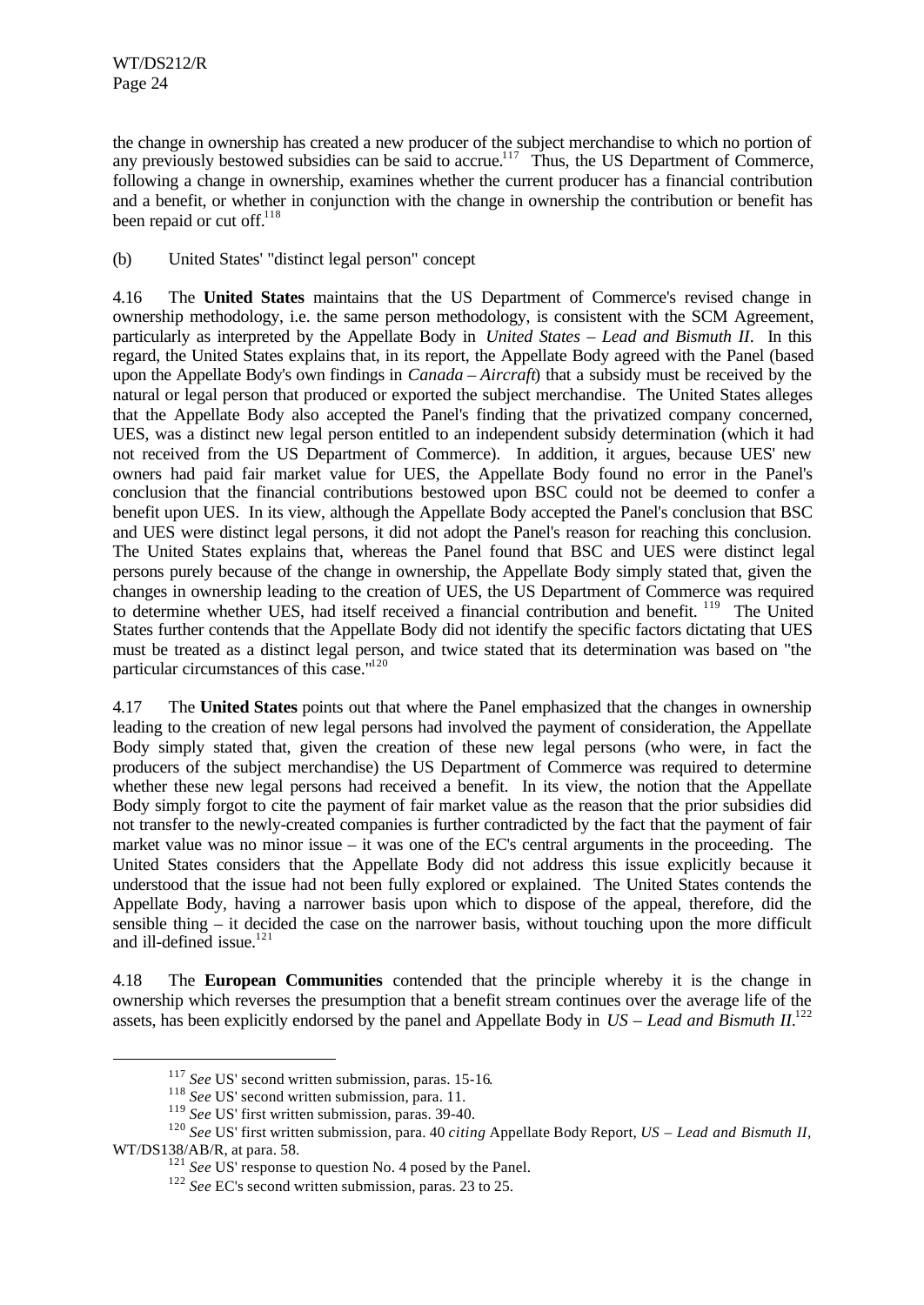For the European Communities, it is quite clear that the Appellate Body considers the change in ownership the crucial factor bringing about the need to reconsider the continuing existence of the benefit stream. The Appellate Body in the same paragraph also quotes approvingly the Panel's statement that:

"the changes in ownership leading to the creation of UES and BS plc/BSES should have caused the US Department of Commerce to examine whether the production of leaded bars by UES and BS plc/BSES respectively, and not BSC, was subsidized."<sup>123</sup> (emphasis added)

4.19 The **European Communities** considers, therefore, that it was the change in ownership which triggered the need to examine benefit from the perspective of the post-transaction entity. It considers that this conclusion is reinforced by the fact that the Appellate Body repeated the factual findings of the Panel that British Steel Corporation ceased to exist and British Steel plc was created before the actual privatization transaction.  $124$  In other words, at that point, before the privatization had taken place, the legal person exporting the product under investigation was different from the legal person which had received a subsidy.<sup>125</sup> It argues that, if the United States were correct in its assertion, this simple change in legal person would have been enough to trigger the need to revisit the subsidy determination. Quite apart from the fact that such an assertion would leave the door wide open for circumvention, this fact was clearly not considered dispositive by either the panel or Appellate Body. The European Communities concludes that what was considered dispositive was the change in ownership, as is evidenced by the clear references to this factual element in the findings of the Panel and the Appellate Body.

4.20 The **United States** argues that the European Communities portrays the US Department of Commerce as drawing its new privatization methodology on a blank slate following *US – Lead and Bismuth II* (and *Delverde III*). In its view, however, the inquiry into whether the producer in question is the same person that received the subsidy follows directly from the Appellate Body's conclusion that the producer of the subject merchandise in that case (UES) was not the same person that received the subsidy (BSC). The United States notes that the European Communities itself has accepted that, "the Appellate Body agreed that where the change in ownership had lead to *the creation of a different legal person* from the subsidy recipient any benefit must be assessed from the perspective of the post-<br>transaction entity."<sup>126</sup> The United States argues that the US Department of Commerce's new The United States argues that the US Department of Commerce's new approach simply inquires into the acknowledged premise of the Appellate Body report in *US – Lead and Bismuth II* – whether the change in ownership has led to "the creation of a different legal person." It contends that, where that basic premise is missing – that is, where a change in ownership has *not* led to "the creation of a different legal person" – the Appellate Body's reasoning in *US – Lead and Bismuth II* does not require US Department of Commerce to find that the subsidies were eliminated.<sup>127</sup>

4.21 The **United States** submits that a change in the ownership of a company does not automatically create a distinct new legal person. It argues that the European Communities in GOES

<sup>123</sup> Appellate Body Report, *US – Lead and Bismuth II,* WT/DS138/AB/R, at para. 62.

<sup>124</sup> *Ibid.,* at para. 2.

<sup>&</sup>lt;sup>125</sup> See EC's second written submission, para. 54 where the European Communities notes that during the first substantive meeting with the Panel, the United States stated that BSC and BS plc would probably be regarded as the same person under the "same person methodology". The European Communities refers to US' response to question No. 7 posed by the European Communities during the Panel proceedings, where the United States refuses to explain whether BSC and BS plc could be regarded as the same person under its new methodology. The European Communities believes that applying its new methodology US Department of Commerce would find that BSC and BS plc were the same person and thus that subsidization passed through the privatization.

<sup>&</sup>lt;sup>126</sup> See US' first written submission, para. 41 (quoting EC's first written submission, para. 51 (emphasis added)).

<sup>&</sup>lt;sup>127</sup> See US' first written submission, para. 42.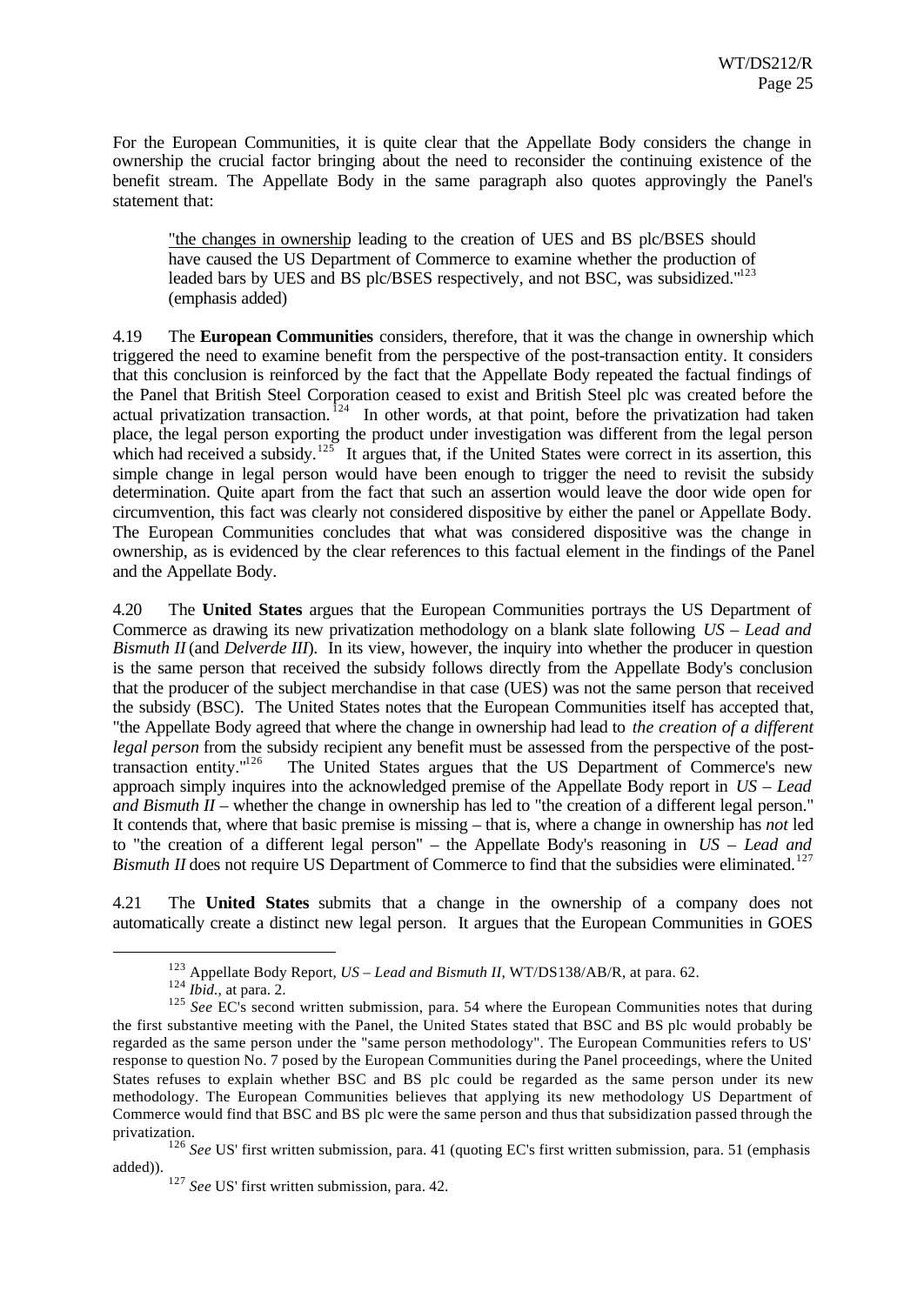from Italy claims that the subsidy determination, which originally was conducted for the subsidy recipient itself (AST), must, purely as a result of the change in ownership, now be conducted anew, not for the subsidy recipient (still AST) but for the new owners of that recipient (KAI). It is as if, suddenly, KAI, rather than AST, were the respondent company in the countervailing duty investigation and the producer of the Italian steel products subject to investigation. The United States notes that the European Communities itself has acknowledged that a subsidy "resides with the natural or legal person which originally received the subsidy", not the owner of that person.<sup>128</sup>

4.22 The **United States** also submits that in *US – Lead and Bismuth II*, the Appellate Body found that the presumption that benefits are allocated over time could never be irrebuttable, so that administering authorities were required to demonstrate that the current producer received a benefit under the SCM Agreement.<sup>129</sup> The United States believes that its new same person methodology is entirely consistent with this finding. Under this new methodology, it explains that following a change in ownership, the United States examines whether the current producer benefits from a subsidy, or whether that change in ownership has either terminated the subsidy or created a new legal person entitled to its own subsidy analysis.<sup>130</sup> To make this determination, the United States considers evidence put forward by respondents that the financial contribution has been repaid or withdrawn and/or that the benefit no longer accrues.

4.23 The **European Communities** alleges that the United States intertwines its misinterpretation of the SCM Agreement with a manipulation and distortion of various legal concepts under municipal law. It considers that the assimilation of "ownership changes" to the entirely different concept of the creation of "a new legal entity" is the basis for the United States' misunderstanding of the Appellate Body Report in *US – Lead and Bismuth II,* which the United States claims is based on a finding of "distinct legal persons". The European Communities maintains that the Appellate Body did not equate the natural or legal person which receives a benefit with the exporting producer subject to investigation.<sup>131</sup> Neither the *US – Lead and Bismuth II* nor the *Canada – Aircraft* Appellate Body reports addressed the issue of what is meant by "person". The European Communities explains that in *Canada – Aircraft* the Appellate Body was asked what was the standard for the calculation of benefit – was it cost to the government or benefit to the recipient<sup>132</sup>; in  $US - Lead$  and Bismuth II, the Panel and Appellate Body were examining the question of whether benefit could accrue to productive assets. Thus, in the European Communities' view, neither report supports the United States' assertion that the only natural or legal person relevant to an examination of subsidization is the exporting producer. Thus, it concludes, the United States equation of "natural or legal person" and the exporting producer under investigation is unwarranted. <sup>133</sup>

- (c) Corporate law principles in the interpretation and application of the SCM Agreement
- *(i) The relevance of the distinction between a company and its owners for the purposes of assessing the benefit*

4.24 The **United States** invokes corporate law principles to provide logical support for its use of a "distinct legal person" test for its determination of the continuation of a countervailable benefit. The United States contends that the distinction between owners and companies is real and may not be ignored. The United States further submits that it has demonstrated (and the European Communities does not dispute) that the distinction between companies and owners is fundamental in most

<sup>&</sup>lt;sup>128</sup> The United States refers to EC's first written submission, para. 12.

<sup>129</sup> The United States refers to Appellate Body Report, *US – Lead and Bismuth II,* WT/DS138/AB/R, at para. 62.

<sup>130</sup> *See* US' second written submission, para. 16.

<sup>&</sup>lt;sup>131</sup> *See* EC's second written submission, paras. 31-35.

<sup>132</sup> Appellate Body Report, *Canada – Aircraft,* WT/DS70/AB/R, at para. 154.

<sup>&</sup>lt;sup>133</sup> See EC's second written submission, paras. 36-38.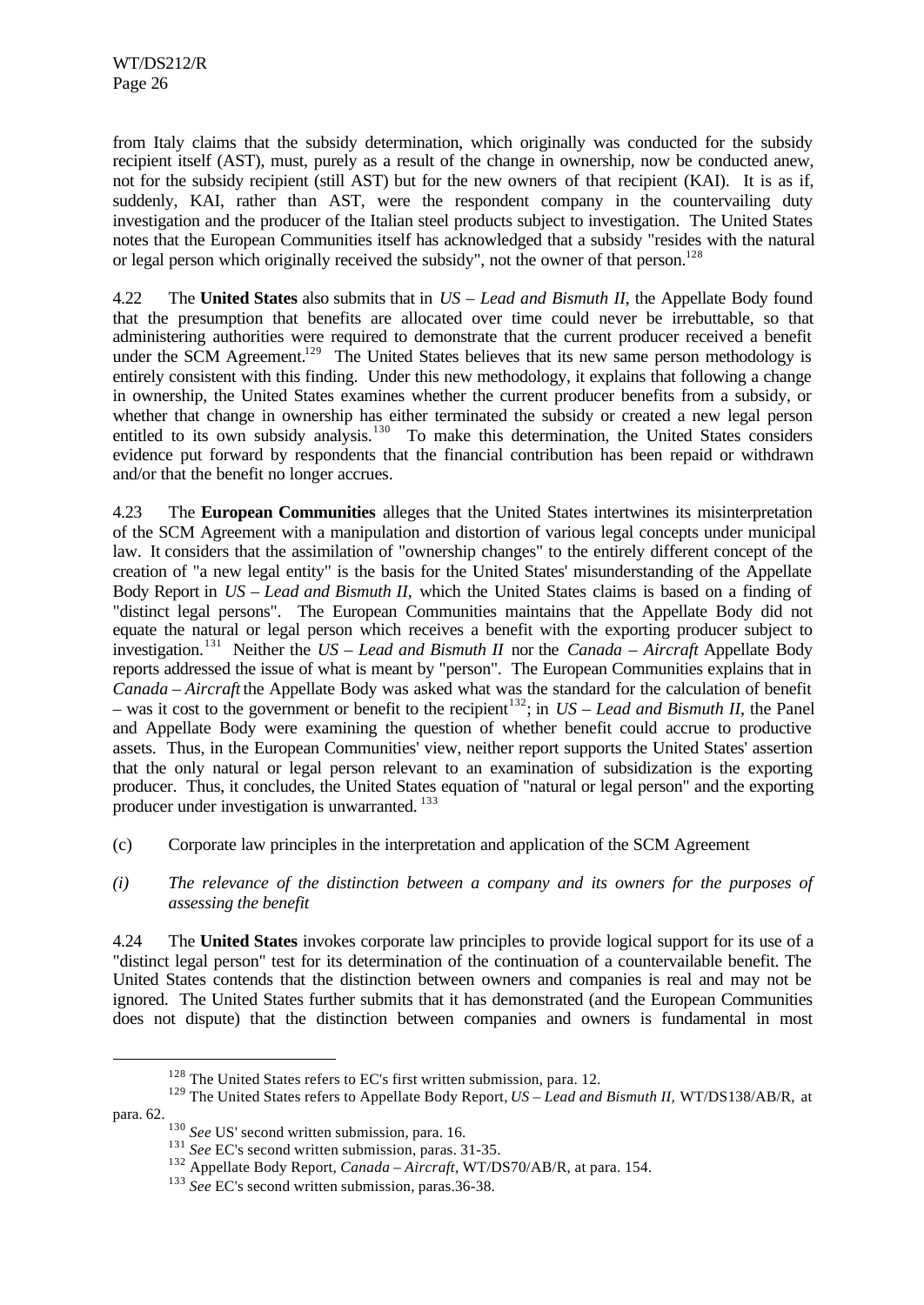jurisdictions, including the European Communities. In its view, given this fact, it is not possible to interpret the SCM Agreement as if this distinction did not exist, or as if the WTO Members disavowed it in drafting the SCM Agreement, without giving the slightest indication that they were doing so. The United States contends that not only is the distinction between owners and companies unavoidable, the Appellate Body has confirmed that subsidies are received by legal persons<sup>134</sup>, not the owners of those persons or "economic entities." It further submits that the European Communities itself has acknowledged that subsidies "reside" in the legal persons that receive them, not in their owners or some all-encompassing "economic entity". <sup>135</sup>

4.25 The **United States** interprets the Appellate Body findings in *US – Lead and Bismuth II* that subsidies are bestowed on legal persons as meaning that subsidies continue to reside in that person unless they are taken out of that person, or the person is dissolved. The United States asserts that a change in ownership, *per se*, does neither.<sup>136</sup> The United States argues that the only obligation under the SCM Agreement created by a change in ownership is that the investigating authorities should inquire whether, in conjunction with the change in ownership, the subsidies have been paid back or not transferred to the new producer of the subject merchandise (if one has been created). The United States maintains that this position is entirely consistent with the Appellate Body Report in *US – Lead and Bismuth II.<sup>137</sup>*

4.26 The **European Communities** argues that the United States' suggestion to the effect that a distinction be drawn between the company producing the exported goods and its ownership is contrary to the Panel findings in *United States – Lead and Bismuth II.* It recalls that the Panel found that such a distinction "elevate[d] form over substance", and had been rejected itself by the US Department of Commerce.<sup>138</sup> Moreover, the European Communities does not consider, for the purpose of analysing the existence of subsidization, that a distinction between the company and its owners is appropriate.<sup>139</sup> The European Communities goes on to note  $140$  that the distinction which the United States attempts to make between the company and its owners, for the purposes of the application of countervailing duties, is the cornerstone of the United States' argument. While the European Communities accepts that a distinction can be drawn for general purposes of corporate or commercial law, the distinction between owners and the company is not relevant for the imposition of countervailing duties. It is the economic entity which is the subject of the benefit analysis, not simply the exporting producer subject to investigation. This is the analysis used by the United States in general. This analysis flows from the principle, one of the central principles of countervailing duty law, that money is fungible.

4.27 The **United States** submits that the European Communities' assertion that no distinction can be made between companies and their owners flouts the corporation laws of both the United States and the European Communities, laws which have as their very cornerstone the concept that companies are legal persons distinct from their owners. It further submits that, although the *United States – Lead and Bismuth II* Panel arguably endorsed this position, the Appellate Body did not say that no distinction could be drawn between companies and their owners.<sup>141</sup> The United States affirms that,

<sup>134</sup> The United States refers to Appellate Body Report, *US – Lead and Bismuth II,* WT/DS138/AB/R, at para. 58.

<sup>&</sup>lt;sup>135</sup> The United States refers to the EC's first written submission, para. 12; *See* US' second written submission, paras. 13-14.

<sup>136</sup> *Ibid.*, para. 15.

<sup>&</sup>lt;sup>137</sup> US' second written submission, para. 16.

<sup>138</sup> *See* EC's first written submission, para. 62.

 $^{139}$  EC's response to question No. 9 posed by the Panel.

<sup>&</sup>lt;sup>140</sup> EC's second written submission, paras. 39 to 43.

<sup>&</sup>lt;sup>141</sup> The United States compares the Panel Report, *US – Lead and Bismuth II*, WT/DS138/R, at para. 6.82 with Appellate Body Report, *US – Lead and Bismuth II,* WT/DS138/AB/R, at paras. 62-64. The United States contends that, at the same time, the Appellate Body did, in this context, confirm that: (1) an authority may allocate subsidy benefits to particular post-bestowal years and countervail those benefits without analysing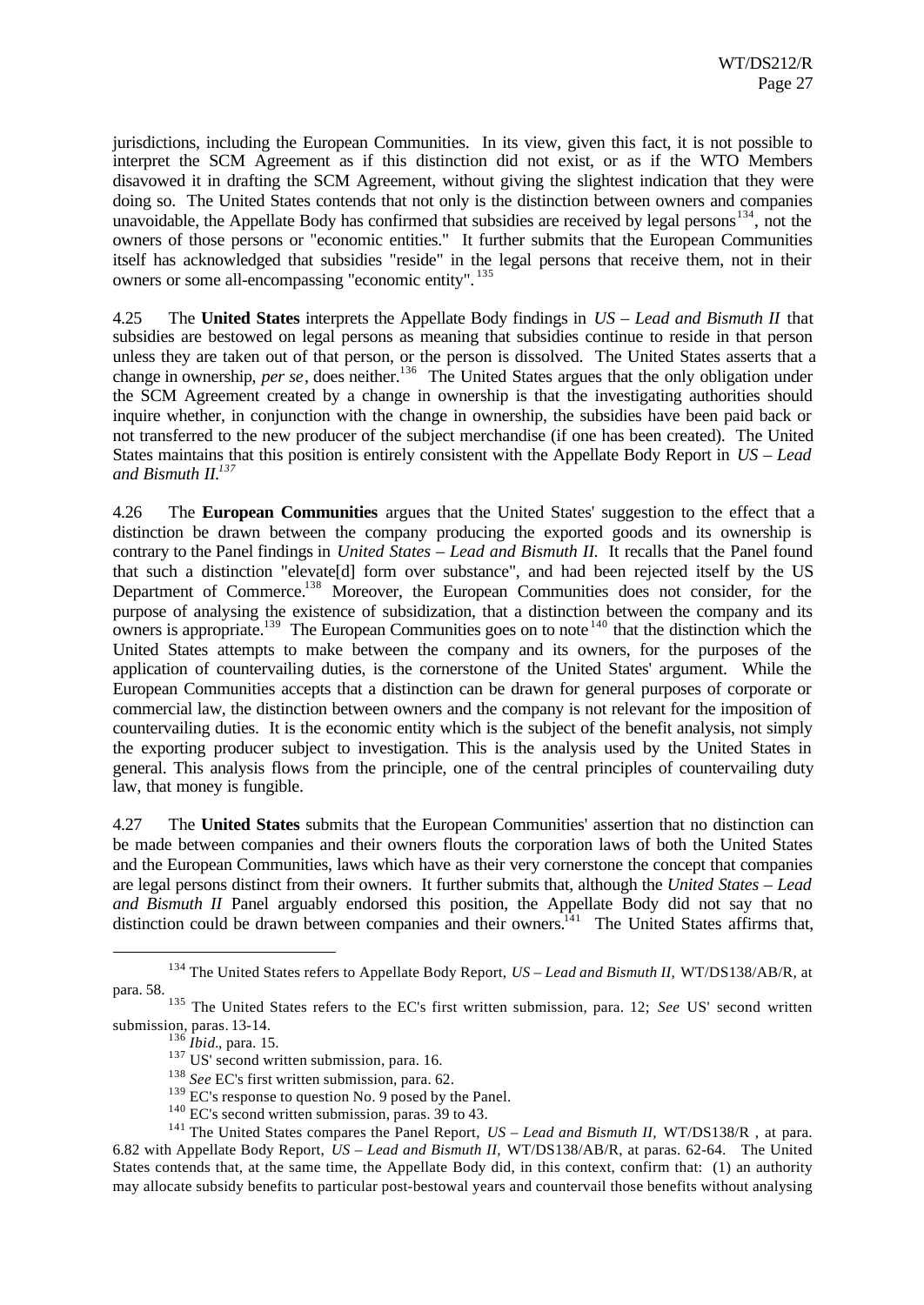even if one were to accept, *arguendo,* that a privatized company and its new owner must be considered together, it is easy to see why, as a matter of economics, privatization does not extinguish previously bestowed subsidies. What goes into the company initially (say a \$3 billion subsidy) yields an artificial competitive advantage. When the company is later sold (say, for \$2 billion) what the new owner/company parts with (\$2 billion cash) is precisely balanced by something worth \$2 billion coming in (stock – an expected earning stream with a net present value of \$2 billion). It is no more defensible to find extinguishment of the \$3 billion subsidy here than if the owner/company, after receiving the \$3 billion, pays the government \$2 billion in exchange for \$2 billion worth of coal. The coal purchase, a fair market value transaction, obviously does not "repay" \$2 billion of prior government aid. Like the stock transaction, it is an exchange of value for equal value.<sup>142</sup>

4.28 The **European Communities** submits that the United States has attempted to suggest that WTO Members did not decide silently to reject the company/owner distinction in the SCM Agreement given that it is a central concept of corporate law. The European Communities, however, believes that the truth is the opposite. In that regard, it explains that it has been well known for many years, and broadly accepted by WTO Members, that subsidies granted to an owner may be attributed to a subsidiary. It explains that the fact that a parent and wholly owned subsidiary may be considered together was accepted by the Appellate Body when it assimilated BS plc and its subsidiary BSES in the statement in its Report in *US – Lead and Bismuth II.* The European Communities further explains that it has been the practice of the United States to treat parent and wholly-owned subsidiary as one for countervailing duty purposes for a long period of time. In fact, it adds, the United States concluded, when adopting the previous gamma methodology, that the distinction between owners and the company was irrelevant for countervailing duties purposes. $143$ 

4.29 The **European Communities** contends that, while methodologies might have changed, the basic principles of countervailing duty laws under the SCM Agreement have not. It therefore concludes that the United States has invented the centrality of its company/owner distinction only for the purposes of its same person methodology since it did not apply to its previous change in ownership methodology, nor does the United States currently apply this distinction when it is attributing subsidies. $14$ 

4.30 The **United States** submits that, because the European Communities cannot explain how the payment of fair market value by the new owner of a subsidized company extracts subsidies from that company, it now asserts that the admitted distinction between owners and companies<sup>145</sup> should be disregarded for the purpose of analysing the existence of subsidies because subsidies are received by "economic entities.<sup>"146</sup> It argues that, although the European Communities has not explained just what it means by "economic entity," the concept presumably is broad enough to encompass both owners and companies — investors and producers. The United States submits that the European Communities wants the Panel to embrace this new concept so that the Panel will treat money taken out of an owner's pocket as having been taken out of the company, potentially eliminating subsidies that reside in the company. If the subsidy is received by an "economic entity"(company/owner unit)

whether the recipient continues to enjoy a demonstrable competitive advantage; and (2) the burden rests upon a respondent in a countervailing duty proceeding to demonstrate in the context of a review, that such a subsidy has been rescinded if it wishes to have its countervailing duties lifted or adjusted. Had any mere change in ownership been adequate to satisfy this requirement, this entire discussion by the Appellate Body would have been surplusage.

<sup>&</sup>lt;sup>142</sup> *See* US' first written submission, para. 68.

<sup>&</sup>lt;sup>143</sup> *See* EC's statement at the second substantive meeting, paras. 11-13.

<sup>&</sup>lt;sup>144</sup> See EC's statement at the second substantive meeting, paras. 14-16.

<sup>&</sup>lt;sup>145</sup> The United States refers to EC's response to question No. 11 posed by the United States during the Panel proceedings.

<sup>&</sup>lt;sup>146</sup> The United States refers to EC's response to question No. 9 posed by the Panel, para. 13.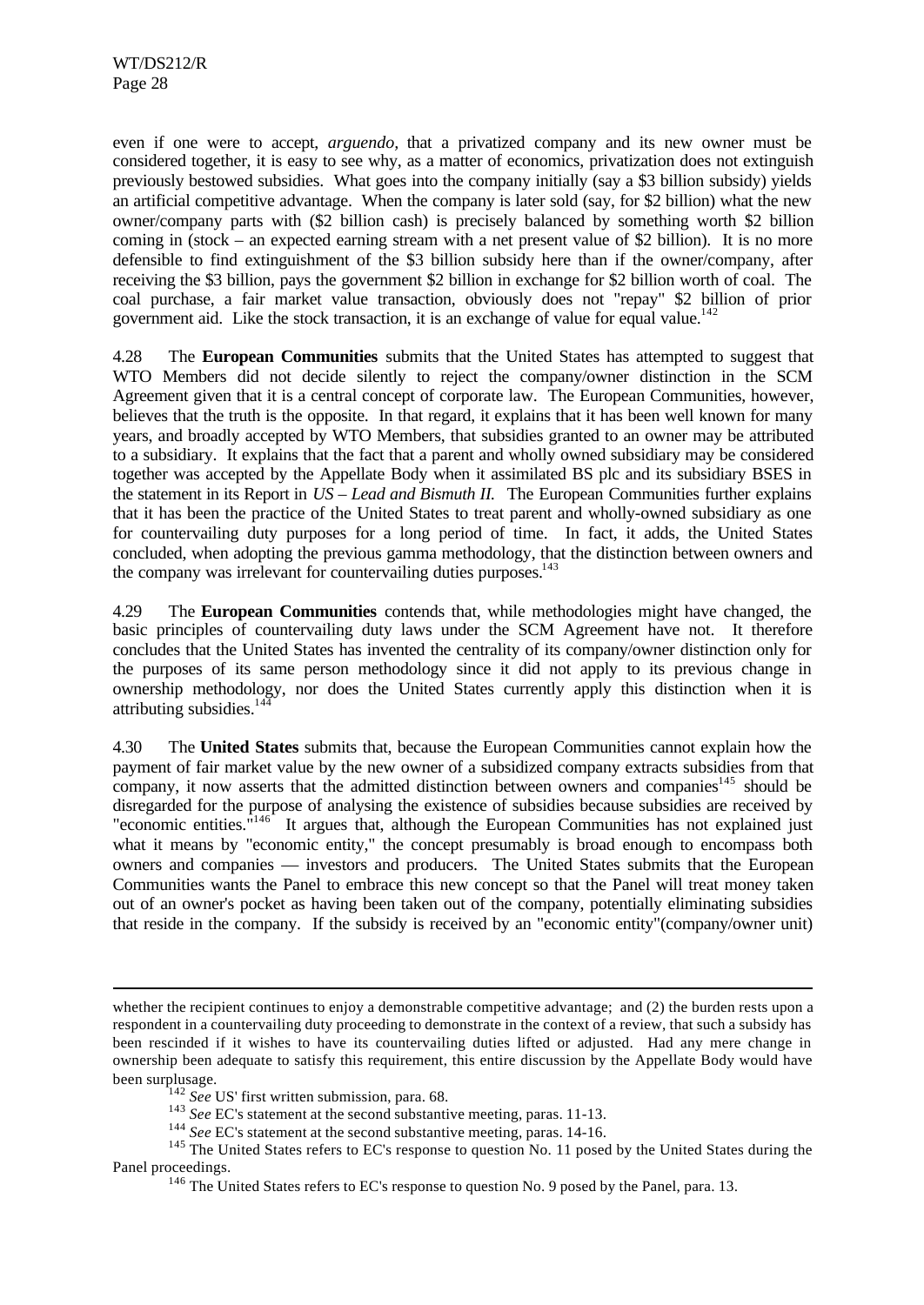instead of the company, it may be repaid by that same "economic entity" (company/owner unit), instead of the owner. $147$ 

4.31 The **European Communities** considers that countervailing duties are applied without reference to the corporate law distinction between owners and the company; this follows both from the SCM Agreement and US practice. In support of this view, the European Communities quotes the US Department of Commerce's statement in proceedings before the US Court of Appeals for the Federal Circuit; in the case *British Steel plc v United States* as follows:

"The flaw in the lower court's analysis, plainly stated, is that the CVD law is not based upon principles of corporate law or property law. [T]he CVD law imposes two requirements before Commerce may countervail subsidies: (1) provision of a subsidy with respect to the manufacture, production, or exportation of a class or kind of merchandise; and (2) injury to the relevant US industry by imports of that class or kind of merchandise".<sup>148</sup>

*(ii) Whether countervailing duties are comparable to liabilities for regulatory or tortious (delictual) acts*

4.32 The **United States** claims that its "same person methodology" is based on the principles of corporate successorship.<sup>149</sup> It argues that its same person methodology is based on the principles of corporate successorship.<sup>149</sup> with the principles of corporate successorship – principles of such long standing and so widely accepted that the drafters of the SCM Agreement would never have abrogated them without clearly so indicating. According to the United States there is nothing in the SCM Agreement which requires an authority to treat potential countervailing duty liability differently from other potential regulatory liabilities and tort liabilities. It also argues that there is no legal or economic distinction between potential countervailing duty liability and other potential burdens on the earnings of a company whose outstanding stock changes hands.

4.33 The **European Communities** disputes the relevance of the above concepts to countervailing duty determinations. According to the European Communities, whereas regulatory and tortious liability may vest at the time of the act, and liability for environmental damage arises as of the date the action causing the damage was taken, liability for countervailing duties does not arise on the day that the subsidy was granted, but only at the time of importation. Thus, it concludes, a company may choose whether or not to export and thereby incur liability for countervailing duties.<sup>150</sup>

4.34 The **United States** considers that the above argument reveals a thorough misunderstanding of the nature of potential liabilities, i.e. potential burdens on a company's earnings stream. In its view, once a company pollutes, the potential for environmental liability exists and may materialize if someone sues. Alternatively, it explains, the company can take steps to cure the harm by voluntarily undertaking a clean-up. Likewise, once a company receives an amortizable subsidy, the potential for countervailing duties exists. The United States contends that that potential liability may materialize if someone (an injured industry in an importing country) files a countervailing duty petition. Alternatively, it adds, the company can take steps to cure the harm by voluntarily repaying the subsidy or stopping its injurious exports. The United States submits that there is simply no basis for the European Communities' extraordinary suggestion that the normal rules of corporate law and successorship cease to apply when the liability in question involves exposure to countervailing duties.

<sup>&</sup>lt;sup>147</sup> *See* US' second written submission, para. 12.

<sup>148</sup> *See*, Brief for Defendant-Appellant, United States Court of Appeals for the Federal Circuit; *British Steel plc v United States*, 23 October 1996, pages 21 and 22.

<sup>&</sup>lt;sup>149</sup> See US' first written submission, paras. 15-17, 72.

<sup>150</sup> *See* EC's statement at the first substantive meeting, paras. 76-77.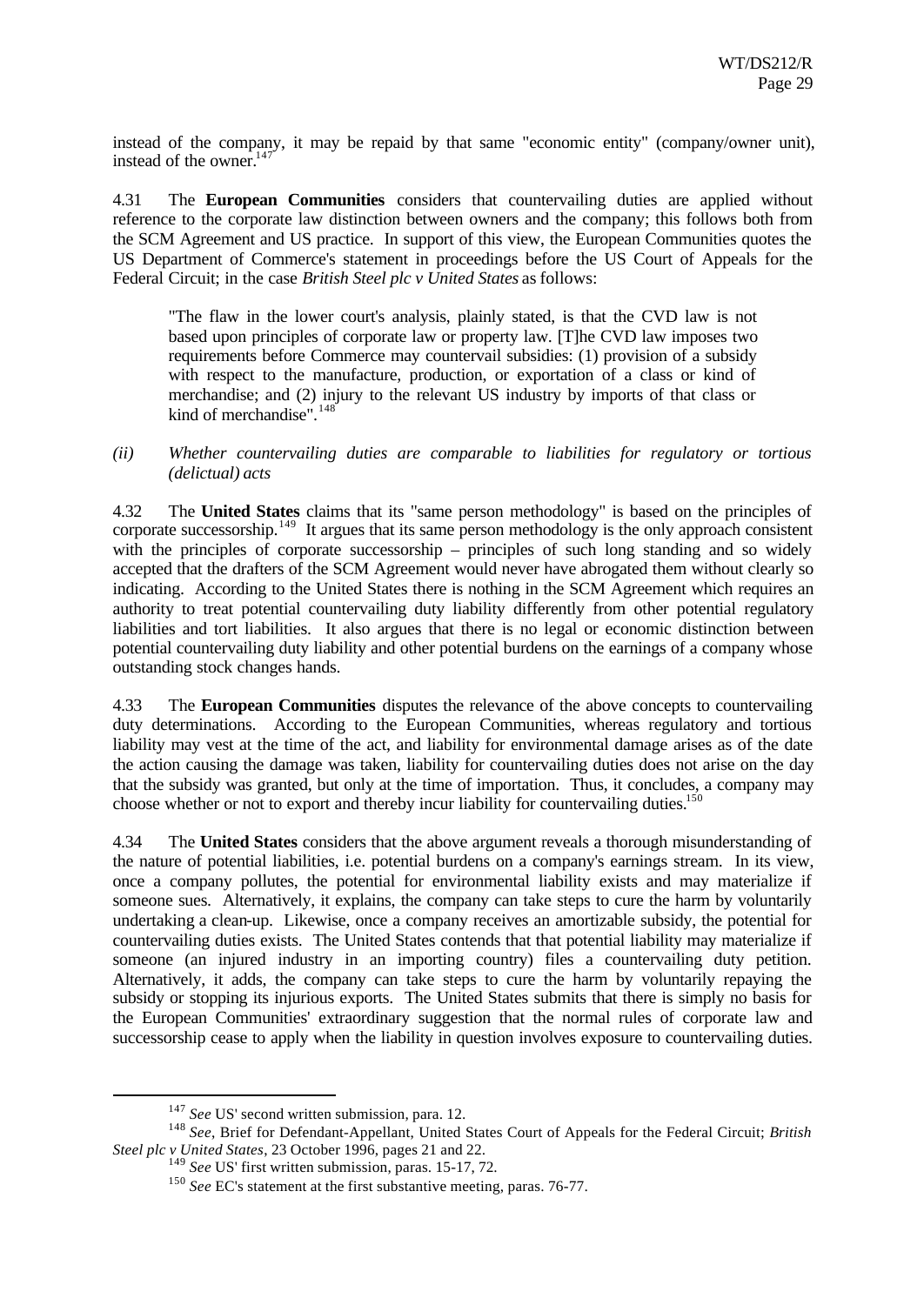It adds that the European Communities' argument is particularly vacuous with regard to Usinor, which was actually subject to countervailing duty orders at the time of its privatization.<sup>151</sup>

4.35 In response to the Panel's question No. 6 on whether there are any international standards or rules regarding the creation of a new legal entity further to a change in ownership, the **United States** stated that corporate laws on successor liability (and on what kinds of ownership changes create a new legal entity) are applied in a generally consistent manner although they have not been harmonized internationally.<sup>152</sup>

4.36 The **European Communities** considered, in its response to question No. 6, that the determination of a change in ownership is largely a question of fact, to be determined in accordance with applicable domestic law. It argues that is not aware of any relevant international rules on change in ownership although it pointed out that Article XXVIII (n) of the General Agreement on Trade in Services defines "ownership" and "control" for the purposes of determining which obligations are owed under GATS.<sup>153</sup>

4.37 The **European Communities** agrees that potential countervailing duties do act as a restriction on an exporting producer. It explains that, if an exporting producer is aware that its products might be subject to countervailing duties, an exporting producer might think twice about exporting to a country imposing countervailing duties (such as the United States). However, it adds, as is beyond dispute, simple subsidization is not enough to bring about the imposition of countervailing duties. Moreover, it argues and as distinct from liability for damages caused by pollution, an exporting producer has a choice whether to subject its products to countervailing duties since it can decide whether or not to export. The European Communities explains that a countervailing duty is equivalent to customs duties and submits that it is patently ridiculous to say that liability for customs duties is akin to liability for environmental pollution, and that a corporate successorship test is applicable.<sup>154</sup>

4.38 The **United States** claims that the European Communities argues that, because countervailing duty liabilities do not operate in exactly the same manner as potential tort liabilities, they are not potential liabilities at all.<sup>155</sup> The United States contends that the truth is that countervailing duty exposure is very much like potential tort liabilities – they are both potential burdens upon the earnings of the company that a prospective purchaser would take into account just as surely as it would take account of potential tort liabilities. In any event, it argues, the European Communities' attempt to distinguish potential countervailing duty liabilities is not persuasive since both liabilities will become actual only if injured parties in the affected country bring some kind of legal action. Moreover, the United States affirms, just as a subsidized steel producer could avoid countervailing duties by disgorging the subsidies or by ceasing to export to countries with countervailing duty orders, a producer that has caused environmental damage in another country could well escape that potential liability by repairing that damage or by ceasing certain operations in that country. Finally, it argues, countervailing duties are very specific to the subsidized producer, i.e. the amount of the duty is calculated by dividing the subsidy to that producer for the year in which the merchandise is produced by that producer's total production during that year.<sup>156</sup>

4.39 The **European Communities** considers the United States' example of environmental pollution to be erroneous.<sup>157</sup> In the example of tortious or delictual liability, liability attaches as of the act causing the damage. The "potentiality" of the liability lies entirely in the hands of the person

<sup>&</sup>lt;sup>151</sup> *See* US' response to question No. 6 posed by the Panel.

<sup>152</sup> *Ibid.*, para. 21.

<sup>&</sup>lt;sup>153</sup> *See* EC's response to question No. 6 posed by the Panel.

<sup>&</sup>lt;sup>154</sup> See EC's second written submission, paras. 45-46.

<sup>&</sup>lt;sup>155</sup> The United States refers to EC's second written submission, paras. 44-46.

<sup>156</sup> *See* US' statement at the second substantive meeting, paras. 31-33.

<sup>&</sup>lt;sup>157</sup> See EC's second written submission, para. 46.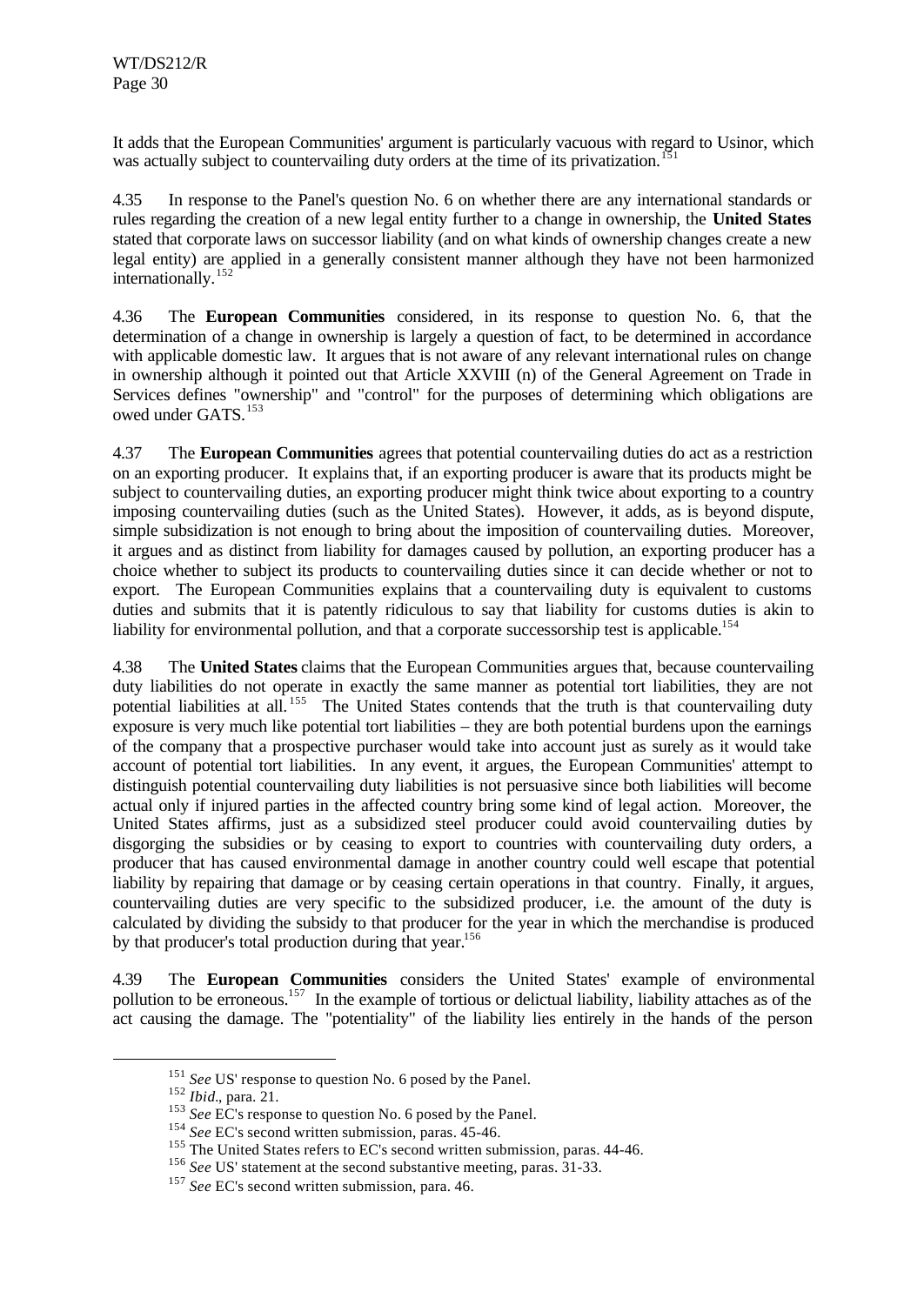suffering damages – they have the choice whether to sue. For countervailing duties, the potentiality is entirely in the hands of the exporting producer; it has the choice whether to export, pay back the subsidies or to request that an investigating authority properly examine whether it is receiving a benefit.

(d) "Same person" versus "same activity"

4.40 The **European Communities** maintains that the designation given to the United States' new change in ownership methodology, i.e. same person methodology is misleading. It states this because it considers that the term "same person" is a disguise for "same activity". Thus, it argues, this methodology, like the gamma methodology, treats as irrelevant the terms of the sale. In its view, this methodology perpetuates the United States incorrect conception that benefit somehow resides in the assets by examining, not whether the current producer has received any benefit, and hence a countervailable subsidy, but rather whether the assets and business operations of the company can be regarded as the same both before, and after, the transaction. The European Communities considers that this presumption, which could only be rebutted if the post-transaction entity disposed of all of its assets, and started production on another site, with another workforce, and under another brand name, does not involve any examination of the existence of a countervailable benefit. It therefore concludes that the same person methodology is, consequently, as WTO-inconsistent a presumption, as the presumption the United States adopted in the gamma methodology. The European Communities points out that, in determining the existence of a benefit, the US Department of Commerce treats as irrelevant the nature of the transaction. US Department of Commerce is, in order to avoid such a benefit examination, equating the word "person" with the notion of "productive assets". The European Communities considers that the panel and Appellate Body<sup>158</sup> have already rejected the notion that two entities might be the same person simply by virtue of their operations remaining the same. 159

4.41 In reference to the statement by the European Communities to the effect that the US Department of Commerce's same person test is a "same activity" test, which can only be satisfied if "the post-transaction entity disposed of all of its assets, and started production on another site, with another workforce, and under another brand name,"<sup>160</sup> the **United States** considers that this is a distortion of the US Department of Commerce's actual methodology, which is firmly grounded in sound economics and in the principles of corporate successorship that apply in both the United States and the European Communities. Under that test, it explains, one corporate entity may be considered to be the successor of another if, in substance, it is the same person. As the US Department of Commerce explained, the various factors that go into the determination of whether a nominally different company should be treated, in substance, as the same person are just that – factors. The United States claims that there is no basis for asserting that all of the factors must weigh in favour of finding that a new corporate entity was created before such a finding may be made. The United States contends that in *US – Lead and Bismuth II*, neither the Panel nor the Appellate Body said that two different companies cannot be treated as the same person "simply by virtue of their operations remaining the same<sup>"161</sup>, as claimed by the European Communities. The United States submits that, faced with the very particular and complex facts of that case, the Panel simply stated (without explanation) that it "had no doubt" that BSC and UES were different companies and the Appellate Body merely stated that "given the changes of ownership leading to the creation of UES, the [US Department of Commerce] was required …. to examine, on the basis of the information before it relating to these changes, whether a "benefit" accrued to UES ... ." It concludes that there is no indication that the Appellate Body would have required a new subsidy determination had it been

<sup>158</sup> The European Communities refers to*,* Panel Report, *US – Lead and Bismuth II,* WT/DS138/R, at para. 6.70 and Appellate Body Report, *US – Lead and Bismuth II,* WT/DS138/AB/R, at para. 62.

<sup>159</sup> *See* EC's first written submission, para. 125.

<sup>160</sup> *See* US' first written submission, para. 74 (*quoting* EC's first written submission, para. 130).

<sup>&</sup>lt;sup>161</sup> The United States refers to EC's first written submission, para. 125.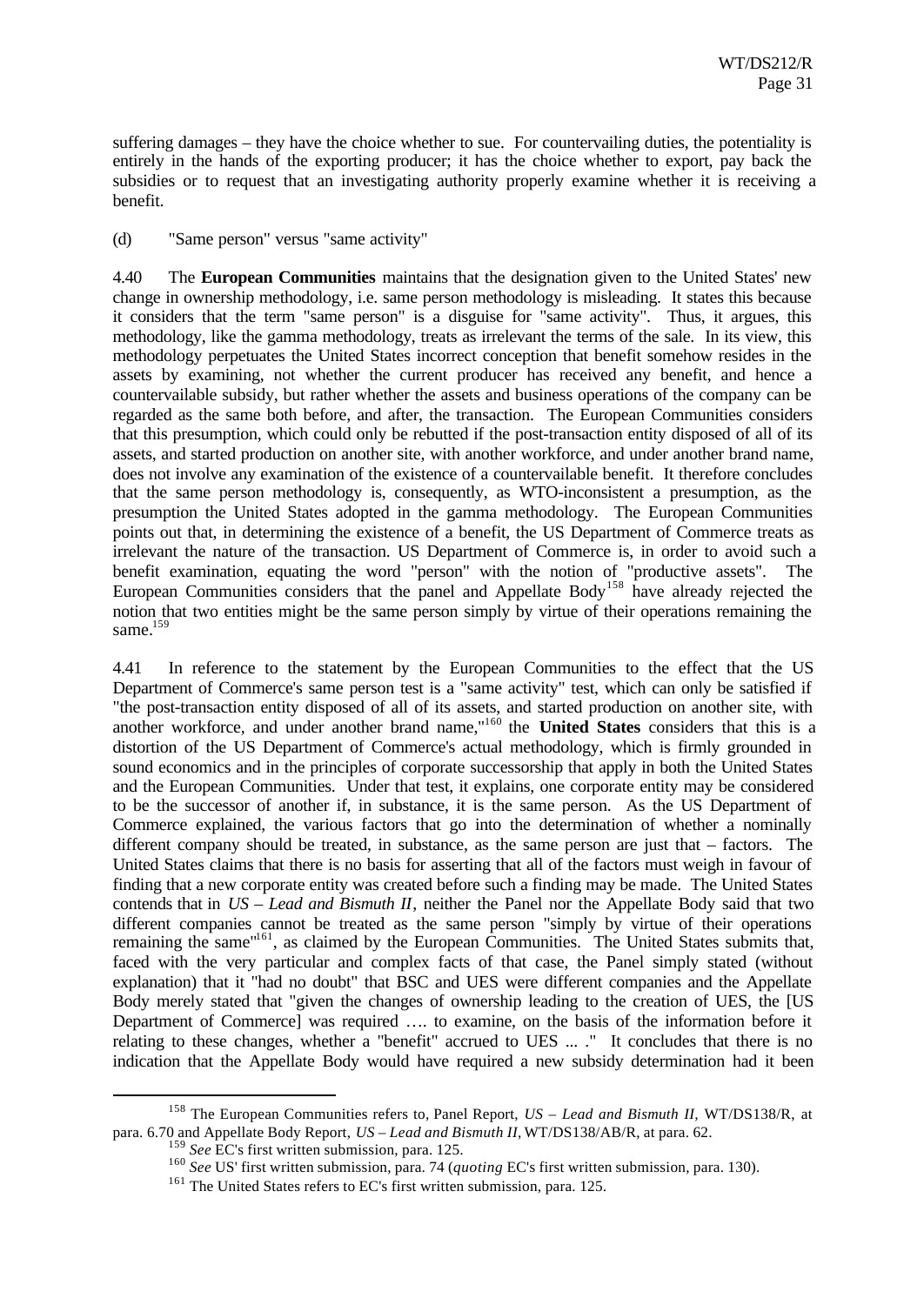confronted with a determination involving the very same corporate entity accompanied by a fullydeveloped record demonstrating the continuity of that legal person.<sup>162</sup>

4.42 The **European Communities** submits that there can be no doubt that it was the change in ownership which the Appellate Body considered in *US – Lead and Bismuth II*, triggered the need to examine anew the benefit analysis and that, by ignoring the change in ownership transaction, and focusing on the existence of "same persons", the United States fails to make the benefit determination which is required by Article 1 of the SCM Agreement. It simply assumes that the benefit passes through the transaction, despite the fact that there has been a change in ownership recasting the economic entity, and consideration has been paid for advantages previously received for free. The European Communities considers that the factors examined, which focus on continuity of business activities, do not involve an examination, in any form, of the existence of benefit to the postprivatization entity, they ignore the change in ownership, and the payment of consideration. The European Communities points out that the United States admits that it has never found a preprivatization and post-privatization entity to be different persons.<sup>163</sup> The European Communities believes that the same person methodology focuses on continuity of business activities, including maintenance of assets and liabilities, workforce etc, and is therefore no more than an extended and enlarged focus on continuity of assets, which formed the core of the gamma methodology discredited by the Appellate Body in *US – Lead and Bismuth II* and by the US Court of Appeals for the Federal Circuit in *Delverde III*. 164

4.43 The **United States** asserts that it has not said that subsidies reside in assets. In fact, it argues, it has repeatedly stressed quite the opposite, i.e. that subsidies reside in legal persons. The United States explains that if a subsidy recipient simply transfers its productive assets to a different legal person, the subsidies do not transfer to the person that buys the assets. The United States considers that the European Communities' assertion is astonishing in light of the United States' answer to the European Communities' question 10 that "a sale of bare assets is treated differently from a stock sale. Assuming that the assets are sold to a different person than the person that originally received subsidies, the DOC will not find that the producer that operates the purchased assets is subject to countervailing duties". <sup>165</sup>

4.44 The **European Communities** argues that the use of the same person methodology shows that the United States remains convinced that subsidies reside in productive assets. It considers that the United States finds the methodology economically rational only because of its belief that a company "pumped up" with subsidies cannot be "deflated". The European Communities submits that, even accepting, for the sake of argument, the United States' contention that the Appellate Body based its finding on the fact that the subsidy recipient and the exporting producer were distinct legal persons, the same person methodology is still WTO-inconsistent. In this regard, it argues that there can be little doubt that an application of the "same person methodology" to the British Steel privatization would indeed find that the companies involved are the same person since all the factors which the United States examines in its same person methodology are present. Thus, it concludes, even on the United States' interpretation of the Panel and Appellate Body's reports, the same person methodology would not be consistent with the WTO because it is not a methodology which can properly distinguish between distinct legal persons.<sup>166</sup>

<sup>162</sup> *See* US' first written submission , para. 74.

<sup>&</sup>lt;sup>163</sup> The European Communities refers to the US' response to question No. 13 posed by the Panel.

<sup>&</sup>lt;sup>164</sup> The European Communities refers to the US' response to question No. 11 posed by the European Communities during the Panel proceedings, para. 21.

<sup>&</sup>lt;sup>165</sup> See US' statement at the second substantive meeting, para. 22.

<sup>&</sup>lt;sup>166</sup> See EC's second written submission, paras. 54-55.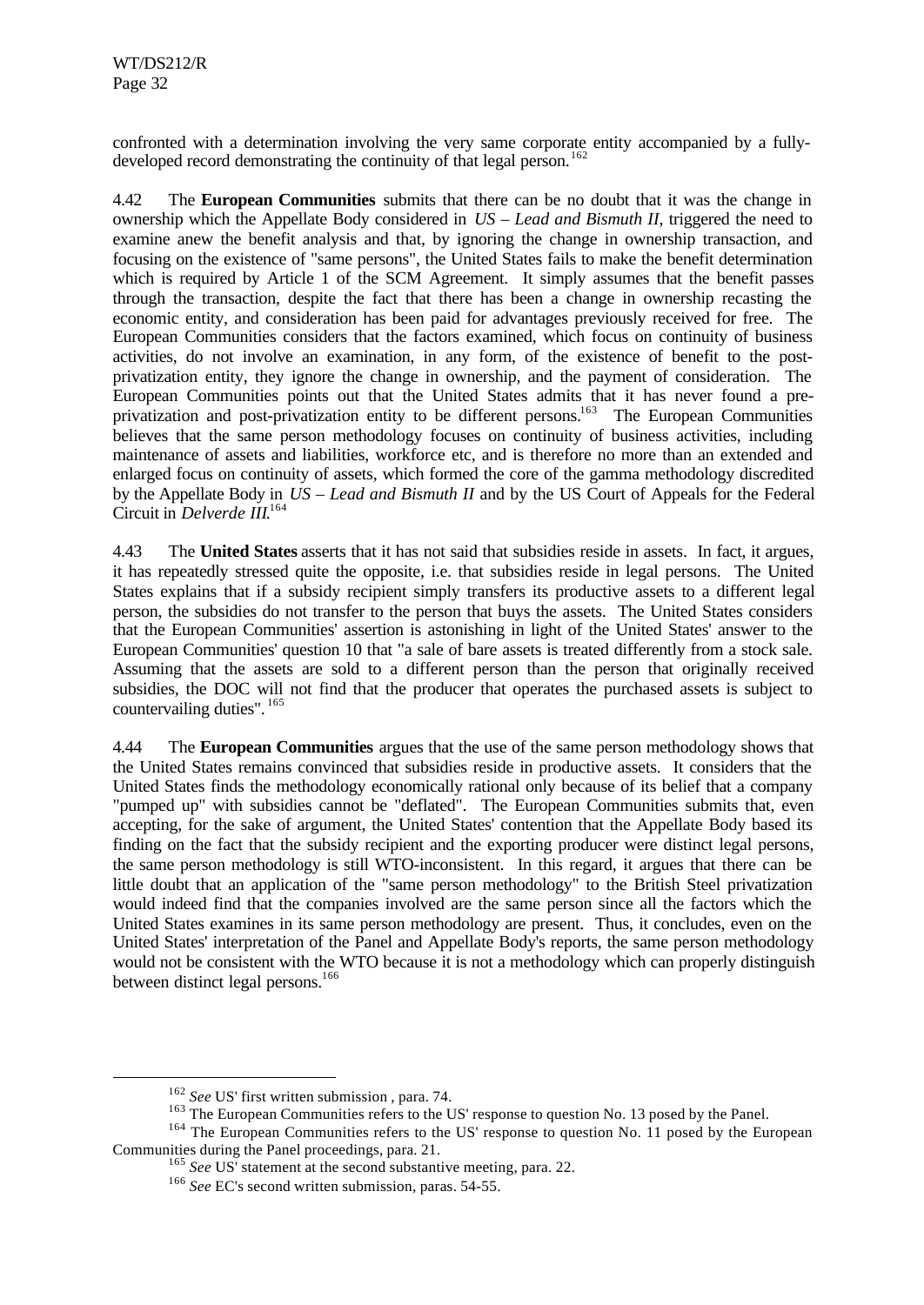### (e) European Communities' "economic entity" concept

4.45 In its second written submission, the **European Communities** refined its arguments by developing the concept of an "economic entity" as the recipient of the benefit. In this regard, the European Communities argues that the essential issue in this dispute is whether a change in ownership at arm's length and for fair market value, such as a privatization, can bring into question the continued relevance of a "benefit stream" presumed to exist as a result of a non-recurring subsidy. In the European Communities' view, the concept of "benefit stream" is simply an expression of the presumption that a non-recurring financial contribution provides a benefit over an extended period of time. The European Communities considers that a total change in ownership (i.e. where control passes from one entity to another)<sup>167</sup> must bring any benefit analysis based on the old group into question for two reasons: first, the benefit must be examined from the perspective of the new economic entity, and, second, what had been received for free has now been paid for.<sup>168</sup>

4.46 The **European Communities** maintains that the appropriate object of a benefit analysis is the economic entity of which the producer of the goods in question forms a part. It explains that this may be a large corporation with a very complex structure or be simply a single company and its controlling owner. According to the European Communities, the economic entity is the object of analysis because subsidies from throughout the economic entity may be attributed to the producer under investigation, and because a subsidy provided to one part of the entity permits resources to be used for other purposes in the economic entity; i.e. money is fungible.<sup>169</sup> The European Communities alleges that this is explicitly permitted by the SCM Agreement and is the practice of investigating authorities, specifically the United States, but also the European Communities and others. The European Communities explains that, in the event of a change in ownership, this economic entity changes and thus the "benefit stream" may no longer be presumed to continue.<sup>1</sup>

4.47 According to the **European Communities**, the benefit must "accrue" to the exporting producer. The European Communities explains that this follows from the principle that money is fungible, i.e. that money granted to one part of an economic entity will free up resources for another part of the economic entity. The European Communities further explains that no investigating authority is required to impose countervailing duties on subsidies bestowed on parts of an economic entity which are not responsible for the production of the products under investigation. However, the European Communities adds, GATT Article VI.3 clearly envisages that it would be possible to countervail such subsidies. It contends that this is also clear from the references in Article VI.3 to subsidies which may be bestowed in both the country of origin or of exportation, and also the possibility that a countervailable subsidy could be granted for the "transportation of a particular product". The European Communities claims that this has also been recognized by the Appellate Body in *Canada – Aircraft* where it stated: "*Logically, a 'benefit' can only be said to arise if a person, natural or legal, or a group of persons, has in fact received something*."<sup>171</sup>

4.48 The **United States**, in response to the above argument of the European Communities to the effect that the distinction between owners and companies should be disregarded because money is fungible within "economic entities,"<sup>172</sup> concedes that, generally speaking, money is fungible. However, it argues, fungibility operates only within groups of entities that may be collapsed and treated as one. It submits that this does not include investors and producers. In its view, to treat money as being fungible between investors and producers, for example, would imply that, if one of

<sup>167</sup> *Ibid.*, para. 3.

<sup>168</sup> *Ibid.*, para. 12.

<sup>&</sup>lt;sup>169</sup> *See* EC's second written submission, para. 29.

<sup>&</sup>lt;sup>170</sup> See EC's second written submission para. 12.

<sup>171</sup> *See* Appellate Body Report, *Canada – Aircraft,* WT/DS70/AB/R, *cited in* EC's second written submission, para. 15.

 $172$ <sup>172</sup> The United States refers to EC's second written submission, para. 13.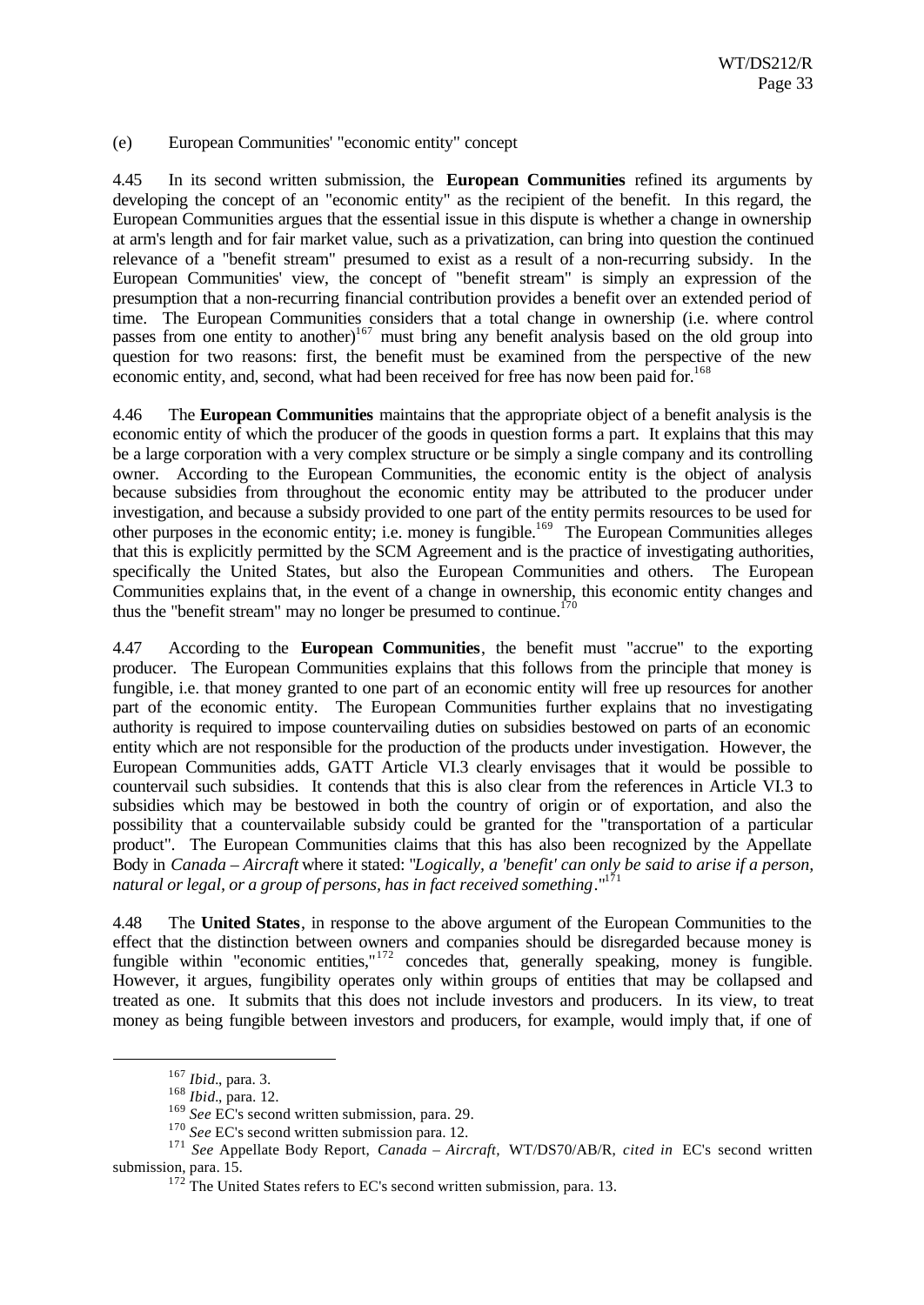the Panel members were to buy shares of IBM, IBM's creditors could attach that Panel member's assets to satisfy a debt of IBM. The fungibility of money does not extend this far.<sup>173</sup>

4.49 The **United States** maintains that the European Communities' new "economic entity" approach suffers from two fundamental defects. First, as the Appellate Body has stated**,** the recipient of a subsidy "must be a natural or legal person".<sup>174</sup> The United States argues that, while the European Communities has not explained what an "economic entity" is, it is clearly intended to be broader than the legal person that received the subsidy. Second, the "economic entity" approach leads to one logical absurdity after another. According to the United States, the European Communities' new economic entity approach results in a situation where: (i) a government gives a subsidy to an "economic entity," consisting of both itself and the legal person to whom the subsidy was given; (ii) the government then sells a portion of the "economic entity" (formerly known as the company) to a new owner. This creates a new "economic entity" consisting of a portion of the pre-privatization entity and the new owner<sup>175</sup>; and (iii) when the new owner writes the check, it is distinct from the legal person that received the subsidy (otherwise, the subsidy recipient would be buying itself from itself). The instant the transaction is complete, however, the subsidy recipient is merged with the new owner into a new post-transaction "economic entity," which has never received a subsidy. <sup>176</sup>

4.50 The **European Communities** argues that the existence of a subsidy is not, as the United States claims, something that can be irrebutably presumed until it is demonstrably "extracted" from the assets of the "legal person" in which the US Department of Commerce has deemed it to "reside". It is something that has to be *determined* to exist in the light of all the circumstances. Since the actual ownership of a company and the fact that it is government-owned are circumstances that influence the existence of a subsidy, the European Communities argues, this needs to be re-assessed when these circumstances change.

4.51 The **United States** considers that the European Communities has coined the new term "economic entity" to obscure the simple fact that a privatization consists of a sale by a government of a subsidy recipient to a new owner. It argues that the fact that the sale is not a sale of some other entity is demonstrated by the price paid – the fair market value of the legal person that received the subsidy; it is not the fair market value of some other, larger "economic entity." The United States submits that calling the subsidy recipient different "economic entities" before and after the sale, cannot change this simple fact: the legal person that received the subsidy does not necessarily change simply as the result of the sale. $177$ 

4.52 The **European Communities** submits that the United States itself explicitly uses the economic entity approach. In this regard, they refer to § 351.525(b)(6) of the US Department of Commerce's *Countervailing Duties; Final Rule* which sets out a number of methods for allocating subsidies granted to one part of a group to other parts of the group.<sup>178</sup> The European Communities contends that this allocation of subsidies depends on relationships of control; i.e. can one company control the use of assets of the other. The European Communities argues that these principles become entirely irrelevant where the United States insists on the need to analyse whether the "legal person" before the privatization is the same as the "legal person" after the privatization. The European Communities considers that, when ownership changes, the economic entity of which the exporting producer formed a part cannot continue to be subject to countervailing measures on the same basis

<sup>&</sup>lt;sup>173</sup> See US statement at the second substantive meeting, para. 30.

<sup>&</sup>lt;sup>174</sup> See US statement at the second substantive meeting, para. 13 (*quoting* the Appellate Body Report, *US – Lead and Bismuth II,* WT/DS138/AB/R, at para. 58).

<sup>&</sup>lt;sup>175</sup> See US' statement at the second substantive meeting, para. 15 citing Exhibit US – 13 to the US' statement at the second substantive meeting.

<sup>&</sup>lt;sup>176</sup> See US' statement at the second substantive meeting, paras. 13-15.

<sup>177</sup> *Ibid.*, para. 16.

<sup>&</sup>lt;sup>178</sup> The European Communities refers to *Countervailing Duties; Final rule*, 19 C.F.R. § 351 (1998). Selected pages contained in Exhibit EC–32 to the EC's second written submission.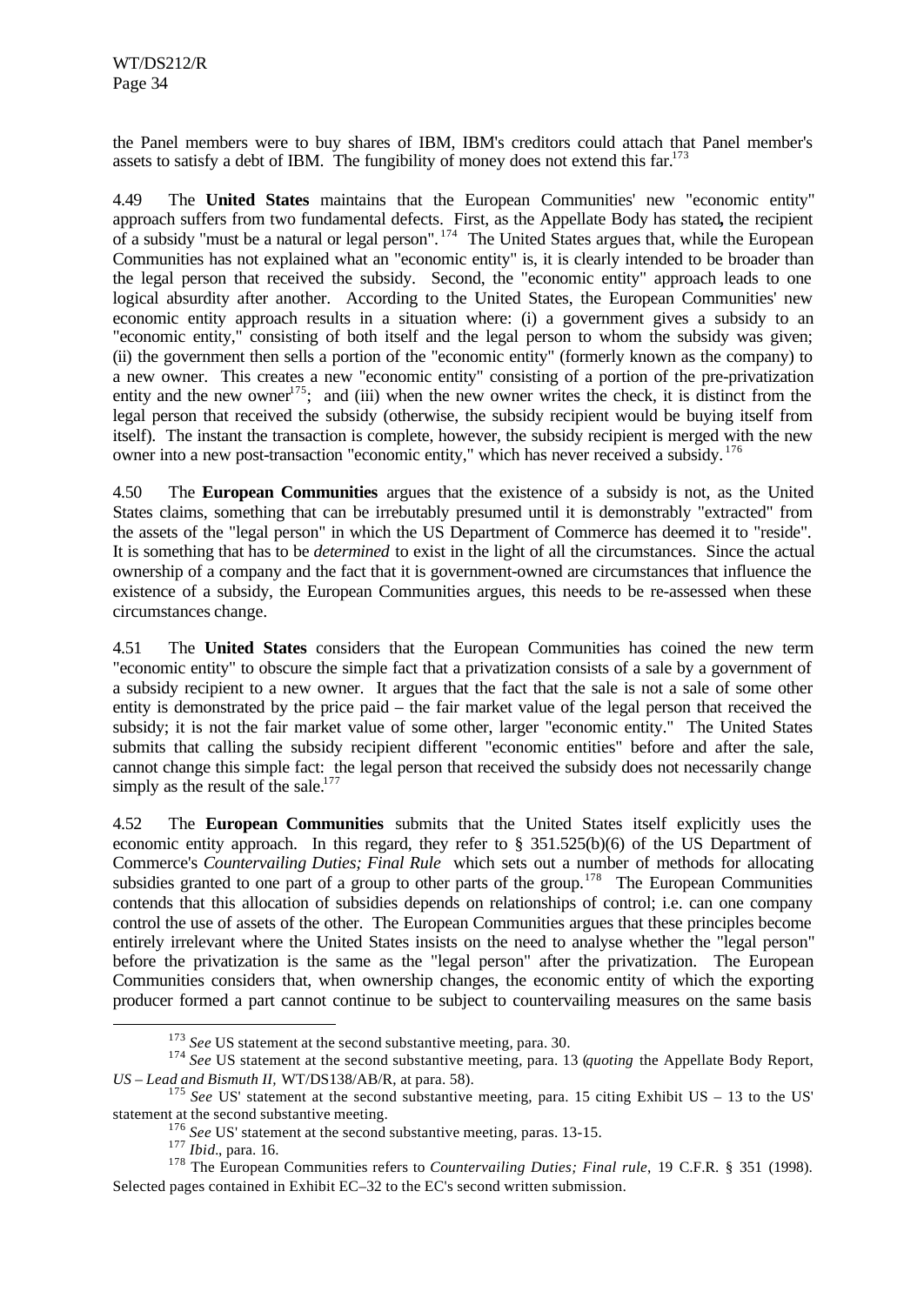and that it must be determined, in an investigation, whether benefits which accrued to or were attributed to the exporting producer under investigation, can still be attributed in the same manner. The European Communities further notes that in its response to part (e) of its question 12, the United States explains that if the parent company then acquired a new company, the United States could impose countervailing duties on imports from that company as well, on the same basis as it had attributed them, to pre-existing subsidiaries. Thus, the European Communities concludes that, for the United States, the existence of ownership is relevant when it may wish to increase the possibilities of imposing countervailing duties, but is not relevant when it might require a renewed examination of the existence of subsidization. <sup>179</sup> In its view, the US Department of Commerce ignores the distinction between companies and owners, so that, in effect, it applies an "economic entity" approach itself.<sup>180</sup>

4.53 The **United States** contends that the above statement by the European Communities is a gross misstatement.<sup>181</sup> It submits that an accurate description of the US Department of Commerce's practice is that, as a general rule, the US Department of Commerce treats companies and owners as completely distinct, but that it sometimes allocates subsidies to different producers within the same corporate group. As regards the general rule, the US Department of Commerce does not allocate to producers, subsidies that are given to investors; nor does it allocate to investors, subsidies that are given to producers. It adds that the US Department of Commerce also necessarily distinguishes between owners and companies each time it finds that a government has provided a subsidy to a governmentowned company – not to do so would be to imply that the government subsidized itself. As regards the exceptions, the United States points out that the very existence of carefully crafted exceptions to the rule that legal persons are treated as distinct entities itself demonstrates the existence of the general rule. It explains that the most obvious exception is where subsidies are nominally granted to a holding company that simply acts as a conduit for subsidies to one or more of its producing subsidiaries.<sup>182</sup> If the subsidies were allocated strictly within the holding company, they would never apply to the production in question, negating the remedy that countervailing duty regimes are intended to provide. In spite of this, the United States indicates, the allocation of subsidies to the members of the group does not imply that there is no distinction between the various legal persons – it implies that, in giving the subsidy to the holding company, the government was making an indirect grant to the various operating units.<sup>183</sup> The United States explains that where the US Department of Commerce does allocate subsidies across the combined production of a closely related corporate group, it is because the various members of that group are all engaged in production of similar merchandise and essentially, function as one entity<sup>184</sup>, or, if the firm that received an untied financial contribution is a holding company, including a parent corporation with its own production, then the US Department of Commerce would attribute the subsidy to the consolidated sales of the holding company and its subsidiaries.<sup>185</sup> The United States clarifies that when there is an insufficient identity of interests between the parent and the subsidiary to warrant treating the entities as one, the US Department of Commerce follows its general rule and does not allocate subsidies to the entire group. 186

### **3. Whether the benefit passes through when the privatization transaction takes place for fair market value and at arm's length**

4.54 The **European Communities** maintains that where the change in ownership has taken place for fair market value and at arm's length, the entity will not have any benefit and hence any subsidy.

<sup>&</sup>lt;sup>179</sup> See EC's second written submission, paras. 16-20.

 $180$   $\rm \tilde{I}bid.$ 

<sup>&</sup>lt;sup>181</sup> The United States refers to the EC's second written submission, paras. 16-20.

<sup>182</sup> *Countervailing Duties; Final rule,* 19 C.F.R. § 351.525(b)(6)(iii)

<sup>183</sup> *Countervailing Duties; Final rule,* 19 C.F.R. § 351.525(b)(4).

<sup>184</sup> *Countervailing Duties; Final rule,* 19 C.F.R. § 351.525(b)(6)(ii).

<sup>185</sup> *Countervailing Duties; Final rule,* 19 C.F.R. § 351.525(b)(6)(iii).

<sup>186</sup> *See* US' statement at the second substantive meeting, para. 29 *citing Ferrosilicon From Venezuela*,

<sup>58</sup> Fed. Reg. 27539, 27542 (Dep't Commerce 10 May 1993) (final countervailing duty determination).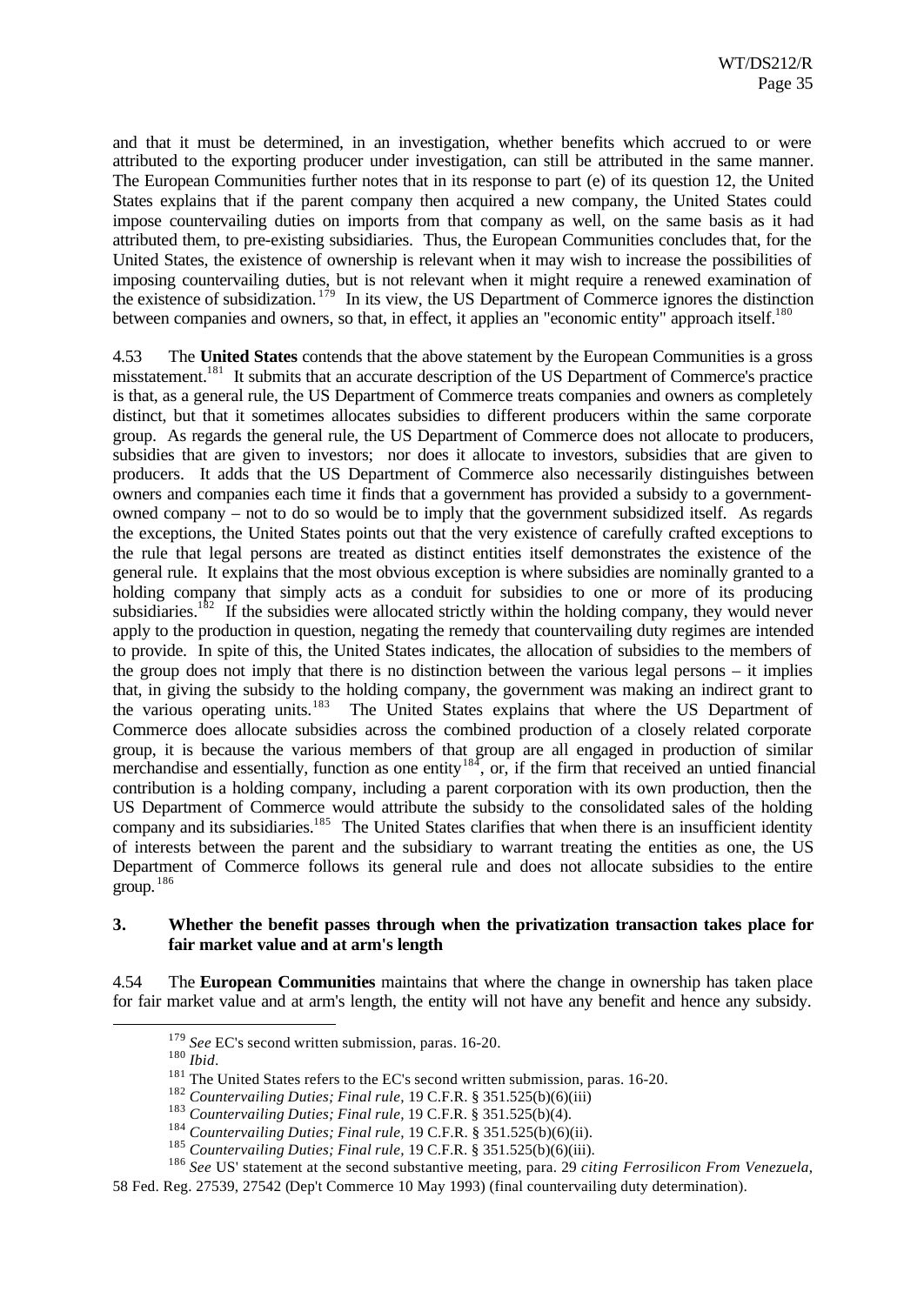Consequently, it argues, it is only if the company has received subsidies after the transaction (by virtue of attribution), either through membership of a different economic entity or through a privatization taking place at an undervalue that the exports of the post-transaction entity can be subject to countervailing duties.<sup>187</sup>

4.55 The **European Communities** considers that these two concepts are also facets of the economic entity analysis. In its view, a change in ownership transaction will not involve two different economic entities, if the parties to the change in ownership transaction are not at arm's length. In a similar sense, it adds, one would intuitively expect two different economic entities to negotiate, in order to arrive at the fair market value of the object of sale. If a transaction did not take place at fair market value then there must be a supposition that the two parties are related or are not at arm's length.<sup>188</sup>

4.56 The **European Communities** argues that the concept of the economic entity is also relevant for establishing whether value has been paid for that which had previously been received for free. The European Communities argues that a subsidy offered to a company also has an effect on the owner of the company. In its view, rather than invest in the company, the owners' financial resources are free for other investments. This is because money is fungible. The European Communities explains that when a company is sold, the value which the subsidies have brought is incorporated in the value of the company. A new owner buying at fair market value will not have received a benefit, because it has received nothing for free. That is, the economic entity which produces the goods after the change in ownership has not received anything for free; rather all assets which it is in a position to control have been fully paid for.<sup>189</sup> The European Communities claims that its understanding that it is the change in ownership which reverses the presumption that a benefit stream continues over the average life of the assets, has been explicitly endorsed by the panel and Appellate Body in *US – Lead* and Bismuth  $II^{190}$ . The European Communities claims that this conclusion is reinforced by the fact that the Appellate Body repeated the factual findings of the panel that British Steel Corporation ceased to exist and British Steel plc. was created before the actual privatization transaction.<sup>191</sup> In other words, the European Communities argues, at that point, before the privatization had taken place, the legal person exporting the product under investigation was different from the legal person which had received a subsidy. <sup>192</sup> Were the United States correct in its assertion, this simple change in legal person would have been enough to trigger the need to revisit the subsidy determination. The European Communities contends that this fact was clearly not considered dispositive by either the Panel or Appellate Body. It submits that what was considered dispositive was the change in ownership, as is evidenced by the clear references to this factual element in the findings of the Panel and the Appellate Body. <sup>193</sup>

4.57 The **European Communities** explains that it has referred to the "pass through" of a benefit rather than whether that benefit is "extinguished" or "survives" the privatization. It clarifies that this is because a benefit does not necessarily simply "disappear"; it resides with the natural or legal person which originally received the subsidy. In its view, a privatization transaction will only lead to the

<sup>&</sup>lt;sup>187</sup> See EC's second written submission, para. 27.

<sup>188</sup> *Ibid.*, para. 28.

<sup>&</sup>lt;sup>189</sup> See EC's second written submission, paras. 21-22.

<sup>190</sup> The European Communities refers to Appellate Body Report, *US – Lead and Bismuth II,* WT/DS138/AB/R*,* at para. 62.

<sup>191</sup> *Ibid.*, at para. 2.

<sup>&</sup>lt;sup>192</sup> See EC's second written submission, para. 54 where the European Communities notes that during the first substantive meeting with the Panel the United States stated that BSC and BS plc would probably be regarded as the same person under the "same person methodology".

<sup>&</sup>lt;sup>193</sup> See EC's second written submission, paras.23-25.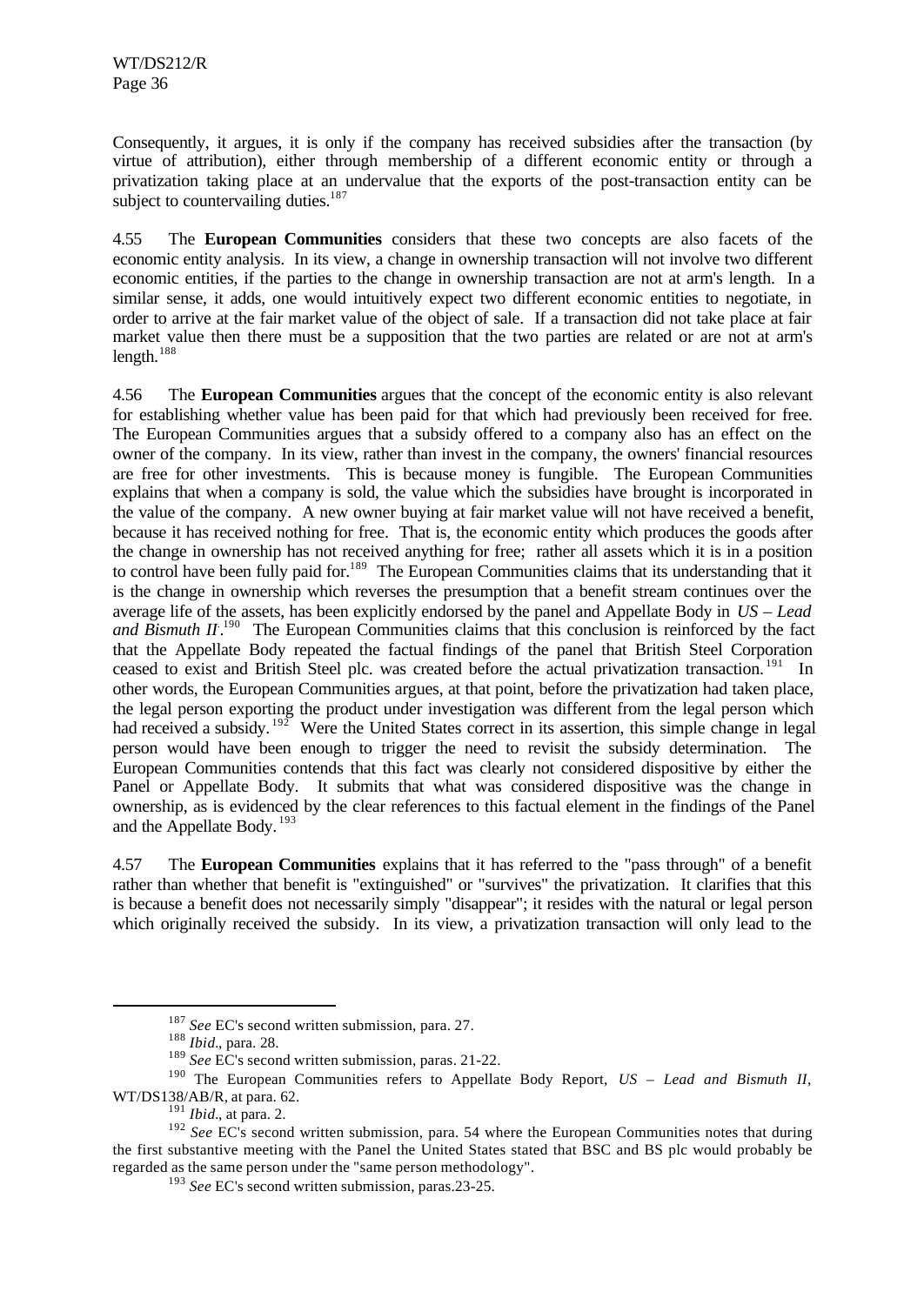"extinction" of a countervailable subsidy where the pre-transaction subsidy beneficiary no longer exists.<sup>194</sup>

4.58 The **United States** maintains that the European Communities fails to explain how the payment of fair market value *for* a company extracts a subsidy *from* that company. It submits that the European Communities should admit that it has not made out even a prima facie case that a payment for fair market value extracts subsidies from a company, and it should admit that the only consequence of such a payment is that the purchasers themselves have not obtained a separate, new benefit.<sup>195</sup> In reference to the European Communities' argument that the purchaser for fair market value and at arm's length of previously subsidized production does not personally obtain any benefit, the United States submits that there is no dispute about this proposition since all parties agree that new owners who pay fair market value (for anything, including a subsidized company) personally obtain no benefit. The new owners give equal value for what they obtain, and so do not personally receive any benefit – their financial circumstances are unchanged. It further submits that there is no new subsidy in such a case, since the purchasers simply become the owners of the entity or "person" in which the subsidy has always resided, and continues to reside. The United States considers that what the European Communities is really suggesting with this argument is that, somehow, when the new owners pay fair market value for a company, not only they do not personally obtain a benefit, but the benefit from any previous subsidies is somehow extracted from the company. The United States considers that there are two problems with this approach: First, it is inconsistent with the European Communities' main explanation that the "post privatization entity" is a new and distinct person from the recipient of the subsidy. If that is so, then the original subsidy is not there to be extracted from the "post-transaction" entity by its owners. Second, it argues, the European Communities' theory is based on pure speculation since there is no basis whatsoever on either the record before the US Department of Commerce or before this Panel, for assuming that AST's new owners will extract some extra margin of profit from the company. The United States argues that prices are set by supply and demand and, therefore, the new owners cannot simply increase the price of the goods; nor can they simply increase production without further pushing prices downward. Put simply, no matter how profit-minded they are, they can extract no more from the company than could the prior owners. It mentions that this is particularly true in the steel industry, which is plagued with chronic overcapacity that frustrates the efforts of even the most ravenous investor to realize a reasonable profit.<sup>196</sup>

4.59 The **United States** claims that, since the Appellate Body found in *US – Lead and Bismuth II* that subsidies are bestowed on legal persons (i.e., the company producing subject merchandise), these continue to reside in that person unless they are taken out of that person, or the person is dissolved. It submits that a change in ownership, *per se*, does neither. Accordingly, the United States requests that the Panel find that changes in ownership of subsidized companies do not automatically extract the subsidies from those companies, but that investigating authorities should simply inquire whether, in conjunction with the change in ownership, the subsidies have been paid back or not transferred to the new producer of the subject merchandise.<sup>19</sup>

4.60 The **European Communities** argues that when the United States uses the word "extract", it appears to be talking about the extraction of subsidization from productive operations – whether they be workers with enhanced skills, or steel mills which have been built with the help of subsidies. In the European Communities' view, the Appellate Body in *US – Lead and Bismuth II* clearly found that subsidies do not accrue to productive operations, but rather to legal persons.<sup>198</sup> The European Communities submits that the United States misrepresents and manipulates the Appellate Body

<sup>194</sup> *See* EC's first written submission, para. 12.

<sup>&</sup>lt;sup>195</sup> See US' statement at the second substantive meeting, paras. 18-19.

<sup>196</sup> *See* US' first written submission, paras. 53-56.

<sup>&</sup>lt;sup>197</sup> See US' second written submission para. 15.

<sup>198</sup> Appellate Body Report, *US – Lead and Bismuth II,* WT/DS138/AB/R, at para. 58 (footnotes omitted).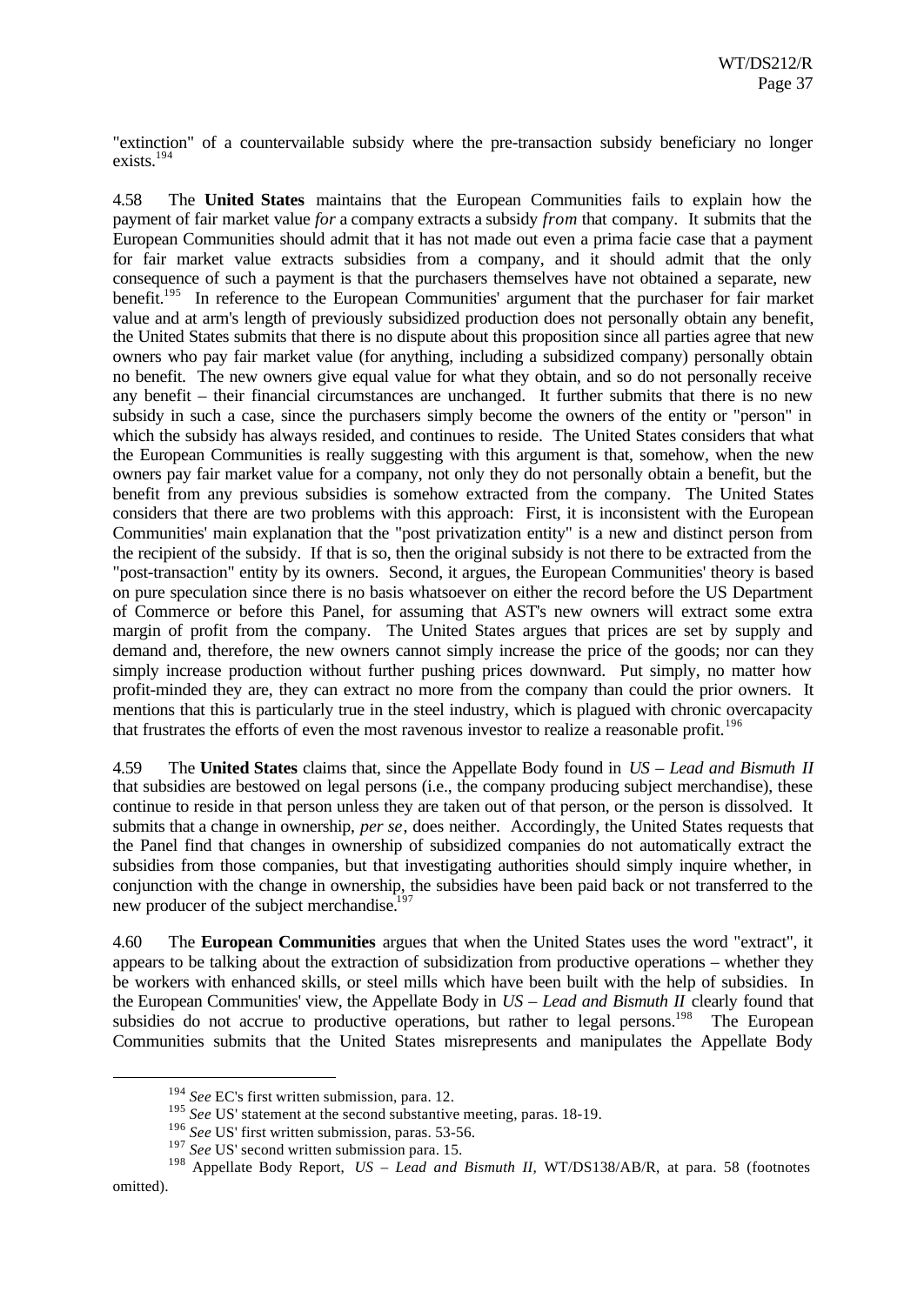findings with its new same person methodology since an analysis of the factors used in this same person methodology, shows that it is in reality an examination of continuation of productive operations.<sup>199</sup> The European Communities therefore considers that the focus on continuity of business activities, including maintenance of assets and liabilities, workforce etc, is no more than an extended and enlarged focus on continuity of assets, in which, it seems, the United States is convinced subsidization resides<sup>200</sup>. It argues that this is clearly contrary to the Appellate Body's findings firstly, that a benefit is calculated with respect to a natural or legal person, and secondly, that a change in ownership accomplished at fair market value and arm's length means no subsidization passes through. $^{201}$ 

### B. US DEPARTMENT OF COMMERCE'S PRACTICE IN ADMINISTRATIVE REVIEWS

4.61 The **European Communities** does not challenge the procedures in administrative reviews in Countervailing Duties on Imports of Certain Carbon Steel Products from Sweden (Case No. 7) or Grain-Oriented Electrical Steel from Italy (Case No. 12), but rather the methodology applied. However, the European Communities points out a problem of circular logic in the US Department of Commerce's practice whereby the appropriate venue for introducing evidence of a privatization as a basis for a change in the countervailing duty is in an administrative review. The European Communities contends that exporting companies often do not participate in the US Department of Commerce's investigations because of the "prohibitive costs of co-operating and [the] awareness that US Department of Commerce's applicable change in ownership methodology would mean that the privatization would not be taken into account."<sup>202</sup> It also submits that in both Cut-to-Length Carbon Steel Plate from Germany (Case No. 10) and Cut-to-Length Carbon Steel Plate from Spain (Case No. 11) the exporting producers were "precluded from asking it because the US Department of Commerce prohibits the review of an order if a foreign manufacturer has made no shipments to the United States during the relevant period of review."<sup>20</sup>

4.62 The **United States** maintains that, with respect to each of the 12 measures the European Communities has challenged, it has given each responding steel company, for each of the countries and products involved, every opportunity to request an administrative review of the pertinent countervailing duty order, where the jurisdictional grounds to do so exist as a matter of domestic law.<sup>204</sup> The United States disputes the assertion by the European Communities that companies do not participate because the process is lengthy and expensive. The United States points out that three European steel companies have requested reviews, one of which is completed and two of which are ongoing. The United States feels that the European Communities' assertion is "pure speculation, unsupported by evidence on any administrative record."<sup>205</sup>

### C. OBLIGATIONS OF THE MEMBERS IN SUNSET REVIEW INVESTIGATIONS

4.63 The **European Communities** claims that the US Department of Commerce's practice as regards sunset reviews is inconsistent with the SCM Agreement to the extent that the US Department of Commerce fails to examine the existence of a benefit after a change in ownership on the basis that

<sup>199</sup> *See* EC's statement at the second substantive meeting, paras. 8-9.

<sup>&</sup>lt;sup>200</sup> Although the United States does not explain why the same logic does not apply in the case of bankruptcy, where the assets, workforce etc also remain essentially the same. *See* the US' response to question No. 11 posed by the European Communities during the Panel proceedings, para. 21.

<sup>201</sup> *See* EC's second written submission, para. 51.

<sup>202</sup> *See* EC's first written submission, footnote 102 to para. 116.

<sup>&</sup>lt;sup>203</sup> See EC's first written submission, footnote 101 to para. 115.

<sup>204</sup> *See* US' first written submission, para. 77.

<sup>205</sup> *See* US' first written submission, footnote 84 to para. 77.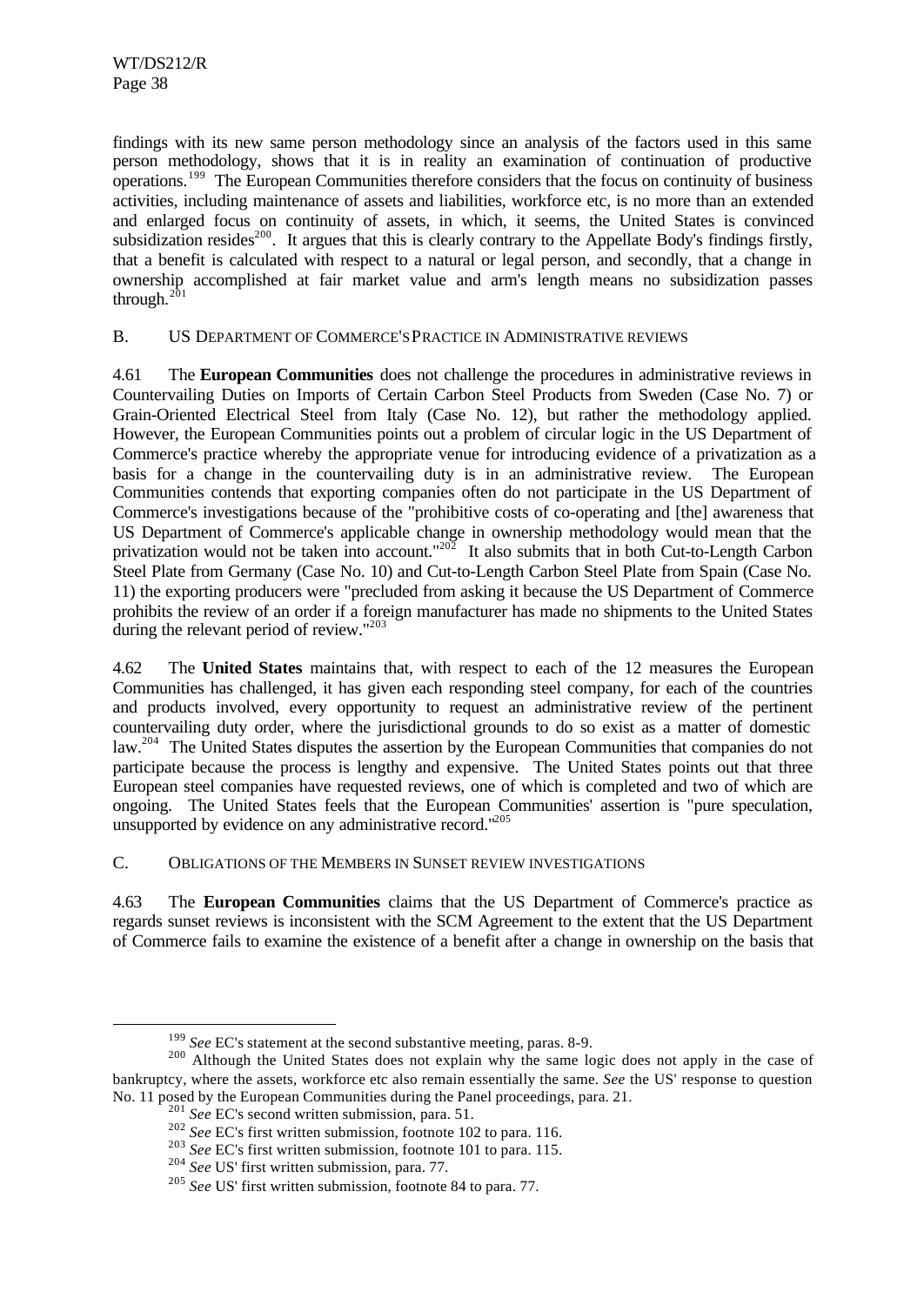it is not required to take into account evidence before it, other than from the original investigation, where there have been no administrative reviews since the original investigation.  $^{206}$ 

### **1. Scope of the obligations of Members under Article 21.3 of the SCM Agreement**

4.64 The **European Communities** argues that Articles 21.1 and 21.3 of the SCM Agreement read together clearly create a presumption that countervailing duties should be terminated five years after the imposition of the original duty unless the investigating authority first initiates a review and second, determines, in that review, that there is a likelihood of continuation or recurrence of subsidization and injury. In its view, the general rule embodied in Article 21.1 is given concrete expression in Article 21.3.<sup>207</sup> The European Communities contends that, because Article 21.1 of the SCM Agreement requires a countervailing duty to be levied only for as long as, and to the extent which injurious subsidization exists, Article 21.3 of the SCM Agreement must be interpreted as requiring an investigating authority to examine the existence of subsidization, as part of its determination of the likelihood of continuation or recurrence of subsidization.

4.65 The **European Communities** submits that an investigating authority cannot determine whether there is a likelihood of continuation or recurrence of subsidization without considering whether, and the extent to which, a benefit continues to accrue and that this requires it to carry out a new, detailed investigation, in which it determines, on the basis of positive evidence, the likelihood of continuation or recurrence.<sup>208</sup> The European Communities explains that in all four of the sunset reviews included in this dispute, the US Department of Commerce based its decision to continue the countervailing duty orders just on information from the original investigation.<sup>209</sup> In its view, the investigating authority cannot simply presume such a likelihood just because certain interested parties have not responded to a notice of initiation.<sup>210</sup>

4.66 The **United States** considers that an investigating authority need not revisit *ex officio* its subsidy determination, in a sunset review under Article 21.3 of the SCM Agreement. In its view, the determination in a sunset review under Article 21.3 concerns future behaviour, i.e. the likelihood of continuation or recurrence of subsidization \_ not whether, or to what extent subsidization currently exists. In its final results of the sunset review in Case No. 10, the US Department of Commerce stated that:

"a sunset review is not the appropriate proceeding in which to examine a complicated privatization transaction and to consider new privatization methodology. In light of the complexity and fact-intensive nature of this issue, it is imperative that the issues be fully developed on the record."<sup>211</sup>

<sup>&</sup>lt;sup>206</sup> While the European Communities considers that the automatic self-initiation of sunset reviews by the US Department of Commerce is inconsistent with the SCM Agreement*,* its arguments in the present dispute are founded on the basis that the United States is levying countervailing duties without having determined the existence of subsidization (and in particular benefit). This is so because the scope of the investigating authority's duties under a sunset review procedure is the subject of parallel panel proceedings also initiated at the request of the European Communities (WT/DS213 – *United States – Corrosion-Resistant Carbon Steel Flat Products from Germany*). *See* EC's second written submission, paras. 62 and 66.

<sup>207</sup> *See* EC's second written submission, paras. 63-65.

<sup>208</sup>*See* EC's second written submission, paras. 71-72.

<sup>209</sup> *Ibid.*, para. 76.

<sup>210</sup> *Ibid.*, paras. 71-72.

<sup>211</sup> See, *Issues and Decision Memorandum for the Sunset Reviews of the Countervailing Duty Orders on Certain Corrosion-Resistant Carbon Steel Flat Products; Cold-Rolled Carbon Steel Flat Products; and Cutto-Length Carbon Steel Plate Products from Germany; Final Results, supra*, footnote 62*.*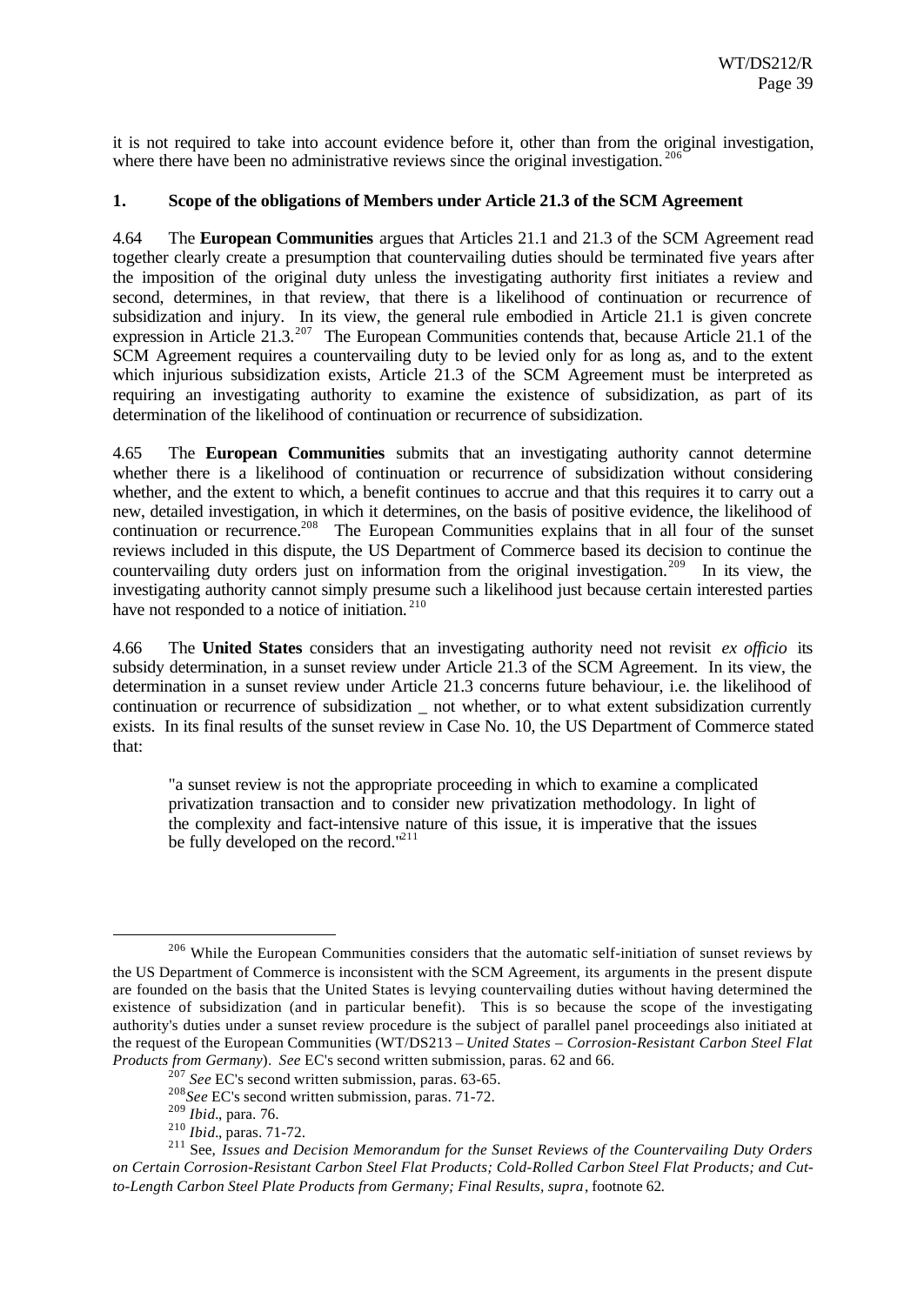4.67 The **United States** points out that nothing in the SCM Agreement requires consideration of the magnitude of subsidization in determining the likelihood of continuation or recurrence.<sup>212</sup> Furthermore, the United States considers that where there have been no administrative reviews of a countervailing duty order, the only evidence which an investigating authority can take into account is evidence from the original investigation. The United States submits that in the four sunset reviews covered by this dispute, the US Department of Commerce was under no obligation, pursuant to Article 21.3, to convert its sunset reviews into full-blown administrative reviews of the respective countervailing duty orders. $^{213}$ 

4.68 The **European Communities** disagrees with the United States' position. It contends that administrative reviews, under Article 21.2 of the SCM Agreement are facultative; interested parties may, or may not, choose to request reviews, and investigating authorities may, or may not, consider it justified to initiate an investigation. Under Article 21.2, it is for the interested party to provide substantiated information, which the investigating authority is, according to the Appellate Body, obliged to fully examine. The European Communities argues that, under Article 21.3, it is for the investigating authority to make a determination of continuing injurious subsidization. In this regard, it indicates that to premise examination of evidence in a determination under Article 21.3 on the evidence having been examined in a review under Article 21.2 is a pure invention, not founded on any provision of the SCM Agreement. The European Communities points out that the CIT reached the same conclusion in the *Dillinger* case when it found that the US Department of Commerce is not entitled to base its findings in sunset reviews only on evidence gathered in the initial investigation.<sup>214</sup> The CIT also pointed out to the US Department of Commerce that in the case of "extraordinarily complicated" sunset reviews the Secretary of Commerce may extend the period for issuing final results by up to 90 days.<sup>215</sup>

# **2. Obligation of examination**

l

4.69 For the **European Communities**, it is for the importing Member to re-examine whether countervailing duties are still justified and considers this requires it to carry out a new, detailed investigation, in which it determines, on the basis of positive evidence, the likelihood of continuation or recurrence.<sup>216</sup> The European Communities contends that, if no existing subsidization can be identified, an investigating authority must be under an obligation to adduce positive evidence supporting its determination of the likelihood of recurring subsidization. It further indicates that, in a

<sup>212</sup> *See* US' response to question No. 19 posed by the Panel.

<sup>213</sup> *See* US' first written submission, para. 89.

<sup>214</sup> *Dillinger* Court No. 00-09-00437, at.12–14, 18, 19. The CIT in *Dillinger* held that:

<sup>&</sup>quot;even in an "expedited review based on the facts available," Commerce is to rely on information from prior determinations as well as from submissions by the parties in the sunset proceedings. . . It stands to reason, that, than in a "full review," Commerce must engage in analysis that is at least somewhat more searching than simply continuing to apply the countervailing duty rate determined in the original investigation for particular subsidies without considering evidence proffered by the parties that would support making adjustments thereto."

*Dillinger*, Court No. 00-09-00437, at 20-22. (Note that in the version attached as Exhibit EC–34 the quoted material appears on page 14). *See also* EC's second written submission, para. 72.

 $2^{15}$  The CIT also stated:

<sup>&</sup>quot;If Commerce deemed the issues raised by the Plaintiffs to warrant a more thorough analysis or more extensive fact gathering, it could have sought additional time, but did not do so. Commerce cannot justify its decision not to address the issues raised by the parties simply on the basis that the issues arise in the context of a sunset review and the stringent time limits involved, especially when Commerce does not avail itself of the mechanisms provided for by its own regulations."

*Dillinger,* Court No. 00-09-00437*,* at 63 (Note that in the version attached as Exhibit EC–34 the quoted material appears on page 38).

<sup>&</sup>lt;sup>216</sup> See EC's second written submission, para. 76.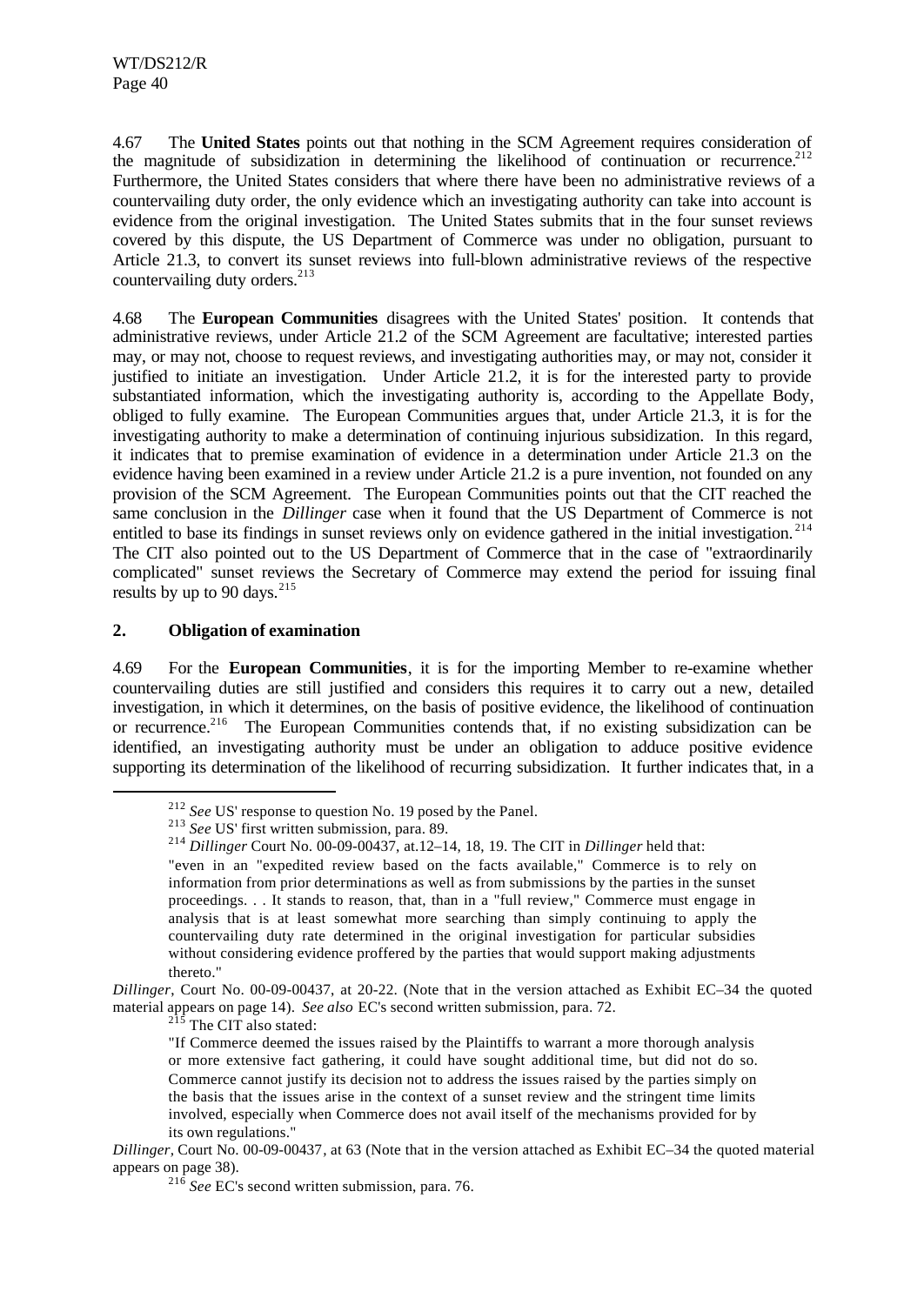sunset review under Article 21.3, it is for the authorities to determine, and not for the respondent to disprove, that there is a likelihood of continuation or recurrence.<sup>217</sup> The European Communities submits that the fact that in three of the reviews the exporting producers did not respond to the notice of initiation, cannot be used by the United States as an excuse for reversing the burden of proof in a sunset review. The investigating authority cannot just simply presume that there is a likelihood of continuation or recurrence of injurious subsidization because certain interested parties have not responded to a notice of initiation. According to the European Communities, this reversal of the burden of proof is inconsistent with Article 21.3 of the SCM Agreement.<sup>218</sup>

4.70 The **United States** contests the nature of the sunset review obligation. The United States feels, that absent an administrative review, the only evidence it is required to evaluate in order to determine the likelihood of continuation or recurrence of the countervailable subsidies is that contained in the original investigation. The United States maintains, insofar as benefits streams from amortizable subsidies addressed in the original investigation are concerned, that sunset reviews are not the appropriate place to evaluate new evidence.

4.71 The **European Communities** points to the CIT ruling in *Dillinger* where the Court held that:

"The statute, however, does not charge any interested party with the ultimate burden of persuasion, or otherwise create a presumption that a countervailable subsidy is or is not likely to continue or recur if the order is revoked. …. Because there is no presumption as to the likelihood of continuation or recurrence it follows that there is no presumption that the countervailable subsidies will continue at the specific rate determined in the original investigation."<sup>219</sup>

4.72 The **European Communities** submits that the United States, through its practice of limiting evidence in sunset reviews, absent an administrative review, to the evidence in the original investigation, has created an irrebuttable presumption of continuation or recurrence at the specific rate determined in the original investigation.

D. ARGUMENTS RELATING TO THE WTO COMPATIBILITY OF SECTION 771(5)(F) OF THE US TARIFF ACT OF 1930, AS AMENDED, (19 U.S.C. 1677(5)(F))

4.73 The **European Communities** maintains that Section 1677(5)(F) prevents the US Department of Commerce from adopting the principle laid down in the SCM Agreement, and confirmed by the Panel and Appellate Body in *US – Lead and Bismuth II,* that a benefit must be assessed with respect to the market benchmark and that consequently a fair market value, arm's-length transaction means that any pre-transaction benefit stream is not enjoyed by the post-transaction entity. The European Communities considers that Section 1677(5)(F) is thus inconsistent with Articles 1.1(b), 10, 14 and 32.5 of the SCM Agreement in addition to Article XVI.4 of the WTO Agreement.<sup>220</sup>

4.74 For the **European Communities**, Section 771(5)(F) of the Tariff Act 1930, as amended, (19 U.S.C. Section 1677(5)(F)) (hereinafter Section 1677(5)(F)), as interpreted by the US Court of Appeals for the Federal Circuit, prevents the United States recognizzing the principle that an arm's length, fair market value transaction does not pass through any benefits from pre-transaction financial contributions to the post-transaction entity. The European Communities is of the view that, Section 1677(5)(F) was specifically designed to prevent the US Department of Commerce applying a "rule" that a benefit stream does not survive a fair market value, arm's-length transaction. The European

<sup>217</sup> *See* EC's second written submission, paras. 70 and 72.

<sup>218</sup> *See* EC's second written submission, para. 76.

<sup>219</sup> *Dillinger,* Court No. 00-09-00437, at 16 (Note that in the version attached as Exhibit EC–34 the quoted material appears on pages 11 and 12).

<sup>220</sup> *See* EC's first written submission, para. 139.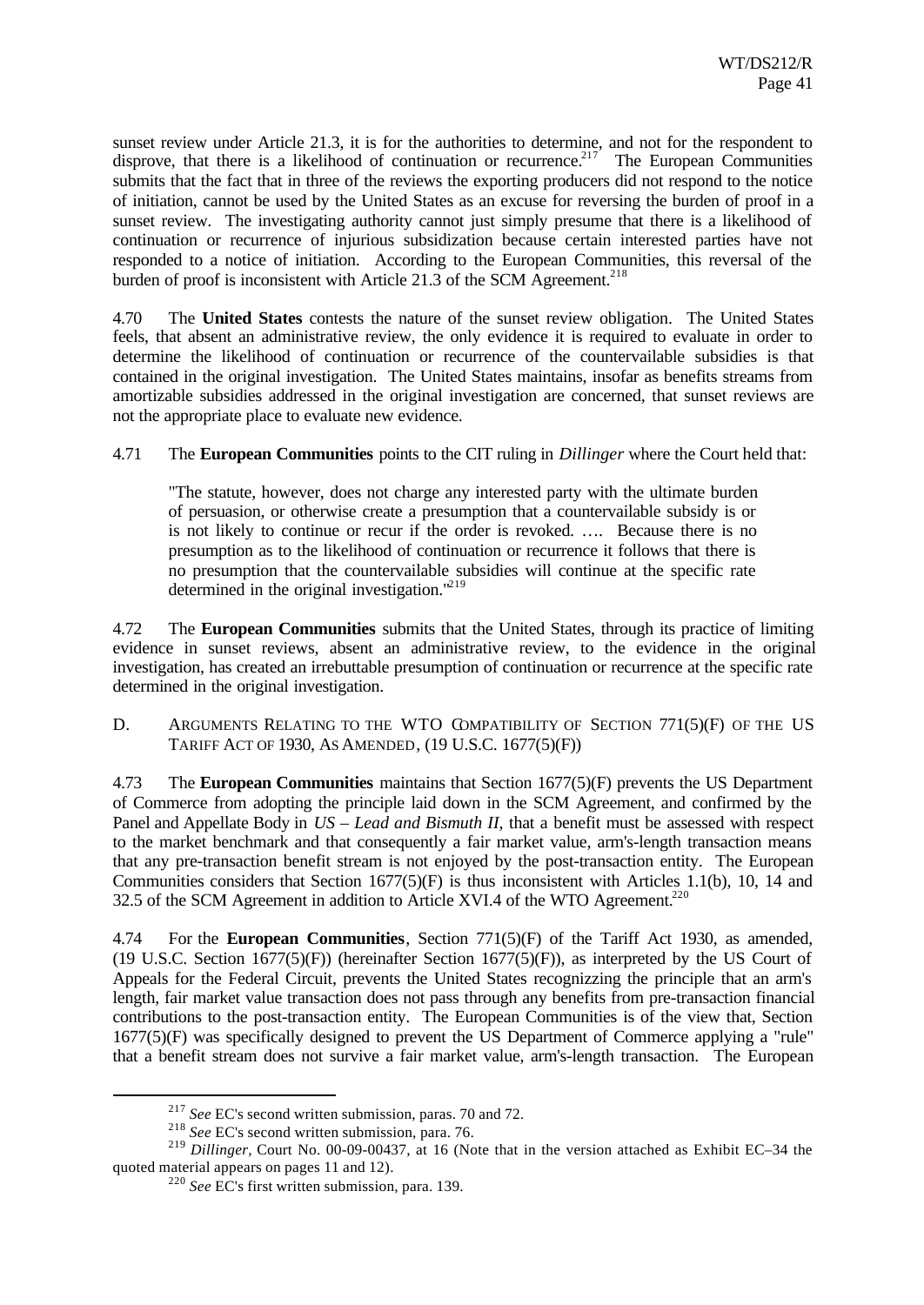Communities argues that the wording and legislative history of Section  $1677(5)$ (F) and the intent to overrule the identical principle as developed by the CIT in the *Saarstahl I* decision, prove that it was designed so as to ensure that in situations of fair market value change in ownership, benefits of the subsidies are never considered not to have been passed to the new owner.<sup>221</sup> It quotes the US Department of Commerce in its findings in the Court remand redetermination in the *Delverde* case:

"Section 771(5)(F) only acts to preserve the ability of the Department to exercise its discretion, and it accomplishes this goal by overturning the approach ordered in Saarstahl I, which had mandated that the Department find that an arm's-length transaction, in and of itself, precludes any pass-through to the purchaser. $1222$ 

4.75 The **United States** contends that Section 1677(5)(F) does not mandate an either/or approach to the question of whether pre-privatization subsidies benefit a post-privatization entity.<sup>223</sup> On the contrary, it argues, the plain language of Section 1677(5)(F) demonstrates its discretionary nature. In this regard, the United States contends that the text of Section 1677(5)(F) clearly provides that a change in ownership does not by itself means that a past countervailable subsidy is no longer countervailable, nor does it mean that it is countervailable. The United States argues that the statute leaves the investigating authority discretion to make its decision. It further argues that the Statement of Administrative Action ("SAA") also supports the view that Section 1677(5)(F) is discretionary and not mandatory. In this regard, the SAA states that the purpose of Section  $1677(5)$ (F) is to clarify that "the sale of a firm at arm's length does not automatically, and in all cases, extinguish any prior subsidies conferred", and that it is the Administration's intent that "Commerce retains the discretion to determine whether, and to what extent ... previously conferred countervailable subsidies" are eliminated. $224$ 

4.76 The **European Communities** alleges that it is unable to determine whether the US Department of Commerce requires this discretion as a finder of fact – to determine whether a transaction has taken place at fair market value and arm's length, or whether the US Department of Commerce requires this discretion to allow it to determine that, even after a fair market value, arm'slength transaction, the "benefit stream" from pre-transaction non-recurring subsidization might continue to flow. The European Communities indicate that it can accept that a privatization transaction is often very complex and might require detailed examination. However, the European Communities cannot accept that an investigating authority might require discretion to determine that benefit from pre-transaction subsidization passes through an arm's length, fair market value transaction. In the view of the European Communities, such discretion would clearly be inconsistent with Article 1.1 of the SCM Agreement which requires the existence of benefit for subsidization to be found and countervailing duties imposed, and permits no exception. $^{225}$ 

4.77 In its response to question No. 18 from the European Communities, the **United States** indicates that if an evaluation of all the facts and circumstances of a particular privatization or a change in ownership warrants a finding that as a result of an arm's length, fair market value privatization, the post-sale company does not enjoy a benefit from past subsidies, then such a finding can be made. In the United States' view, there is nothing in the language of the change in ownership provision, or in the legislative history of that provision which would prevent the US Department of Commerce from making such a finding.

<sup>221</sup> *See* EC's first written submission, para. 157.

<sup>222</sup> Final Results of Redetermination pursuant to Court Remand, *Delverde Srl. v United States* Consol. Ct. No. 96-08-01997 (Ct. Int'l Trade 2 December 1997), at 33. Exhibit EC–28 to the EC's first written submission (Note that in the version of this Remand Redetermination supplied to the Panel, the quoted text can be found on page 16.)

<sup>223</sup> *See* US' first written submission, para. 91.

<sup>&</sup>lt;sup>224</sup> *See* US instructured submission, paras. 94-96.

<sup>225</sup> *See* EC's second written submission, para. 79.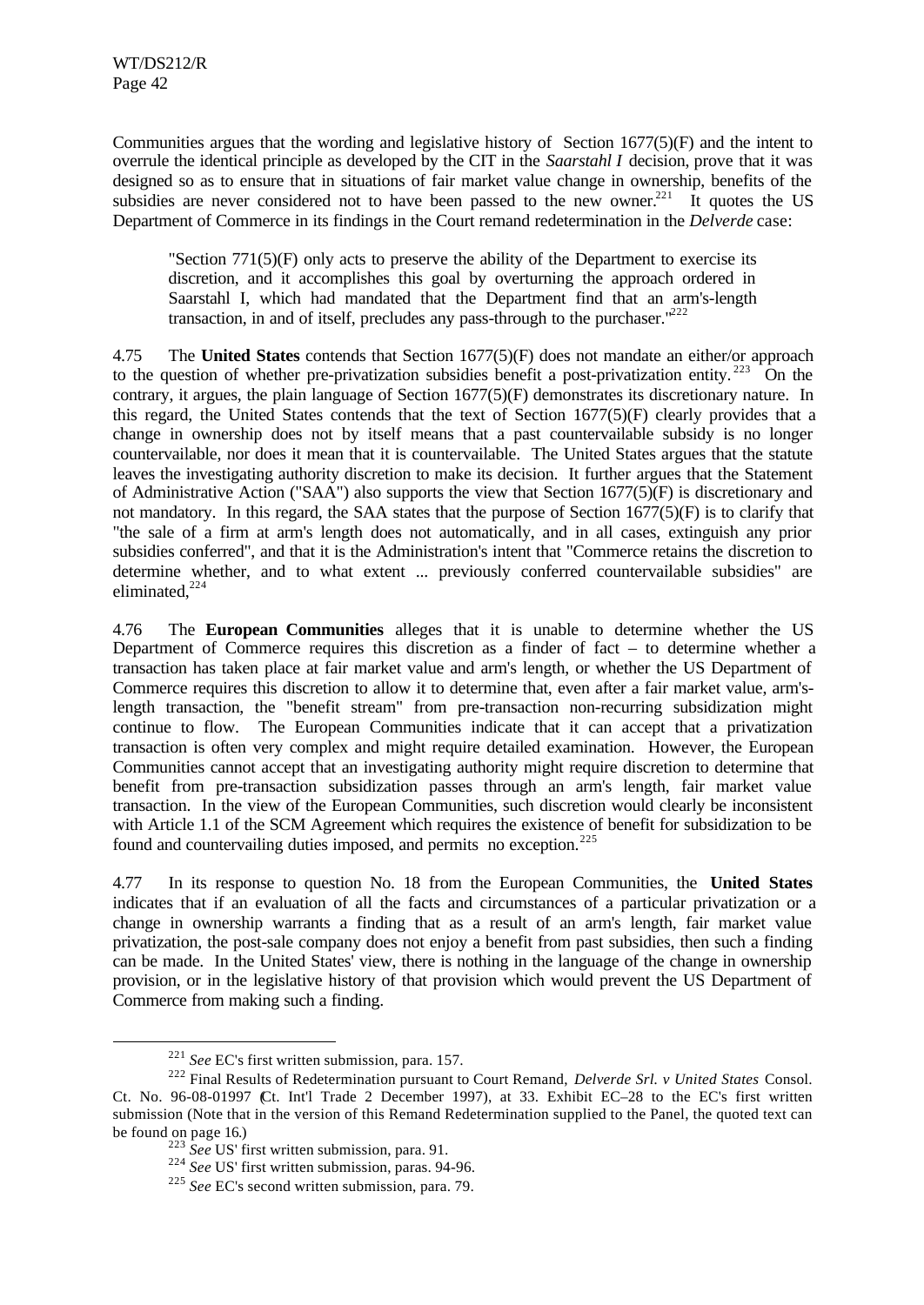4.78 The **European Communities** interprets the above statement as meaning that the United States is saying that, even if the "legal person" after the transaction is not a different "legal person" from the subsidy recipient under its "same person methodology", Section 1677(5)(F) would allow the US Department of Commerce to find that where it had determined, as a matter of fact, that the change in ownership had taken place at arm's length and for fair market value, it could conclude that no benefit passes through. The European Communities however claims that the United States has not explained whether the US Department of Commerce could apply the logic of this statement to every change in ownership transaction with which it is faced, issue methodology setting out this intention, and still act consistently with Section  $1677(5)$ (F).<sup>226</sup>

### **V. ARGUMENTS OF THE THIRD PARTIES**

5.1 From the three third-parties to this proceeding, i.e. Brazil, India and Mexico, only Brazil filed its comments within the 28 January 2002 deadline. Brazil and Mexico presented oral statements during the third-party session. India reserved its rights to participate as a third-party in eventual appeal proceedings.

A. BRAZIL

l

### **1. Arguments relating to the United States change in ownership methodology**

(a) The existence of a benefit in the post-privatization entity

5.2 **Brazil** argues that the existence and value of countervailable benefits can change as a result of events that occur after the initial financial contribution. Brazil also notes that in *US – Lead and Bismuth II* the Appellate Body determined that a change in ownership necessarily triggers an examination of whether a benefit received prior to the change in ownership continues to benefit the new owners. The Appellate Body also concluded in *US – Lead and Bismuth II* that whether a financial contribution confers a benefit depends on "whether the recipient has received a financial contribution on terms more favourable than those available to the recipient in the market."<sup>227</sup> Brazil contends that under the United States' same person methodology, the price paid by the new postprivatization owners is irrelevant to the determination of whether the post-privatization entity continues to enjoy the benefits of the pre-privatization subsidies. Brazil contends that this is contrary to the finding in *US – Lead and Bismuth II,* which made clear that the essential determination of whether a post-privatization entity continues to enjoy the benefits of the pre-privatization entity is whether or not the new owners paid fair market value in the transaction transferring ownership. Brazil maintains that the United States' same person methodology does not address the issue of whether the transaction transferring ownership was at fair market value, but rather only inquires whether the pre-privatization and post-privatization entities are the same. While Brazil concedes that the Panel and the Appellate Body in *US – Lead and Bismuth II* found there must be a "recipient" of a subsidy benefit and, therefore, that subsidy benefits can only reside in natural or legal persons, it argues that this finding "does not mean either that subsidy benefits cannot be transferred from one legal entity to another or that the entity originally receiving the subsidy retains the benefit for as long as it remains the same legal entity."<sup>228</sup> Rather, Brazil interprets *US – Lead and Bismuth II* to mean that the relevant question is not whether the entity originally receiving the subsidy is the same legal person as the post-privatization entity, but whether the "benefit" has been transferred in the sale to new owners. Thus, Brazil argues that the central issue to be examined according to *US – Lead and Bismuth II* is the nature of the transaction transferring ownership.

<sup>226</sup> *See* EC's second written submission, para. 81.

<sup>227</sup> Appellate Body Report, *US – Lead and Bismuth II,* WT/DS138/AB/R, at para. 67, *citing* Appellate Body Report, *Canada – Aircraft,* WT/DS70/AB/R.

 $^{228}$  Brazil's statement at the first substantive meeting, para. 11.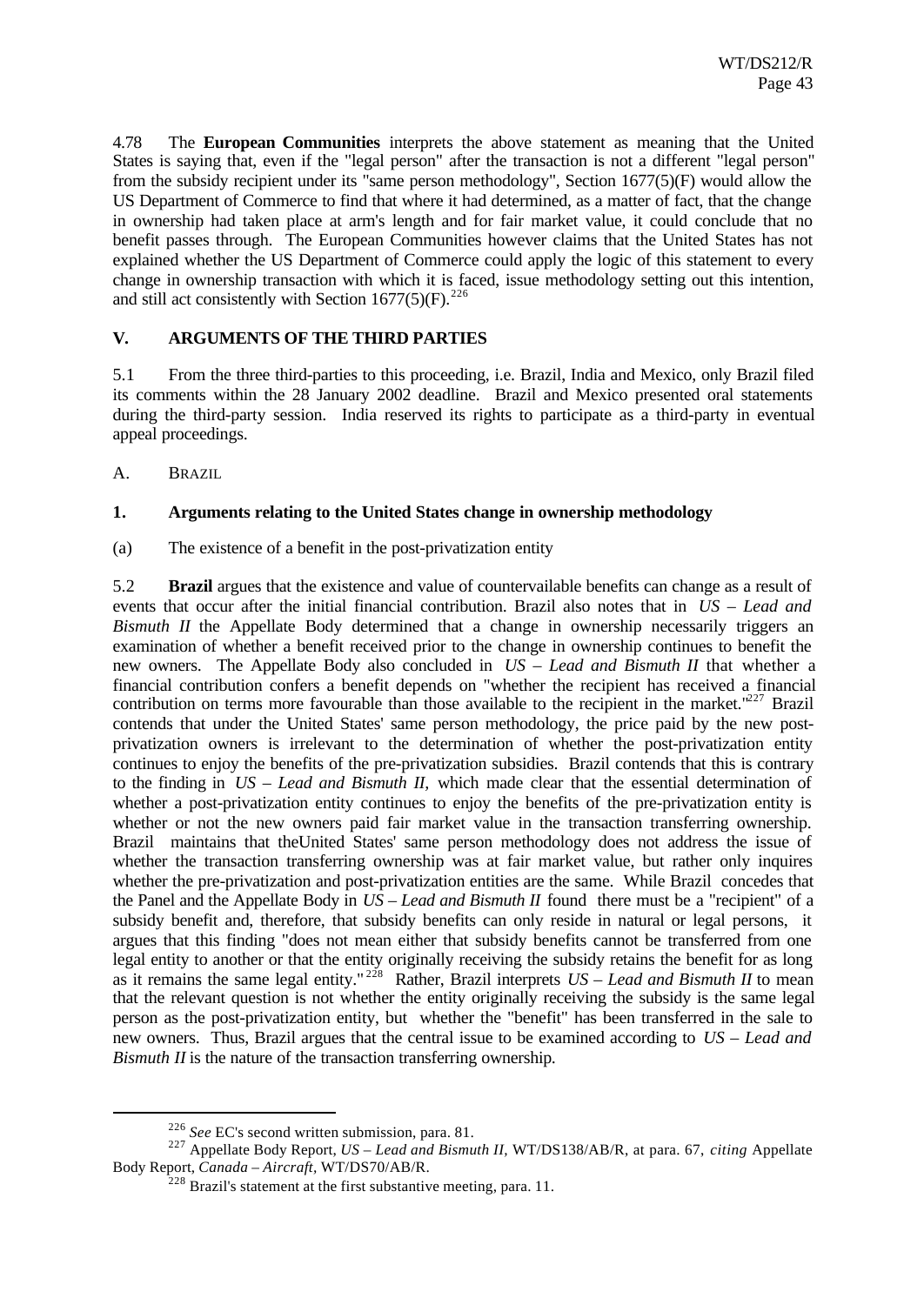# (b) Determination of countervailability under Article 14 of the SCM Agreement

5.3 **Brazil** argues that a financial contribution can only confer a countervailable "benefit" if the financial contribution received is "on terms that are more favorable to the recipient than the terms available in the market."<sup>229</sup> Brazil also contends that such contributions only remain countervailable so long as they are provided on terms more favorable than those available in the market. Brazil maintains that Article 14 of the SCM Agreement makes clear that the "existence and magnitude of countervailable subsidies are always determined by reference to "commercial" or "market" criteria"<sup>230</sup> and that the same criteria apply in determining the existence of "benefits" from the provision of capital.

5.4 **Brazil** argues that "countervailable subsidies can change over time, both in terms of their existence and their magnitude."<sup>231</sup> Brazil holds that market factors are the criteria for determining existence and their magnitude."<sup>231</sup> whether provisions of capital, such as loans and equity are financial contributions that confer a subsidy benefit. For a loan, Brazil contends that the measure is whether the interest charged for the loan capital is consistent with the interest charged in the market: for equity, the measure is whether the equity is valued properly based on the expectations that the recipient entity will generate adequate returns. Brazil argues that the existence of a benefit is based on the terms on which the capital is provided and will change if those terms change.

5.5 Citing Article 14(a) of the SCM Agreement, **Brazil** states that equity capital can be a financial contribution which confers a benefit only if the provision of that equity capital is on terms "inconsistent with the usual investment practice of private investors." Brazil argues that in a financial contribution to an non equity-worthy recipient on terms inconsistent with usual investment practices of private investors ceases to be a countervailable benefit when the capital is no longer available on terms inconsistent with usual investment practices of private investors. Therefore, Brazil concludes that in the case of equity, the transaction governing the sale of equity is the key event which must be analysed to determine whether or not the equity, continues to be provided on terms inconsistent with market terms. Brazil contends that the United States' methodology ignores the question of whether there are changes to the terms of capital provision resulting from a sale of the equity. Brazil maintains that once the equity has been transferred to a private party in an arm's-length transaction at market value, the expectation (and, therefore, the terms of its provision) is that the equity will maintain or increase in value and earn a return for the investors or the company will no longer be able to raise equity capital.

(c) Resource misallocation and countervailing duties

5.6 **Brazil** believes that the true objective of the United States' same person methodology is to ensure that events which take place after the initial financial contribution are not allowed to affect the ability of the United States to impose countervailing duties on the original financial contribution and the benefits conferred by that original financial contribution. Brazil notes that the United States argues that even if an arm's-length transaction does not confer a benefit to the new owners and the new company, a market distortion remains and must be redressed. Brazil argues that the logic of the United States' argument is that any methodology that does not allow Members to address the supposed macroeconomic effects of a subsidy, is not consistent with the object and purpose of the SCM Agreement. However, Brazil notes that the SCM Agreement does not provide Members with a broad-based authorization to redress all actions that the Member feels distort the market. Brazil contends that the SCM Agreement requires a financial contribution which confers a benefit as a condition for imposing countervailing duties, nothing more, nothing less.

<sup>229</sup> Brazil refers to the citation of the Panel Report in *Canada – Aircraft* by the Appellate Body in *US – Lead and Bismuth II,* WT/DS138/AB/R, at para. 67.

 $^{230}$  Brazil's statement at the first substantive meeting, para. 12.

<sup>231</sup> *Ibid*., at para. 14.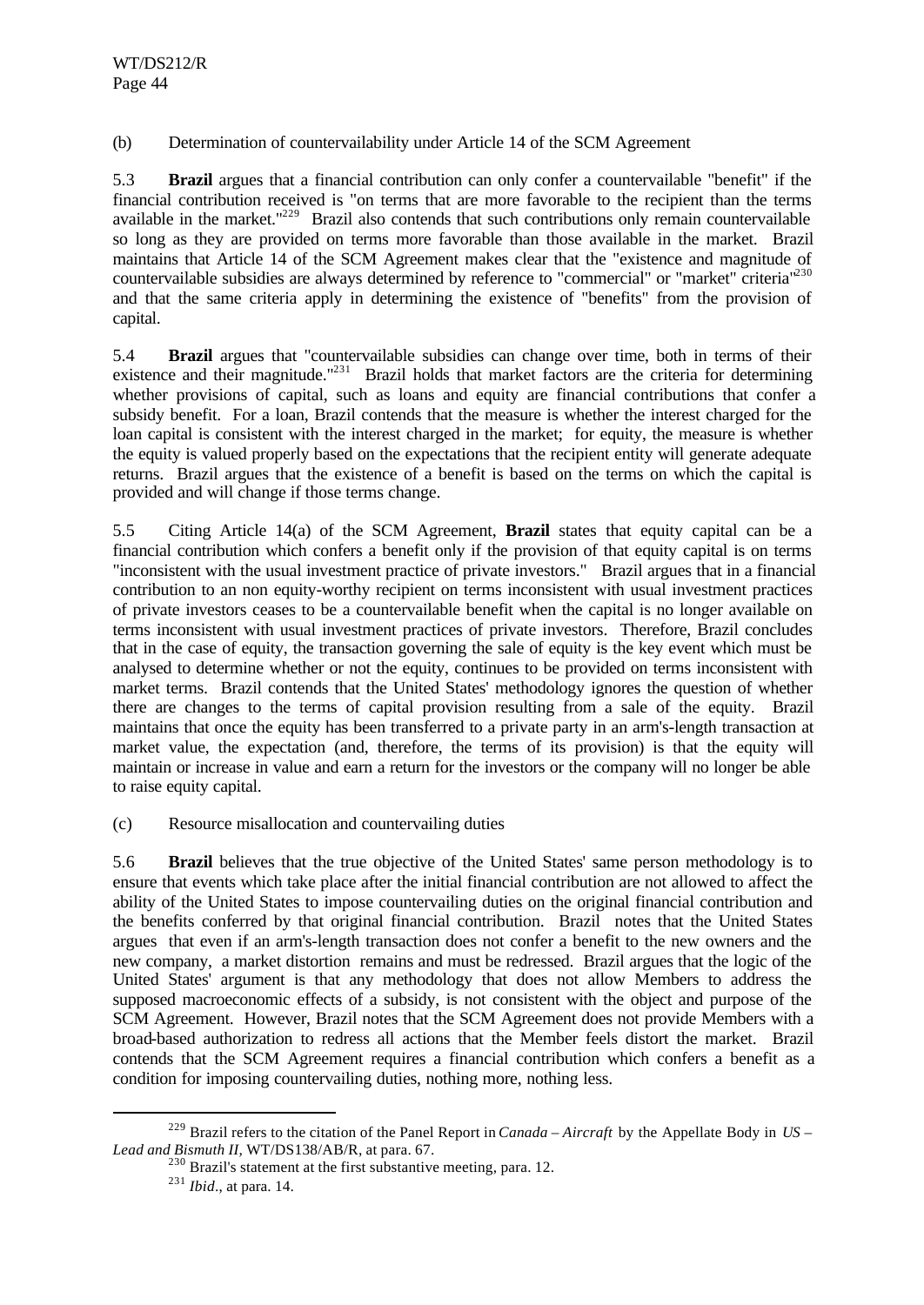### **2. Arguments relating to Section 1677(5)(F)**

5.7 **Brazil** contends that the United States law prevents the adoption of a methodology to determine the existence of post-privatization benefits which would be consistent with the Panel and Appellate Body reports in *US – Lead and Bismuth II*. Brazil argues that Section 1677(5)(F) renders the consideration of whether the transfer in ownership was an arm's-length transaction at fair market value irrelevant to the determination of whether the new owners continued to enjoy the subsidy benefit. As an illustration, Brazil claims that not a single factor in the "totality of circumstances" test applied in the United States' same person methodology looks at whether the transaction is an arm'slength transaction for fair market value. While Brazil recognizes that under the new methodology, the benefits are no longer determined to adhere only to the physical assets of the privatized entity, one of the rationales for the gamma methodology which led to the Panel and Appellate Body rejection of that methodology in *US – Lead and Bismuth II,* they now adhere, in effect, to a more broadly defined set of assets which include the name, the personnel, the customers, the management, and the business relationships of the entity. Thus, the new same person methodology is only a variation of the rejected gamma methodology and still fails to consider the effects of a change in ownership as required by *US – Lead and Bismuth II*.

5.8 **Brazil** believes that, in light of the United States' failure to implement the *US – Lead and Bismuth II* determinations, the Panel should, in addition to finding that the United States actions inconsistent with its WTO obligations, suggest how the substantive standard addressing privatization should be implemented and that the United States should initiate and conduct reviews of all existing countervailing measures.

### B. MEXICO

l

## **1. Arguments relating to the United States change in ownership methodology**

5.9 **Mexico** submits that the revised US Department of Commerce same person methodology is used by the United States in its latest attempt to continue applying countervailing duties on goods produced by privatized firms, while avoiding the determination of whether a previously bestowed subsidy continues to confer a benefit. Mexico claims that the SCM Agreement and the GATT 1994 require two essential prerequisites to be fulfilled for the imposition of countervailing duties, as was made clear in *US – Lead and Bismuth II,* which is a direct precedent for this dispute. First, demonstration of the existence of a subsidy is required. In accordance with Articles 19.1, 19.4 and 21 of the SCM Agreement and Article VI:3 of the GATT 1994, an investigating authority may not impose or maintain countervailing duties on an imported product without determining the existence of a subsidy bestowed, directly or indirectly, upon the manufacture, production or export of any merchandise. Second, determination of the existence of a "benefit" by reference to a market benchmark. As shown by the Panels and the Appellate Body in *Canada – Aircraft<sup>232</sup>* and *US – Lead* and Bismuth  $II^{233}$ , a "benefit" is determined by reference to the terms on which a "financial contribution" would have been made available to the recipient *in the marketplace.* In addition, in accordance with Article 1.1 (and Article 21) of the SCM Agreement, "the investigating authority must establish the existence of a 'financial contribution' and 'benefit' during the relevant period of investigation or review".

5.10 **Mexico** submits that the US Department of Commerce same person methodology is inconsistent with the United States' obligations as a WTO Member. Under the new US Department of

<sup>232</sup> *See* Panel Report, *Canada – Measures Affecting the Export of Civilian Aircraft* ("*Canada – Aircraft*"), WT/DS70/R, adopted 20 August 1999 as upheld by Appellate Body Report, *Canada – Aircraft,* WT/DS70/AB/R, at para. 9.112; *and* Appellate Body Report, *Canada – Aircraft,* WT/DS70/AB/R, at paras. 154, 157.

<sup>233</sup> *See* Panel Report, *US – Lead and Bismuth II,* WT/DS138/R, at para. 6.66 (including footnote 78).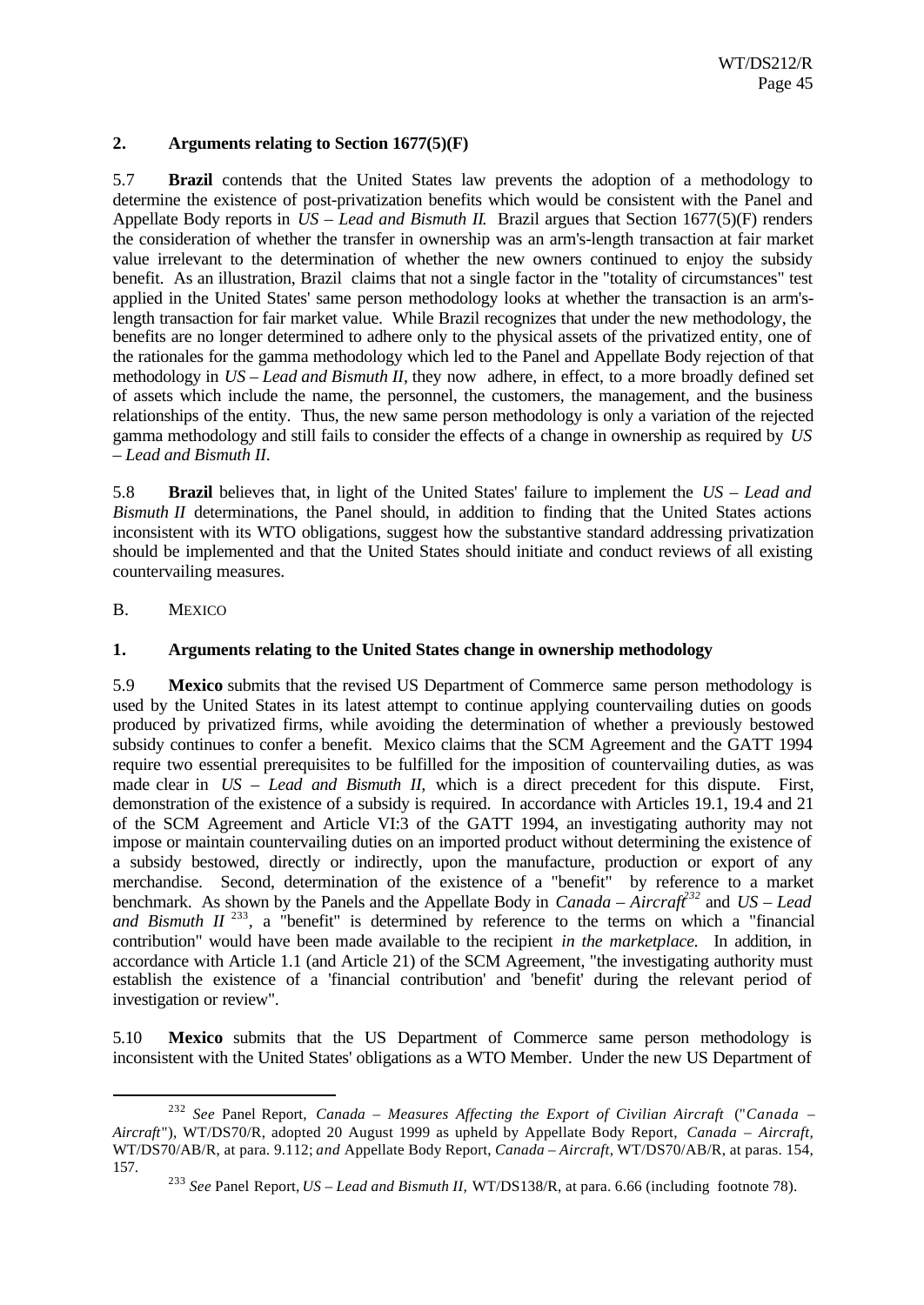Commerce methodology, if the privatized company has been determined as remaining the same person as the firm on which the subsidy was originally bestowed, it is unduly *assumed* that the benefit conferred by that subsidy has passed through to that company. Mexico contends that such an assumption, without a concrete determination on the continued existence of a benefit, cannot be regarded as valid under the SCM Agreement as interpreted in *US – Lead and Bismuth II.* Moreover, the same person methodology, like US Department of Commerce preceding methodologies, is entirely unrelated to the market benchmarks referred to by the panels and the Appellate Body, since according to the US Department of Commerce criteria, practically any privatized company would be found to be the same person. Mexico argues that under no economic logic would it be reasonable to expect that a private investor who buys a public enterprise (*e.g*. a steel company), to have to change its name, facilities, line of production, customers, etc. and to fire hundreds of qualified workers, just to avoid the imposition of antidumping duties. In this context, Mexico contends that this US Department of Commerce criteria used to assume the transfer of the subsidies granted prior to the privatization, may respond to the United States' corporate law principles, but not to the United States' obligations as a WTO Member to make an adequate determination of the continued existence of a "benefit" by reference to a market benchmark, and hence, due demonstration that a countervailable subsidy has been bestowed, directly or indirectly, on the production of goods by the privatized company.

5.11 **Mexico** contends that, in the case of a change in ownership involving the payment of consideration, a distinction must be drawn between the pre-privatization company that originally received the subsidy and the post-privatization entity, for the purpose of reviewing continuity of the benefit conferred by a subsidy. Mexico claims that this has also been recognized by the Panel in *US –* Lead and Bismuth II.<sup>234</sup> According to Mexico, it is the change in ownership and the ensuing payment of consideration for the productive assets that calls for a new determination of benefit conferred by a subsidy. Thus, Mexico considers that the SCM disciplines do not release the United States from the obligation to determine the continued existence of a benefit to a privatized company, on the sole grounds that it deems the new firm to be "not distinct" from the original firm. Thus, Mexico contends that the same person methodology and the investigations and reviews based on that methodology are not consistent with Article VI:3 of the GATT 1994 and Articles 14, 19.1, 19.4 and 21 of the SCM Agreement.

# **2. Arguments relating to Section 1677(5)(F)**

5.12 **Mexico** maintains that a concrete determination of the continued existence of a benefit is necessary in all cases involving a change in ownership accomplished through an arm's-length transaction. A change in ownership through an arm's-length transaction is an event of such relevance as to require, by itself, a concrete finding regarding the continuation of the benefit conferred by the subsidy granted to the privatized firm before the privatization. Mexico claims that Section 1677(5)(F) directly contravenes this requirement, since it clearly fails to stipulate the need for such a benefit determination. Therefore, this Section violates the United States' obligations under Articles 1, 10, 19, 21 and 32.5 of the SCM Agreement and Article XVI:4 of the WTO Agreement.

# **VI. INTERIM REVIEW**<sup>235</sup>

l

6.1 On 8 April 2002, pursuant to Article 15.1 of the DSU, the Panel issued the draft descriptive part of its Report. As agreed, on 18 April 2002 both parties commented on the draft descriptive part. The Panel issued its Interim Report on 13 May 2002. On 27 May 2002, pursuant to Article 15.2 of the DSU, the United States and the European Communities provided comments and requested the revision and clarification of certain aspects of the Interim Report. None of the parties requested that

<sup>234</sup> *See* Panel Report *US – Lead and Bismuth II,* WT/DS138/R, at para. 6.70.

<sup>&</sup>lt;sup>235</sup> Pursuant to Article 15.3 of the DSU, "The findings of the final panel report shall include a discussion of the arguments made at the interim review stage". The following section entitled "interim review" therefore forms part of the findings.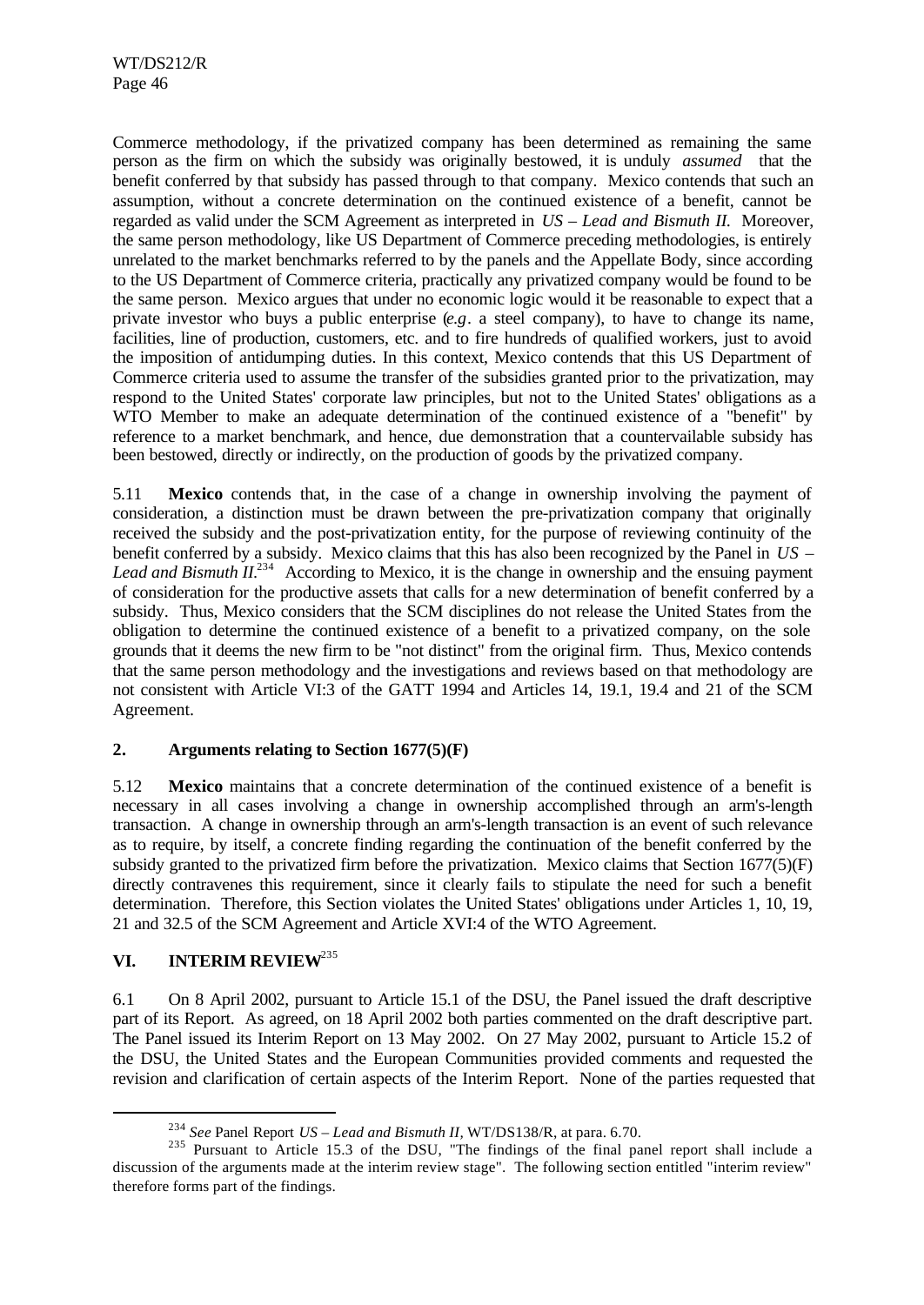the Panel hold a further meeting with the parties. In the absence of a meeting and further to paragraph 16 of the Panel's Working Procedures<sup>236</sup>, the parties were given until 5 June 2002 to submit further written comments on the other party's Interim Review's comments. Both parties filed further comments on that date.

6.2 Following the comments of the parties, the Panel has reviewed the claims, arguments and evidence submitted by the parties during the panel process. Where it considered it appropriate to ensure clarity and avoid misunderstandings, the Panel revised its findings, including the correction of typographical and editorial mistakes. The Panel has addressed the following concerns raised by the parties.

6.3 Generally, the United States' allegations concern the factual description of the Panel Report. The United States makes a point of repeating that the Panel did not include several of its 18 April requests to amend the descriptive part of the Panel Report. The United States' comments seem to want to give the impression that the Panel intentionally, or without due diligence, refused to accept or refer to evidence or arguments that the United States submitted to the Panel during the panel process. Before it addresses any specific allegation, the Panel notes that most of the United States' requests and comments made in its 18 April communication were accepted by the Panel and were reflected in the Interim Report. In its 18 April comments, the United States often did not point to submissions or communications where the concerned factual or legal allegations could be located. The Panel notes, however, that the present dispute is generally not concerned with factual matters but rather with the legal consequences of privatizations, which occurred in all 12 cases before it. This is the factual basis upon which the Panel's findings and conclusions are made. Nonetheless, where factual allegations were made by the European Communities, it was for the United States to refute them.<sup>237</sup> On occasion, the Panel has explicitly invited the United States to comment on the European Communities' description of the twelve determinations<sup>238</sup>; the United States did not respond fully to the Panel's questions. However, because it wants to take into account the United States' concerns to the extent permitted by WTO law, the Panel has reviewed the record for the facts that the United States requests be added to the descriptive part of the Panel Report. To the extent possible, and with a view to favour transparency of the circumstances of those cases, the Panel has revised some of the paragraphs of the Panel Report to include references to data contained in the actual 12 determinations submitted by the European Communities as exhibits. As noted later, these additional factual data, are not necessarily relevant to the limited terms of reference of this Panel, including those relating to allocation and attribution of subsidies. In all cases, the Panel has refused to amend the descriptive part of its Report where it would involve the introduction of new evidence or new arguments not submitted during the panel process.

6.4 The United States makes some general remarks regarding what it considers as "errors of particular significance"; namely: (1) "*that the Panel considers that all sizable subsidies at issue in the challenged cases were pre-privatization subsidies* (*some were not)*; (2) "*that in all cases disregarding the pre-privatization subsidies would have left only a de minimis benefit (for several cases this is not true)*"; (3) "*that all of the privatizations were full privatizations (some were not)*"; (4) "*that all of them at issue occurred at fair market value (some likely did not and others have not been sufficiently*

<sup>236</sup> Paragraph 16 of the Panel's Working Procedures reads as follows: "Following issuance of the interim report, the parties shall have no less than 7 days to submit written requests to review precise aspects of the interim report and to request a further meeting with the Panel. The right to request such a meeting must be exercised no later than at that time. Following receipt of any written requests for review, in cases where no further meeting with the Panel is requested, the parties shall have the opportunity within a time-period to be specified by the Panel to submit written comments on the other parties' written requests for review. Such comments shall be strictly limited to referencing the other parties' written requests for review."

<sup>237</sup> The Panel recalls that the Appellate Body has made clear that a *prima facie* case is one which in the absence of effective refutation by the defending party, requires a panel, as a matter of law, to rule in favour of the complaining party presenting the *prima facie* case.

 $^{238}$  See for instance the US replies to question No. 11 posed by the Panel.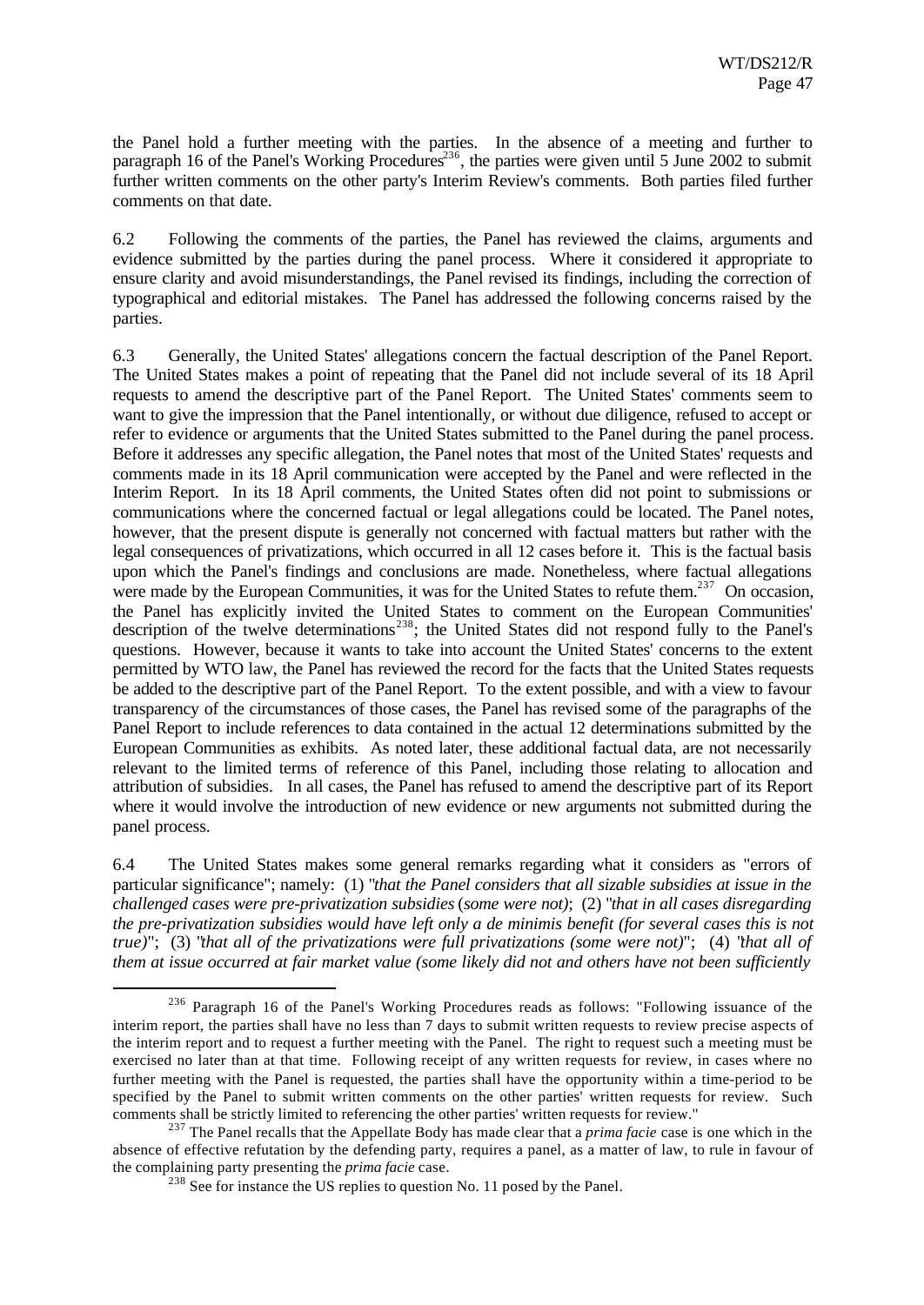*investigated to permit a finding one way or the other)*"; and (5) "*that the EC's factual characterizations reproduced in sections II-IV were "not rebutted" by the United States (many were vigorously rebutted)*".<sup>239</sup>

6.5 As regards the United States' allegations Nos. (1) and (2), the Panel fails to understand why the United States considers that the Panel has ignored that, in some of the determinations affected by this Panel, the US Department of Commerce may have countervailed post-privatization subsidies. We have never, contrary to what the United States has claimed, made such statements or assumptions in our Panel Report. What the Panel has done is to delimit the scope of its ruling according to its mandate; namely to assess the WTO-compatibility of the US change-in-ownership methodologies which allow non-recurring pre-privatization subsidies to be countervailed after privatization has taken place without any prior WTO-compatible determination of benefit *vis-à-vis* the privatized producer, as applied in the 12 countervailing duty determinations before it. In this regard, the Panel recalls its findings in paragraph 7.39 (6.39 of the Interim Report).

6.6 Paragraph 7.39 does not exclude the possibility of post-privatization subsidies or even recurring pre-privatization subsidies. These are not, however, relevant to our analysis. Our analysis only focuses on the treatment of pre-privatization non-recurring subsidies under the SCM Agreement following a change in ownership, more specifically on the effect of such treatment on the privatized producer.

6.7 The Panel understands that its request for the termination of the countervailing duty orders may not have been sufficiently clear and may have led the United States to believe that the Panel had wanted to ignore the possible existence of post-privatization subsidies in some of the 12 determinations which, the Panel believes, is not an issue before it. Accordingly, the Panel has amended paragraphs 7.87, 7.100, 7.116 and 7.117 to improve the clarity of the Panel's recommendations.

6.8 As regards the United States' allegation No. (3) that the 12 determinations did not concern full privatizations, the United States alleges that in the case of Usinor, the subsidy recipient in the three French cases, the Government of France continued to maintain a "substantial level" of government ownership. The Panel notes that the Government of France divested itself of the remaining shares in Usinor in 1997-1998, that is before the countervailing duty order was issued in the three cases.<sup>240</sup> As the US Department of Commerce's own record reflects after privatization, so-called "stable shareholders" held approximately 14 per cent of Usinor's total shares; 10 per cent of these stable shareholders were claimed by the United States to be government-owned or controlled entities.<sup>241</sup> To accommodate the United States, the Panel has added this information from the United States Federal Register into the factual description of the relevant French cases. The Panel uses the term "full privatization" to refer to a change in ownership where the government has divested itself of all, or substantially all, of its ownership interest in the privatized company, and clearly could no longer exert a controlling interest On the basis of the evidence submitted by the parties by the close of the second substantive meeting, the Panel still considers that in the 12 determinations before it, the governments had severed their control over the state-owned producers upon privatization and the privatized producers could no longer rely on government financing for their operations and could no longer receive things for free. For the Panel these are full privatizations. In order to facilitate the understanding, the Panel has expanded its discussion on what it understands as (full) privatization for the purpose of these panel proceedings. To take into account the United States' concern, the Panel has deleted the term "full", as this does not affect the Panel's considerations and reasoning applicable to

<sup>239</sup> *See* US Comments to the Interim Report, paras. 2-3.

<sup>&</sup>lt;sup>240</sup> These cases are: Case No. 1 (original investigation) where the final determination was published on 8 June 1999; Case No. 2 (original investigation) where the final determination was published on 29 December 1999; and Case No. 9 (sunset review) where the final determination was published on 7 April 2000.

<sup>241</sup> *Stainless Steel Sheet and Strip in Coils from France, supra,* footnote 8, at 30776.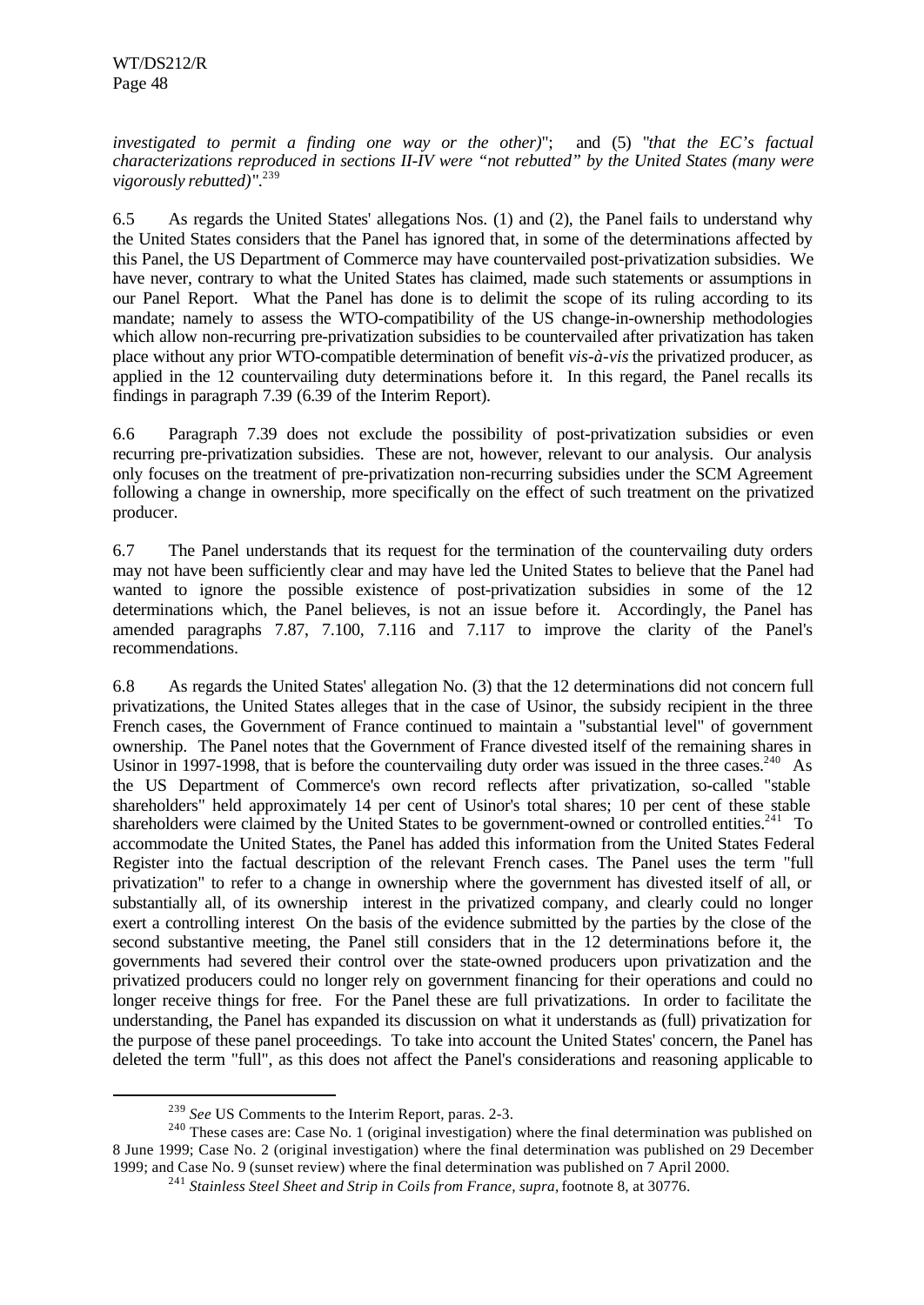all 12 determinations before it, as in all the twelve determinations, the governments had, upon privatization, severed all, or substantially all, their ownership interests over the state-owned enterprises in favour of the privatized producers and their shareholders.

6.9 As regards the United States allegation No. (4), the Panel is surprised at this comment since it has never stated that all 12 privatizations have taken place for fair market value. On the contrary, the Panel has specified that only as regards two determinations (Case Nos. 8 and 10) had the US Department of Commerce itself found that the privatizations at issue taken place for fair market value. The Panel would like to refer to paragraph 2.2 of the Report which is very clear on this matter. The Panel's findings do not assume that all privatizations were for fair market value. Although the European Communities has made allegations to this effect, the Panel does not prejudge those privatizations where the US Department of Commerce has not actually found that the privatization was done for fair market value,. The Panel does consider, however, that the US Department of Commerce's practice, not to examine whether a privatization took place for fair market value and at arm's length in its change in ownership methodology , unless the privatized producer is a distinct legal person from the state-owned producer, is contrary to the SCM Agreement. Except for Case Nos. 8 and 10, whether the specific privatizations were for fair market value is of no relevant to this Panel as long as the US Department of Commerce fails to undertake the examination itself.

6.10 As regards the United States' allegation (5), the Panel does not agree with the United States' statement to the effect that it has vigorously rebutted the factual characterization by the European Communities reproduced in Sections II to IV of the Panel Report. Up to the interim review stage, the United States has scarcely contested the factual data provided by the European Communities. For example, the United States did not rebut the factual data provided by the European Communities in its Annex to question No. 11 of the Panel where it describes the various privatizations. Only at the review stage of the descriptive part (in its communication of 18 April), has the United States attempted to contest these facts generally, often without pointing to any specific evidence on the record which the Panel may have ignored.

6.11 The United States argues that in paragraph 2.1 of its Report, the Panel had inaccurately described the question before the Panel, by implying that any subsidy existing after a privatization, must arise out of the privatization itself. The Panel recalls that its terms of reference are limited to the issues raised by the European Communities in its request for the establishment of a panel. In particular, the European Communities' claims concern the legal consequences of a change in ownership from wholly-owned state enterprises to privatized producers and whether the imports from the privatized producers in the 12 determinations can continue to be countervailed for subsidies bestowed to state-owned producers prior to the privatizations. In any event, the Panel has clarified the wording of paragraph 2.1 in the hope that it will leave no doubt as to the Panel's mandate and intent.

6.12 The United States considers that paragraph 2.3 inaccurately states that all of the privatizations before the Panel involved a full change in ownership; because, in fact, the French privatization featured in 3 out of the 12 cases involved a 'substantial level of continued government ownership' through GOF-owned "stable shareholders". The European Communities in its 5 June 2002 comments suggests that the Panel change the word "ownership" to "control". The Panel refers to its statement in paragraph 6.8 above. Yet, even if the United States is correct in stating that the French Government maintained a minority indirect ownership interest in Usinor, the Panel is of the view that all the determinations before it, including the three French cases, involved changes in ownership leading to a privatization of the state-owned enterprises, in the sense that the government had divested itself of all, or substantially all its ownership interest and clearly no longer had any controlling interest in the privatized companies. After privatization, the privatized producers could no longer rely on government financing for its operations and could no longer receive things for free. The Panel believes that under its definition, Usinor's privatization qualifies as a full privatization. Nonetheless, the Panel has revised the text of paragraph 2.6 to reflect the findings regarding "stable shareholders" made by the US Department of Commerce in *Final Affirmative Countervailing Duty Determination:*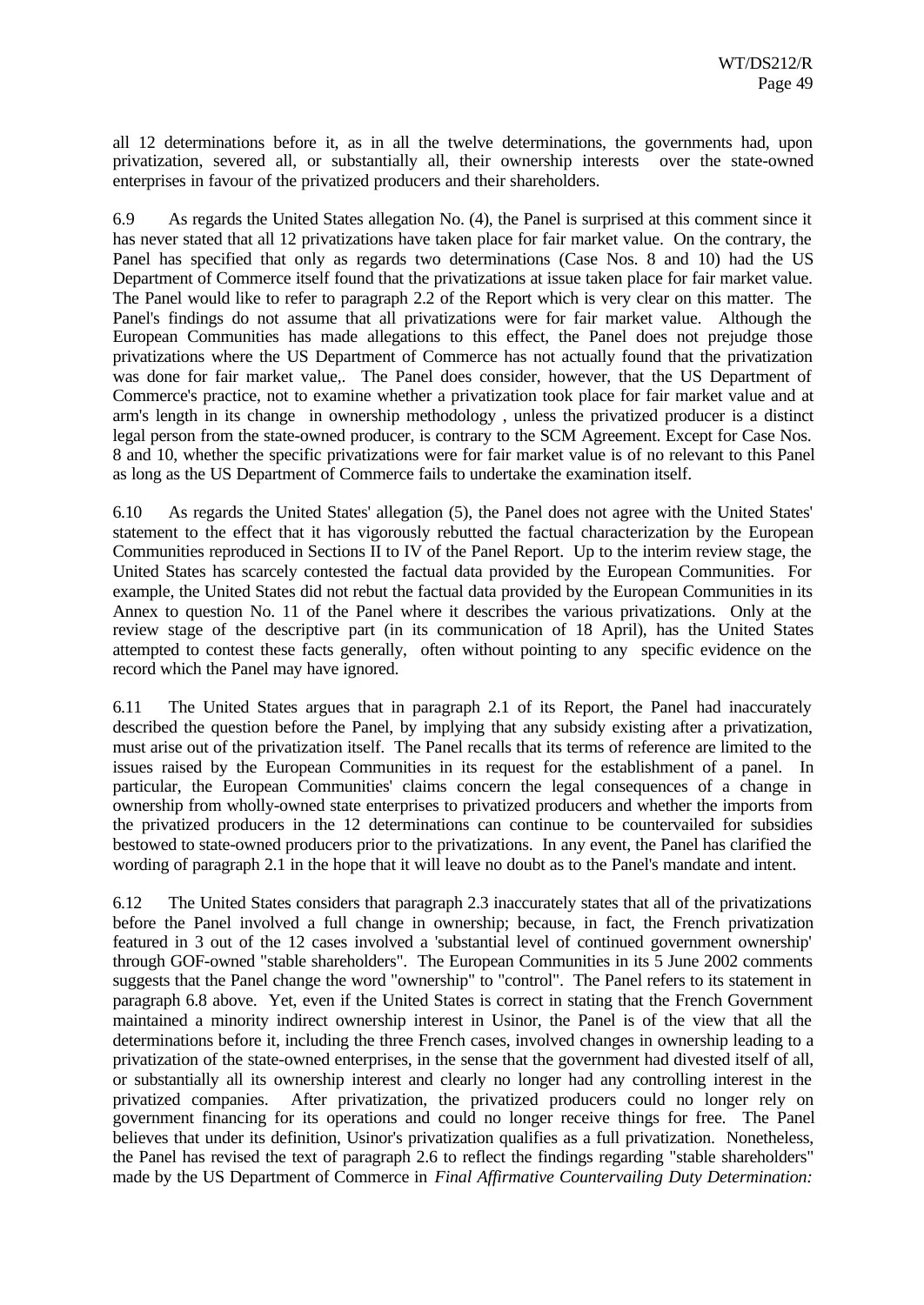l

Stainless Steel Sheet and Strip in Coils from France<sup>242</sup> The Panel believes that this change responds to both the United States' comments of 27 May 2002 and the European Communities' comments of 5 June 2002.

6.13 With regard to paragraph 2.6, in its comments of 18 April, the United States was not able to point to any evidence it had submitted to the Panel during the panel proceedings and which the Panel had ignored, set aside or misinterpreted. Yet the Panel has attempted to clarify further its point.

6.14 In paragraph 2.10, the United States disagrees with the use of the term "judgment" to refer to the remand redetermination from the CIT in the AST case, as no final judgment has been issued. The European Communities, in its 5 June comments, suggests using the word "decision" for judgment. The Panel has replaced substituted the word "judgment" with the word "order".

6.15 The United States claims that paragraph 2.13 still fails to state that the US Department of Commerce's *pro rata* allocation of the Usinor group's subsidies to all group producers, including GTS, has not been challenged (either by the European Communities in the present dispute or by the respondents during the US Department of Commerce investigation). The United States considers that, as written, paragraph 2.11 implies that whether GTS "received" a portion of the original French Government subsidies is a subject of dispute. The Panel has no evidence before it of whether the allocation concerned was challenged or not. The Panel agrees with the European Communities' comments of 5 June 2002 that the issue of attribution is not within the terms of reference of the Panel. In order to accommodate the United States' concerns, the Panel has revised the relevant paragraph to reflect the limited terms of reference of this Panel.

6.16 As regards paragraph 2.14, the United States claims that it does not correctly describe the facts of Usinor's evolving ownership interest in GTS, nor does it correctly describe the US Department of Commerce's analysis of those facts. Further to the United States comments on 18 April, the Panel did change the wording of its old paragraph 2.12 but did not agree with the United States' characterization of its determination and preferred its own language. The Panel recalls that the pro-rata allocation of subsidies and related percentage of countervailing duties is not a matter before this Panel. The United States claims that paragraph 2.13 continues to inaccurately describe the US Department of Commerce's remand investigation and redetermination. The United States alleges that it was at GTS' request that the US Department of Commerce focused its analysis on changes in Usinor's (as opposed to GTS') ownership. The Panel did not accept the United States' comment because it had not been presented with any evidence to support the United States' assertion that GTS requested such an analysis. Moreover the Panel does not see how this is relevant to the present dispute.

6.17 The United States considers that paragraph 2.18 contains errors in the description of the subsidy bestowal, the change in ownership transaction, and the US Department of Commerce's analysis regarding ILVA and CAS and refers to its comments of 18 April. The Panel has reviewed the evidence within the United States Federal Register, submitted by the European Communities. In particular, Federal Register (63 Fed. Reg. 810) indicates that *"[i]n 1989, the Aosta operations were transferred to ILVA. In December 1989, Cogne S.r.l. was created as a wholly-owned subsidiary of ILVA S.p.A., which held the Aosta operations. Cogne S.r.l. was later named Cogne Acciai Speciali S.p.A. (Cogne S.p.A.).*" (emphasis added). Therefore, the Panel stands by its previous decision not to accept the United States' request. However, the Panel has amended the text of this paragraph to show more fully the evidence in the Federal Register.

6.18 The United States considers that in paragraph 2.20, the statements concerning maximization of revenue in selling AST and the independence of the financial advisers should be deleted since they are not factual findings by the US Department of Commerce. The Panel notes that this evidence

<sup>242</sup> *Stainless Steel Sheet and Strip in Coils from France, supra* footnote 8, at 30776.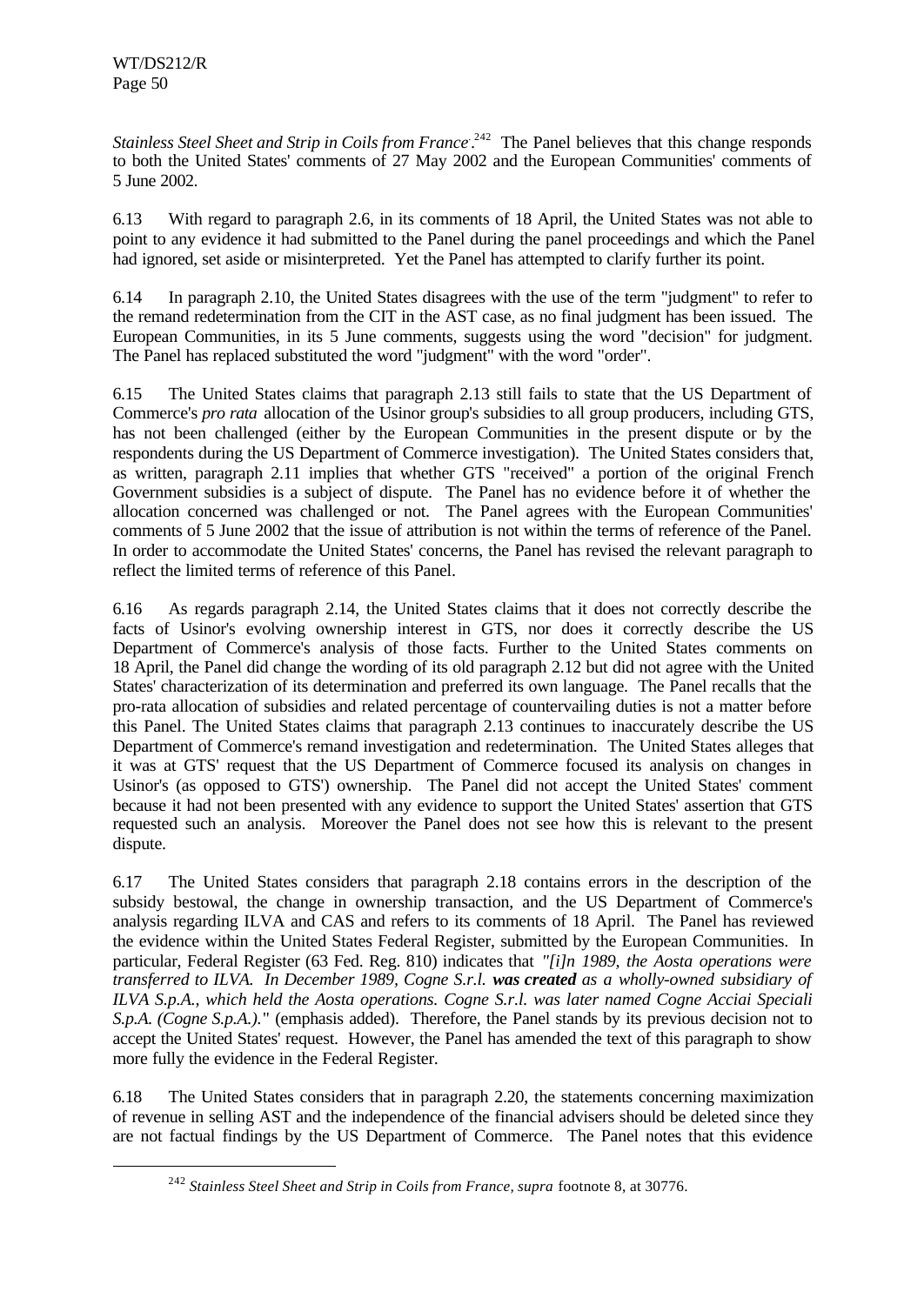submitted by the European Communities was never contested by the United States before the interim review stage. The Panel has reviewed the evidence presented to it and has therefore deleted the phrase on maximizing revenue and maintained the phrase on the reported independence of the financial advisers. The Panel is of the view that these factual allegations are not relevant for its legal analysis.

6.19 The United States maintains that paragraphs 2.22, 2.23, and 2.25 do not accurately describe the subsidies in *Stainless Steel from Italy* and that paragraphs 2.32 and 2.33 do not accurately describe the facts of Case No. 12 regarding *GOES from Italy,* because they do not contain details relating to the pro-rata allocation of subsidies among the relevant corporate groups. The Panel, with a view to clarifying its Report, has decided to adjust the text of paragraph 2.22 according to the relevant Federal Register; adjust the text of paragraph 2.23, and accept the United states comments on paragraph 2.25. The European Communities points out that the allocations made by the US Department of Commerce have been contested in domestic proceedings in the United States and argues that therefore the changes requested by the United States should not be made. The Panel is merely correcting its statement to reflect more accurately what the US Department of Commerce concluded in this case. The Panel does not take any position on the validity of the US Department of Commerce's determinations on such pro-rata allocation and their relevance, if any, as this is for another forum, and constitutes a matter outside the terms of reference of this Panel.

6.20 As regards paragraph 2.31, the United States also claims that the Panel did not accept all its suggestions. The Panel did accept most of the United States suggestions of 18 April and has changed the word "findings" for "review" to respond to any remaining concerns by the United States.

6.21 As regards former paragraphs 2.33, 2.34 and 2.35, the United States would like the Panel to delete them since they do not deal with factual aspects, but instead reflect the arguments of the parties. The Panel has reviewed its previous position and has moved the relevant paragraphs to a new section IV.B ("US Department of Commerce's practice in administrative reviews") in the arguments part. The Panel has substituted the relevant paragraphs in the factual part (now 2.34 and 2.35) with some summarized information regarding the US Department of Commerce's relevant practice available in the "Countervailing Duties; Final Rule" quoted in footnote 50.

6.22 The United States considers that paragraph 2.37 (now 2.36) does not reflect the United States' comments of 18 April. The Panel amended the text to make clear that the Panel is aware that UES was the actual exporter in the *US – Lead and Bismuth II* case, but that the subsidies provided to British Steel are the same ones at issue in the case from the United Kingdom before this Panel. The Panel hopes that this addresses both the United States' concerns of 27 May 2002 and the European Communities' concerns of 5 June 2002.

6.23 The United States claims that paragraph 2.42 (now 2.41) does not reflect the changes proposed by the United States in its 18 April communication. With a view to avoiding including arguments into the factual descriptive part of the Panel Report, the Panel has revised the text to delete any reference to *how* the US Department of Commerce arrived at its conclusion that the non-recurring pre-privatization subsidies continued to benefit Usinor after privatization.

6.24 The United States considers that the assertions by the European Communities as to why exporters did not request administrative reviews should be deleted from paragraph 2.48 (now 2.47), footnote 64 (now 67). The Panel has already responded to the United States' comments of 18 April by amending the text of the footnote in question (now footnote 67) and sees no need to further amend the text; what is stated there is factually correct and was not challenged by any party.

6.25 The United States claims that paragraph 2.59 (now 2.57) contains an inaccurate description of the gamma methodology and its results. The Panel already responded to the United states' comments of 18 April by amending the text of the paragraph in question. To take into account the United States'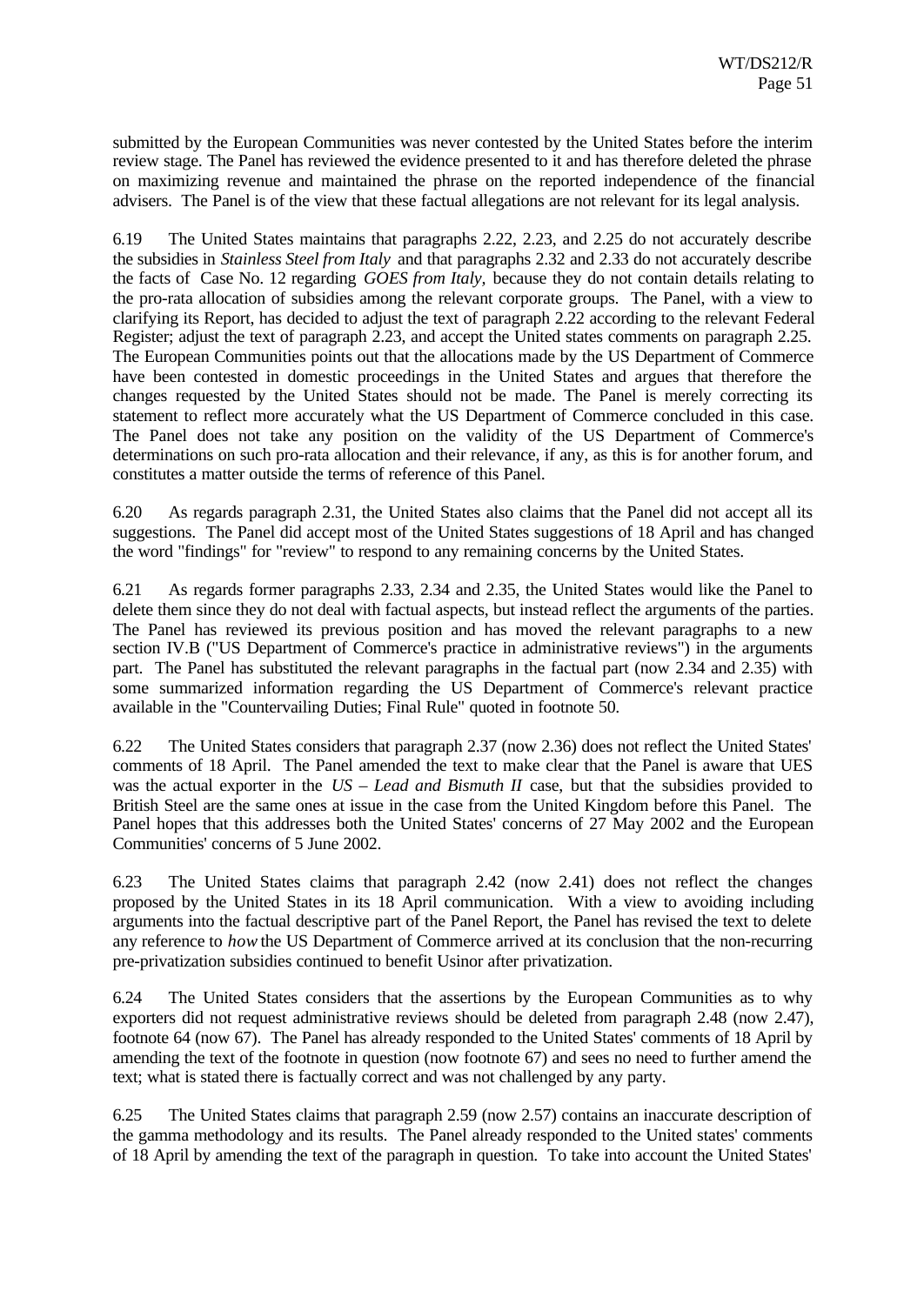concern, while noting that the United States had admitted that the gamma methodology was inconsistent with the SCM Agreement, the Panel has revised the text accordingly.

6.26 The United States refers to paragraph 2.60 (now 2.58) and claims that it inaccurately describes the panel and Appellate Body decisions in *US – Lead and Bismuth II.* According to the United States, these decisions found three particular countervailing duty determinations, rather than the gamma methodology itself, to be WTO-inconsistent. The Panel directs the United States to paragraph 12 of its first written submission where it states that, in *US – Lead and Bismuth II* "the panel and the Appellate Body rejected the gamma methodology as inconsistent with the SCM Agreement."<sup>243</sup> The Panel also notes that in other parts of this proceeding, the United States has stated that it accepted that its gamma methodology was inconsistent with the SCM Agreement, because it did not establish that the requirements of the SCM Agreement had been satisfied with respect to the current (privatized) producer.<sup>244</sup> To take into account the United States' concern, the Panel has revised its text.

6.27 The United States claims that paragraph 2.61 (now 2.60) mistakenly states that under the same person methodology, prior subsidies are "presumed" to "pass through" to the post change-inownership producer. The Panel has reconsidered the United States' concerns and has changed the text of the relevant paragraph to read "found to continue to reside in".

6.28 The United States claims that in paragraph 4.5, the Report omits its principal rebuttal to the European Communities's arguments on the subject of whether privatization triggers the need for a reexamination of the existence of benefit. The Panel recalls that the United States has admitted that a change in ownership triggers the obligation to review the conditions of application of the SCM Agreement. The Panel has stated on numerous occasions the United States' argument and has added another reference to it following the United States request of 18 April. The United States also requires that we introduce a new argument regarding its belief that no distinction should be made between privatization and any other change in ownership.<sup>245</sup> In the Panel's view, the United States wants to introduce a new argument at this late stage in the panel process which does not add to its main claims and arguments. The United States has not been able to point to any communications during the panel process where it would have argued that privatizations were not distinct from any other change in ownership for the reasons mentioned in its communication of 14 May. The Panel is also well aware of the United States' argument that only a change of legal personality of the producer (not any change in ownership or privatization) extinguishes the benefit *vis-à-vis* the privatized producer or, to put it differently, that unless the privatized producer is a distinct legal person from the state-owned enterprise, a countervailable subsidy continues to reside in the person upon whom it was originally bestowed.

6.29 The United States considers that paragraph 4.22 inaccurately summarizes the United States' position on subsidies and changes in ownership and its interpretation of *US – Lead and Bismuth II*. The Panel has added to its description to take into account the United States' concerns.

<sup>243</sup> *See* US' first written submission, para. 12.

<sup>244</sup> *See* US' first written submission, para. 69.

<sup>&</sup>lt;sup>245</sup> In its 18 April communication the United states requested the Panel to introduce the following argument which the Panel was not able to identify in any of the US communications to the Panel:

<sup>&</sup>quot;For purposes of this analysis, moreover, the United States considers that privatizations do not merit special treatment different from other changes in ownership simply because the purchase price is being paid to a government and government owners are being replaced by private ones. Adopting such a distinction would imply that government ownership per se (rather than non-commercial financial contributions) had constituted the original subsidy, and that the original subsidies were limited to the cost incurred by the subsidizing government rather than the full benefit conferred to the recipient enterprise."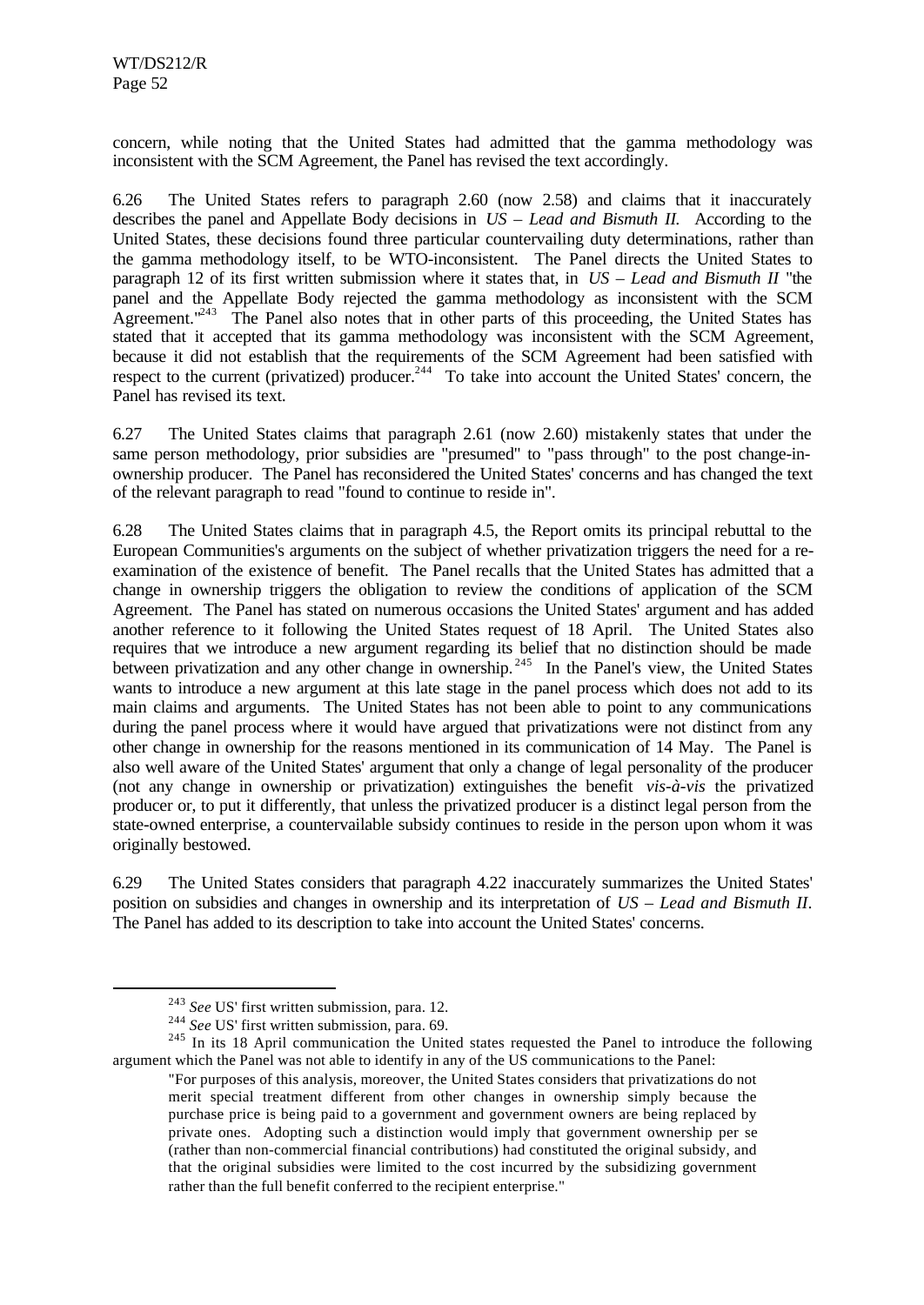6.30 As regards the United States comments on paragraph 4.32, the Panel has considered the United States' proposal and revised the text as suggested by the United States.

6.31 The United States comments on paragraph 6.6 (now 7.6) to the effect that the US Department of Commerce examines the "circumstances of the privatization," including all terms of the transaction, in determining whether the person under investigation or review is the same legal person that received the subsidy. The Panel recognizes the United States' point and has revised the description of the United States' argument. The Panel maintains, however, that the US Department of Commerce does not look to the issue of whether the privatization took place at arm's length and for fair market value, in making its analysis of whether the privatized producer has received a benefit from the subsidy bestowed to the state-owned producer, unless that privatized producer is a distinct legal person from the state-owned producer.

6.32 As regards the United States' claim that paragraph 6.14 (now 7.14) contains an inaccurate description of the US Department of Commerce's test, the Panel has reconsidered the United States' concerns and has changed the text of the relevant paragraph to read "found to continue to reside in".

6.33 The United States points out some errors in the chart attached to the Interim Report as Annex A. The Panel has updated the chart to reflect the United States' comments on the data included for Case Nos. 7 and 10 and the French cases. The Panel has also considered the United States' comments regarding the use of the % symbol rather than the term "percentage points" in the column concerning alleged countervailable subsidies in Annex A. The Panel notes that this was not raised in the United States' 18 April comments on the draft descriptive part, which contained Annex A. The Panel is unclear as to the value of using the term "percentage points" rather than the percentage symbol. The reason the Panel used the % symbol was to reduce the amount of text in Annex A. However, in an effort to respond to the United States' concerns the Panel has amended the text of the column in question to duplicate the text in the corresponding portions of the descriptive part, to which the United States has not raised any objections.

6.34 With regard to paragraph 6.90 (now 7.90), the Panel has adjusted the text to reflect the Panel's terms of reference.

6.35 The United States argues that the Panel's statement that the sunset reviews in question "should be terminated" reflects several errors of law and fact. The Panel does not necessarily agree with the United States' comments. However, to accommodate the United States' concerns, the text of paragraphs 6.117 and 6.118 (now 7.116 and 7.117) have been amended to clarify that the Panel was referring only to the termination or removal of the (share of the) countervailing duty order which derived from non-recurring pre-privatization subsidies, for which no WTO-compatible determination of benefit has taken place *vis-à-vis* the privatized producer. The Panel makes no findings on recurring subsidies or post-privatization subsidies and their countervailability, as these are not within the terms of reference of the Panel.

6.36 The European Communities suggested that paragraph 6.130 (now 7.129) be revised by changing the word "purchaser" in the first line to "producer." The Panel agrees with the United States' comment of 5 June that this change would make the sentence incomprehensible and therefore has maintained the original version.

6.37 The United States notes that in three separate places, the Panel states that the United States took the position that Case No. 7 (the administrative review involving steel from Sweden) was not within the Panel's terms of reference because it was finalized prior to the Appellate Body Report in *US – Lead and Bismuth II* (paras. 6.5, 6.27, and 6.99 of the Interim Report). The United States claims that it never put forward this argument and that any reference to it should be struck from the report. The Panel points out that in paragraph 99 of its first written submission the United States contents: "[t]he European Communities' claims regarding the expedited sunset review of the CVD order on cut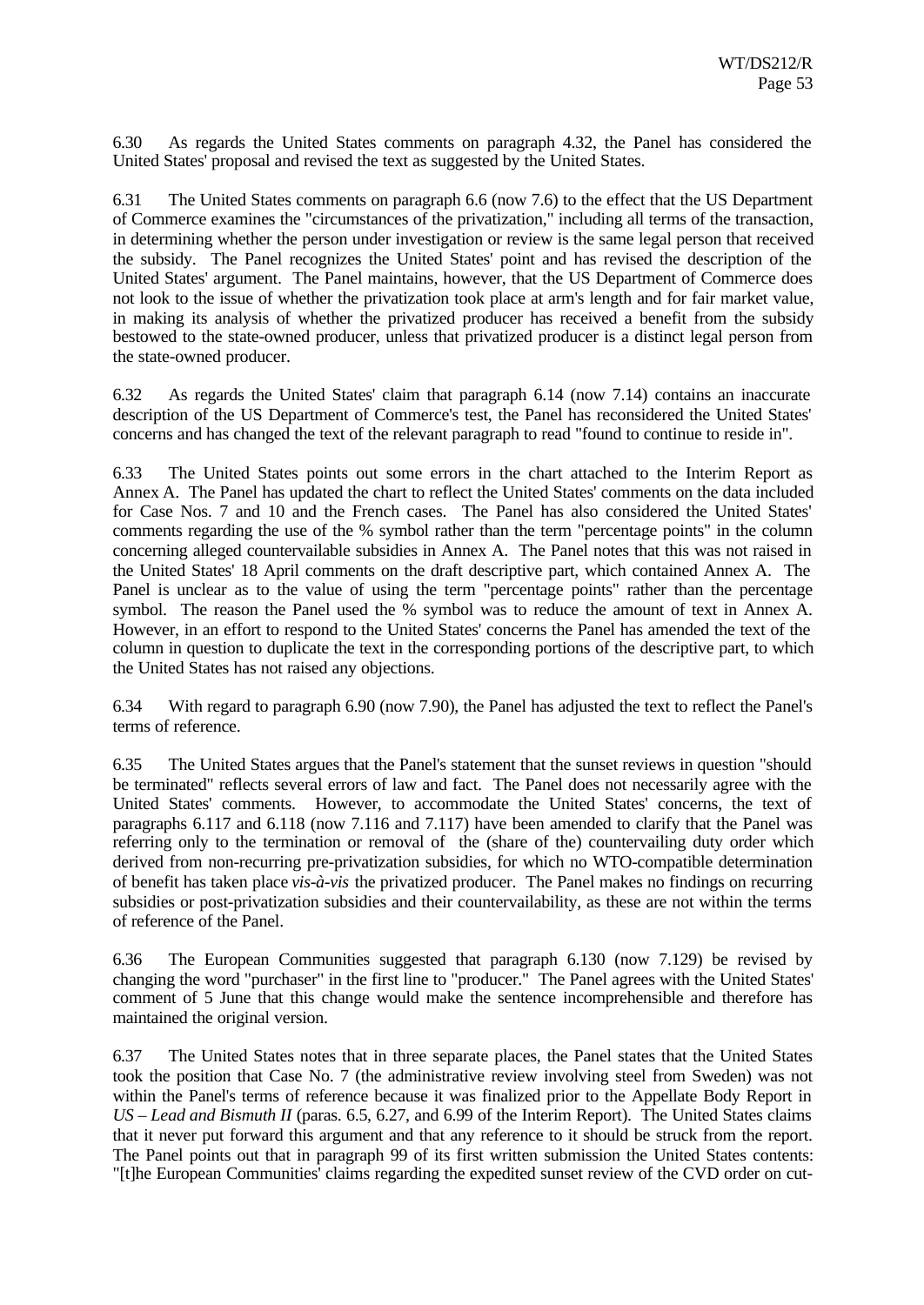to-length plate from Sweden are not within the Panel's terms of reference."<sup>246</sup> Since the Panel is now aware that the inclusion of this claim was an error, the Panel will therefore delete the requested passages.

6.38 The United States makes a variety of arguments against the Panel's factual findings regarding Section 1677(5)(F). First, the United States claims that the Panel erred in attempting to establish the meaning of the legislation, as a factual element, by examining the "internal elements" relevant to the construction of the statute – its legislative and judicial history. The Panel repeats its discussion contained in its findings. The Appellate Body Report in *India – Patents* stated that: where the alleged violation at issue is domestic legislation, an examination of the relevant aspects of municipal law is essential to determining whether a Member has complied with its obligations.<sup>247</sup> The panel in *US – Section 301 Trade Act* provided guidance for panels interpreting domestic law when it stated that: "a Panel should not interpret the law "as such", but rather establish the meaning of the disputed legislation as a *factual element* and determine whether the factual element constitutes conduct by the respondent Member contrary to its WTO obligations."<sup>248</sup> The Panel also feels that it was appropriate to use the legislative and judicial history of Section 1677(5)(F) in establishing the meaning of the legislation. The panel – upheld by the Appellate Body – in *US – 1916 Act*, stated that even if the text of the law in question were clear on its face, it was necessary to examine the domestic application of that law, its historical context and legislative history and subsequent declarations of US authorities in order to asses its compatibility with WTO law.<sup>249</sup> Based on the jurisprudence, the Panel maintains that it was correct for it to examine the relevant aspects of the United States' law and to establish the meaning of the legislation as a factual element.

6.39 The United States specifically argues that the Panel made erroneous assumptions about what the US Court of Appeals for the Federal Circuit meant when it discussed the concept of "arm's-length" in its decision in the *Delverde III* case. However, we note that the US Court of Appeals for the Federal Circuit relied specifically on the legislative history to determine the Congressional intent in promulgating the statute. The definition of "arm's-length transaction" contained in the  $SAA<sup>250</sup>$ , which the Panel relied upon, is identical to the wording in the House of Representatives Report cited by the US Court of Appeals for the Federal Circuit as the basis for its interpretation of the meaning of the statute.<sup>251</sup> The Panel also notes that throughout its discussion of both the *Delverde III* case and the *Saarstahl II* case, the Court seems to use the two terms interchangeably. When we requested that the United States explain the meaning of arm's length in United States law and its difference from fair market value, the representative of the United States said there was a great deal of confusion about those terms in the United States and that he was not in a position to reply.<sup>252</sup> Therefore, based on the definition of arm's length provided by Congress, the interchangeable use of the terms arm's length and fair market value by the US Court of Appeals for the Federal Circuit, and the United States' inability

<sup>246</sup> *See* US' first written submission, para. 99

<sup>247</sup> Appellate Body Report, *India – Patents (US)*, WT/DS50/AB/R, at para. 66.

<sup>248</sup> Panel Report, *US – Section 301 Trade Act,* WT/DS152/R, at para. 7.18 citing Appellate Body Report, *India – Patents (US)*, WT/DS50/AB/R,, at para. 66 (emphasis added)

<sup>249</sup> Panel Report, *US – 1916 Act (EC)*, WT/DS136/R, at para. 6.48. *See a*lso Panel Report, *United States – Section 337 of the Tariff Act of 1930* ("*US – Section 337*")*,* adopted 7 November 1989, BISD 36S/345.

<sup>&</sup>lt;sup>250</sup> "For purposes of section  $771(5)(F)$ , the term "arm's-length transaction" means a transaction negotiated between unrelated parties, each acting in its own interest, or between related parties such that the terms of the transaction are those that would exist if the transaction had been negotiated between unrelated parties." SAA 1994 U.S.C.C.A.N 3773, 4241 Exhibit EC–25 to EC's first written submission.

<sup>&</sup>lt;sup>251</sup> The Panel recognizes that the House of Representatives Report is not, as such, in the record. However, it is cited by the US Court of Appeals for the Federal Circuit in *Delverde III*. The Panel has decided to look at the full document in order to respond to the United States' comments in the US' Request for Interim Review. The Panel also notes that the Federal Circuit stated that the Senate Report was "nearly identical" to the House Report it cited. *Delverde III* 202 F.3d. 1360, at 1366-67.

<sup>252</sup> *See* US response to question No. 15 posed by the Panel.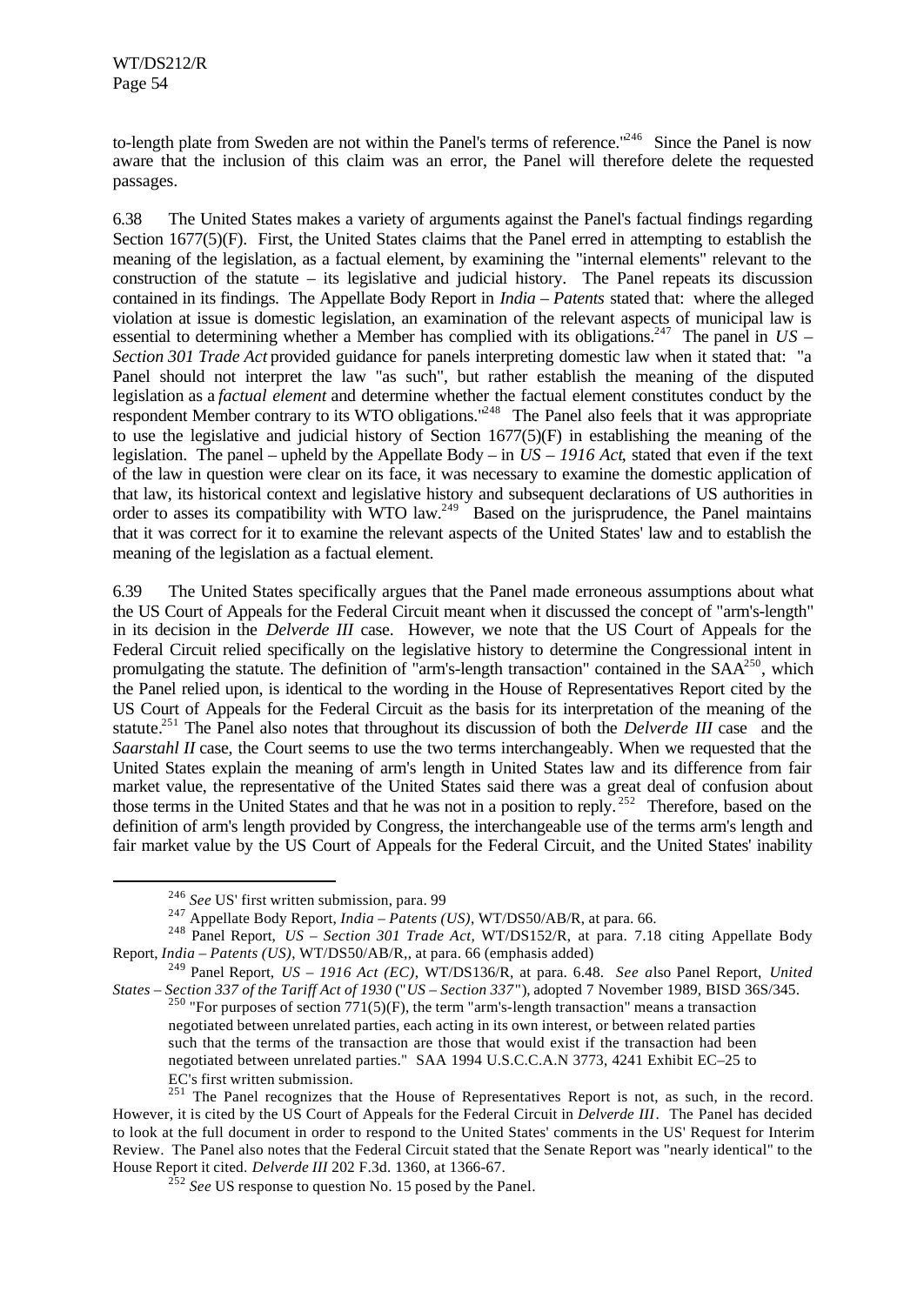to explain how United States law differentiates between the two, the Panel maintains that its position is not "unsubstantiated and unwarranted." The Panel agrees with the United States that one can reasonably interpret the two concepts as being different, but maintain its position that the United States' legislation and US Court of Appeals for the Federal Court decision seem to have defined arm's length to include fair-market value.<sup>25</sup>

6.40 The United States also contends that the Panel erred in finding that the same person methodology had also been condemned by the US Court of Appeals for the Federal Circuit's reasoning when it condemned the "gamma methodology." The Panel has never claimed that the US Court of Appeals for the Federal Circuit has ruled specifically on the legality of the same person methodology under Section 1677(5)(F); the Panel also feels that this is not relevant. In the context of its examination of the gamma methodology, the US Court of Appeals for the Federal Circuit discussed and analysed Section 1677(5)(F) and found that a *per se* methodology would violate the statute. It is to this discussion and finding to which the Panel is referring. The Panel notes that the US Department of Commerce has itself argued that "the Federal Circuit in *Delverde III* was quite clear that 19 U.S.C. Section1677(5)(F) precludes *per se* rules, including one that would automatically treat the change in ownership as extinguishing prior subsidies."<sup>254</sup> The Panel again maintains its reasoning, that the effect of the interpretation of the statute by the US Court of Appeals for the Federal Circuit, is to make Section 1677(5)(F) inconsistent with the United States' WTO obligations.

6.41 The United States argues that the fundamental problem with the Panel's analysis is that it ignores the fact that under the United States' legal system, courts develop the law on a case-by-case basis. The Panel understands that law in a common law legal system is continuously evolving. However, the current state of the law in the United States today is that expressed by the US Court of Appeals for the Federal Circuit in *Delverde III*. The United States has provided no evidence of other dispositive decisions by the US Court of Appeals for the Federal Circuit or the United States Supreme Court (the only higher court), that would alter the binding nature of the US Court of Appeals for the Federal Circuit's holding in *Delverde III* or the Panel's understanding of what that decision requires of the United States Department of Commerce.<sup>255</sup> The United States also contends that all that can be fairly said at this time is that the US Court of Appeals for the Federal Circuit has found the gamma methodology to be unlawful, and has yet to opine on whether the type of methodology proposed by the Panel would be permitted under the United States' statute. The Panel would like to point out that in no way is it proposing that any particular methodology be adopted by the United States. The Panel examined *Delverde III*, not to assess or discuss the compatibility of the gamma methodology but to understand the nature and legal effects of Section 1677(5)(F), as interpreted by the US Court of Appeals for the Federal Circuit, in the context of its examination of the gamma methodology. Since the United States itself has argued that the *Delverde III* ruling clearly precludes *per se* rules, including one that would automatically treat the change in ownership as extinguishing prior subsidies<sup>256</sup>, the Panel continues to believe that the current interpretation of Section 1677(5)(F) by the US Court of Appeals for the Federal Circuit, which is binding upon the CIT and the US Department of Commerce, would prevent the United States from applying Section 1677(5)(F) in a manner consistent with the SCM Agreement.

6.42 The United States believes that the Panel should explain more precisely in paragraph 7.1 (now para. 8.1) why the United States' measures in question are inconsistent with, or violate, Articles 1, 10,

<sup>253</sup> *See* US' request for Interim Review, para. 44.

<sup>&</sup>lt;sup>254</sup> Defendant's Memorandum in Opposition to Plaintiff's Motion for Judgment upon the agency record, *Acciai Speciali Terni et al. v. United States et al.* Court No. 01-00051 (Ct. Int'l Trade 5 October 2001). (Extracts; cover page, table of contents, and pages 9 to 18 attached as Exhibit EC-26) *cited in* EC's first written submission, para. 150.

<sup>255</sup> The United States itself has admitted that "many judgments are final as a practical matter at the level of the circuit court of appeals, *inter alia*, because the possibility to appeal before the Supreme Court is not automatically granted." Panel Report, *US – 1916 Act (EC)*, WT/DS136/R, at para. 6.139.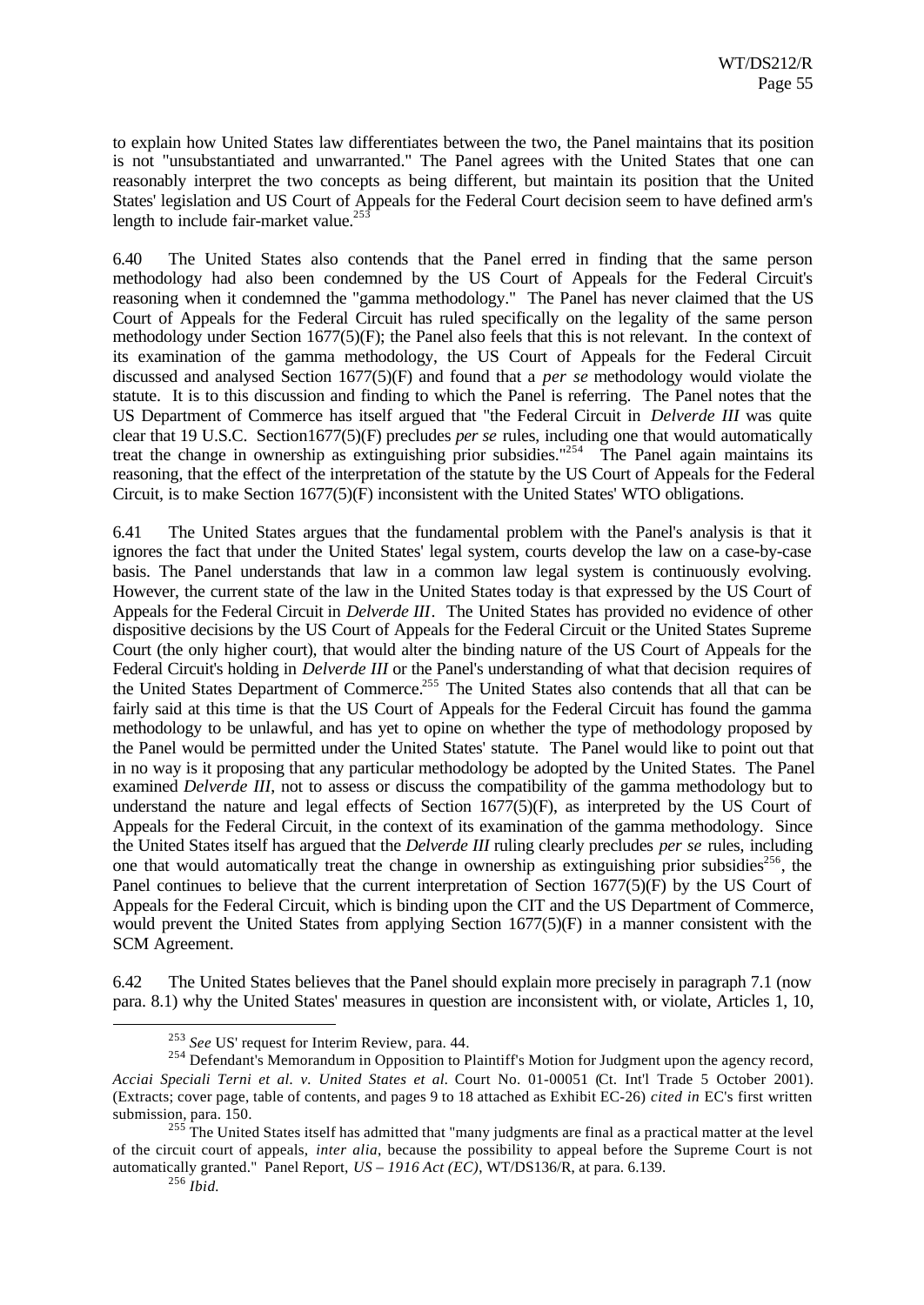14, 19.1, 19.4, 21.1, 21.2, 21.3 and 32.5 of the SCM Agreement and Article XVI:4 of the WTO Agreement. In particular, the Panel agrees with the United States that *stricto sensu*, Article 1 being a definitional provision, cannot be violated as such. The Panel understands the concerns of the United States and has therefore expanded its explanation and conclusion, of the reasoning behind each of the various violations.

6.43 In its interim review submission on 27 May 2002, the European Communities submits that it would like that the Panel to explain why it did not consider it necessary to adopt the suggestions or adopt suggestions of its own. Article 19.1 of the *Understanding on Rules and Procedures Governing the Settlement of Disputes* ("DSU"), simply states that a panel "may" suggest ways in which the Member concerned could implement the recommendations. This discretion is reserved to the Panel, and the Panel is under no obligation to take up suggestions of the complaining party. The Panel is of the view that its findings and conclusions are sufficiently clear and that the Members have discretion in how to bring a measure found to be WTO-inconsistent into conformity with WTO obligations.

6.44 The Panel notes that, on 4 June 2002, the CIT ruled on AST's challenge to the US Department of Commerce's final determination of the administrative review in *GOES from Italy* (Case No. 12).<sup>257</sup> In its opinion, the Court upheld the same person methodology as being consistent with Section  $1677(5)$ (F), in particular with the US Court of Appeals for the Federal Circuit's decision in *Delverde III.* Since this CIT decision was issued after the interim review stage, the Panel has not taken it into account within the descriptive part or the findings. Nevertheless, the Panel wishes to comment on the paragraphs of this Report on which the decision by the CIT might have some bearing.

6.45 In particular, paragraph 2.33, which indicates that AST has challenged the US Department of Commerce's final determination of the administrative review in *GOES from Italy*<sup>258</sup>, could be completed by adding the following text:

"… On 4 June 2002, the CIT ruled on AST's challenge to the US Department of Commerce's final determination of the administrative review. The Court remanded the case to the US Department of Commerce to 'further explain whether post-sale AST or KAI [the purchaser] become legally responsible for all of pre-sale AST's assets and liabilities.<sup>259</sup> The Court upheld the same person methodology as being consistent with Section 1677(5)(F), in particular with the US Court of Appeals for the Federal Circuit's decision in *Delverde III*."

6.46 Paragraph 7.79 quotes a 4 January 2002 decision of the  $CTT^{260}$  which concluded that the same person methodology was inconsistent with Section 1677(5)(F). This paragraph could be expanded to completely cover the current CIT jurisprudence on the same person methodology by noting that in the 4 June 2002 CIT decision<sup>261</sup>, the Court concluded that the same person methodology is consistent with *Delverde III* and Section  $1677(5)$ (F).<sup>262</sup> While the Panel accepts that, in the 4 June 2002 case, the CIT

<sup>257</sup> *Acciai Speciali Terni v. United States of America* Court No. 01-00051, at p. 29.

<sup>&</sup>lt;sup>258</sup> The corresponding box of the table included in Annex A would also be affected.

<sup>259</sup> *Ibid*.

<sup>260</sup> *GTS Industries v. United States* Court No. 00-03-00118 (Ct. Int'l Trade 4 January 2002), at 14-18. Exhibit EC–30 to the EC's second written submission. *See* also, *Final Results of Redetermination pursuant to Court Remand*, *Allegheny Ludlum Corp. et al. v United States* Court No. 99-09-00566, (Ct. Int'l Trade 13 December 2000) (unpublished) ("*Allegheny Ludlum I")*.

<sup>261</sup> *Acciai Speciali Terni v. United States of America* Court No. 01-00051, at p. 29.

<sup>262</sup> In particular, the CIT considered that:

<sup>&</sup>quot;The mere payment of more or less for the purchase of shares of stock would seem to have no impact by itself upon the amount of countervailable duty liability any more than such payment would have on the amount of a mortgage liability that was the responsibility of AST. It would simply mean the purchaser of stock paid more or less for its shares. Such payment by itself would not extinguish liabilities to third parties".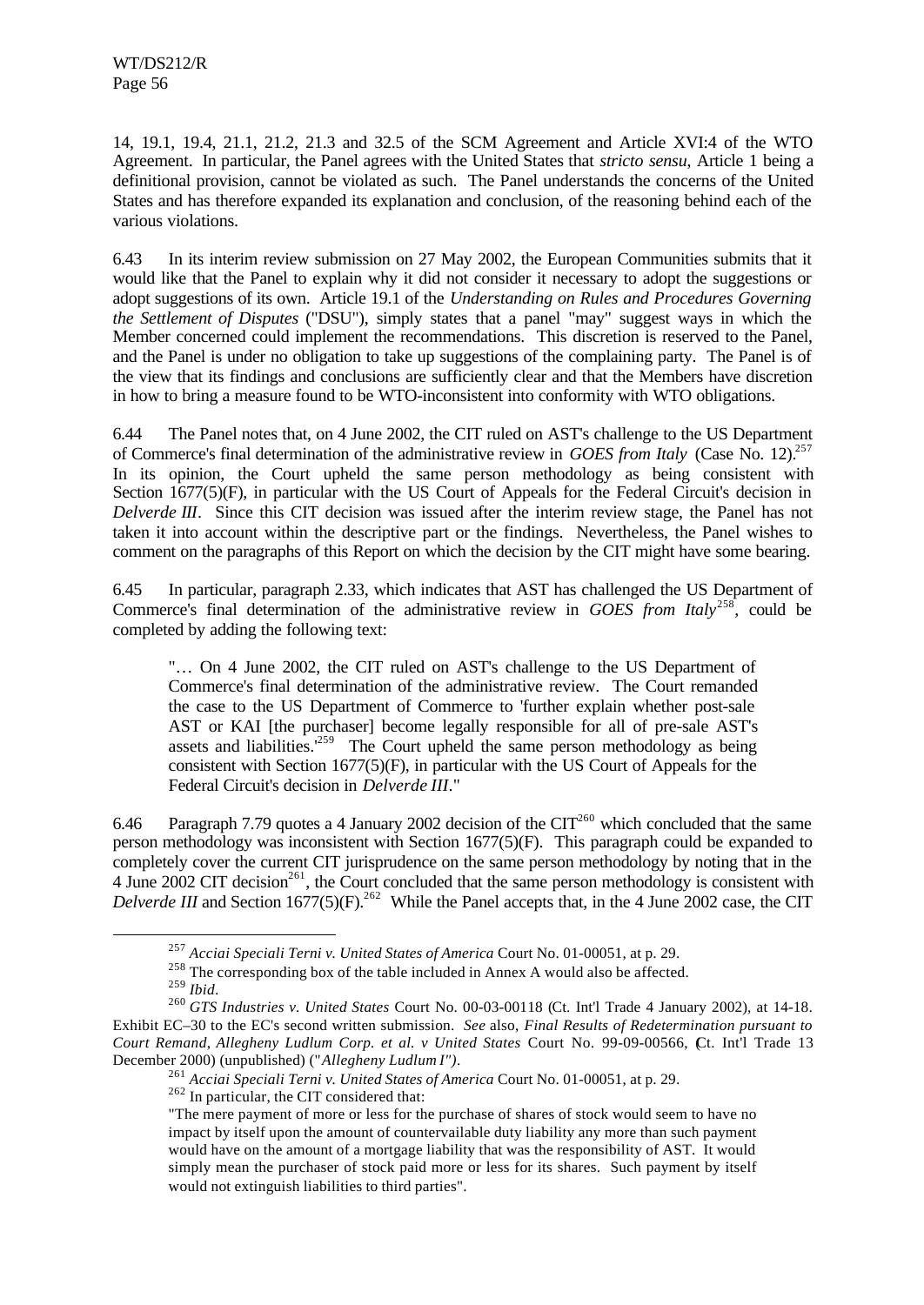seems to validate the same person methodology, this does not change the reasoning of this Panel to the measures before us. In our view, the CIT is equating countervailing duty liability to other corporate liabilities, which can be inherited by the new owner. However, a countervailing duty liability can only exist if there is countervailable subsidization under the terms of the SCM Agreement. Therefore, the Panel considers that since, in its view, the subsidy benefit ceases to accrue to the privatized producer through the payment of fair market value for the shares of stock, there is no longer a countervailable subsidy under the SCM Agreement. In the view of this Panel, as there is no subsidy to countervail, there is therefore no outstanding importers' liability in respect of countervailing duties on the imported goods produced by the privatized producer.

6.47 Another paragraph which could benefit from reference to the 4 June 2002 CIT decision is paragraph 7.153. In this paragraph, the Panel indicates that the current interpretation of Section 1677(5)(F) by the US Court of Appeals for the Federal Circuit, which is binding upon the CIT and the US Department of Commerce, prevents the United States from applying Section 1677(5)(F) in a manner consistent with the SCM Agreement. The 4 June 2002 CIT decision supports the conclusion of the Panel that the US authorities are unable to consistently implement the SCM Agreement through Section 1677(5)(F), as interpreted by *Delverde III*.<sup>263</sup> In its decision, the CIT concurred with the argument put forward by the United States, in evidence submitted before this Panel<sup>64</sup>, that "the Statute [Section 1677(5)(F)] prohibits a *per se* rule for determining whether a subsidy continues to be countervailable to a new owner following a change in ownership $^{1265}$  and thus upheld the same person methodology as being consistent with Section 1677(5)(F), in particular with the US Court of Appeals for the Federal Circuit's decision in *Delverde III*. The CIT concluded that Section 1677(5)(F) does not require the US Department of Commerce to conduct a second benefit determination if the entity that originally received the subsidy is the same person being reviewed after privatization.<sup>266</sup> This indicates that, pursuant to Section 1677(5)(F), the US Department of Commerce will not be required, [or even able] to make, an independent benefit assessment *vis-à-vis* the privatized producer nor will it be able to conclude that when the privatization is at arm's length and for fair market value that the benefit no longer accrues to the privatized producer.<sup>267</sup>

### **VII. FINDINGS**

#### A. CLAIMS OF THE PARTIES

7.1 The European Communities has requested the Panel to rule on the WTO-consistency of  $12^{268}$ countervailing duty determinations listed in paragraph 2.1 above. Six of these countervailing duty determinations occurred in the context of original investigations<sup>269</sup>, two in the context of

*Ibid*. p. 16.

The Panel is of the view that the CIT, like the United States' arguments before this Panel, is elevating form over substance.

<sup>263</sup> *Acciai Speciali Terni v. United States of America* Court No. 01-00051, at p. 29.

<sup>&</sup>lt;sup>264</sup> Defendant's Memorandum in Opposition to Plaintiff's Motion for Judgment upon the agency record, *Acciai Speciali Terni et al. v United States et al.* Court No. 01-00051 (Ct. Int'l Trade 5 October 2001). (Extracts; cover page, table of contents, and pages 9 to 18 attached as Exhibit EC-26) *cited in* EC's first written submission, para. 150.

<sup>265</sup> *Acciai Speciali Terni v. United States of America* Court No. 01-00051, at p. 13.

<sup>266</sup> *Ibid* p. 15.

<sup>&</sup>lt;sup>267</sup> For example, in this case, even though the new owner of AST (i.e. KAI) paid more than the originally projected fair market value, this payment by itself was not considered by the CIT enough to extinguish the so-called countervailing duty liability. *Ibid.* p. 16.

<sup>&</sup>lt;sup>268</sup> There are also allegations on the US Department of Commerce's redeterminations within remand investigations ordered by the CIT in the context of appeals against four of those 12 determinations. See Annex A of this Panel Report.

<sup>&</sup>lt;sup>269</sup> Stainless Sheet and Strip in Coils from France (C-427-815) (Case No. 1); Certain Cut-to-Length Carbon Quality Steel from France (C-427-817) (Case No. 2); Certain Stainless Steel Wire Rod from Italy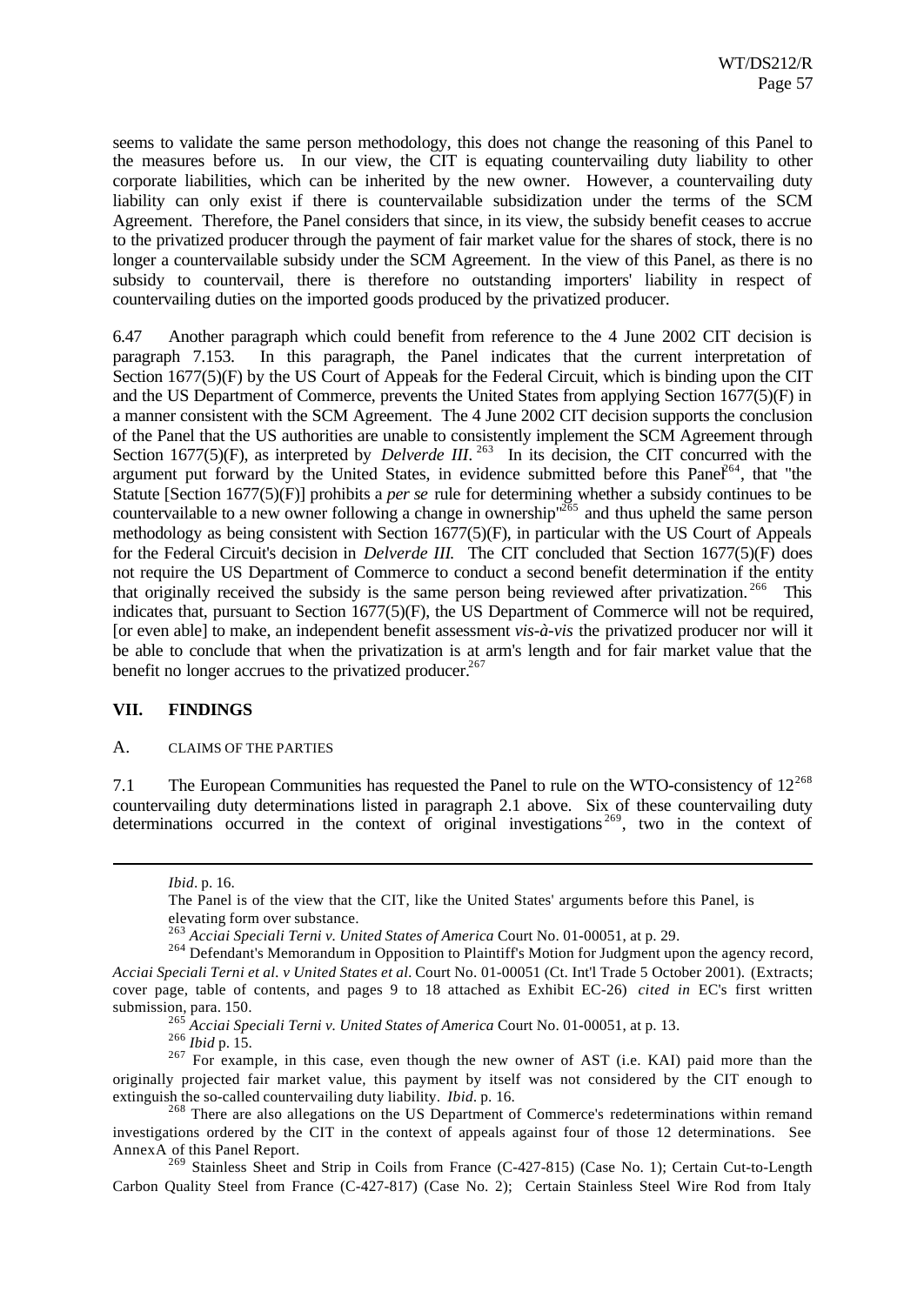l

administrative reviews<sup>270</sup>, and four others in the context of sunset reviews<sup>271</sup>, as further detailed in that paragraph.

7.2 The European Communities claims generally that the United States has not respected its obligations pursuant to the SCM Agreement in the 12 listed determinations and that the countervailing duties in place are, therefore, inconsistent with the United States' obligations pursuant to the SCM Agreement and the Marrakesh Agreement Establishing the World Trade Organization (the WTO Agreement).<sup>272</sup> According to the European Communities, a change in ownership, such as a According to the European Communities, a change in ownership, such as a privatization, creates a mandatory obligation on the investigating authority to examine the conditions of the change in ownership transaction in order to determine whether any benefit accrues to the new economic entity.<sup>273</sup> The European Communities argues that when a privatization takes place at arm's length and for fair market value<sup>274</sup>, the benefit of the subsidy to the previous state-owned producer does not continue to accrue to the post-privatization economic entity. The European Communities asserts that the investigating authority's obligation to examine whether the benefit continues to accrue to the privatized producer exists for all types of countervailing duty proceedings, regardless of whether they are original investigations, administrative reviews, or sunset reviews. The European Communities claims that with both the gamma methodology and the same person methodology, the US Department of Commerce does not examine the conditions of the transaction and thus fails to determine whether a benefit continues to accrue to the current producer contrary to the requirements of Articles 1, 10, 14, 19, and 21 of the SCM Agreement.

7.3 The European Communities also claims that Section 771(5)(F) of the US Tariff Act of 1930, as amended (19 U.S.C. §1677(5)(F)) ("Section1677(5)(F)") "as such" prohibits the US Department of Commerce from systematically assessing benefit in cases of privatizations in a manner consistent with the SCM Agreement and it is, thus, also inconsistent with Article XVI:4 of the WTO Agreement.

7.4 The United States replies that the primary issue to examine when a change in ownership occurs is not whether the transaction was at arm's length and for fair market value, but whether it

<sup>272</sup> Marrakesh Agreement Establishing the World Trade Organization (hereinafter WTO Agreement) including Annexes 1, 2, 3, and 4 in the Final Act Embodying the Results of the Uruguay Round of Multilateral Trade Negotiations, 15 April 1994, Legal Instruments – Results of the Uruguay Round vol. 1 (1994); 33 I.L.M. 1125 (1994).

 $273 \text{ In this dispute, parties had to make reference to enterprises before and after privatization. Parties.}$ have referred to pre-privatization company, pre-privatization producer, pre-privatization (economic) entity and other similar expressions. With a view to consistency, the Panel, when referring to the wholly-owned state enterprise before the privatization, will use the term "state-owned producer". Parties have also referred to the post-privatization company, post-privatization producer, post-privatization (economic) entity and other similar expressions. With a view to consistency, the Panel, when referring to the privately-owned enterprise after the privatization, will use the term "privatized producer".

 $^{274}$  Initially, and then sporadically, the European Communities argued that, in case of any change of ownership at fair market value and for arm's-length, the benefit from a subsidy bestowed to the previous producer would not pass through to the new producer. The European Communities referred to concepts of "control" as a criteria to determine which change of ownership calls for such re-examination of the conditions of applications of the SCM Agreement. In its second written submission, and during the second substantive meeting, the European Communities limited its argumentation to privatization, as the 12 challenged determinations involved privatizations.

<sup>(</sup>C-475-821) (Case No. 3); Stain less Steel Plate in Coils from Italy (C-475-823) (Case No. 4); Stainless Steel Sheet and Strip in Coils from Italy (C-475-825) (Case No. 5); Certain Cut-to-Length Carbon-Quality Steel Plate from Italy (C-475-827) (Case No. 6).

 $70$  Cut-to-Length Carbon Steel Plate from Sweden (C-401-804) (Case No. 7); Grain-Oriented Electrical Steel from Italy (C-475-812) (Case No. 12).

<sup>&</sup>lt;sup>271</sup> Cut-to-Length Carbon Steel Plate from United Kingdom (C-412-815) (Case No. 8); Certain Corrosion-Resistant Carbon Steel Flat Products from France (C-427-810) (Case No. 9); Cut-to-Length Carbon Steel Plate from Germany (C-428-817) (Case No. 10); and Cut-to-Length Carbon Steel Plate from Spain (C-469-804) (Case No. 11).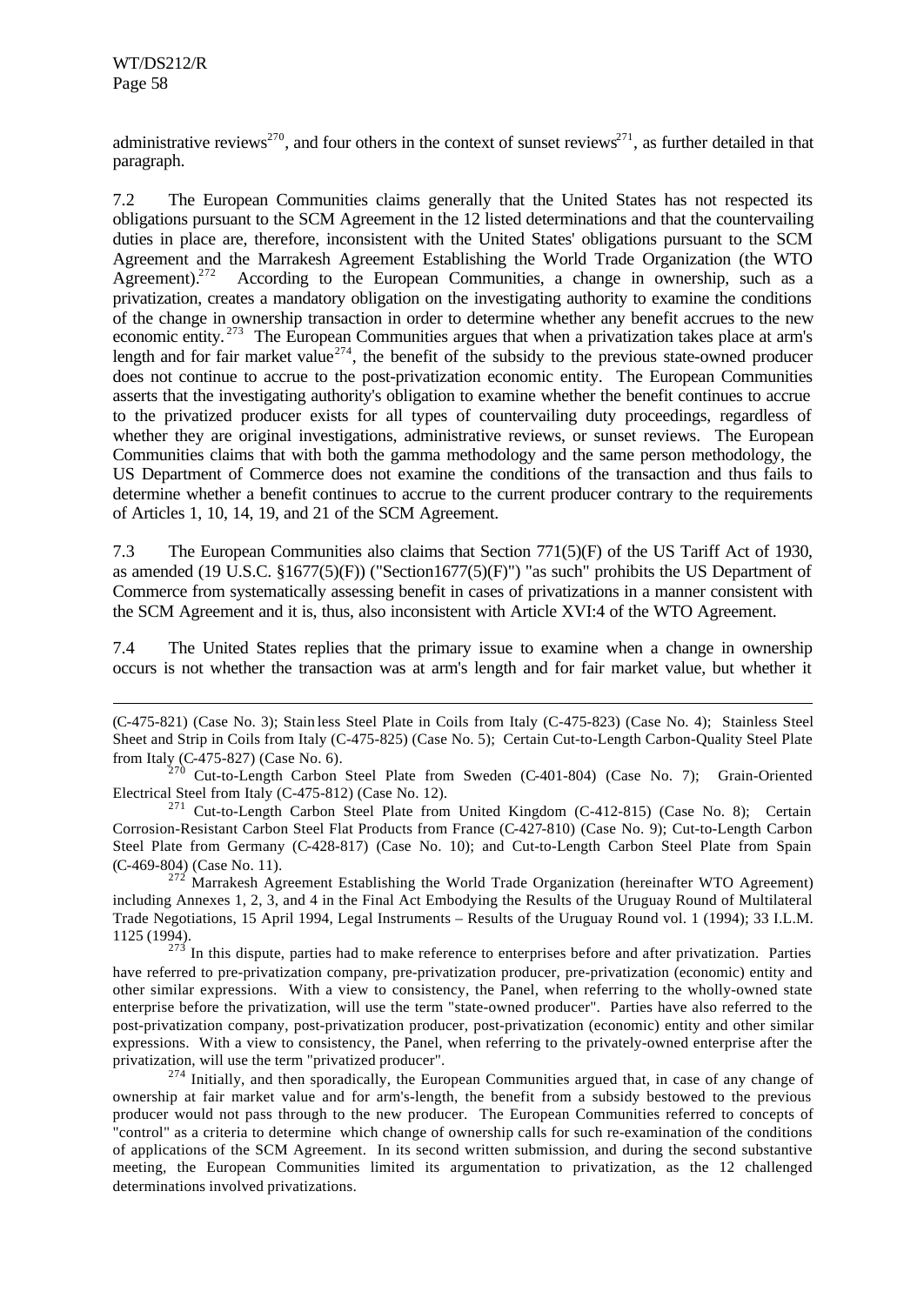resulted in a change of the legal personality of the producer, *i.e.* whether the privatized producer is a "distinct legal person" from the pre-privatization state-owned producer. The United States maintains that a change in ownership or privatization does not necessarily result in a change of the legal personality of the producer and as such, should not change any prior determination of benefit assessed when the subsidy was bestowed to the state-owned producer, since the subsidy resides in the same legal person as before the privatization. For the United States, unless the post-privatization producer has become a new distinct legal person after the privatization, the importing Member can attribute the non-amortized part of a non-recurring subsidy provided to the state-owned producer to the privatized producer. Therefore, in its view, exports from the privatized producer can be countervailed or continue to be countervailed after the privatization pursuant to the SCM Agreement.

7.5 The United States admits that in Case Nos. 1 to 7, where the gamma methodology was applied, its determinations are WTO-inconsistent but only to the extent that it did not reconsider them under its new "same person" methodology.

7.6 The United States maintains that its same person methodology, which is a two-step process looking first to whether the post-privatization producer is a new distinct legal person and only making a benefit assessment after a determination that the post-privatization producer is a new legal person, is consistent with its WTO obligations. The United States asserts that if the post-privatization producer is not a new legal person, the benefit attributed to the state-owned producer automatically accrues to the privatized producer. The United States also states that arms length's transactions for fair market value do not necessarily result in no benefit accruing to the post-privatization producer. In addition, the United States argues that sunset reviews are an inappropriate forum for analysing complex privatization transactions. The United States believes that it is not obligated, in a sunset review, to examine any evidence regarding subsidization that is not already on the record. In its view, in the absence of an administrative review, the only evidence of subsidization to be examined in a sunset review, will be that of the original investigation.

7.7 As to the WTO-compatibility of Section 1677(5)(F), the United States argues that Section 1677(5)(F) only maintains the US Department of Commerce's discretion to determine whether or not the benefit continues to reside in the company even after a change in ownership (privatization) at arm's length and for fair market value. The United States maintains that the SCM Agreement provides no basis for concluding that a change in the ownership of a subsidy recipient, for fair market value or otherwise, automatically eliminates the benefit conferred on the company. Therefore Section  $1677(5)$ (F) is WTO-compatible.

### B. THE MEASURES AT ISSUE

### **1. Evolution of change in ownership methodologies applied by the US Department of Commerce**

7.8 It is reported that the issue of the effect of a change in ownership as a consequence of privatization for fair market value and at arm's length was first addressed by the US Department of Commerce in the administrative review of the countervailing duty order on *Lime from Mexico* in 1989.<sup>275</sup> It is also reported that in that review, the US Department of Commerce determined first, whether an actual sale took place, and second, whether subsidies paid to the government-owned company continued to provide benefits to the owners of the privatized company.<sup>276</sup> Having determined that there was an actual sale, the US Department of Commerce came to the conclusion that the price paid for the privatized company reflected its market value and that "therefore no benefits

<sup>275</sup>*Lime from Mexico,* 54 Fed. Reg. 1753, 1754-55 (Dep't Commerce 17 January 1989) (prelim. admin. review). *See* EC's first written submission, at para. 19.

<sup>276</sup> *Ibid.*, at 1754.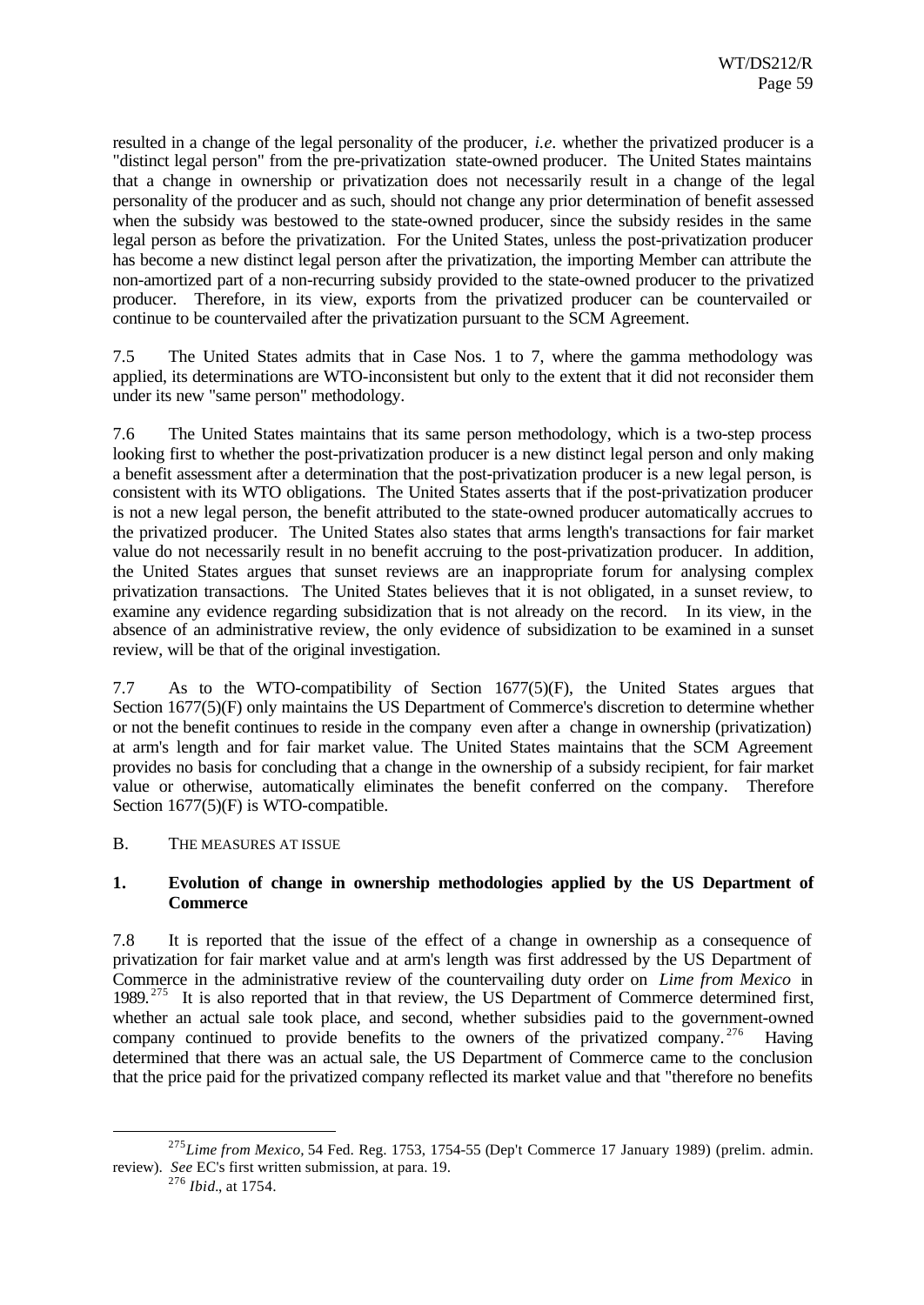to [the government-owned company] passed through to [the privatized company]".<sup>277</sup> In 1992, in a preliminary determination in the *US – Lead and Bismuth II* investigation, the US Department of Commerce followed the approach taken in *Lime from Mexico* finding that a fair market value privatization did not provide any benefit to the post-privatization entity.<sup>278</sup> However, in the Final Determination of 27 January 1993 in that case, the US Department of Commerce used the "pass-through" methodology to conclude that all pre-privatization countervailable subsidies passed through to the privatized company and can continue to be countervailed. <sup>279</sup> This pass-through methodology was replaced first by the so-called "gamma methodology" and then by the so-called "same person methodology", both of which are challenged in this dispute.

### **2. Change in ownership methodologies challenged in this dispute**

7.9 This dispute covers two methodologies used by the US Department of Commerce in order to assess the impact of privatization in the determination of subsidization *vis-à-vis* the post-privatization companies. These methodologies are the gamma methodology and the same person methodology. In this regard, of the 12 determinations challenged by the European Communities, 11 were initially based on the gamma methodology. In Case No. 12 (*Grain-Oriented Electrical Steel from Italy "GOES"<sup>280</sup>*) the US Department of Commerce used the same person methodology. The same person methodology was first applied in the final results of the administrative review in this case which were published on 12 January 2001.<sup>281</sup> This methodology had been applied earlier in various remand determinations ordered by the CIT within appeal proceedings in four of the above 11 determinations.<sup>282</sup> The same person methodology has been challenged before the CIT in all of these remand redeterminations<sup>283</sup>, (and also in the *GOES* determination).<sup>284</sup> The United States has admitted that seven (Case Nos. 1 to 7) of these 12 determinations are inconsistent with its WTO obligations to the extent that the gamma methodology was used in the determination and that the US Department of Commerce did not fully examine whether the pre- and post- change in ownership entities were the same legal persons.<sup>285</sup>

### (a) The gamma methodology

7.10 In July 1993, the US Department of Commerce introduced the gamma methodology. <sup>286</sup> According to this methodology, after assessing the existence of pre-privatization subsidies, the US Department of Commerce determines to what extent (if any) the privatization transaction price repaid unamortized subsidies, and countervails the remainder (if any). Thus, unlike the pass-through

<sup>277</sup> *Ibid.*, at 1755.

<sup>278</sup> *Certain Hot Rolled Lead and Bismuth Carbon Steel Products from the United Kingdom* 57 Fed. Reg. 42974 (Dep't Commerce 17 September 1992) (prelim. determination).

<sup>&</sup>lt;sup>279</sup> Certain Hot Rolled Lead and Bismuth Carbon Steel Products from the United Kingdom, 58 Fed. Reg. 6237 (Dep't Commerce 27 January 1993). (final countervailing duty determination).

<sup>280</sup> *GOES Admin. Review, supra,* footnote 47. The original final countervailing duty determination was published in *GOES Final Determination, supra,* footnote 47.

<sup>281</sup> *See* EC's first written submission, para. 124, not contested by the United States.

<sup>&</sup>lt;sup>282</sup> Stainless Sheet and Strip in Coils from France (C-427-815) (Case No. 1); Certain Cut-to-Length Carbon Quality Steel from France (C-427-817) (Case No. 2) (with respect to GTS); Stainless Steel Plate in Coils from Italy (C-475-823) (Case No. 4) and Certain Cut-to-Length Carbon-Quality Steel Plate from Italy (C-475-827) (Case No. 6); see Annex A to this Panel Report.

 $283$  The United States claims that since "the EC has not challenged the four remand determinations in this forum ... the Panel's review is limited to the six original determinations in which US Department of Commerce applied its old methodology." US' first written submission, para. 85.

<sup>284</sup> *See* EC's first written submission, para. 124.

<sup>&</sup>lt;sup>285</sup> *See* US' first written submission, para. 85.

<sup>286</sup> The methodology was set out in a *General Issues Appendix*, *supra,* footnote 84, the relevant discussion of privatization is found at 37259-65.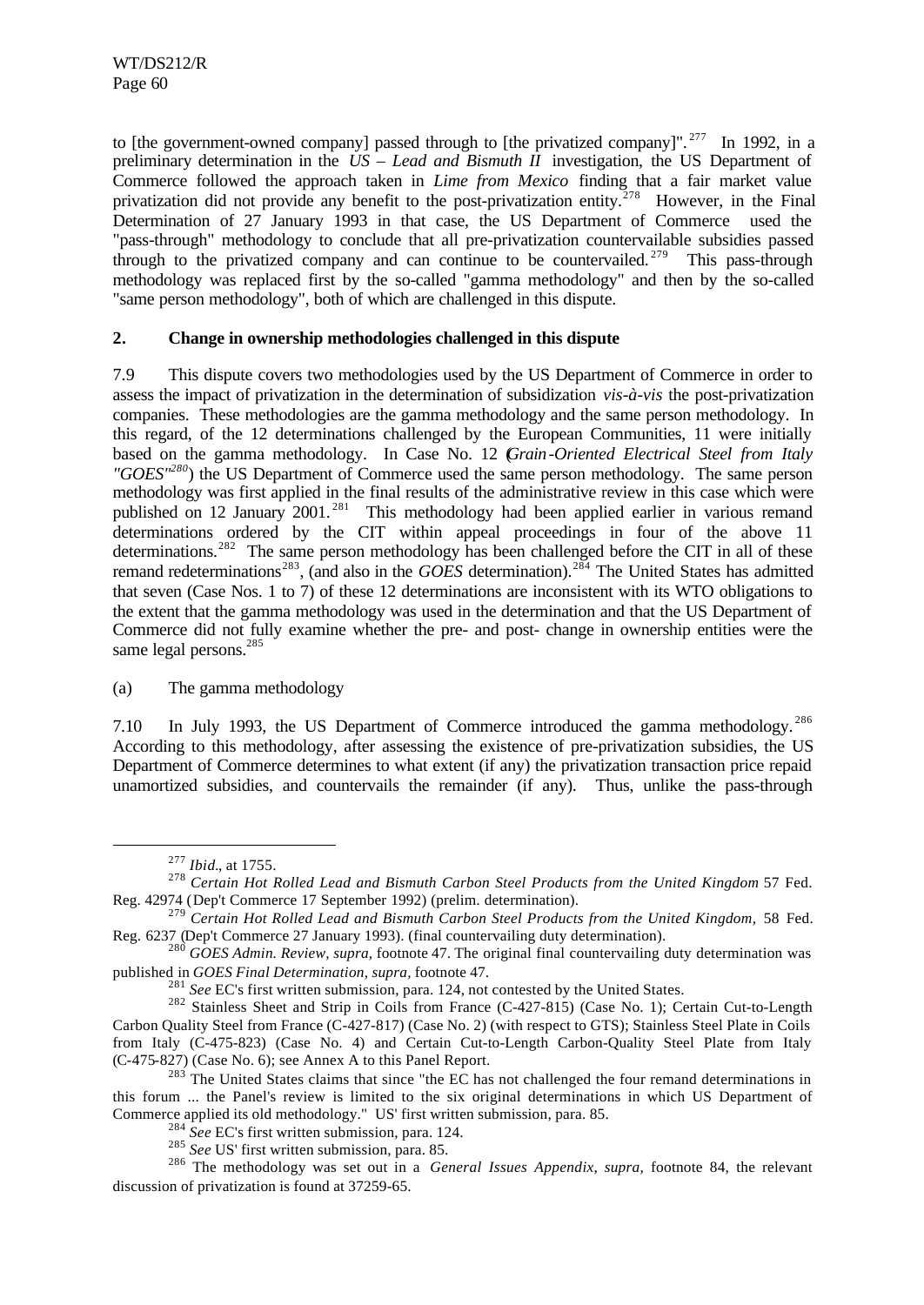methodology where the totality of prior subsidies passed through, in the gamma methodology only a portion of such subsidies may pass through.

7.11 In 2000, the US Court of Appeals for the Federal Circuit found that the gamma methodology was inconsistent with Section  $1677(5)(F)$ .<sup>287</sup> The Court found that the gamma methodology, in presuming that some benefit passed through, meant that the US Department of Commerce had adopted a *per se* rule that a pre-privatization subsidy would always pass through despite an arm'slength, fair market value transaction.<sup>288</sup> The Court found that Section  $1677(5)(F)$  prevents the adoption of a *per se* rule either that a subsidy continues to be countervailable despite an arm's-length transaction or that the subsidy is no longer countervailable as a result of a such a transaction.<sup>289</sup>

7.12 The gamma methodology was the methodology applied in the three administrative reviews covered by the *US – Lead and Bismuth II* dispute and which the Panel and Appellate Body found to be inconsistent with the SCM Agreement*. 290*

(b) The same person methodology

7.13 In *GOES from Italy<sup>291</sup>*, the US Department of Commerce applied for the first time the same person methodology, which it had developed on remand after the *Delverde III* judgment. This methodology had first been set out in the preliminary and then final results of a redetermination pursuant to a court remand in *Acciai Speciali Terni v United States.*<sup>292</sup>

7.14 The same person methodology provides for a two-step test. The first step consists of an analysis of whether or not the state-owned producer and privatized producer are distinct legal persons. For this purpose, the US Department of Commerce examines the following non-exhaustive criteria: (i) continuity of general business operations; (ii) continuity of production facilities; (iii) continuity of assets and liabilities; and (iv) retention of personnel. If, as a consequence of the application of these criteria, the US Department of Commerce concludes that the post-privatization entity is a new legal person, distinct from the entity that received the prior subsidies, the benefit of a prior subsidy would not be found to continue to reside in the post-privatization producer and the US Department of Commerce would proceed to examine whether any new subsidy has accrued to the privatized producer as a result of this change in ownership (and it would do so by assessing whether the sale was at arm's length and for fair market value). If, as the result of the application of the above criteria, the US Department of Commerce concludes that no new or distinct legal person was created, all the subsidy is found to continue to reside in the post-privatization producer and the US Department of Commerce will not assess whether the privatization was at arm's length and for fair market value.

7.15 In response to Panel question No.  $13^{293}$ , the United States informed the Panel that, until now, there have been no cases where the application of the same person methodology in the context of a

<sup>287</sup> *Delverde Srl. v. United States* ("*Delverde III")* 202 F.3rd 1360 (Fed Cir. Feb 2, 2000) rehg denied (20 June 2000). Exhibit EC-5 to the EC's first written submission

<sup>288</sup> *Ibid.*, at 12.

<sup>289</sup> *Ibid.*, at 10.

<sup>290</sup> *See* Appellate Body Report, *United States – Imposition of Countervailing Duties on Certain Hot-Rolled Lead and Bismuth Carbon Steel Products Originating in the United Kingdom* ("*US – Lead and Bismuth II*"), WT/DS138/AB/R, adopted 7 June 2000.

<sup>291</sup> *GOES Admin. Review, supra,* footnote 47.

<sup>292</sup> *Final Results of Redetermination pursuant to Court Remand, Acciai Speciali Terni ("AST") v. United States* Court No. 99-06-00364, (Ct. Int'l Trade 19 December 2000) (unpublished) (Stainless Steel Plate in Coils from Italy) Exhibit EC–6 to the EC's first written submission

<sup>&</sup>lt;sup>293</sup> "Could the United States provide examples where the application of the same person methodology in the context of a given privatization has resulted in US Department of Commerce finding that there was no benefit to the privatized entity?"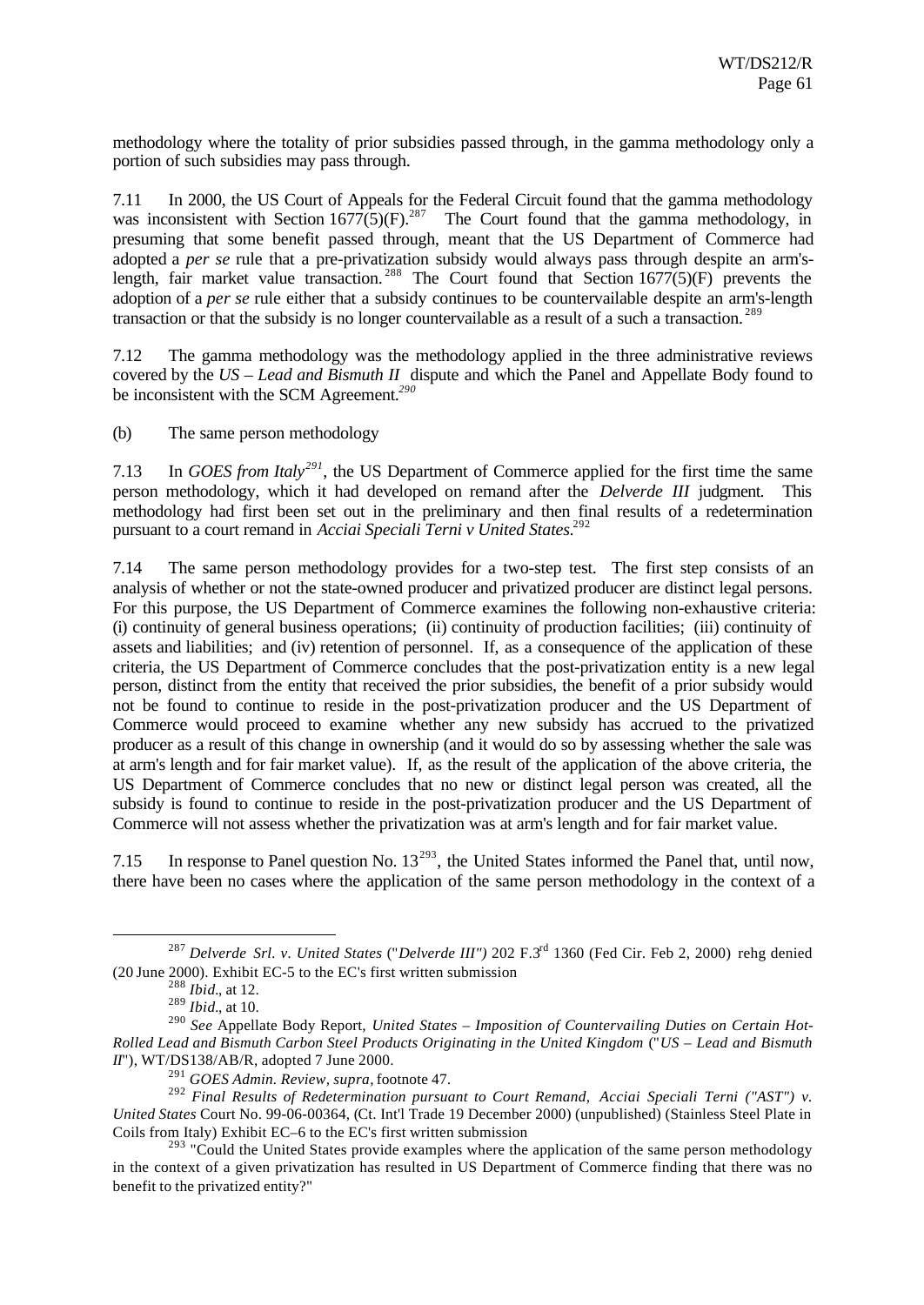given privatization has resulted in the US Department of Commerce finding that no benefit continued to accrue to the privatized producer.

### $\text{c)}$  Section 1677(5)(F)

7.16 The European Communities also requests the Panel to find Section 1677(5)(F) of Title 19 of the US Code inconsistent with the United States' WTO obligations. Section 1677(5)(F) reads as follows:

"a change in ownership of all or part of a foreign enterprise or the productive assets of a foreign enterprise does not by itself require a determination by the administering authority that a past countervailable subsidy received by the enterprise no longer continues to be countervailable, even if the change in ownership is accomplished through an arm's-length transaction."<sup>294</sup>

- 7.17 The legislative history of this statute is discussed hereafter in Section F.
- C. THE IMPACT OF PRIVATIZATION ON THE DETERMINATION OF SUBSIDIZATION AND RELATED COUNTERVAILING DUTIES

### **1. Parties' claims and arguments**

- (a) The European Communities' claims and arguments
- *(i) The gamma methodology*

7.18 The European Communities claims that the gamma methodology applied by the United States in 11 of the countervailing duty determinations before the Panel, and the same person methodology applied, *inter alia*, in the administrative review in *GOES from Italy* , are inconsistent with the SCM Agreement. For the European Communities, the United States refuses to correctly apply the SCM Agreement as interpreted by the Panel and Appellate Body in *US – Lead and Bismuth II*. Since the United States admits that the gamma methodology is WTO-inconsistent, the European Communities focused its argumentation on the WTO-compatibility of the same person methodology.

### *(ii) The same person methodology*

l

7.19 The European Communities submits that the same person methodology is inconsistent with Article 1.1(b) of the SCM Agreement which requires a determination of the existence of a benefit before countervailing duties can be imposed.<sup>295</sup> The European Communities claims that this methodology disregards criteria set down in Article 14 of the SCM Agreement that any benefit must be calculated with respect to the advantage obtained over what was available in the market.

7.20 For the European Communities, when a change in ownership takes place at arm's length and for fair market value, the benefit attributed to the prior financial contributions (subsidization) does not continue to accrue to the new economic entity. The European Communities submits that privatization is a fundamental change in ownership that *a fortiori* requires a new benefit analysis.<sup>296</sup> The European Communities believes that the standard for determining whether a countervailable benefit continues to accrue after privatization is not whether the new entity is the "same legal person" as before, but rather

<sup>294</sup> Uruguay Round Agreements Act, Pub. L. No. 103-465, 108 Stat. 4809 (1994); 19 U.S.C. § 1677(5)(F). Exhibit EC–4 to the EC's first written submission.

<sup>&</sup>lt;sup>295</sup> The European Communities believes that any countervailing duties imposed on the basis of this methodology will be inconsistent with Articles 1.1(b), 10, 14, 19.4, and either 19.1 or 21.1, 21.2, or 21.3 (depending on whether an original or review investigation is at issue). EC's first written submission, para. 126.

<sup>296</sup> *See* EC's first written submission*.*, para. 26.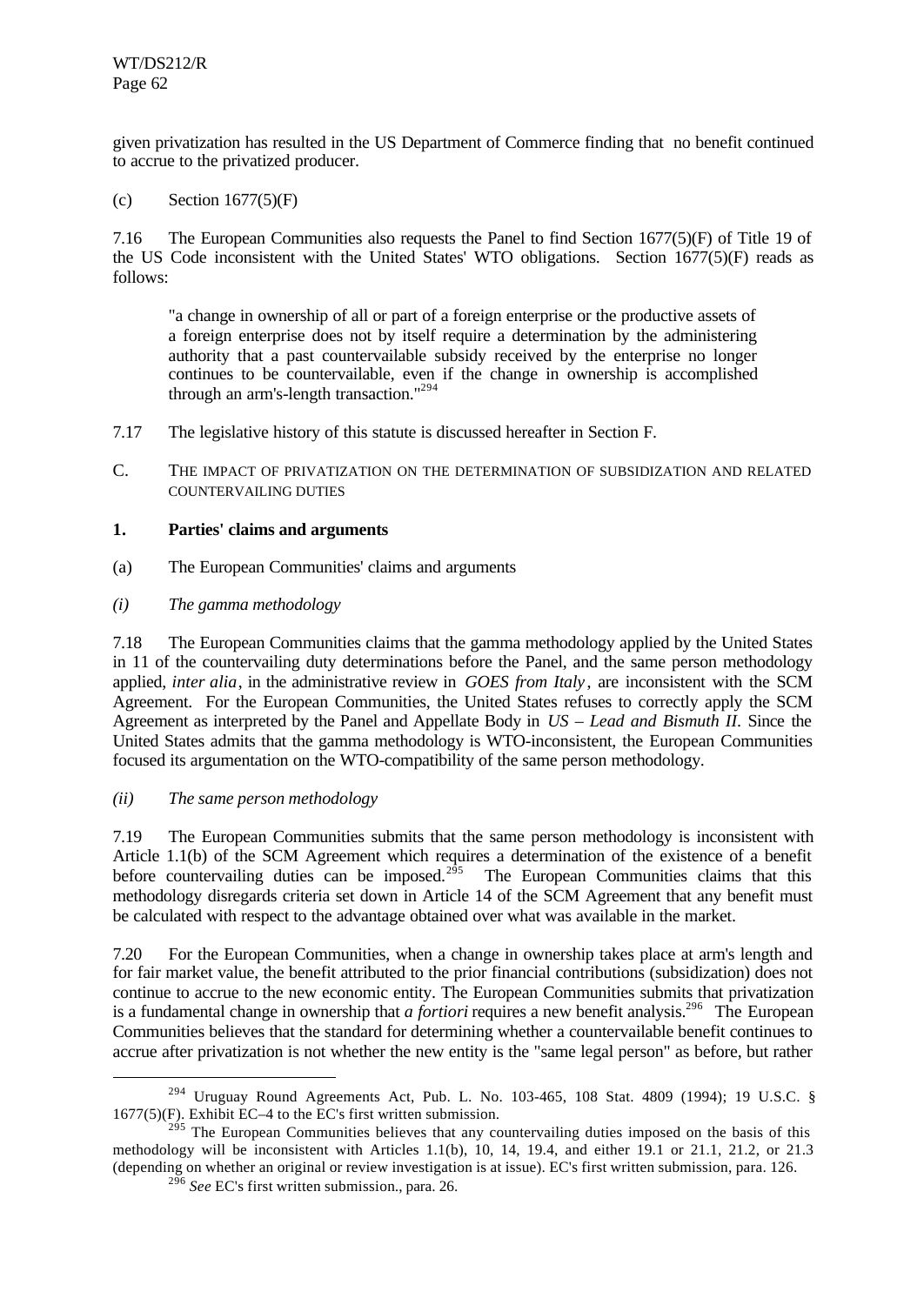whether the transaction took place at arm's length and for fair market value. Basing its argument on the reasoning of the Panel and the Appellate Body reports in *US – Lead and Bismuth II,* the European Communities contends that since the benefit does not reside in the assets themselves, a benefit does not continue to flow from untied, non-recurring financial contributions after a change in ownership for fair market value at arm's length. The European Communities submits that the only way to support a finding that the benefit passes through to the new economic entity would be "if fair market value was *not* paid for all such productive assets."(emphasis added)<sup>297</sup>

### "Benefit" under the SCM Agreement

7.21 The European Communities asserts that, contrary to the ruling of the Panel in *US – Lead and Bismuth II,* as upheld by the Appellate Body, the United States, through its methodology, is creating a nearly irrebuttable presumption that the benefit of non-recurring countervailable subsidies resulting from financial contribution to the state-owned enterprise always passes through to the postprivatization economic entity. The European Communities believes that this United States' presumption could only be rebutted if the post-transaction entity disposed of all of its assets, and started production on another site, with another workforce, and under another brand name. The European Communities claims that the same person test does not involve any examination of the existence of a countervailable benefit: therefore it is as WTO-inconsistent as the gamma methodology. <sup>298</sup>

7.22 In response to the United States' argument that a change in ownership or privatization does not "extract" the subsidy or the benefit from the company, the European Communities argues that when the United States uses the word "extract", it appears to be talking about the extraction of subsidization from productive operations – whether they be workers with enhanced skills, or steel mills which have been built with the help of subsidies. In its view, the Appellate Body in *US – Lead and Bismuth II* clearly found that subsidies do not accrue to productive operations, but rather to legal persons. 299

### Distinct legal persons

7.23 The European Communities considers that the term same person is a disguise for "same activity". The European Communities argues that this new methodology continues to treat as irrelevant the terms of the sale, just as the gamma methodology did. The European Communities believes that the United States is persisting in applying its misconception that the benefit somehow resides in the assets by examining, not whether the current producer has received any benefit, and hence a countervailable subsidy, but rather whether the assets and business operations of the company can be regarded as the same before and after the transaction.

### Corporate law principles

l

7.24 The European Communities rejects the parallels with corporate law and the distinction between owners and company invoked by the United States to maintain its position that only when the subsidy is paid back by the company recipient itself and not by its owners (shareholders) can it consider that the benefit has been extinguished. For the European Communities, countervailing duties are applied without reference to the corporate law distinction between owners and the company; this follows both from the SCM Agreement and the United States' practice. While the European

<sup>297</sup> Panel Report, *United States – Imposition of Countervailing Duties on Certain Hot-Rolled Lead and Bismuth Carbon Steel Products Originating in the United Kingdom* ("*US – Lead and Bismuth II*")*,* WT/DS138/R*,* as upheld by Appellate Body Report, *US – Lead and Bismuth II,* WT/DS138/AB/R, at para. 6.81, *cited in* EC's first submission, para. 53.

<sup>298</sup> *See* EC's first written submission, para. 125.

<sup>&</sup>lt;sup>299</sup> Appellate Body Report, *US – Lead and Bismuth II*, WT/DS138/AB/R, at para. 58 (footnotes omitted).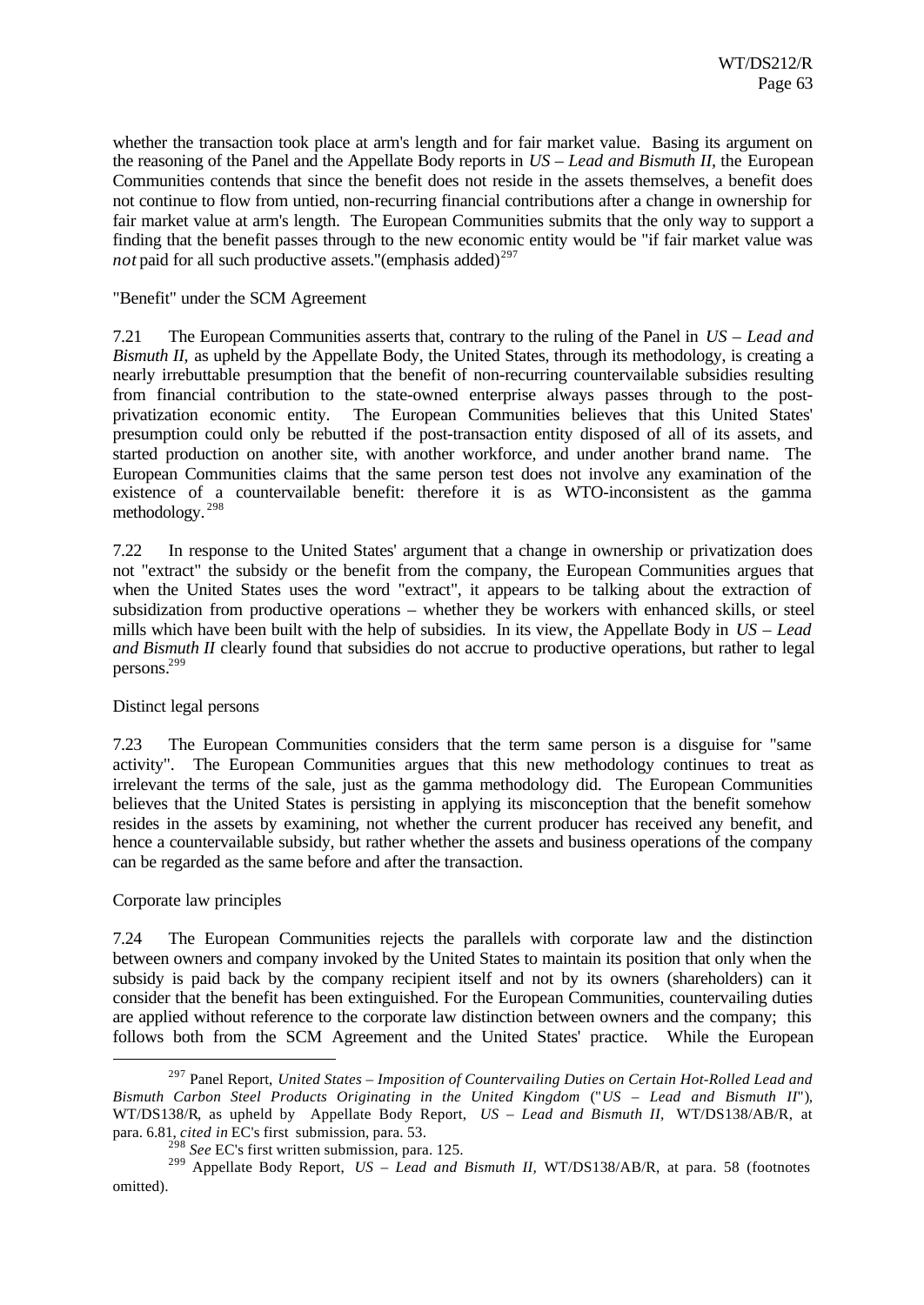Communities accepts that a distinction between owners and the company can be drawn for general purposes of corporate or commercial law, this distinction is not relevant for the imposition of countervailing duties since it is the economic entity which is the subject of the benefit analysis, not simply the exporting producer subject to investigation.

7.25 In response to the United States's analogy between corporate liability and potential liability for countervailing duties, the European Communities argues that unlike regulatory and tort law where liability may vest at the time of the act and liability for environmental damage which arises as of the date of the action causing the damage, liability for countervailing duties does not arise on the day that the subsidy was granted but only arises at the time of importation. A subsidized producer may decide not to export and avoid countervailing duties, while a company cannot simply avoid liability once the act has been committed. The European Communities explains that a countervailing duty is equivalent to customs duty and submits that it is inappropriate to say that liability for customs duties is akin to liability for environmental pollution, or that a corporate successorship test is applicable.

(b) The United States' claims and arguments

7.26 The United States claims that its same person methodology is consistent with the SCM Agreement and the WTO Agreement and that nothing in the SCM Agreement provides that upon a change in ownership at arm's length and for fair market value, the benefit accruing to the state-owned producer when it was provided with a subsidy does not continue to accrue to the new owner(s).

### *(i) The gamma methodology*

7.27 The United States admits that, based on the ruling of the Appellate Body in *US – Lead and Bismuth II* and the ruling of the US Court of Appeals for the Federal Circuit in *Delverde III,* the gamma methodology was not consistent with either the SCM Agreement or with the United States' law. Therefore, the United States agrees that the original six investigations and one administrative review (Case Nos. 1-7), to the extent that the underlying determinations did not fully examine whether the pre- and post-change in ownership entities involved were the same legal person, are inconsistent with its WTO obligations. The United States claims to be prepared to bring these determinations into conformity, to the extent that it has not already done so. The United States points out that all six of the original investigations challenged by the European Communities that were determined under the gamma methodology are currently in litigation before the CIT.<sup>300</sup> The US Department of Commerce adds that although it was not obligated to do so by the Appellate Body in *US –Lead and Bismuth II*, it has, in the context of the domestic litigation, revised its determinations in the four cases (Case Nos 1, 2, 4 and 6) which are proceeding, applying its new same person methodology. Since the United States claims that the European Communities has not challenged the four remand determinations before the WTO Panel, it asserts that the Panel's review is limited to the six original determinations in which the US Department of Commerce applied its old methodology.<sup>301</sup>

# *(ii) The same person methodology*

l

7.28 The United States submits that its new same person methodology is consistent with the SCM Agreement and was specifically designed to take into account the Panel and Appellate Body rulings in *US – Lead and Bismuth II* and the US Court of Appeals for the Federal Circuit ruling in *Delverde III*. The United States reminds the Panel that the only case before it where the same person methodology was applied by the US Department of Commerce is *G from Italy* (Case No. 12).

<sup>300</sup> Case Nos. 3 and 5 are stayed; the other four (Case Nos. 1, 2, 4 and 6) have been briefed and are in various stages before the respective judges. *See* EC's first written submission, paras. 84-101.

<sup>301</sup> *See* US' first written submission, para. 85.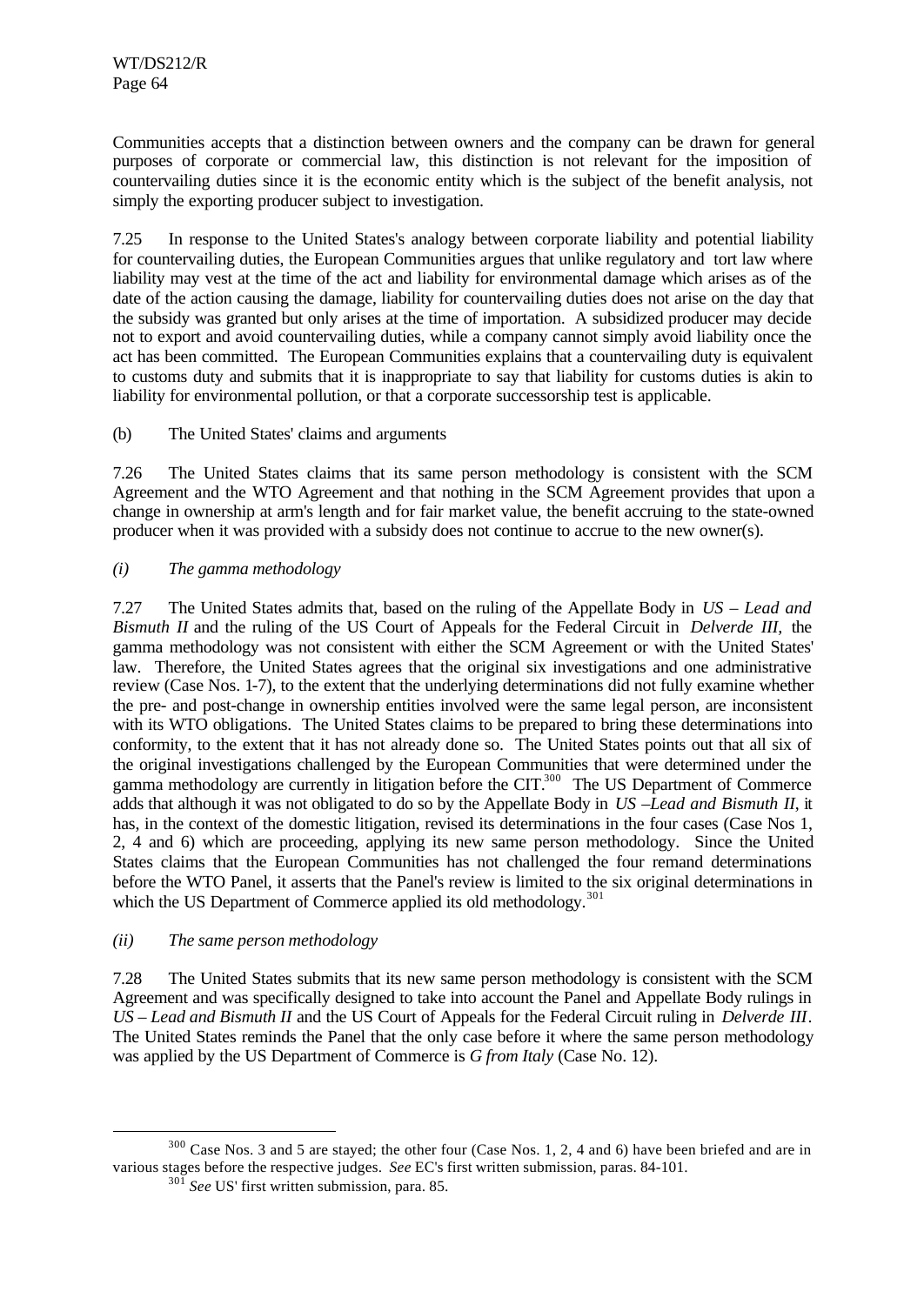7.29 The United States maintains that the same person methodology is firmly grounded in sound economics and in the principles of corporate successorship that apply in both the United States and the European Communities. Pursuant to the methodology, one corporate entity may be considered to be the successor of another if, in substance, it is the same legal person. As the US Department of Commerce explained, the various criteria that go into the determination of whether a nominally different company should be treated, in substance, as the same person, are just "factors" (which include: (i) continuity of general business operations; (ii) continuity of production facilities; (iii) continuity of assets and liabilities; and (iv) retention of personnel). The United States claims there is no basis for asserting that all of the criteria must weigh in favour of finding that no new corporate entity was created before such a finding is actually made.

7.30 The United States finds support for its same person methodology in the wording of the SCM Agreement, the Appellate Body ruling in *US – Lead and Bismuth II*, in corporate law principles and draws parallels with corporate liabilities.

"Benefit" in the SCM Agreement

7.31 The United States contends that the nature of countervailable benefits is made plain by Articles 1 and 14 of the SCM Agreement. It explains that a countervailable benefit is that part of a financial contribution that is obtained on terms more generous than those the recipient could have obtained commercially. In its view, countervailable benefits are, in essence, simply *fixed sums of money*, which (in the case of non-recurring benefits) are amortized over time.<sup>302</sup>

7.32 The United States maintains that, because countervailable benefits, once identified, and valued, are essentially, amounts of money, the method by which they may be terminated is straightforward: that amount of money is amortized over time, unless the recipient pays back the remaining non-amortized amount. The United States agrees that such a repayment could occur in conjunction with a change in ownership and, under its new methodology, it would investigate any claim that such a repayment has occurred. However, it adds, the SCM Agreement provides no basis for concluding that an arm's length and fair market value change in the ownership of a subsidy recipient, automatically eliminates or extracts the benefit conferred on the company.

7.33 The United States submits that the European Communities has not sufficiently explained how "fair market value extinguishes subsidies", nor has it shown where there is any basis for this conclusion in the SCM Agreement.<sup>303</sup> The United States' reasoning is based on its interpretation of the Appellate Body's finding in *US – Lead and Bismuth II* that subsidies are bestowed on legal persons. The United States believes that this means that subsidies continue to reside in the recipient legal person unless they are taken out of that person, or the person is dissolved.<sup>304</sup> The United States notes that the European Communities itself has acknowledged that a subsidy "resides with the natural or legal person which originally received the subsidy," not the owner of that person.<sup>305</sup> Based on its understanding of the fact that subsidies reside in the recipient legal person, the United States believes that what must be determined after a change in ownership has occurred is whether the subsidies have been paid back or not transferred to the new producer of the subject merchandise. The United States maintains that its current methodology examines just that; it is therefore consistent with the SCM Agreement.<sup>306</sup>

<sup>302</sup> *See* US' second written submission, para. 4.

<sup>303</sup> *See* US' second written submission, para. 7.

<sup>304</sup> *See* US' second written submission, para. 16.

<sup>&</sup>lt;sup>305</sup> The United States refers to the EC's first written submission, para. 12.

<sup>306</sup> *See* US' second written submission, paras. 11 and 16.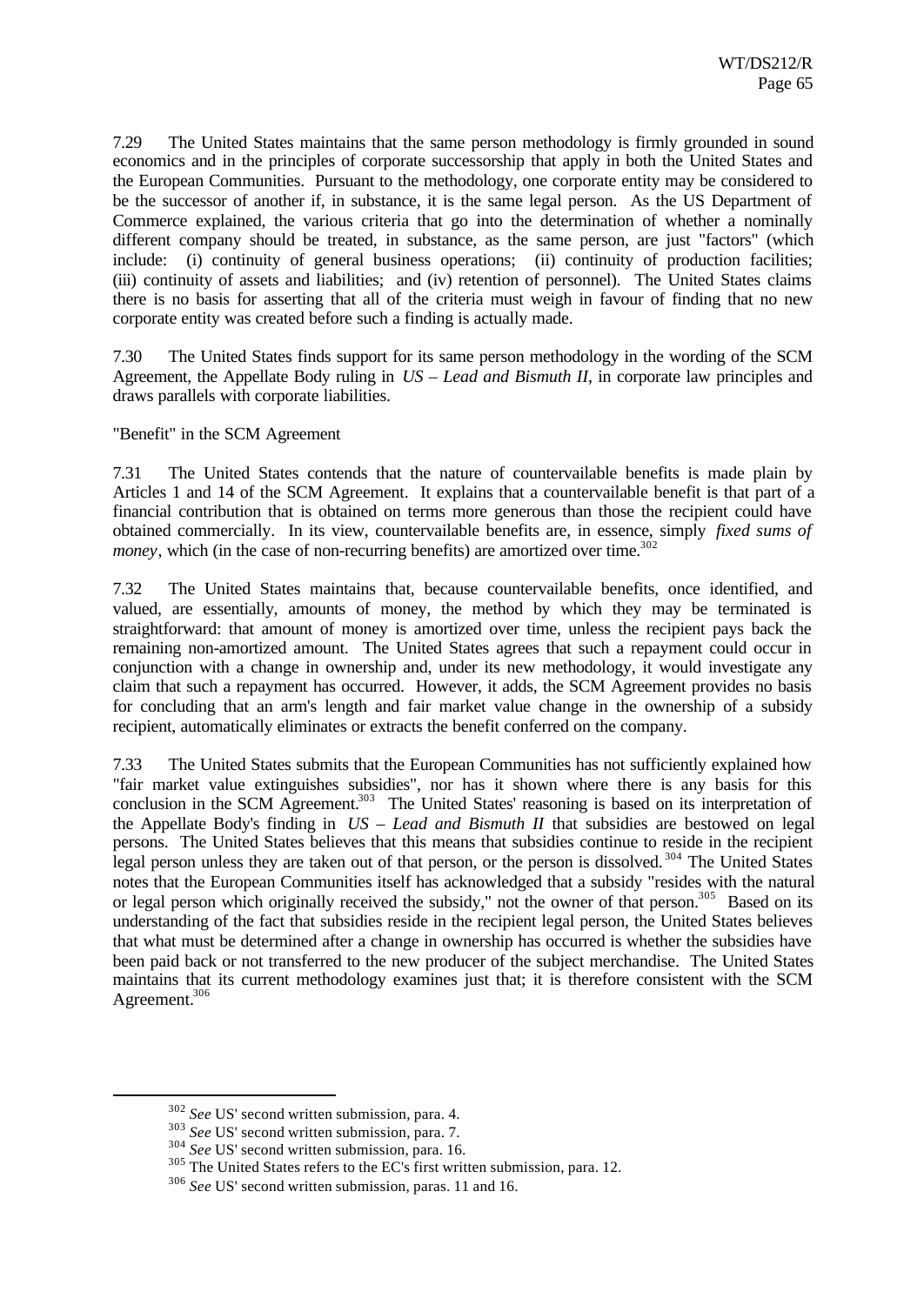"Distinct legal person"

7.34 The United States maintains that the US Department of Commerce's revised change in ownership methodology, *i.e.* the same person methodology, is consistent with the SCM Agreement, particularly as interpreted by the Appellate Body in *US – Lead and Bismuth II*. In this regard the United States explains that, in its report, the Appellate Body agreed with the Panel (based on the Appellate Body's own findings in *Canada – Aircraft*) that a subsidy must be received by the natural or legal person that produced or exported the subject merchandise. The United States notes that the European Communities itself has accepted that, "the Appellate Body agreed that where the change in ownership has lead to *the creation of a different legal person* from the subsidy recipient any benefit must be assessed from the perspective of the post-transaction entity."<sup>307</sup> The United States contends that, where that basic premise is missing – that is, where a change in ownership has *not* led to "the creation of a different legal person" – the Appellate Body's reasoning in *US – Lead and Bismuth II* does not require the US Department of Commerce to find that the subsidies were eliminated.<sup>308</sup> The United States contends, that in reaching the conclusion that the conditions of application of the SCM Agreement had to be re-examined, the Appellate Body has put more emphasis on the fact that the privatized producers were distinct legal persons from the state-owned producer, than on the fact that there was a change in ownership for consideration. In particular, the United States insists on the fact that the Appellate Body, when quoting and upholding the Panel's conclusion, did not make any reference to change in ownership "for consideration". For the United States, this is evidence that the change in ownership for fair market value was not the dispositive criteria for the Appellate Body's reasoning.

### Corporate law principles

l

7.35 The United States invokes corporate law principles to provide logical support for its use of a "distinct legal person" test and its consideration that fair market value payment by the shareholders (the owners) of the privatized company for the purchase of the state-owned enterprise does not extinguish a prior benefit attributed to that state-owned enterprise. The United States contends that the distinction between owners and companies is real and cannot be ignored. The United States further submits that it has demonstrated (and the European Communities does not dispute) that the distinction between a company and its owners is fundamental in most jurisdictions, including the European Communities. In its view, given this fact, it is not possible to interpret the SCM Agreement as if this distinction does not exist, or as if the WTO Members disavowed it in drafting the SCM Agreement, without giving the slightest indication that they were doing so.

7.36 For the United States, the distinction between owners and companies is unavoidable, and this is confirmed by the fact that the Appellate Body has established that subsidies are received by legal persons, not by the owners of those persons or "economic entities".<sup>309</sup> The United States submits that the European Communities' assertion that no distinction can be made between companies and their owners flouts the corporation laws of both the United States and the European Communities, which have as their very cornerstone the concept that companies are legal persons distinct from their owners. It further submits that while the Panel in *US – Lead and Bismuth II* may have endorsed the European Communities' position, the Appellate Body did not say that no distinction could ever be drawn between companies and their owners.<sup>310</sup>

<sup>&</sup>lt;sup>307</sup> The United States refers to the EC's first written submission, para. 50 (emphasis added).

<sup>308</sup> *See* US' first written submission, para. 42.

<sup>309</sup> The United States refers to Appellate Body Report, *US – Lead and Bismuth II,* WT/DS138/AB/R, at para. 58.

<sup>310</sup> The United States compares the Panel Report, *US – Lead and Bismuth II,* WT/DS138/R, at para. 6.82 with the Appellate Body Report, *US – Lead and Bismuth II,* WT/DS138/AB/R, at paras. 62-64.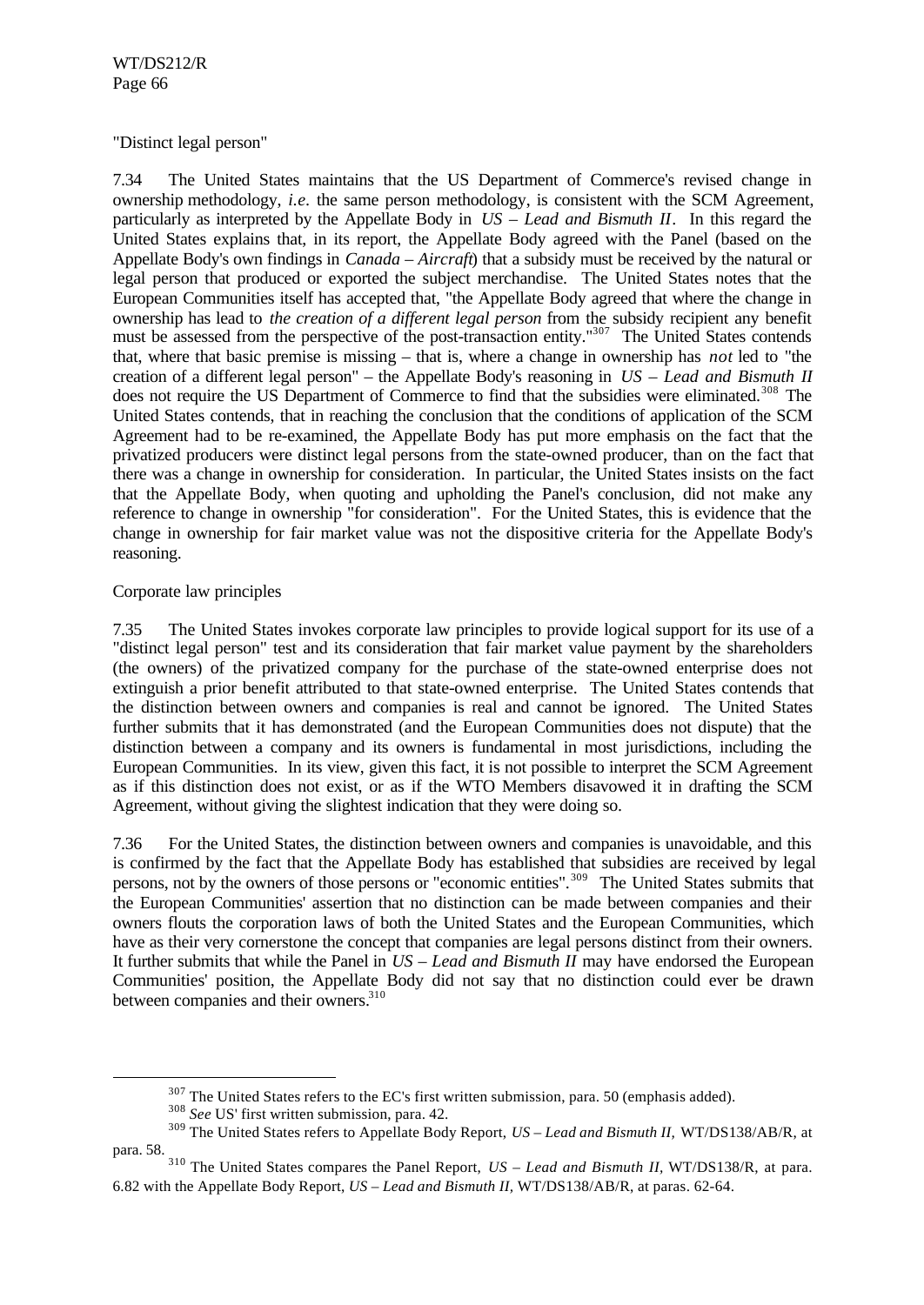7.37 The United States submits that, because the European Communities cannot explain how the payment of fair market value by the new owner of a subsidized company extracts subsidies from that company, it now asserts that the admitted distinction between owners and companies should be disregarded for the purpose of analysing the existence of subsidies, because subsidies are received by "economic entities.<sup>"311</sup> The United States submits that the European Communities wants the Panel to embrace this new concept so that the Panel will treat money taken out of an owner's pocket as having been taken out of the company, potentially eliminating subsidies that reside in that company.

7.38 The United States contends that countervailing duty exposure is very much like potential tort liabilities – both are potential burdens upon the earnings of the company that a prospective purchaser would take into account just as surely as it would take account of potential tort liabilities. As with other corporate liabilities, the United States argues that once a company receives a non-recurring subsidy, the potential for countervailing duties exists. The United States contends that that potential liability may materialize if someone (an injured industry in an importing Member) files a countervailing duty petition. Alternatively, it adds, the company can take steps to cure the harm by voluntarily repaying the subsidy or stopping its injurious exports. Moreover, the United States affirms, just as a producer that has caused environmental damage in another country could well escape that potential liability by repairing that damage or by ceasing certain operations in that country, a subsidized steel producer could avoid countervailing duties by disgorging the subsidies or by ceasing to export to countries with countervailing duty orders..<sup>312</sup>

## **2. Evaluation by the Panel**

l

7.39 The main issue before the Panel is to assess the legal consequences, under the SCM Agreement, of a change in ownership leading to the privatization of state-owned producers. More precisely, the 12 countervailing duty determinations being contested all relate to a change in ownership from wholly-owned state enterprises to private producers – i.e., privatization . In all these cases, a countervailable non-recurring subsidy had been granted prior to the privatization. The nonrecurring subsidy had been allocated over time (e.g., 12 years) and the privatization took place before the non-recurring subsidy had been fully amortized. In short, the question before us is whether an arm's-length privatization for fair market value can extinguish an otherwise countervailable subsidy, and if so, what are the implications for the 12 determinations at issue.

7.40 We should therefore begin our examination by reviewing the object and purpose of the SCM Agreement, and in particular the conditions of application of countervailing duties. The core legal question before us is the determination of the existence of "benefit" within the meaning of the SCM Agreement following a change in ownership through privatization.<sup>313</sup> In particular, the Panel will have to determine to whom the benefit accrues – more specifically whether a distinction must be

<sup>&</sup>lt;sup>311</sup> The United States refers to the EC's response to question No. 9 posed by the Panel, para. 13.

<sup>312</sup> US' statement at the second substantive meeting, paras. 31-34.

<sup>&</sup>lt;sup>313</sup> Throughout this dispute and in this Panel Report, parties and the Panel have referred to the "passthough or continuation of benefits" from the state-owned producer to the privatized producer, or the "passthough or continuation of a benefit from a prior subsidy or subsidization" or the "pass-through or continuation of a prior subsidy or subsidization". As further discussed hereafter, a subsidy or subsidization exists if there is a financial contribution and a benefit. Absent any benefit, there cannot be any subsidy or any subsidization. Hence the benefit resulting from (prior) financial contribution, or benefit from prior subsidy or subsidization refers to the "benefit" component of the subsidy provided to the state-owned producer, In this dispute we deal with original investigations as well as with administrative and sunset review investigations and our reasoning applies to all three types of determination. In the case of original investigations, it may be more accurate to refer to "benefit from prior financial contribution" while in the case of review determinations, it may be more accurate to refer to "benefit from prior subsidies". We note that the European Communities does not contest before this Panel that subsidization was provided to state-owned enterprises. The issue is rather whether the benefit component of this subsidization continues to accrue to the privatized producer.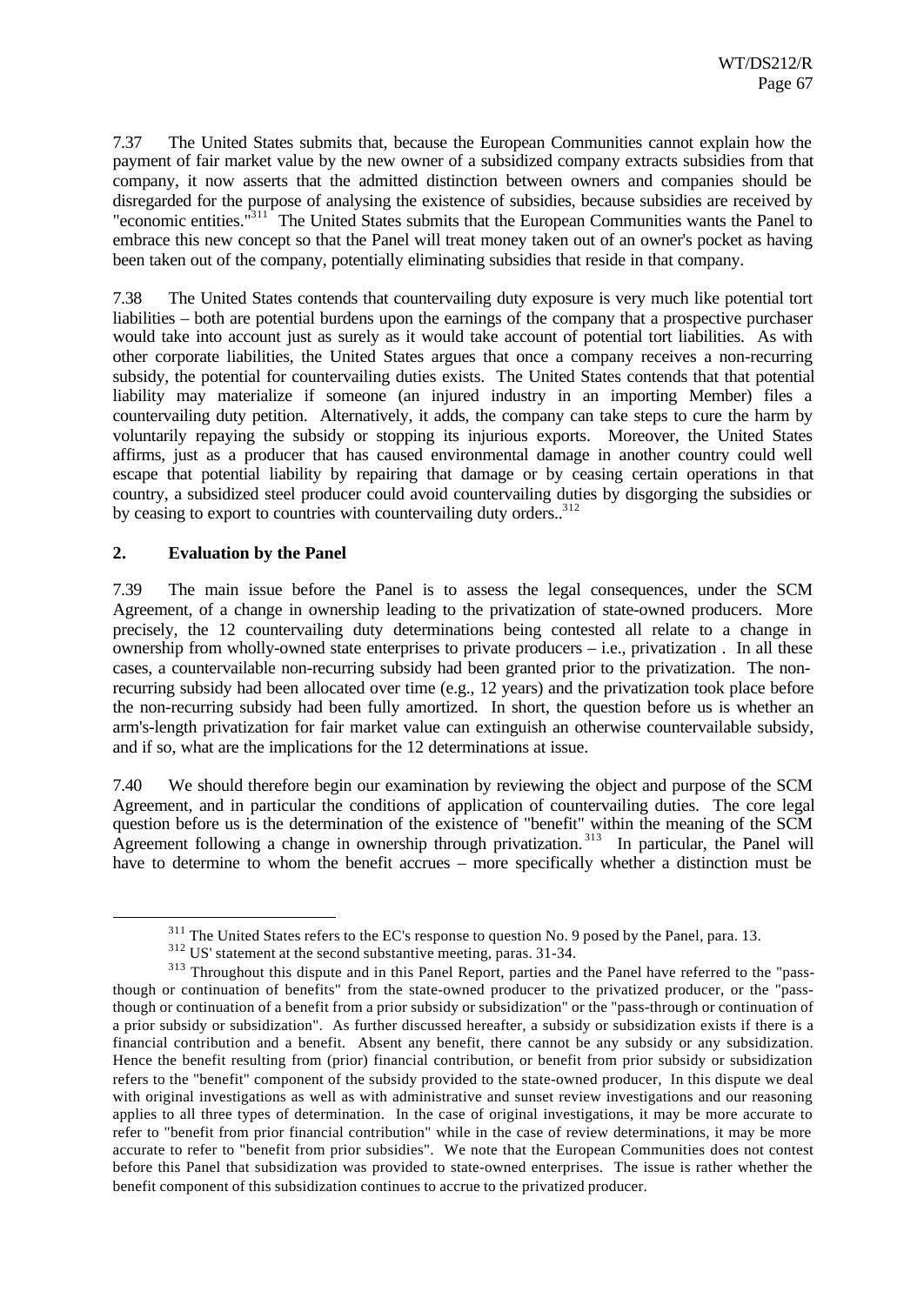made between the "benefit to the owners" of the company and the "benefit to the company itself" – and how the existence of a benefit must be established when privatization has taken place.

(a) Objective and conditions for applying countervailing duties under the SCM Agreement.

7.41 In the WTO, subsidies are regulated, and so is the use of countervailing duties imposed to offset the impact of subsidization. Article VI of GATT 1994 and footnote 36 of Article 10 of the SCM Agreement<sup>314</sup>, specify the purpose of countervailing duties. In particular, Article VI.3 states:

"The term 'countervailing duty' shall be understood to mean a special duty levied for the purpose of offsetting any bounty or subsidy bestowed, directly or indirectly, upon the manufacture, production or export of any merchandise."

7.42 We note at the outset that countervailing duties are not designed to counteract all market distortions or resource misallocations which might have been caused by subsidization.

7.43 Article 10 provides that countervailing duties may only be imposed consistently with the SCM Agreement, and, in particular, specifies that a countervailing duty may be imposed to offset any subsidy bestowed. The SCM Agreement provides that countervailing duties may be imposed on imported goods provided that three basic conditions are fulfilled, namely: (i) imported products are subsidized; (ii) there is injury to the domestic industry producing the like products; and (iii) there is a causal link between the subsidized imports and the injury. The focus of this dispute is mainly concerned with the fulfilment of the first condition, i.e. the determination of subsidization and in particular that of a "benefit".

(b) The existence of a "benefit"

7.44 Article 1.1 of the SCM Agreement provides that a subsidy will exist only if there is a financial contribution by a government which confers a benefit.<sup>315</sup> This determination of a benefit (as a component of subsidization) must be made before countervailing duties can be imposed, and permits a calculation of the extent of subsidization, as required under Articles 19.4 and 21.1.

7.45 However, the SCM Agreement does not define "benefit". In its *Canada – Aircraft* Report the Appellate Body held that benefit should be understood as a benefit to a "recipient", i.e. a natural or legal person:

"A 'benefit' does not exist in the abstract, but must be received and enjoyed by a beneficiary or a recipient. Logically, a 'benefit' can be said to arise only if a person, natural or legal, or a group of persons, has in fact received something. The term "benefit", therefore, implies that there must be a recipient."<sup>316</sup>

7.46 As the Appellate Body has found, any "benefit", and hence the benefit stream from nonrecurring subsidies, must be viewed from the perspective of a natural or legal person. The benefit is

<sup>314</sup> Footnote 36 to Article 10 of the *SCM Agreement*, which provides: "The term "countervailing duty" shall be understood to mean a special duty levied for the purpose of offsetting any subsidy bestowed directly or indirectly upon the manufacture, production or export of any merchandise, as provided for in paragraph 3 of Article VI GATT 1994."

<sup>&</sup>lt;sup>315</sup> Article 1.1 of the SCM Agreement states: "For the purpose of this Agreement, a subsidy shall be deemed to exist if:

<sup>(</sup>a)(1) there is a financial contribution by a government or any public body within the territory

of a Member (referred to in this Agreement as 'government'), … and

<sup>(</sup>b) a benefit is thereby conferred."

<sup>316</sup> Appellate Body Report, *Canada – Measures Affecting the Export of Civilian Aircraft* ("*Canada – Aircraft*")*,* WT/DS70/AB/R, at para.154.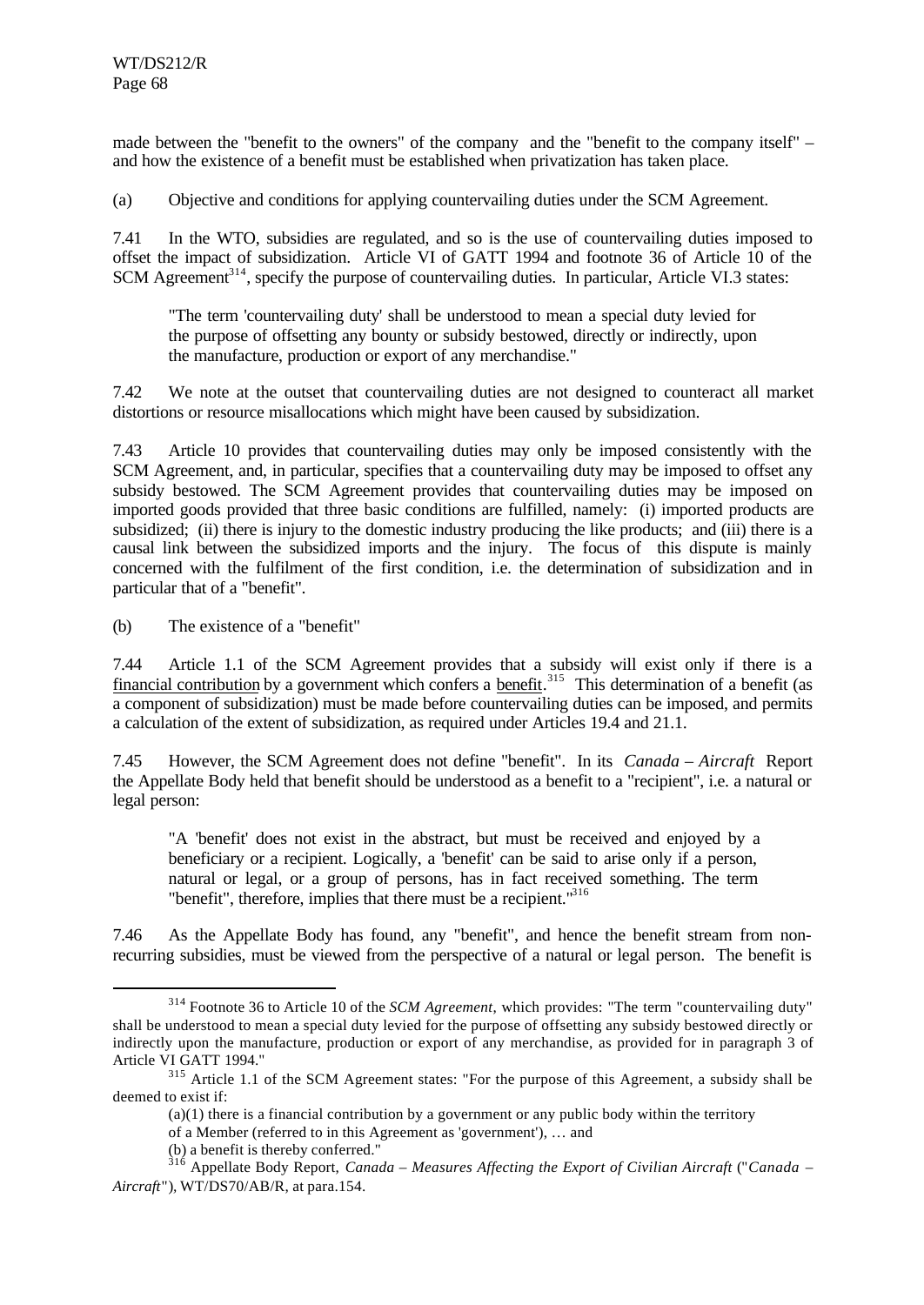not to be determined with reference to "cost to government" <sup>317</sup> and does not reside in or attach to the productive assets:

"The United States argues, on the basis of footnote 36 to Article 10 of the *SCM Agreement* and Article VI:3 of the GATT 1994, that the relevant "benefit" is a benefit to a company's *productive operations*, rather than, as the Panel held, a benefit to *legal or natural persons*. It is true, as the United States emphasizes, that footnote 36 to Article 10 of the *SCM Agreement* and Article VI:3 of the GATT 1994 both refer to subsidies bestowed or granted directly or indirectly "upon the manufacture, production or export of any merchandise". In our view, however, it does not necessarily follow from this wording that the "benefit" referred to in Article 1.1(b) of the *SCM Agreement* is a benefit to *productive operations*."<sup>318</sup>

7.47 Indeed, in *US - Lead and Bismuth II* the Appellate Body rejected the United States' argument that the subsidy "resides" in the productive operations of the company. The benefit determination is concerned with the advantage<sup>319</sup> to the producer exporting the goods subject to a countervailing duty investigation or order. This provides textual support for the view that the focus of the inquiry under Article 1.1(b) should be on the recipient and not on the granting authority.<sup>320</sup> We believe that the enquiry should be on the benefit to a natural or legal person, and not on the "productive operations or the products". <sup>321</sup>

#### *(i) Who is the recipient of the benefit in the case of a change in ownership?*

7.48 The "benefit" in Articles 1.1 and 14 of the SCM Agreement is concerned with the "benefit *to the recipient*". In the present dispute which involves a change in ownership, the issue is to identify the relevant entity for the purpose of determining the recipient of a benefit. We agree with the United States that a subsidy is "paid" or "given" to a legal person, to a company and not directly to the owners or the shareholders themselves.

7.49 In terms of identifying the relevant legal or natural person for the purpose of determining the existence of a benefit and its recipient, the United States makes a distinction between the owners (shareholders) and the company itself. It claims that the financial contribution and, the benefit therefrom, "reside" in the legal person or company and continue to accrue to the same legal person, even when the ownership changes. The United States submits that if the company itself is the same legal person as before the privatization, that company may still benefit from the prior financial contributions. For the United States, privatization does not automatically result in a change of the legal personality of the producer. If the state-owned producer and privatized producer are the same legal person, the financial contribution and benefit therefrom, provided to the state-owned producer "resides", *per se,* that legal person or company and continues to accrue to the legal person now owned by the shareholders of the privatized producer. For the United States, the change in ownership itself does not affect the determination of the existence of benefit which remains in the company.  $32\overline{2}$  That same company, that same legal person, is the recipient of the benefit. The United States argues that the Panel should not treat money taken out of an owner's pocket as having been taken out of the company, potentially eliminating subsidies that reside in the company.

<sup>317</sup> Appellate Body Report, *Canada – Aircraft*, WT/DS70/AB/R, at para.153.

<sup>318</sup> Appellate Body Report, *US – Lead and Bismuth II,* WT/DS138/AB/R, at para. 56 (footnote omitted).

<sup>319</sup> Appellate Body Report, *Canada – Aircraft*, WT/DS70/AB/R, at para.153.

<sup>320</sup> *Ibid.,* at para. 154.

<sup>321</sup> *Ibid.,* at paras. 154–155*. See* also Appellate Body Report, *Brazil – Export Financing Programme for Aircraft ("Brazil – Aircraft*") WT/DS46/AB/R, adopted 20 August 1999, para. 157; *and* Appellate Body Report, *US – Lead and Bismuth II,* WT/DS138/AB/R, at paras. 56-58*.* Note that benefit is also a concept distinct from that of the "costs" to the government granting the subsidy.

<sup>322</sup> *See supra,* para. 4.59.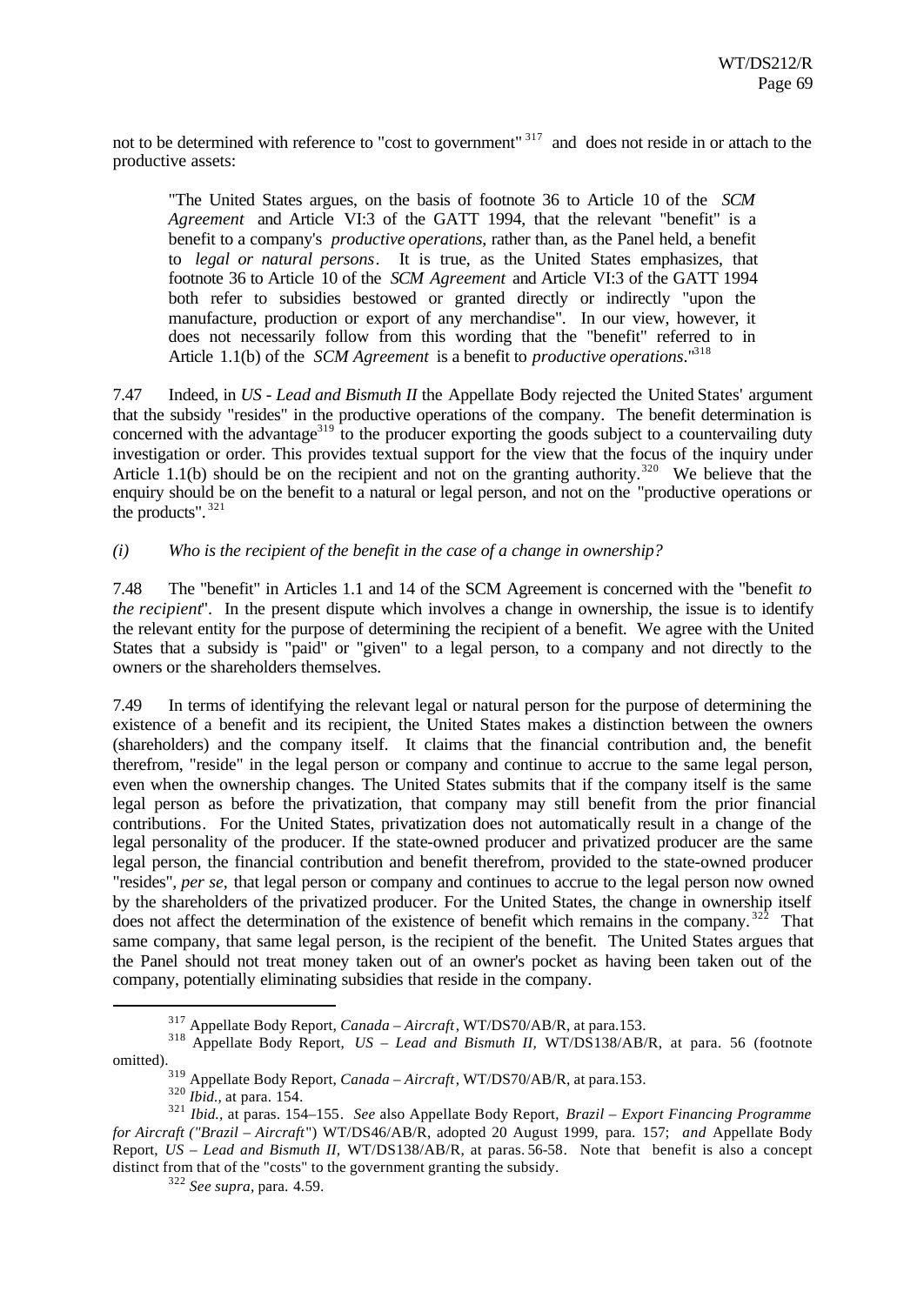7.50 We are of the view that the distinction between a company and its shareholders as used by the United States is not appropriate in the context of the SCM Agreement. We agree that for the purpose of the national corporate law of the United States and many other WTO Members, a distinction may be drawn between shareholders and the company. However the SCM Agreement does not make any reference or any distinction between shareholders and the company when it discusses the need to establish the benefit. Articles 1, 10 and 14 of the SCM Agreement make references only to "recipient" (or "benefit to recipient") and to "producer". The concept of benefit is independent of the legal business structure established pursuant to national corporate law. This is so because the SCM Agreement is concerned with identified adverse trade effects of subsidization on the domestic industry producing the like product. The production and export of goods is done by a producer for the purpose of generating an economic benefit to its owners. When the existence of a subsidy improves the ability of a producer to produce and export a good, it necessarily impacts on its profitability, and, therefore, on the rate of return to shareholders.

7.51 In fact, in a market-based economy, the value of a company depends on its ability to generate returns for its shareholders. Where this ability has been improved by the subsidization, the value of the benefit conferred by a financial contribution should be reflected in the overall market value of the company which received it. When someone purchases a company for fair market value, the purchase price includes the value of the benefit conferred to that company. For the purpose of benefit determination based on market criteria (an element which we develop further below), there should be no distinction between the advantage or benefit conferred by the financial contribution to the company or to the shareholders, i.e. the owners of the company.

7.52 We note that the Panel in *US – Lead and Bismuth II* reached the same conclusion with regard to UES and BS plc/BSES companies and its owners:

"In our view, it is irrelevant that the aforementioned fair market value was paid by the (new) owners of UES and BS plc/BSES respectively, rather than those companies themselves. Any approach requiring that fair market value be paid by the company itself, rather than its owners, would elevate form over substance. In the context of privatizations negotiated at arm's-length, for fair market value, and consistent with commercial principles, the distinction between a company and its owners is redundant for the purpose of establishing "benefit". Following privatization at arm'slength, for fair market value, and consistent with commercial principles, the owners of the privatized company will be profit-maximizers, set on obtaining a market return on the entirety of their investment in the privatized company. Ultimately, therefore, the owners' investment in the privatized company will be recouped through the privatized company providing its owners a market return on the full amount of their investment. In such circumstances, it would be misleading in the extreme to suggest that the price paid by the owners of the privatized company is not ultimately paid by the privatized company itself."<sup>323</sup>

7.53 The Panel also notes that in 1993 the US Department of Commerce expressed this same view very clearly:

"Merely because a company has been incorporated to protect its owners from the company's legal liabilities or for beneficial tax and accounting purposes (or both), it does not follow that the financial condition of the owners is irrelevant to the financial position of the firm. The form in which new owners purchase the government company creates no appreciable difference in how that company will be operated overall. The fact that the owners are shareholders and raise capital to purchase the government-owned company through new share issuings, rather than the company

<sup>323</sup> Panel Report, *US – Lead and Bismuth II,* WT/DS138/R, at para. 6.82.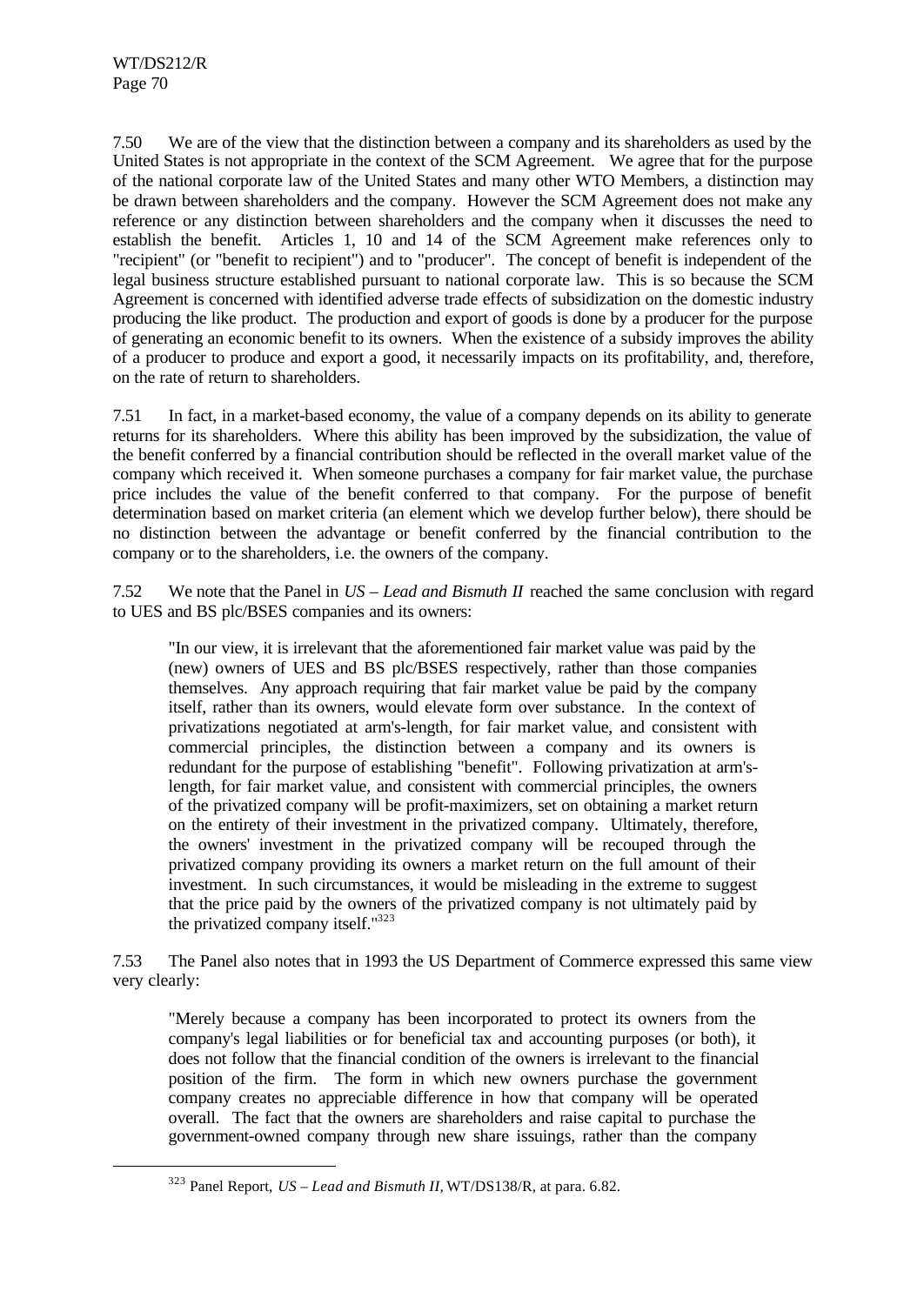itself taking on debt, does not mean that the owners can be indifferent to the profit margin the company generates, as petitioners assert. Rather, in the real-world marketplace, the owner-shareholders' expectations of a return on their investment cannot be separated from the profitability of the newly privatized company. (…) The owners will seek to extract a rate of return from their company at least equal to that of alternative investments of similar risk. There is, then, no appreciable difference, as reflected in the marketplace, between the profit-making ability of the company and the owners' realization of a profitable return on their investment in that firm (…) To adopt the petitioners' rationale that only a full repayment by the new company can extinguish past subsidies would create a test that would elevate form over substance and produce incentives for foreign governments merely to alter the form of the privatization to satisfy this artificial distinction.<sup>1924</sup>

7.54 We conclude that, for the purpose of the benefit determination under the SCM Agreement, no distinction should be made between a company and its shareholders, as together they constitute a producer, a natural or legal person that may be the "recipient" of the benefit to be assessed. Any artificial distinction between owners (shareholders) and company ignores the relationship between a company and its owners, and it is this relationship that changes upon privatization. When the SCM Agreement refers to the recipient of a benefit it means the company and its shareholders together, being the producer of the exported goods subject to the countervailing investigation (order).

7.55 We note that the criteria used in the United States' same person methodology: (i) continuity of general business operations; (ii) continuity of productive facilities; (iii) continuity of assets and liabilities; and (iv) retention of personnel, all relate to the production assets of the concerned enterprises. The continuous reference by the United States to the fact that privatization would not "extract" subsidization from the company, appears to link the subsidization and the benefit accrued to the productive operations and assets.<sup>325</sup> The United States maintains that, because countervailable benefits, once identified and valued are essentially amounts of money, the only methods by which they may be terminated are: amortization over time or the reimbursement of the non-amortized amount by the recipient company. In doing so, the United States seems to be "attaching" the benefit to the productive operation and neglecting the fundamental purpose of productive operations in a market-based economy which is to generate returns on someone's investment. The Panel recalls that benefit does not accrue to productive operations, but rather to legal persons, as the Appellate Body made clear in *Canada – Aircraft*<sup>226</sup> and in  $US$  – Lead and Bismuth II.<sup>3</sup>

7.56 The Panel is of the view that in a countervailing duty investigation the focus should be on the producer (company and its owners) exporting the products alleged to be subsidized with a view to assessing whether it is the recipient of a benefit pursuant to the SCM Agreement.

#### *(ii) How the benefit should be assessed: Against the market*

l

7.57 The term "benefit" effectively represents the "financial advantage" that, by reference to a market benchmark, the recipient gets for "free". This financial advantage is what the recipient has not "paid for". In the case of a "benefit" conferred by untied, non-recurring "financial contributions", the United States seems to presume that such a "benefit" is used to the advantage of future production

<sup>324</sup> The full statement of the US Department of Commerce can be found in *General Issues Appendix*, *supra,* footnote 84, at 37262.

 $325$  Note that the United States admits that a benefit resides with the natural or legal person which originally received the subsidy. See US' first written submission, para. 50.

<sup>&</sup>lt;sup>26</sup> Appellate Body Report, *Canada – Aircraft*, WT/DS70/AB/R, at paras. 154-156.

<sup>327</sup> Appellate Body Report, *US – Lead and Bismuth II,* WT/DS138/AB/R, at para. 56.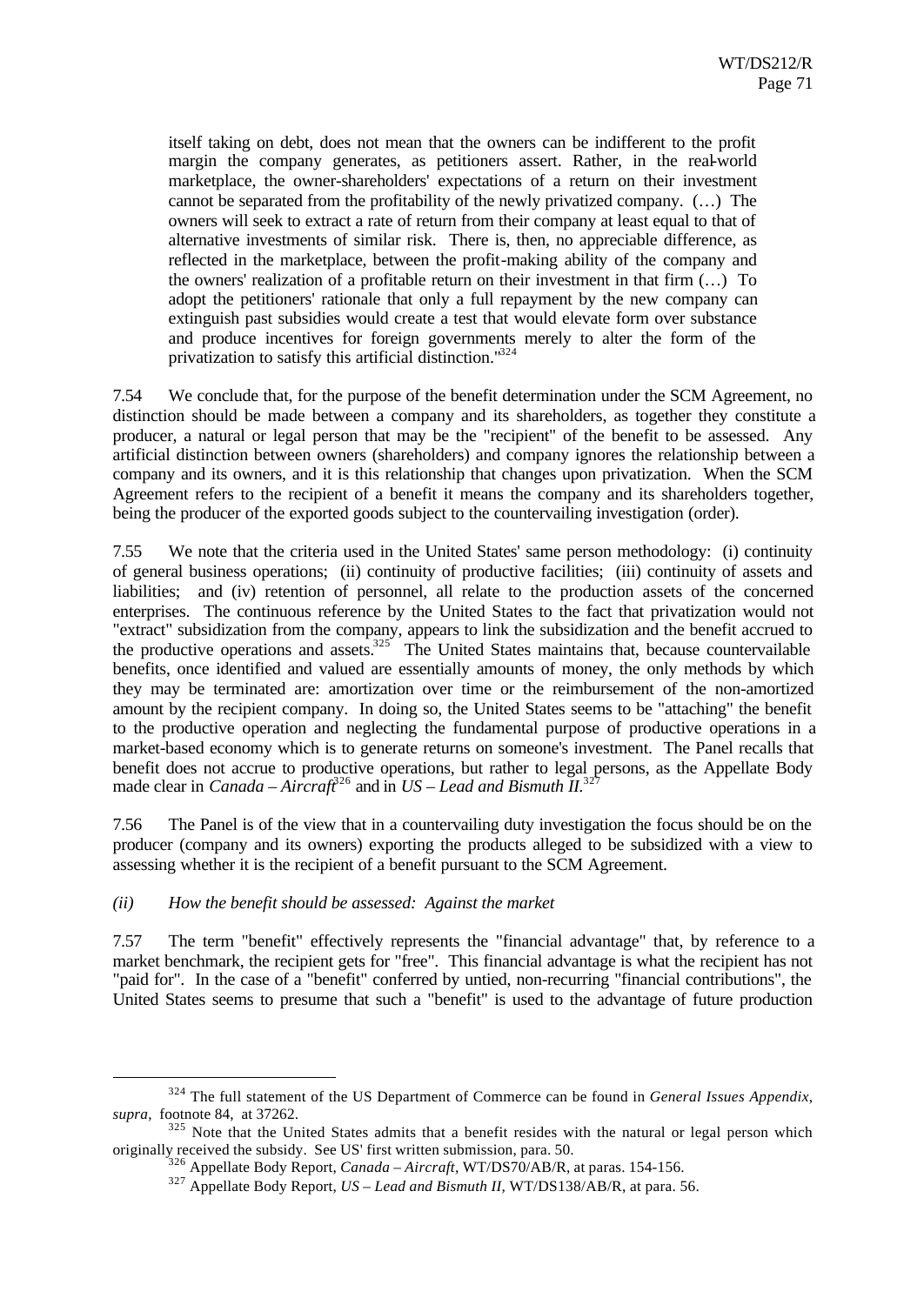through investment in productive assets. In this sense, the beneficiary of untied, non-recurring "financial contributions" is deemed to have acquired productive assets for "free".<sup>328</sup>

7.58 We are of the view that the word "benefit", as used in Article 1.1(b), implies a comparison which we believe is market-based. Indeed, in Article 14, all the benchmark comparisons relate to market conditions: "usual investment practice" in 14(a); "comparable commercial loan … on the market" in 14(b); "comparable commercial loan absent the government guarantee" in 14(c); "adequate remuneration … in prevailing market conditions" in 14(d).

7.59 In *Canada – Aircraft* the Appellate Body confirmed this view that the "benefit" analysis implies a comparison, and that the comparison should be made with the marketplace:

"This must be so, for there can be no "benefit" to the recipient unless the "financial contribution" makes the recipient "better off" than it would otherwise have been, absent that contribution. In our view, the marketplace provides an appropriate basis for comparison in determining whether a "benefit" has been "conferred", in the sense of determining whether the recipient has received a "financial contribution" on terms more favourable than those available to the recipient in the market.<sup>329</sup>

- (c) The particular circumstances of privatization
- *(i) A particular change in ownership*

7.60 Privatization is a very particular and complex change in ownership. It involves a fundamental transformation of a government-owned and controlled entity into a privately-owned, market-oriented company. Following privatization and consistent with commercial principles, the owners of the privatized company should be profit-maximizers, set on obtaining a market return on the entirety of their investment in the privatized company. Ultimately, therefore, the owners' investment in the privatized company will be recouped through the privatized company providing its owners a market return on the full amount of their investment.

7.61 We note again that the US Department of Commerce statement in this regard is most relevant:

"Rather, in the real-world marketplace, the owner-shareholders' expectations of a return on their investment cannot be separated from the profitability of the newly privatized company. Privatized companies (and their assets) are now owned and controlled by private parties who are profit-maximizers. Unlike the former company, which did not need to earn a return on capital when owned and controlled by the government (i.e., when the government is 100 percent owner there is no necessity of paying dividends to itself), the privatized firm now faces the same capital market as its competitors. … Put another way, the privatized company now has an obligation to provide to its private owners a market return on the company's full value."<sup>330</sup>

7.62 In their arguments before the Panel, both parties referred to the issue of change in ownership *per se*, and developed a distinction between a partial and a complete change in ownership. The European Communities initially argued that any change in ownership would necessitate a reevaluation of the benefit. The United States argued that since ownership of publicly traded companies and their market value change every day, a re-evaluation at every change in ownership would be impracticable. The European Communities responded that the change in ownership must be of a sufficient magnitude so as to change the control of the enterprise and thus trigger a re-evaluation of

<sup>328</sup> Panel Report, *US – Lead and Bismuth II*, WT/DS138/R, at footnote 80.

<sup>329</sup> Appellate Body Report, *Canada – Aircraft,* WT/DS70/AB/R, at para. 157.

<sup>330</sup> *General Issues Appendix*, *supra,* footnote 84, at 37262.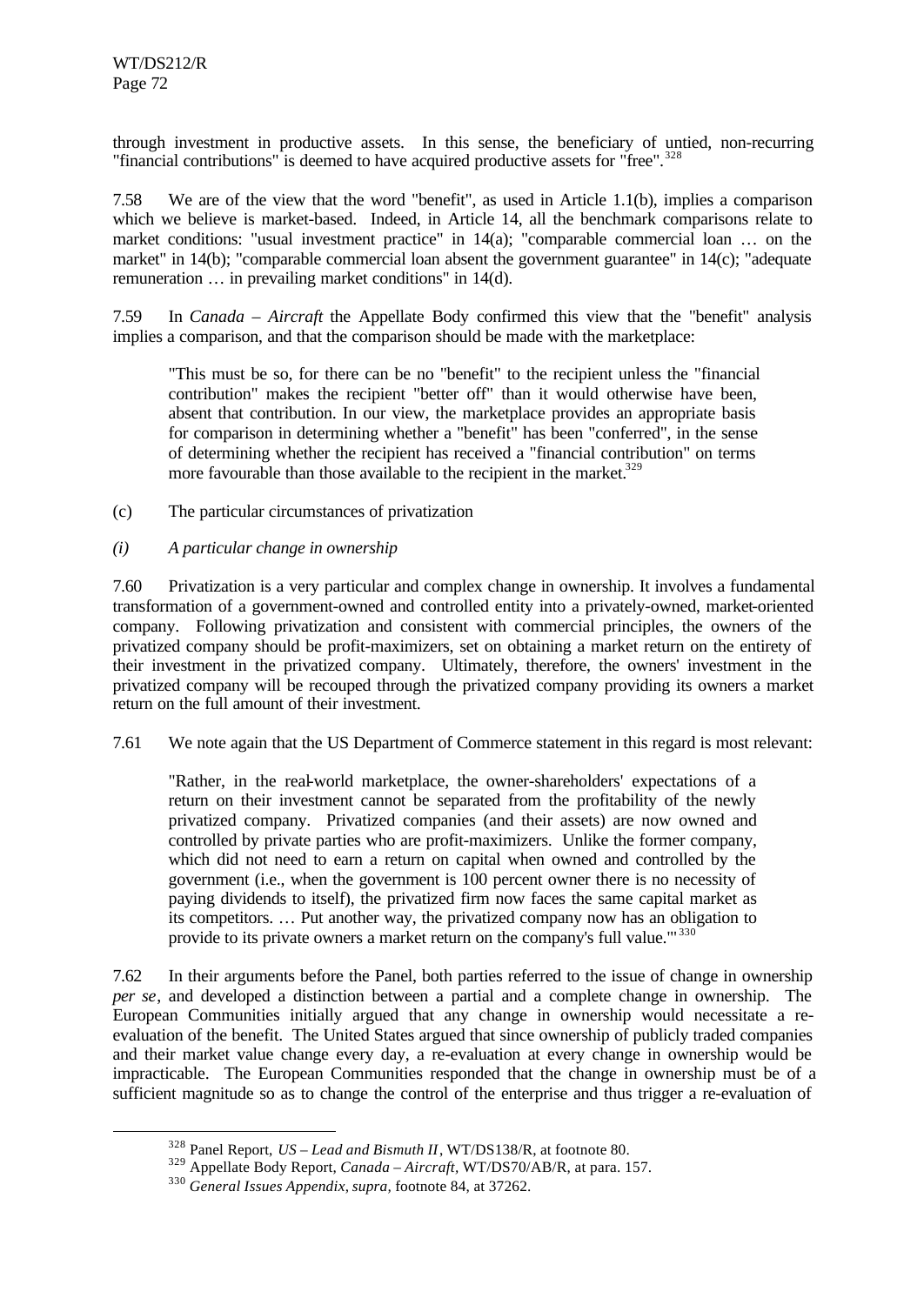the conditions of application of the SCM Agreement. We have not considered it necessary to address all those situations, as we have before us 12 determinations where the relevant government had sold all, or substantially all, its ownership interest and clearly no longer had any controlling interest in the privatized producer. state-owned.

## *(ii) Whether privatization triggers the obligation to (re-)examine the conditions of application of the SCM Agreement*

7.63 The European Communities claims, and the United States admits, that in case of a change in ownership (including privatization), the investigating Member is under the obligation to (re)consider the conditions of application of the SCM Agreement.<sup>331</sup> The dispute arises over a difference in what examination fulfils that obligation. The European Communities claims that the investigating authority must determine whether the privatization took place at arm's-length and for fair market value. The United States maintains that the investigating authority need only look into the nature of the privatization transaction if the post-privatization entity is a "distinct legal person" from the original state-owned producer. $332$ 

7.64 The Panel is of the view that the SCM Agreement requires that when a Member is informed of a privatization of a state-owned producer whose exports are subject to a countervailing duty order or investigation, the importing Member must (re)examine the conditions of application of the SCM Agreement *vis-à-vis* the new privatized producer. There is a fundamental reason for that requirement.

7.65 As we mentioned before, after the privatization, a new privatized producer is exporting the products which are the object of the countervailing duty investigation. In the 12 cases before us the governments had severed their control over the state-owned producers upon privatization. The privatized producers could no longer rely on government financing for their operations and could no longer receive things for free. Indeed, it is reasonable to assume that the act of privatization has involved a payment for the assets and the shares of the state-owned producer. A payment for consideration necessarily implies that the privatized producer may not have received anything for free. In fact, as we explain in greater detail hereafter, if this payment for consideration reflects fair market value in an arm's-length transaction, the privatized producer will not have received any benefit.<sup>333</sup> Therefore, after a privatization, the conditions of the SCM Agreement should be Therefore, after a privatization, the conditions of the SCM Agreement should be (re-)examined *vis-à-vis* the privatized producer, since it is possible that the advantage, the benefit from the prior financial contribution (subsidization), has been extinguished *vis-à-vis* the privatized producer.

7.66 For the United States, in case of a change in ownership, the focus of this benefit determination is only the company/producer, which, the United States claims, may not have changed into a distinct legal person when privatized; since the benefit resides in the company, so long as the company remains the same legal person, the benefit continues to accrue to the privatized producer.

<sup>331</sup> *See* EC's second written submission, para. 26; *and* US's second written submission, para. 11.

<sup>&</sup>lt;sup>332</sup> The United States has admitted that in a situation where a person purchased 100 per cent of the shares of a producer at fair market value, the new owner does not receive any benefit from the transaction. *See* US' first written submission, para. 53; US' second written submission, para. 9; *and* US' statement at the second substantive meeting, para. 19.

 $\frac{333}{333}$  The economic reasoning behind this is that the subsidy bestowed to the state-owned producer will necessarily be reflected in the balance sheet of the state-owned producer. Following privatization (where ownership shifts from the public to private sector), the sale price paid for the assets and shares of the stateowned producer will include a valuation of the advantage brought by the financial contribution, i.e. the benefit pursuant to the SCM Agreement. As we will elaborate further below, when this valuation reflects market conditions, the benefit would be extinguished, since it has been fully paid for.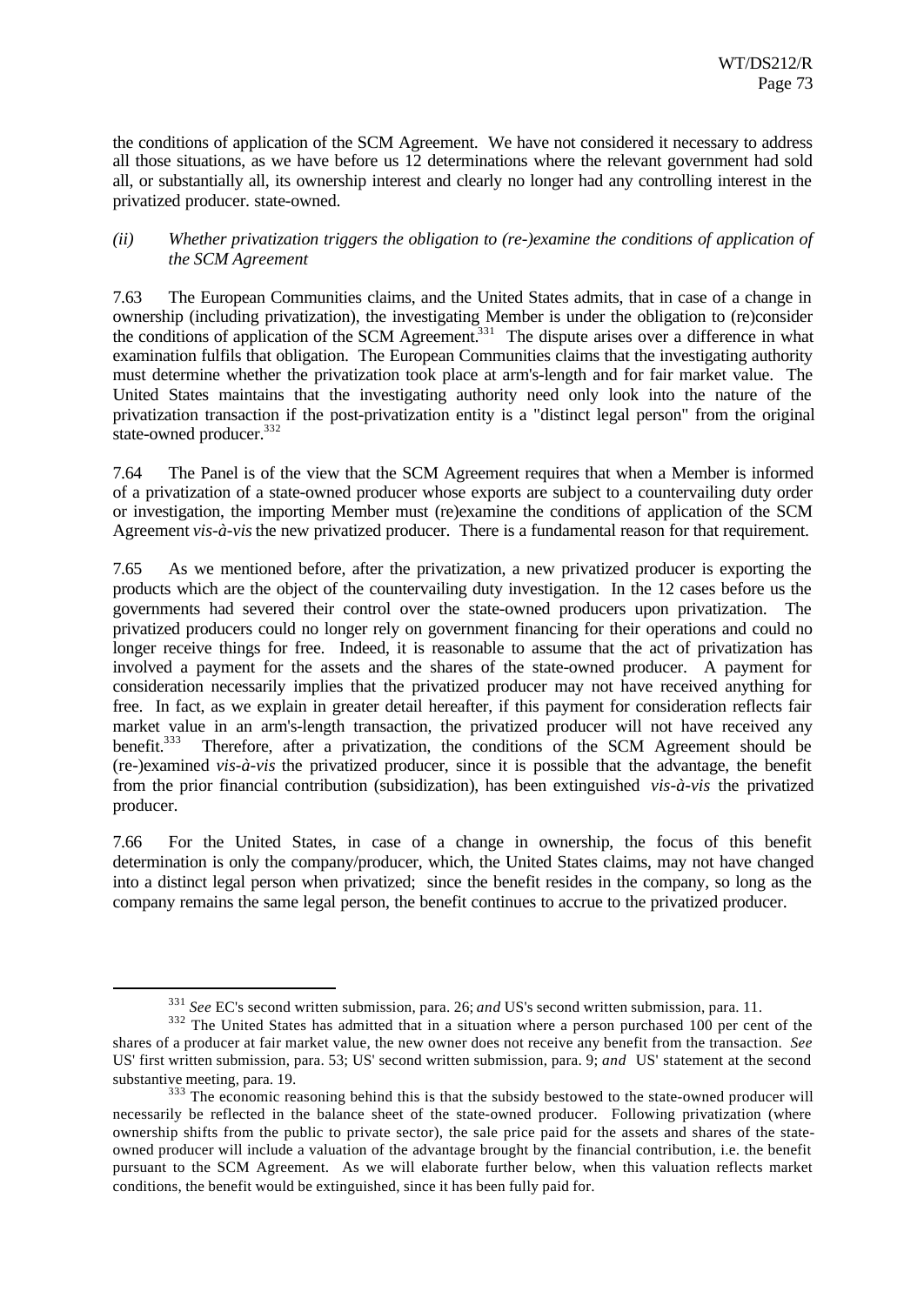7.67 The Appellate Body in *US – Lead and Bismuth II<sup>334</sup>*, has recognized that following the privatization of the state-owned producer BSC, the US Department of Commerce should have re-examined and reconsidered the continuing existence of the benefit stream for the new privatized producers, UES and BS plc/BSES.

"We agree with the panel that … the changes in ownership leading to the creation of UES and BS plc/BSES should have caused the USUS Department of Commerce to examine whether the production of leaded bars by UES and BS plc/BSES respectively, *and not BSC*, was subsidized."<sup>335</sup> (emphasis added)

7.68 From our reading of the Panel and the Appellate Body reports in *US – Lead and Bismuth II*, the Appellate Body does not seem to have based any of its findings on the premise that BSC and, UES and BS plc/BSES were two distinct legal persons or that UES and BS plc/BSES were engaged in commercial and industrial activities that were distinct from that of BSC, as suggested by the United States. The parties seem to have accepted that the operations of BSC were the same as those of UES and BS plc/BSES.<sup>336</sup> To us, it seems that the privatization of BSC that led to the creation of UES and BS plc/BSES did not appear to have led to distinct legal persons using the criteria applied by the United States in the same person methodology (i.e. continuity of general business operations, continuity of production facilities, continuity of assets and liabilities, and retention of personnel). Still, the Appellate Body concluded that the focus of the benefit determination was to be the privatized producer and not the state-owned producer, the company, or the productive operations.

7.69 The United States also insists on the fact that, in its view, the Appellate Body's conclusion in *US – Lead and Bismuth II –* that the condition of application of the SCM had to be re-examined *vis-àvis* the privatized producer – was based on the assumption that the privatized producers was a distinct legal person from the state-owned producer, and not on the fact that there had been a change in ownership for consideration. In particular, the United States insists that the Appellate Body, when quoting and upholding the Panel's conclusion, did not make any reference to change in ownership "for consideration". For the United States, this is evidence that the change in ownership at arm's-length and for a fair market value was not relevant to the Appellate Body's reasoning.

7.70 We disagree with the United States' reading of the Appellate Body Report in *US – Lead and Bismuth II.* In our view, when the Appellate Body wanted to express disagreement with the Panel report, it did so quite explicitly (as it did with regard to the nature of the examination process under administrative review<sup>337</sup>). In addition, since the parties had admitted that the privatization had taken place at fair market value, it would follow that full consideration was paid; therefore the Appellate Body did not have to address the issue of consideration. We note also that the Appellate Body upheld the Panel's conclusion that it was the change in ownership leading to the creation of the privatized producers that triggered the obligation to re-examine the conditions of application of the SCM Agreement.<sup>338</sup> Since the US Department of Commerce's finding of the continuing countervailable "benefit" to the privatized producer was effectively based on the old state-owned company acquiring productive assets etc. for free, a privatization for consideration raises the possibility that the original "benefit" determination in respect of the state-owned producer is no longer valid for the new

<sup>&</sup>lt;sup>334</sup> In that case the change of ownership was invoked in the context of an administrative review.

<sup>335</sup> Appellate Body Report, *US – Lead and Bismuth II,* WT/DS138/AB/R, at para. 62.

<sup>336</sup> See the Panel Report, *US – Lead and Bismuth II,* WT/DS138/R, at para. 6.70 referring to the US' responses to that Panel's questions where the United States itself argued that the state-owned producer and the privatized producers were conducting the same operations.

<sup>337</sup> *See* Appellate Body Report, *US – Lead and Bismuth II,* WT/DS138/AB/R, at para. 63.

<sup>&</sup>lt;sup>338</sup> "In this case, given the changes in ownership leading to the creation of UES and BS plc/BSES, the US Department of Commerce was required under Article 21.2 to examine, on the basis of the information before it relating to these changes, whether a "benefit" accrued to UES and BS plc/BSES." Appellate Body Report *US – Lead and Bismuth II,* WT/DS138/AB/R, at para. 62.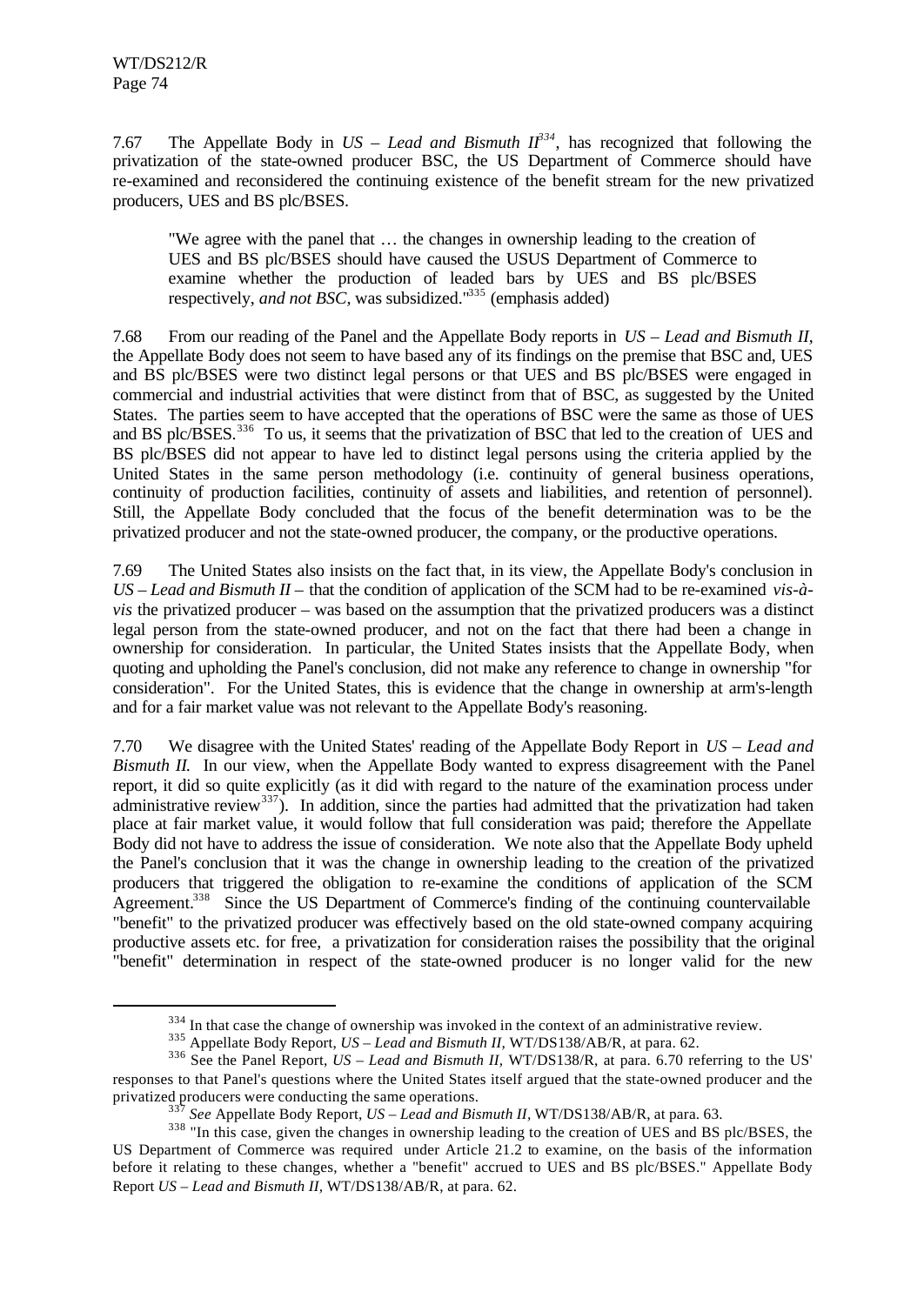privatized producer (the company and/or its owners). This is even more so when there is an allegation of a fair market value transaction at arm's-length.

7.71 The Panel concludes, therefore, that when informed of the privatization in each of the 12 determinations at issue, the United States should have examined whether each privatized producer "was subsidized", namely whether it had received any benefit from the prior financial contribution (subsidization) to the state-owned producer.

## *(iii) Did the privatized producer get any "benefit" from the prior financial contribution?*

7.72 When a state-owned company/producer receives subsidies from the government, the advantage conferred by the subsidy should be reflected in the fair market value (sale price) of the state-owned enterprise to be privatized. Thus, if upon privatization, fair market value is paid for all productive assets, goodwill, etc. employed by the state-owned producer, the Panel fails to see how the subsidies bestowed to the state-owned producer could subsequently be considered to still confer a "benefit" on the privatized producer (in the sense of the company together with its owners) who has paid fair market value for all the shares and assets, reflecting, we must assume, the value of past subsidization. The privatized producer will not have received a benefit or any advantage, because it has received nothing for free: all assets which it has acquired, further to the privatization transaction, have been fully paid for under normal market conditions, and it is those market conditions that serve as a benchmark for assessing the benefit to the privatized producer, as envisaged in Article 14 of the SCM Agreement. Furthermore, since the fair market value paid to the state-owned producer is deemed to include (*de facto*) the value of the advantage or benefit already received, the Panel considers that the privatization transaction for fair market value includes the repayment to the government of the subsidy as valued by the market at the time of privatization. <sup>339</sup>

7.73 The United States admits that the owners of the privatized producer have not received any new benefit from the transaction, since they paid fair market value for what they purchased and have not received anything for free. The United States claims, however, that the benefit from prior financial contributions (subsidization) to the state-owned producer remains in the privatized company/producer, because the United States makes a distinction between the owners and the postprivatization company itself. It claims that privatization does not automatically result in a change of the legal personality of the producer; hence the state-owned producer and privatized producer being the same, the financial contribution and benefit therefrom, provided to the state-owned producer "reside" in the legal person or company and continues to accrue to the legal person now owned by the privatized producer.

7.74 To the argument that the new owners have paid for everything they got upon the privatization, the United States replies that the owners may not have received any new benefit if the transaction was made at arm's-length and for fair market value, but the company itself, the producer – if it is still the same legal person as before the privatization, may still benefit from the prior financial contributions. The United States argues that the Panel should not treat money taken out of an owner's pocket as having been taken out of the company, potentially eliminating subsidies that reside in the company. It adds that if the company (not the owners) producing the goods subject to countervailing duties, itself pays back the subsidy, or if the assets of the state-owned producer are sold to a new and distinct legal person producing the same goods, then the benefit (and thus subsidization) may be extinguished. The United States insists that a distinction must be drawn between the shareholders and the company; that the subsidy "resides" in the company and remains there; and that payment of fair market value by the

<sup>&</sup>lt;sup>339</sup> This does not suggest a "cost-to-government" approach to a determination of benefit. The nominal cost of the financial contribution may have little to do with the price sold, which will be dictated by the market, not by the government past financing situation. What this clearly entails is that there has been a market assessment of the value of the benefit bestowed to the state-owned producer and that that benefit has now been fully paid for.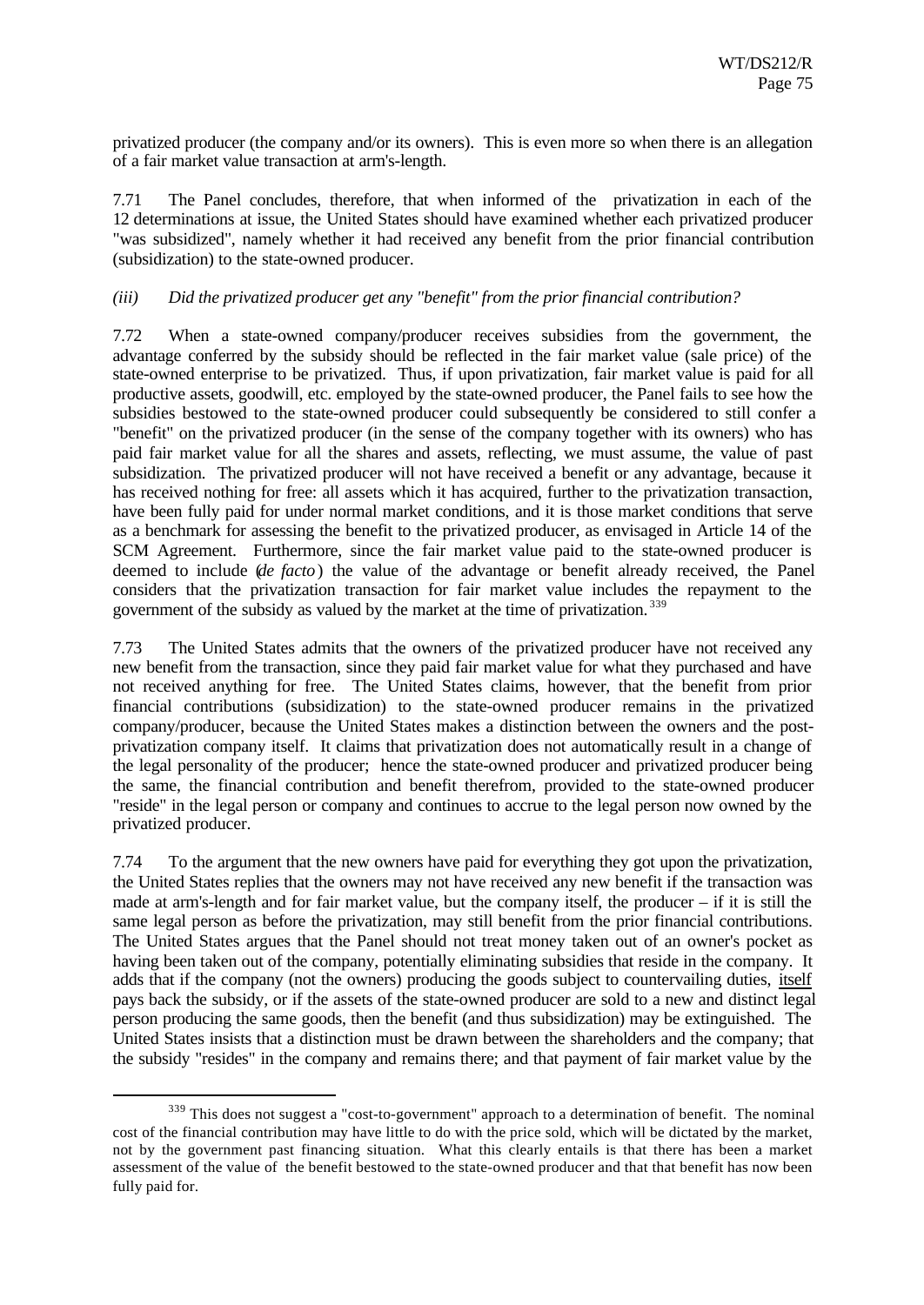owners of the producer does not extinguish the benefit to that same pre/post privatization producer. Therefore, it considers that it is obliged to examine the conditions of the transaction – and whether the change in ownership took place at arm's-length and for fair market value – only when the privatized producer is determined to be a distinct legal person from the state-owned producer which received the prior financial contribution.

7.75 In the Panel's view, the United States' methodology does not recognize that privatization by itself can change the benefit determination under the SCM Agreement; the United States attempts to identify the recipient of the benefit determination with reference to the initial recipient of the financial contribution. The Panel understands that it is a normal and accepted practice (including both in the United States and the European Communities), for the importing Member to presume that a non-recurring subsidy will provide a benefit over a period of time, which is normally presumed to be the average useful life of assets in the relevant industry. We note that nothing in Article 1.1 nor Article 14 of the SCM Agreement explicitly provides for such a possibility. This practice is based on the fact that a non-recurring financial contribution will not be treated by a company as attributable solely to the current period but will be considered as providing a lasting benefit over an extended period of time. The investigating authority normally assumes that this extended period of time will be the amortization period used in the relevant sector.<sup>34</sup>

7.76 In our view, a privatization at arm's-length and for fair market value extinguishes the benefit to the privatized producer, which benefit the market has valued when assessing the fair market price which the privatized producer has fully paid for upon the privatization. This is to say that a privatization at arm's-length and for fair-market value reverses the presumption that the benefit of a non-recurring financial contribution which has been allocated within a given period of time will continue to accrue to a recipient during the allocated period. Therefore, if it wants (to continue) to apply countervailing duties, the importing Member must demonstrate, based on its examination of the conditions of the privatization, that the privatized producer (still) benefits from the prior financial contribution (subsidization).

7.77 In the Panel's view, the United States' same person methodology, as such, prohibits the examination of the conditions of the privatization-transaction when the privatized producer is not a distinct legal person based on criteria relating mainly to the industrial activities of the producers concerned. In applying its methodology the US Department of Commerce does not assess whether the privatized producer has received any benefit from prior financial contributions. In fact the United States twice admitted that the new owner(s) of the privatized company do not get any new benefit from the prior financial contribution when it/they paid fair market value for the assets and the shares of the state-owned producer. But the United States argues that the company continues to "carry" the benefit stream allocated over the lifetime of certain productive assets. We disagree. We believe that privatization calls for a (re)determination of the existence of a benefit to the privatized producer, and that fair market value payment by the privatized producer (and its owners) extinguishes the benefit resulting from the prior financial contribution (subsidization) bestowed upon the state-owned producer, because no advantage or benefit accrued to that privatized producer over and above what market conditions dictate pursuant to Article 14 of the SCM Agreement.

7.78 The United States admitted that when the new privatized producer is not a distinct legal person (based on the activities, productive assets, management, staff) from the previous state-owned producer, it considers that the benefit attributed to the state-owned producer can be automatically attributed to the privatized producer without any examination of the condition of the transaction. We are of the view that with the same person methodology (as it did with the gamma methodology), the US Department of Commerce, in failing to examine the conditions of the privatizations, does not focuss its analysis on the relevant issues: it does not determine whether subsidization (and in particular benefit) exists for the privatized producer under investigation.

<sup>340</sup> *See* US' and EC's responses to question No. 6 posed by the Panel.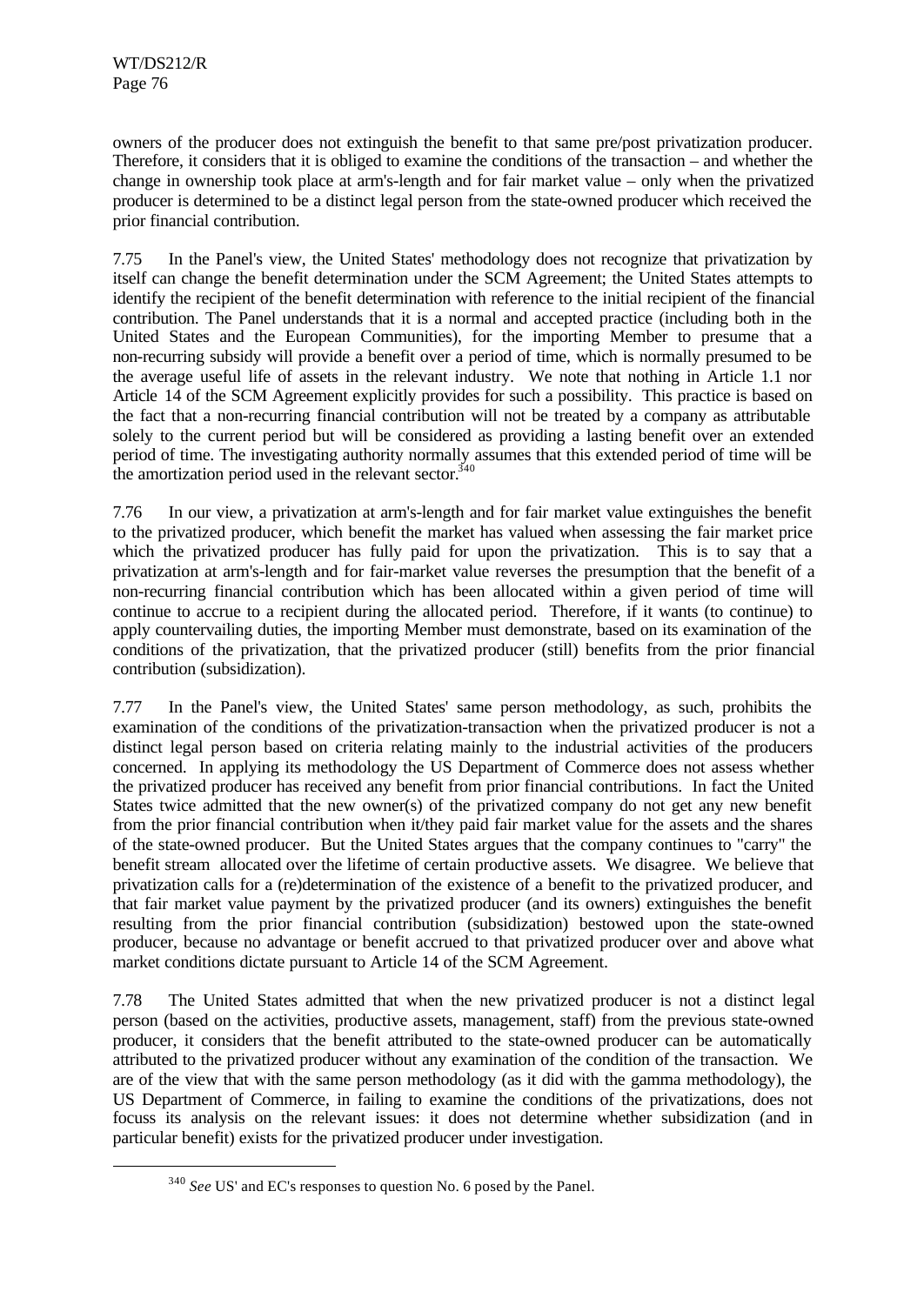7.79 We note that this was one of the base for the reasoning of the  $\text{CIT}^{341}$  when it concluded that the same person methodology was inconsistent with US Section 1677(5)(F):

"… the new statute required two actions from Commerce: one, that the terms of the sale must be examined, and must include analysis of the entire transaction to determine if the subsidy (not the corporate entity) passed through to a person now under investigation. … In addition, such examination must focus on the new owner. … Commerce … must look at facts and circumstances of the TRANSACTION, to determine whether the PURCHASER, received a subsidy, directly or indirectly, for which it did not PAY ADEQUATE COMPENSATION."

7.80 We would like to address an additional matter. The United States seems to be "attaching" the benefit to the production activity, which may not have changed with privatization, even though the privatized producer must now compete according to market rules and can no longer take advantage of the below-market cost benefits to which the state-owned producer had access. Although the United States declares that the SCM Agreement does not require investigating authorities to investigate whether a subsidy recipient derives any competitive advantage from a subsidy<sup>342</sup>, it seems to complain about the fact that prior subsidization may have distorted the market and may have artificially maintained producers that would not otherwise be there. Indeed, the United States developed its arguments using hypothetical examples of companies that would not be in the market, absent subsidization.<sup>343</sup> We understand the concerns of the United States. However, as indicated in paragraph 7.42, countervailing duties are not designed to counteract all market distortions or resource misallocations which might have been caused by subsidization. For the purpose of determining the existence of a benefit under the SCM Agreement, it is irrelevant whether or not any potential market distortions resulting from the prior subsidy remain after the privatization at arm's-length and for fair market value.<sup>344</sup> The existence of a benefit should be determined only with reference to the terms on which a financial contribution could be obtained by the recipient on the market.<sup>345</sup>

7.81 For the reasons mentioned above, we conclude that the same person methodology – applied in Case No.  $12 -$  is inconsistent with the SCM Agreement, as interpreted by the Panel and the Appellate Body reports in *US – Lead and Bismuth II* and this Panel, because it does not require that in all cases of privatization, the US Department of Commerce examine the conditions of such privatization with a view to determining whether the benefit resulting from the financial contribution received by the state-owned producer continues to accrue to the privatized producer. The same person methodology is inconsistent with the SCM Agreement because in situations of privatization at arm's-length and for

<sup>341</sup> *GTS Industries v. United States* Court No. 00-03-00118 (Ct. Int'l Trade 4 January 2002), at 14-18. Exhibit EC–30 to the EC's second written submission. *See* also, *Final Results of Redetermination pursuant to Court Remand*, *Allegheny Ludlum Corp. et al. v United States* Court No. 99-09-00566, (Ct. Int'l Trade 13 December 2000) (unpublished) ("*Allegheny Ludlum I")*.

<sup>&</sup>lt;sup>342</sup> *See* US' response to question No. 14 posed by the Panel.

<sup>343</sup> *See* for instance, US' first written submission, paras 62-63.

<sup>344</sup> Panel Report, *US – Lead and Bismuth II*, WT/DS138/R, at footnote 95 to para. 6.81. We recall that in dispute settlement and in their recommendations, panels are prohibited from adding or diminishing rights and obligations of Members under the covered agreements, Article 3.2 and 19.2 of the DSU.

<sup>&</sup>lt;sup>345</sup> It is interesting to note that in *Saarstahl I*, the CIT concluded that the US Department of Commerce's interpretation "[would] impose a heavy burden on commercial transactions as it effectively requires buyers to value the potential liability of purchasing productive units which previously received a subsidy. A purchaser could no longer value a business based on market considerations; he would have to investigate whether there had been previous subsidies that were being, or possibly might be, countervailed in the future. The burden would be especially onerous where a productive unit which had received subsidies and never exported to the US under prior ownership begins such exportation." *Saarstahl AG v. United States* 858 F. Supp. 187 (Ct. Int'l Trade 1994) (hereinafter *Saarstahl I),* at para. 9. Note that this decision was overturned by the US Court of Appeals for the Federal Circuit based on the interpretation of US legislation prior to the pre–URAA implementing Act.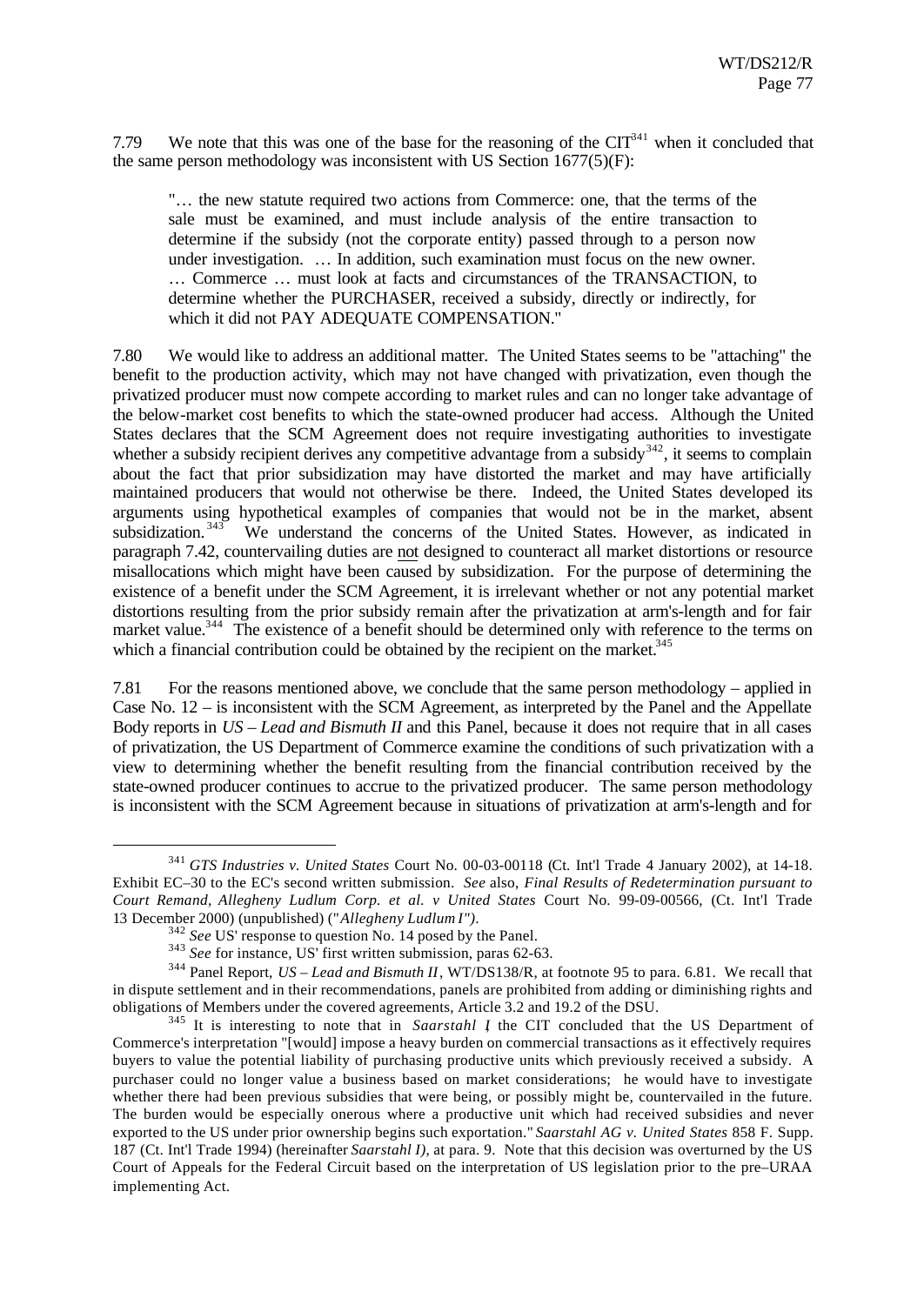fair market value, the US Department of Commerce is prohibited from reaching the systematic conclusion that the privatized producer has not received any benefit, thus rebutting the presumption, if any, that the benefit from prior financial contributions (or subsidization) continues to accrue to the privatized producer, unless it finds that the privatized producer is a person legally distinct from the state-owned producer based on the criteria used in the same person methodology.

7.82 In our view, in privatization situations, the importing Member must always examine the conditions of the privatization to determine whether the privatized producer has received any benefit from a prior financial contribution bestowed on the state-owned producer, independently of whether the privatized producer is a distinct legal person from the state-owned producer. Privatizations at arm's-length and for fair market value must lead to the conclusion that the privatized producer paid for what he got and thus did not get any benefit or advantage from the prior financial contribution bestowed upon the state-owned producer. While Members may maintain a rebuttable presumption that the benefit from prior financial contributions (or subsidization) continues to accrue to the privatized producer, privatizations at arm's-length and for fair market value is sufficient to rebut such a presumption. Furthermore, since the fair market value paid for the state-owned producer is deemed to include the market value of the benefit received, the Panel considers that the privatization transaction for fair market value includes the repayment to the government, as the shareholder of the state-owned producer, of the subsidy as valued by the market at the time of privatization.

7.83 As mentioned before, the United States' same person methodology was applied in Case No. 12, in the context of an administrative review. Members' specific obligations in administrative reviews are discussed in the following section of this report and we shall complete our examination of the application of the same person methodology in the administrative review of Case No. 12 in Section D below.

7.84 In all the other cases before us, the determinations were performed using the gamma methodology which has already been condemned by the Panel and Appellate Body reports in *US – Lead and Bismuth II*. The United States admits that in the original investigation of Case Nos. 1 to 6 and in the administrative review in Case No. 7, it must re-examine its benefit determinations since they were based on the gamma methodology; the United States notes that pursuant to domestic court orders, these six cases have been remanded for redetermination.

7.85 We do not need to examine fully all the aspects of the gamma methodology, as it has already been condemned by the Panel and Appellate Body in  $US - Lead$  and Bismuth  $II^{346}$  We recall the Appellate Body's findings that when it applied the gamma methodology in the determination against UES and BS plc/BSES, it found that the United States had violated the SCM Agreement:

"On the basis of the above reasoning, we uphold the Panel's finding that, in the particular circumstances of this case, the USUS Department of Commerce should have examined in its 1995, 1996 and 1997 administrative reviews whether a 'benefit' accrued to UES and BS plc/BSES following the changes in ownership; as well as the Panel's finding that, on the facts of this case, no 'benefit' was conferred on UES or BS plc/BSES as a result of the 'financial contributions' made to BSC."<sup>347</sup>

7.86 In light of the European Communities' claims and our terms of reference, the Panel concludes that the original investigations' determinations in Case Nos. 1, 2, 3, 4, 5 and 6, based on the gamma

<sup>346</sup> The Appellate Body made clear in *United States – Import Prohibition of Certain Shrimp and Shrimp Products – Recourse to Article 21.5 of the DSU by Malaysia* ("*US – Shrimp (Article 21.5 – Malaysia*)"), (WT/DS58/AB/RW, adopted 21 November 2001, that the interpretations and findings by the Appellate Body create legitimate expectations among WTO Members, and, therefore, should be taken into account where they are relevant to any dispute; at paras. 108-109.

<sup>347</sup> Appellate Body Report, *US – Lead and Bismuth II,* WT/DS138/AB/R, at para. 74.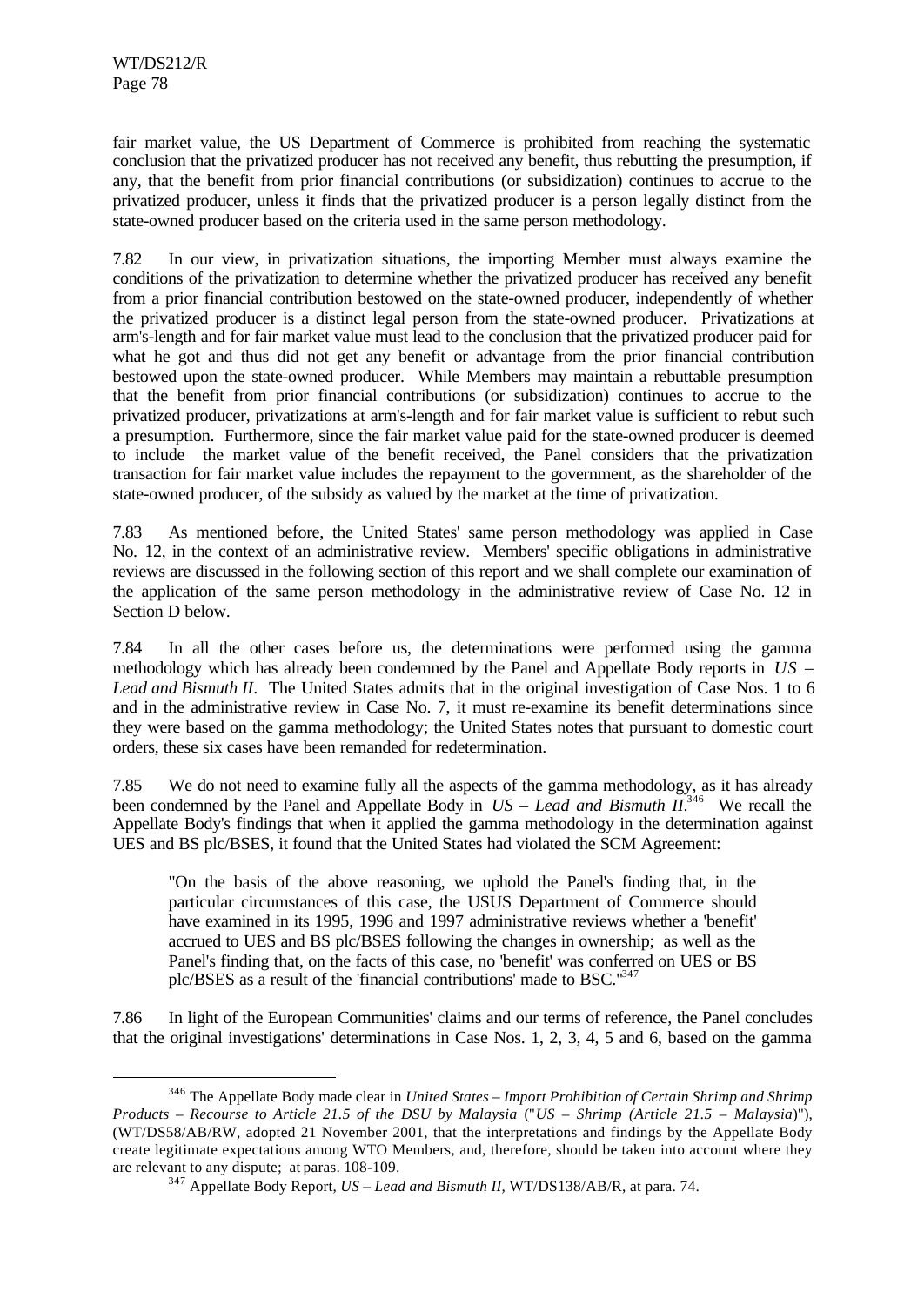methodology, are inconsistent with Articles 10, 14 and 19.1 and 19.4 of the SCM Agreement. In failing to examine the conditions of the concerned privatizations, namely whether they occurred at arm's-length and for fair market value, the United States had not first determined whether the privatized producers had received any benefit, pursuant to the SCM Agreement, from the prior financial contribution (subsidization).

7.87 The SCM Agreement only allows countervailing duties to be imposed when an importing Member has determined that the producer under examination – that is the company and its owners – have received an unfair benefit. Thus, in Case Nos. 1, 2, 3, 4, 5 and 6, the United States was not entitled to impose duties to countervail pre-privatization non-recurring subsidies as it did. Since these countervailing duties were imposed without legal basis pursuant to the SCM Agreement they should be removed accordingly.

7.88 The gamma methodology was also used in the context of the administrative review in Case No. 7. We examine further the determination in Case No. 7 in Section D hereafter.

7.89 The gamma methodology was used as well in the four sunset reviews (Case Nos. 8, 9, 10 and 11). The United States raises specific arguments and defences regarding its sunset review obligations, which we examine in Section E hereafter, where we complete our examination of those determinations.

7.90 The United States proposes to reconduct these determinations on the basis of the same person methodology and argues that these remand redeterminations, which have not been concluded, are not part of the terms of reference of the Panel. The Panel agrees with the United States that these remand redeterminations are not part of the terms of reference of the Panel, *stricto sensu*. The Panel notes, however, that the same person methodology is itself inconsistent with the SCM Agreement for the reasons mentioned above.

7.91 We now proceed to examine the application of the above findings on the consequence of privatization pursuant to the SCM Agreement, when the issue is raised in administrative reviews and sunset reviews.

D. EXAMINATION OF PRIVATIZATIONS IN ADMINISTRATIVE REVIEWS

# **1. Claims and arguments of the parties**

The European Communities claims that in the context of the administrative review of Case No.  $7^{348}$ , the US Department of Commerce has applied the gamma methodology in a manner inconsistent with Articles 21.1 and 21.2 of the SCM Agreement. The United States has admitted that its determination in Case No. 7 is inconsistent with its WTO obligations to the extent that it was not made using the same person methodology. The United States does not make such a similar admission for Case No.  $12^{349}$ , whose administrative review determination was based on the same person methodology and which is also challenged by the European Communities as being inconsistent with Articles 21.1 and 21.2 of the SCM Agreement.

# **2. Evaluation by the Panel**

l

7.93 We must determine whether and how the United States is obliged to examine and take into account privatizations when so requested under the administrative review procedure.

<sup>348</sup> *Sweden Admin. Review,supra,* footnote 43.

<sup>349</sup> *GOES Admin. Review, supra,* footnote 47.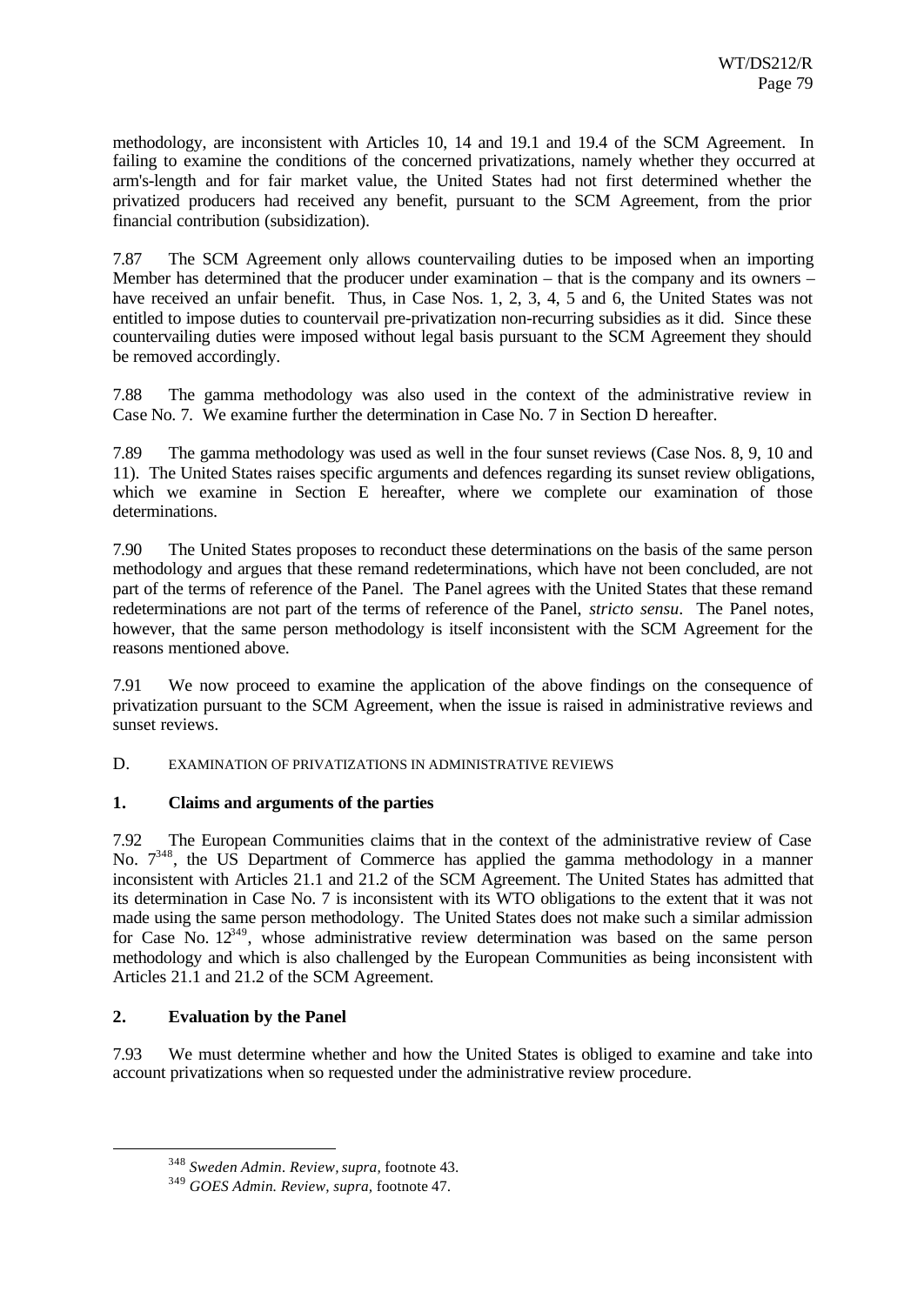7.94 Article 21.1 of the SCM Agreement provides that a countervailing duty shall remain in force only as long as, and to the extent necessary, to counteract subsidization. Article 21.2 states that the authorities shall review the need for the continued imposition of the duty, where warranted, on their own initiative or, provided that a reasonable period of time has elapsed since the imposition of the definitive countervailing duty, upon request by any interested party which submits positive information substantiating the need for a review.

7.95 In *US – Lead and Bismuth II*, the Appellate Body made clear that the importing Member cannot simply ignore facts that may reveal that no benefit, and thus no subsidization, exist *vis-à-vis* the privatized producer. The Appellate Body stated

"on the basis of its assessment of the information presented to it by interested parties, as well as of other evidence before it relating to the period of review, the investigating authority must determine whether there is a continuing need for the application of countervailing duties*. The investigating authority is not free to ignore such information*. If it were free to ignore this information, the review mechanism under Article 21.2 would have no purpose."<sup>350</sup> (emphasis added)

7.96 The Appellate Body added that it was of the view that the privatization of BSC – the change in ownership leading to the creation of UES and BS plc/BSES – was such as to require the United States to re-examine, in the context of that administrative review, whether the privatization had occurred at fair market value so that if there was no benefit to the new privatized producer, it should terminate its countervailing duties orders.

"*In this case, given the changes in ownership leading to the creation of UES and BS plc/BSES, the USDOC was required under Article 21.2 to examine, on the basis of the information before it relating to these changes, whether a 'benefit' accrued to UES and BS plc/BSES*." (emphasis added)<sup>351</sup>

7.97 We recall also that "in order to establish the continued need for countervailing duties, an investigating authority will have to make a finding on *subsidization*, i.e., whether or not the subsidy continues to exist. If there is no longer a subsidy, there would no longer be any need for a countervailing duty."<sup>352</sup> As discussed in Part C above, in order to conclude that subsidization existed in these Case Nos. 7 and 12, the US Department of Commerce was obliged to examine the conditions of the privatization with a view to assessing whether benefit to the prior state-owned producer continued to accrue to the privatized producer. Without such prior determination of benefit (and therefore subsidization) no countervailing duty orders could be maintained.

7.98 Although the investigation performed under an administrative review differs from that under an original investigation<sup>353</sup>, we are of the view that in the context of the administrative review of Case Nos. 7 and 12, the United States, which had been informed of the privatizations by the interested producers and by the European Communities (and its member States concerned), was obligated to reexamine the conditions of application of the SCM Agreement *vis-à-vis* the privatized producer. In

<sup>350</sup> Appellate Body Report, *US – Lead and Bismuth II,* WT/DS138/AB/R, at para. 61.

<sup>351</sup> Appellate Body Report, *US – Lead and Bismuth II,* WT/DS138/AB/R, at para. 62.

<sup>352</sup> Appellate Body Report, *US – Lead and Bismuth II,* WT/DS138/AB/R, at para. 54.

<sup>353</sup> *See* Appellate Body Report, *US – Lead and Bismuth II,* WT/DS138/AB/R, at para. 63:

<sup>&</sup>quot;… We believe that it is important to distinguish between the original investigation leading to the imposition of countervailing duties and the administrative review. In an original investigation, the investigating authority must establish that *all* conditions set out in the *SCM Agreement* for the imposition of countervailing duties are fulfilled. In an administrative review, however, the investigating authority must address those issues which have been raised before it by the interested parties or, in the case of an investigation conducted on its own initiative, those issues which warranted the examination."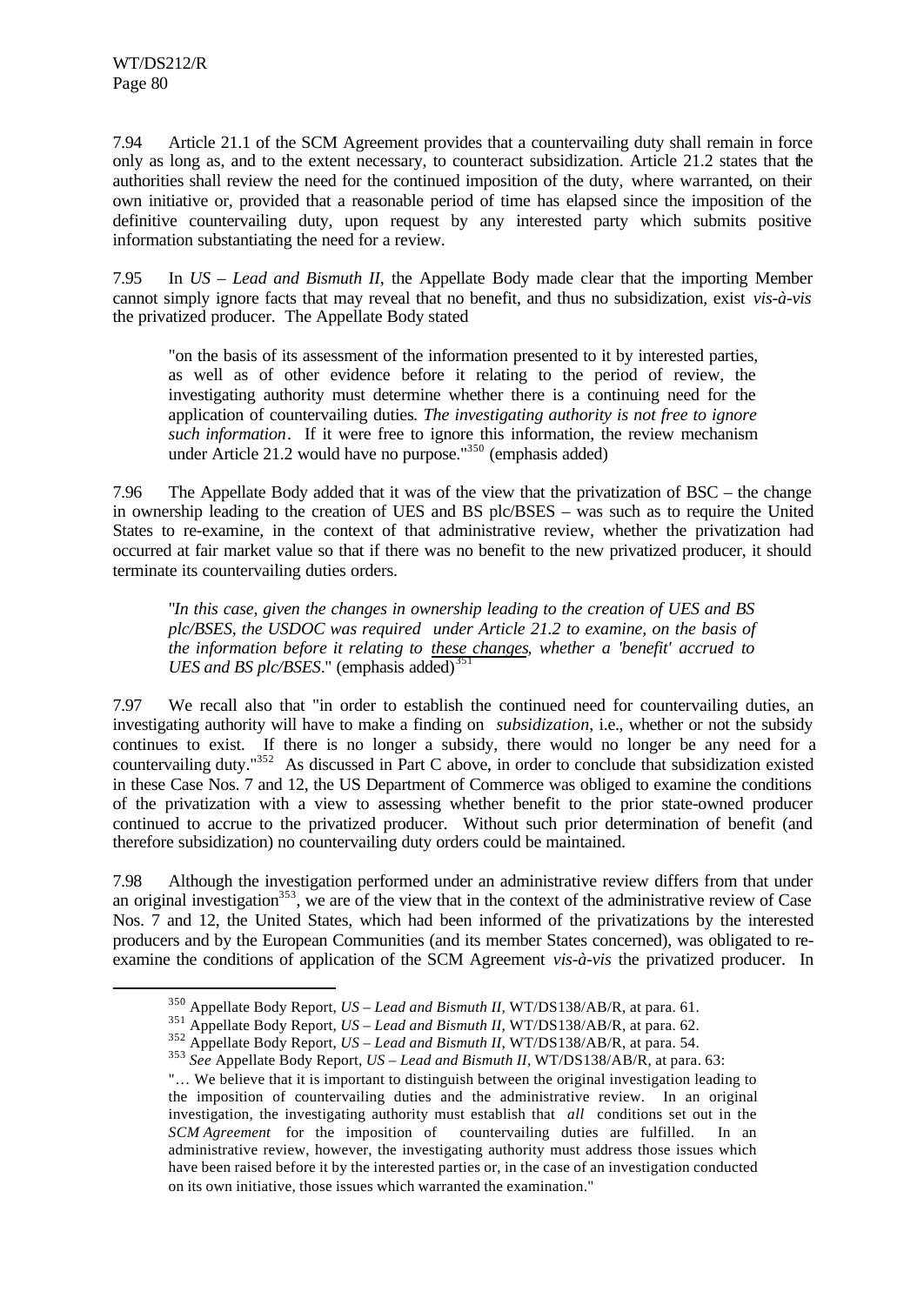particular, being informed of the privatization of a state-owned producer, the United States was obliged to determine whether the privatized producer continued to receive any benefit from the prior subsidization, before it could reach any conclusion that countervailing duties should be continued. If such privatization was at arm's-length and for fair market value, the United States was obliged to conclude that the privatized producer no longer obtained any benefit from the prior subsidization to the state-owned producer. In refusing to examine the conditions of such privatizations, the United States acted inconsistently with Article 21.1 and 21.2 of the SCM Agreement.

7.99 The Panel is rather of the view, that while the United States is correct in stating that *US –* Lead and Bismuth II did not require the US Department of Commerce to retroactively change closed countervailing duty orders and that WTO remedies are generally prospective, it did not preclude the European Communities from challenging other orders determined under the gamma methodology simply because they occurred prior to the Appellate Body ruling in *US –Lead and Bismuth II*. The Panel and Appellate Body rulings in *US – Lead and Bismuth II* were that, in the case of BSC privatization, countervailing duty orders against BSC should be terminated because benefit to UES and BS plc/BSES pursuant to the SCM Agreement had not been established. The European Communities, and other WTO Members, remain free to request that the United States bring any other allegedly WTO-inconsistent (ongoing) countervailing duty measures into conformity with the WTO Agreement, even if the implementation of the present Panel report will be prospective.

7.100 In sum, in its administrative review determinations in Case Nos. 7 and 12, the United States acted inconsistently with Articles 10, 14, 19.4, 21.1 and 21.2 of the SCM Agreement since the US Department of Commerce did not take into account the privatizations that occurred after the original investigation and did not re-examine the conditions of application of the SCM *vis-à-vis* the privatized producers. In failing to examine the conditions of the said privatizations (whether they were at arm'slength and for fair market value) the US Department of Commerce did not determine whether the privatized producers continued to receive any benefit from any prior financial contribution (subsidization). Therefore, in Case Nos. 7 and 12, the United States was not entitled to continue to impose duties to countervail pre-privatization, non-recurring subsidies as it did. Since these countervailing duties were imposed without legal basis pursuant to the SCM Agreement they should be removed accordingly.

#### E. EXAMINATION OF PRIVATIZATIONS IN SUNSET REVIEWS

# **1. Claims and arguments of the parties**

7.101 The European Communities claims that the application of the US sunset review procedures in Case Nos. 8, 9, 10 and 11 is inconsistent with Article 21.1 and 21.3 of the SCM Agreement. The United States contests this claim.

7.102 The European Communities submits that an investigating authority cannot determine whether there is a likelihood of continuation or recurrence of subsidization without considering whether, and the extent to which, a benefit continues to accrue and that this requires the authority to carry out a new, detailed investigation, in which it determines, on the basis of positive evidence, the likelihood of continuation or recurrence.<sup>354</sup> The European Communities argues that, under Article 21.3 of the SCM Agreement, it is for the investigating authority to make a determination of continuing injurious subsidization. In this regard, it indicates that to premise examination of evidence in a determination under Article 21.3 on the evidence having been examined in a review under Article 21.2 is inconsistent with the SCM Agreement, especially in the case of non-exporting producers which under the United States' regulation are precluded from requesting an Article 21.2 administrative review. The European Communities points out that the CIT reached the same conclusion in the *Dillinger* case

<sup>354</sup> *See* EC's second written submission, paras. 71-72.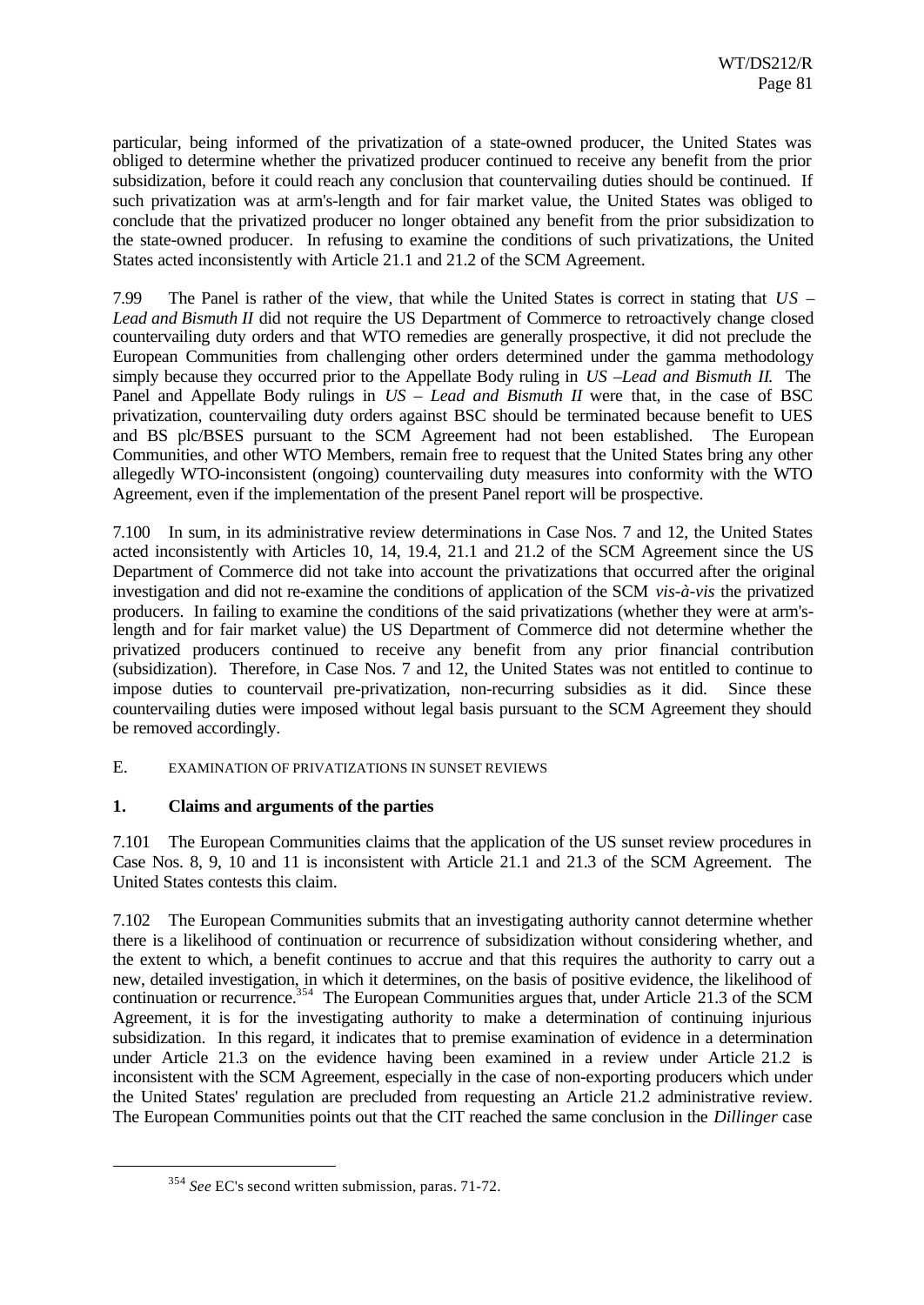when it found that the US Department of Commerce was not entitled to base its findings in sunset reviews only on evidence gathered in the initial investigation.<sup>355</sup>

7.103 The European Communities also argues that the United States inappropriately reverses the burden of proof in sunset reviews to the exporting producers when they do not respond to the notice of initiation of the sunset review. The European Communities argues that the investigating authority cannot just presume that there is a likelihood of continuation or recurrence of injurious subsidization merely because certain interested parties have not responded to a notice of initiation. The European Communities believes that under Article 21.3 of the SCM Agreement it is for the authorities to determine, and not for the respondent to disprove that there is a likelihood of continuation or recurrence.<sup>356</sup> Therefore, the European Communities concludes that this reversal of the burden of proof is inconsistent with Article 21.3 of the SCM Agreement.<sup>357</sup>

7.104 The United States considers that an investigating authority need not revisit *ex officio* its subsidy determination in a sunset review under Article 21.3 of the SCM Agreement. The United States considers that where there have been no administrative reviews of a countervailing duty order, the only evidence of subsidization which an investigating authority need take into account is evidence from the original investigation. The United States submits that in the four sunset reviews covered by this dispute, the US Department of Commerce was under no obligation, pursuant to Article 21.3, to convert its sunset reviews into full-blown administrative reviews of the respective countervailing duty orders.<sup>358</sup>

7.105 The United States does not seem to contest the issue of the burden of proof as such, but rather the nature of the sunset review obligation. The United States believes that, absent an administrative review, the only evidence of subsidization it is required to evaluate in a sunset review, in order to determine the likelihood of continuation or recurrence of the countervailable subsidies, is that contained in the original investigation. The United States maintains that sunset reviews are not the appropriate proceedings to evaluate new and complex evidence of subsidization.

# **2. Evaluation by the Panel**

l

7.106 The parties have made frequent references to the ongoing dispute in *United States – Corrosion Resistant Carbon Steel Flat Products from Germany* (WT/DS213) where the European Communities is claiming that the United States' sunset review legislation, administrative rules and practice are contrary to the United States' obligations under the SCM Agreement and the WTO Agreement. In the present dispute the European Communities is limiting its claims on the WTO-compatibility of the "application" of this sunset review practice in Cases No. 8, 9, 10 and 11.

7.107 As mentioned before, Article 21.1 of the SCM Agreement sets out a general rule:

"A countervailing duty shall remain in force only as long as and to the extent necessary to counteract subsidization which is causing injury."

7.108 The first sentence of Article 21.3 seems to provide a specific application of the general rule in Article 21.1 when it states:

"Any definitive countervailing duty shall be terminated on a date not later than five years from its imposition (or from the date of the most recent review under

<sup>355</sup> *AG Dillinger Huttenwerke et al v United States* ("*Dillinger*"); Court No. 00-09-00437 (Ct. Int'l Trade 28 February 2002), at 14. Exhibit EC-34 to the EC's second written submission.

<sup>&</sup>lt;sup>356</sup> *See* EC's second written submission, paras. 70 and 72.

<sup>&</sup>lt;sup>357</sup> See EC's second written submission, para. 76.

<sup>358</sup> *See* US' first written submission, para. 89.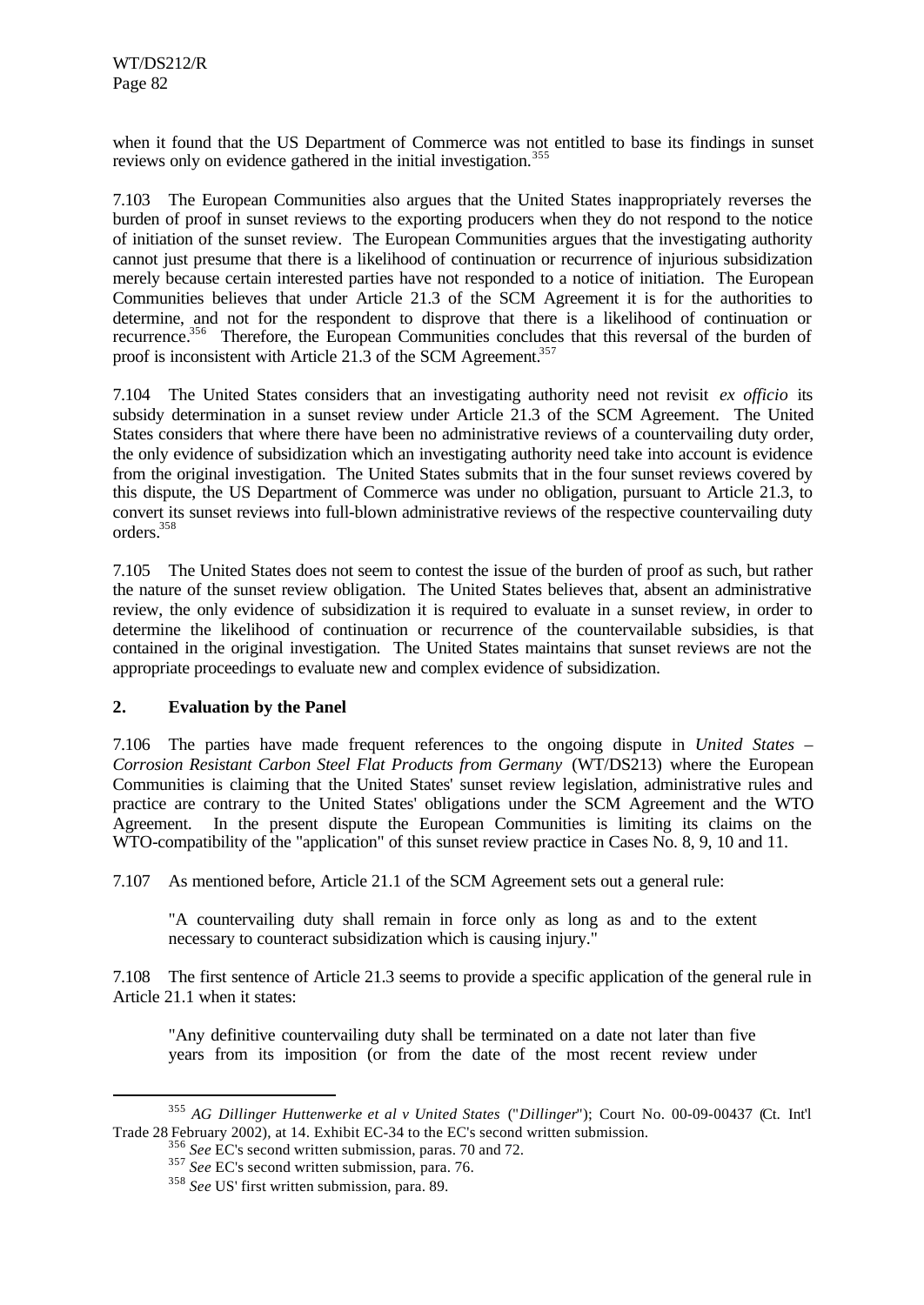paragraph 2 if that review has covered both subsidization and injury, or under this paragraph), unless the authorities determine, in a review initiated before that date on their initiative or upon a duly substantiated request made by or on behalf of the domestic industry within a reasonable period of time prior to that date, that the expiry of the duty would be likely to lead to continuation or recurrence of subsidization and injury."

7.109 The Panel reads these provisions as imposing a presumption that a countervailing duty will be terminated after five years unless the investigating authority initiates a review (*ex officio* or upon a request from the domestic industry) and determines, in that review, that there is a likelihood of continuation or recurrence of subsidization and injury. Both parties in fact admit that it is for the importing Member to "determine", at the expiry of the first five-year application period, that there is a likelihood of continuation or recurrence of subsidization and injury upon expiry of the countervailing duty.

7.110 The parties disagree, however, on the extent of this obligation to "determine" the likelihood of continuation or recurrence of injurious subsidization and whether this obligation requires consideration of the "magnitude" of subsidization. The parties also disagree on whether developments taking place since the initial investigation should be taken into account when determining whether injurious subsidization is likely to continue or recur. Given our terms of reference, we are of the view that we need to respond to this claim only to the extent that the sunset reviews involve privatizations.

7.111 The United States considers that when there have been no administrative reviews of a countervailing duty order, the only evidence of subsidization which an investigating authority need take into account in a sunset review is evidence from the original investigation. We disagree with this contention. The object of a sunset review is to determine, in light of developments that have occurred since the original investigation, whether subsidization and injury will continue or recur. Article 21.3 provides clearly that the importing state must determine whether subsidization "is likely to lead to continuation or recurrence". To ignore any such development and to limit the evidence that the importing Member is to examine only to that included in the original investigation renders the sunset review a mere formality. We are of the view that the sunset review is a mechanism distinct from the administrative review which, pursuant to Article 21.2 of the SCM Agreement, can be requested by any interested party provided that a reasonable period of time has elapsed since the imposition of the duties. To subject the operationalization of the sunset review to prior administrative review procedures would effectively nullify the presumption that countervailing duties must terminate after five years unless the importing Member determines that subsidization and injury are likely to continue or recur.

7.112 During the second hearing the representative of the United States stated that the privatization of a company whose exports are subject to a countervailing duty order following the original imposition of a countervailing duty may be a fact that the US Department of Commerce would examine in a sunset review, providing that the exporting company or the exporting Member brings evidence that the subsidy was, for instance, paid back on the occasion of privatization. As discussed above, the United States is of the view that an arm's-length privatization at fair market value, as such, cannot serve to demonstrate the absence of benefit relevant to the sunset review countervailing determination. The United States maintains that evidence of arm's-length and fair market value privatization could not automatically alter its prior decision to amortize a subsidy for a period extending after the privatization.

7.113 The Panel is of the view that privatization of the state-owned producer (of the goods subject to countervailing orders), is a fact that the importing Member is obliged to consider and examine in the context of a sunset review- as it may yield evidence that subsidization does not exist which in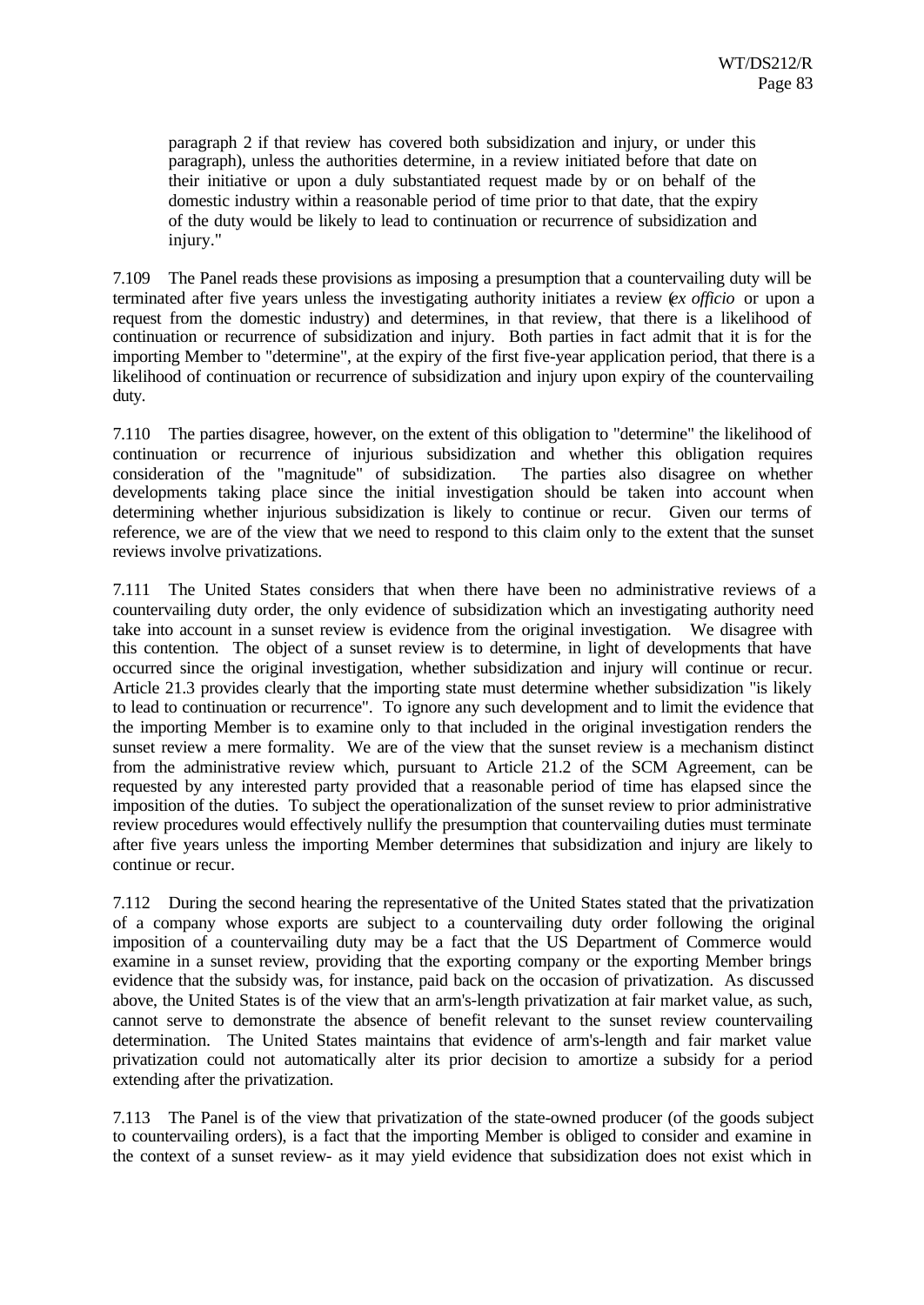itself is relevant to assessing the likelihood of continuation or recurrence of subsidization and injury, as mandated by Article 21.3 of the SCM Agreement.

7.114 We consider that in a sunset review investigation the importing Member is obliged to examine at least all the evidence provided by any interested party, not just the importing producer, and relating to the existence or removal of the subsidization forming the basis for the countervailing measures; only then can the investigating Member be able to conclude whether subsidization exists and is likely to continue or recur.<sup>359</sup> Privatization is a fact that the importing Member "cannot simply ignore", as it may bring evidence that subsidization was terminated. As further discussed in paragraphs 7.60-7.89above, if privatization at arm's-length and for fair market value has taken place, the benefit resulting from a prior subsidization bestowed upon the state-owned producer no longer accrues to the privatized producer under investigation. In the absence of any benefit there cannot be any subsidization. Without subsidization, a Member cannot impose countervailing duties. Although speaking about the administrative review procedure, the Appellate Body made clear that "in order to establish the continued need for countervailing duties, an investigating authority will have to make a finding on *subsidization*, i.e., whether or not the subsidy continues to exist. If there is no longer a subsidy, there would no longer be any need for a countervailing duty".<sup>360</sup>

7.115 In the present dispute, the United States argues that in Case Nos. 8, 9, and 11, the exporting firms did not cooperate with the US Department of Commerce.<sup>361</sup> There is evidence that, for the sunset reviews in Case Nos.  $8^{62}$ ,  $9^{363}$  and  $11^{364}$ , the European Communities (and its member States) had informed the US Department of Commerce of the said privatizations and offered further information on the fair market value and arm's-length conditions of such transactions. The United States does not deny this fact. To the extent that the United States was informed of such privatizations and there is evidence that the European Communities offered further information on the conditions of the privatization transactions, the Panel considers that the US Department of Commerce, in failing to take into account such privatizations and to examine the conditions of the said privatization, chose to ignore relevant evidence and therefore its conduct in the sunset reviews at issue was inconsistent with Article 21.1 and 21.3 of the SCM Agreement.

7.116 Since the sunset reviews in Case Nos 8, 9, 10, and 11 were conducted on the basis of the gamma methodology, the Panel finds that the United States failed to examine the conditions of such privatizations and to determine whether the privatized producers received any benefit from the prior subsidization to the state-owned producers, in violation of Articles 10, 14, 19.4 and 21.1 and 21.3 of the SCM Agreement. In those Cases, the United States was not entitled to continue to countervail pre-privatization, non-recurring subsidies as it did. Since these countervailing duties were therefore maintained without legal basis pursuant to the SCM Agreement, they should be removed accordingly.

<sup>&</sup>lt;sup>359</sup> We note that the CIT reached a similar conclusion when it found that the US Department of Commerce's practices in sunset reviews are inconsistent with the US legislation, as "[b]y its nature, then, a sunset review is designed to account for changes in law that have a bearing on whether countervailable subsidies will continue or recur." We note also that the US Court rejected the US Department of Commerce's arguments that it was not appropriate to reach the privatization issue in a sunset review or that an interested party participating in a sunset review must have first requested and completed an administrative review. *Dillinger,* Court No. 00-09-00437, at 32.

<sup>360</sup> Appellate Body Report in *US – Lead and Bismuth II*, WT/DS138/AB/R, at para. 54.

<sup>&</sup>lt;sup>361</sup> Case No.10 is the *Dillinger* dispute, and the exporting producer participated in all the investigations and reviews.

<sup>362</sup> *Cut-to-Length Carbon Steel Plate from the United Kingdom* (exp. sunset review), *supra,* footnote 51 In this case the Department Of Commerce determined that the submissions by the GOUK and the European Communities were "inadequate for purposes of conducting a full sunset review." *Ibid.*

<sup>363</sup> *Corrosion-Resistant Carbon Steel Flat Products from France*, footnote 58, at 18063.

<sup>364</sup> *Cut-to-Length Carbon Steel Plate from Spain, supra,* footnote 67, at 18308.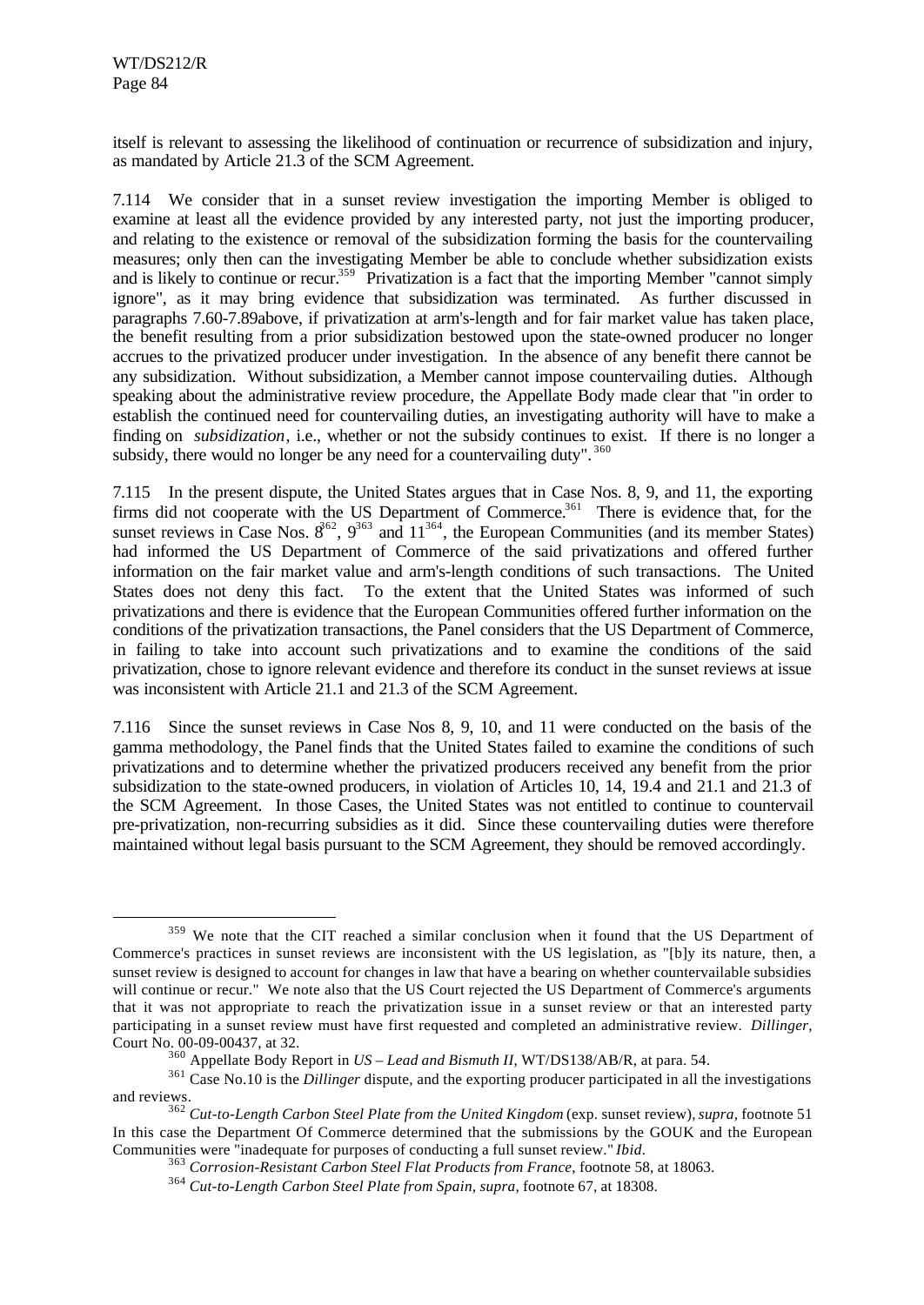7.117 We note that in Case Nos. 8 and 10, the United States admits that the privatizations took place at arm's-length and for fair market value.<sup>365</sup> Therefore, the US Department of Commerce should have concluded that the privatization at arm's length and for fair market value rebutted the presumption, if any, that the benefit from the prior subsidization bestowed upon the state-owned producer continued to accrue to the privatized producer under investigation since the latter had paid full market value for the assets and shares of the state-owned producer. The sunset review determinations in Case Nos. 8 and 10 are, therefore, inconsistent with Articles 10, 14, 19.4, 21.1 and 21.3 of the SCM Agreement. The United States was therefore not entitled to impose duties to countervail pre-privatization nonrecurring subsidies since no benefit accrued to those privatized producers. These countervailing duties were therefore maintained contrary to the SCM Agreement and should therefore be removed accordingly.

## F. THE WTO COMPATIBILITY OF US SECTION 1677(5)(F)

## **1. Claims and arguments of the parties**

7.118 The European Communities claims that Section 1677(5)(F), as interpreted by the US Court of Appeals for the Federal Circuit, prevents the United States from systematically recognizing the principle that an arm's-length, fair market value transaction precludes the pass through of any benefits from pre-transaction financial contributions to the post-transaction entity. The European Communities is of the view that Section 1677(5)(F) was specifically designed to prevent the US Department of Commerce from applying a "*per se* rule" that a benefit stream does not survive a fair market value arm's-length transaction.<sup>366</sup> The European Communities asserts that Section  $1677(5)(F)$ , to the extent that it allows the US Department of Commerce to impose countervailing duties without assessing the existence of countervailable subsidization after a privatization or change in ownership, is inconsistent with Articles 1.1(b), 10, 14, 19 and 32.5 of the SCM Agreement and with Article XVI.4 of the WTO Agreement.

7.119 The United States contends that Section 1677(5)(F) does not mandate an either/or approach to the question of whether pre-privatization subsidies benefit a post-privatization entity.<sup>367</sup> The United States argues that the plain language of Section 1677(5)(F) demonstrates its discretionary nature. In this regard, the United States contends that the text of Section  $1677(5)$ (F) clearly provides that a change in ownership does not by itself mean that a past countervailable subsidy is no longer countervailable, nor does it mean that it continues to be countervailable. The United States argues that the statute leaves the investigating authority discretion to make its decision. It further argues that the SAA also supports the view that Section 1677(5)(F) is discretionary and not mandatory. The SAA states that the purpose of Section  $1677(5)$ (F) is to clarify that "the sale of a firm at arm's-length does not automatically, and in all cases, extinguish any prior subsidies conferred," and that it is the Administration's intent that "Commerce retains the discretion to determine whether, and to what extent...previously conferred countervailable subsidies" are eliminated."<sup>368</sup>

<sup>365</sup> See the admission from the United States *infra,* paras. 2.39 and 2.45.

<sup>366</sup> To support its view the European Communities refers to *Final Results of Redetermination pursuant to Court Remand, Delverde Srl. v. United States* Consol. Ct. No. 96-08-01997 (Ct. Int'l Trade 2 December 1997), at 33. Exhibit EC–28 to the EC's first written submission. (In the version of this Remand Redetermination supplied to the Panel, the relevant text can be found on page 16).

<sup>367</sup> *See* US' first written submission, para. 91.

<sup>368</sup> *See* US' first written submission, paras. 94-96.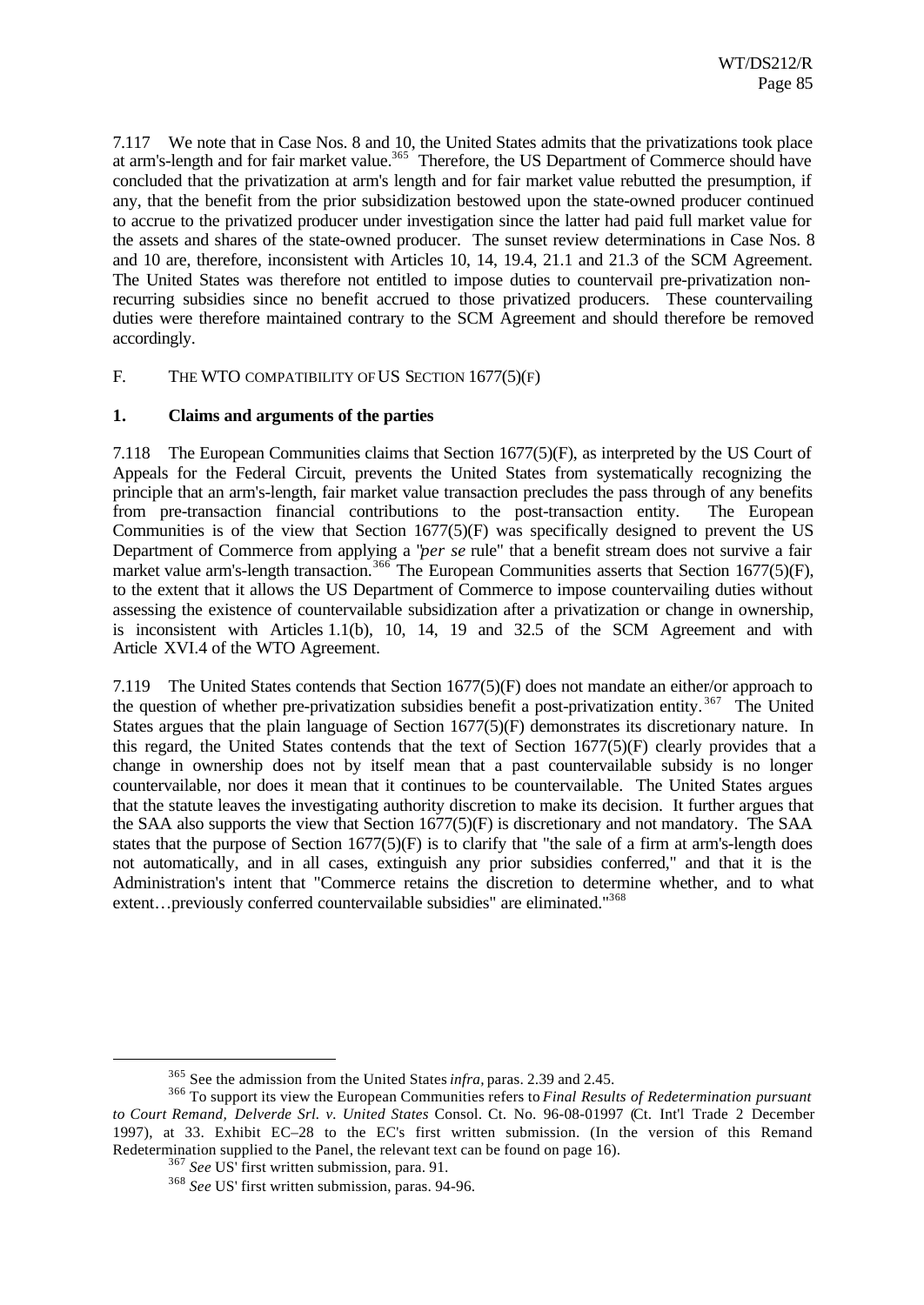#### **2. Evaluation by the panel**

(a) Possibility to challenge a legislation as such - mandatory/discretionary distinction

7.120 Under GATT and WTO dispute settlement procedures, a measure can be challenged if it is binding and not discretionary, even if it is not yet applied or in force.<sup>369</sup> Only legislation that "requires" a violation of GATT/WTO rules can be found to be inconsistent with WTO rules.<sup>370</sup> The Appellate Body in *US – 1916 Act* confirmed that:

"the concept of mandatory as distinguished from discretionary legislation was developed by a number of GATT panels as a *threshold consideration* in determining when legislation as such – rather than a specific application of that legislation – was inconsistent with a Contracting Party's GATT 1947 obligations.<sup>371</sup> The practice of GATT panels was summed up in *United States – Tobacco*<sup>372</sup> as follows:

… panels had consistently ruled that legislation which mandated action inconsistent with the General Agreement could be challenged as such, whereas legislation which merely gave the discretion to the *executive authority* of a contracting party to act inconsistently with the General Agreement could not be challenged as such; only the actual application of such legislation inconsistent with the General Agreement could be subject to challenge. $373$  (emphasis added)  $374$ 

<sup>371</sup> [Original footnote] Panel Report, *US – Superfund*, BISD 34S/136 *-* The reason it must be possible to find legislation as such to be inconsistent with a Contracting Party's GATT 1947 obligations was explained as follows: [the provisions of the GATT 1947] are not only to protect current trade but also to create the predictability needed to plan future trade. That objective could not be attained if contracting parties could not challenge existing legislation mandating actions at variance with the General Agreement until the administrative acts implementing it had actually been applied to their trade.

<sup>372</sup> [Original footnote] Appellate Body Report, *US – 1916 Act,* WT/DS136/AB/R, WT/DS162/AB/R quoting: Panel Report, *United States – Measures Affecting the Importation, Internal Sale, and Use of Tobacco*, adopted 4 October 1994, BISD 41S/131.

<sup>373</sup> [Original footnote] Appellate Body Report at para. 118 *Ibid*., para. 118, referring in footnote to: Panel Report, *United States - Superfund*, BISD 34S/136, p. 160; Panel Report, *EEC - Parts and Components*, *supra*, footnote 20, pp. 198-199; Panel Report, *Thailand - Cigarettes*, *supra* , footnote 34, pp. 227-228; Panel Report, *United States - Malt Beverages*, *supra*, footnote 34, pp. 281-282 and 289-290; Panel Report, *United States - Denial of Most-Favoured Nation Treatment as to Non-Rubber Footwear from Brazil*, adopted 19 June 1992, BISD 39S/128, p. 152.

<sup>374</sup> Appellate Body Report, *US – 1916 Act,* WT/DS136/AB/R, WT/DS162/AB/R, at para. 88. See also at footnote 45 to para. 88*:*

"The reason it must be possible to find legislation as such to be inconsistent with a Contracting Party's GATT 1947 obligations was explained as follows: [the provisions of the GATT 1947] are not only to protect current trade but also to create the predictability needed to plan future trade. That objective could not be attained if contracting parties could not

<sup>369</sup> Panel Report, *United States - Taxes on Petroleum and Certain Imported Substances* ("*Superfund")*, adopted 17 June 1987, BISD 34S/136, paras 5.26-5.29.

<sup>370</sup> *See* Panel Report, *United States – Anti-Dumping Act of 1916 – Complaint by the European Communities* ("*US – 1916 Act (EC)*"), WT/DS136/R and *United States – Anti-Dumping Act of 1916 – Complaint by Japan* ("*US – 1916 Act (Japan)*")*,* WT/DS162/R and WT/DS162/Add.1, adopted 26 September 2000, as upheld by the Appellate Body Report, *United States Anti-Dumping Act of 1916* ("*US – 1916 Act*") WT/DS136/AB/R,WT/DS162/AB/R; Panel Report, *United States – Measures Affecting the Importation, Internal Sale, and Use of Tobacco*, adopted 4 October 1994, BISD 41S/131; Panel Report, *Thailand – Restrictions on Importation of and Internal Taxes on Cigarettes*, Report of the Panel, adopted 7 November 1990, BISD 37S/200; Panel Report, *European Economic Community – Regulation on Imports of Parts and Components*, adopted 16 May 1990, BISD 37S/132; *and* Panel Report, *Superfund,* BISD 34S/136.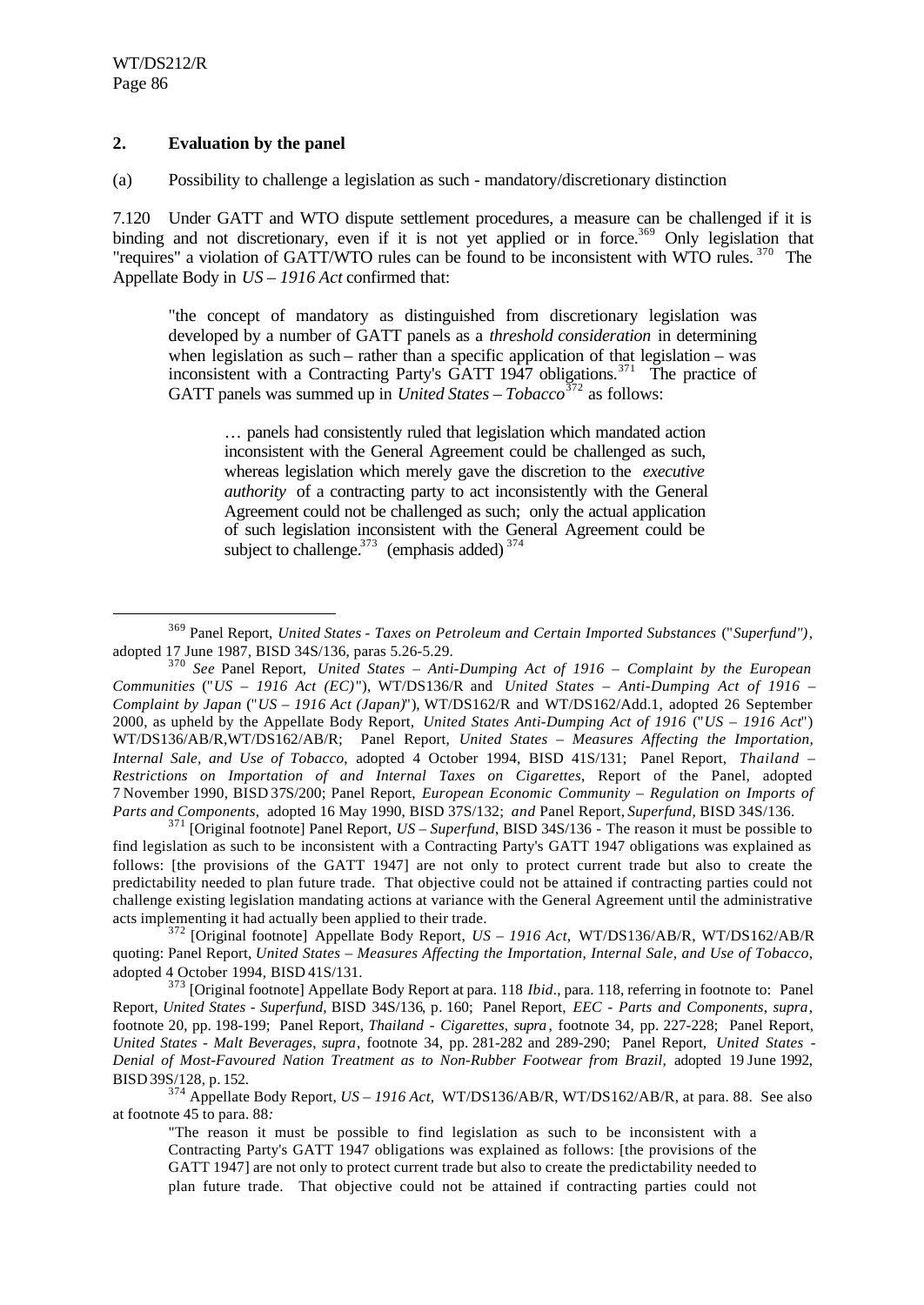"Thus, the relevant discretion, for purposes of distinguishing between mandatory and discretionary legislation, is a discretion vested in the *executive branch* of the government". <sup>375</sup>

7.121 Three recent panel reports provided that legislation "as such" is considered mandatory if it cannot be applied in a manner consistent with the SCM Agreement. In these three cases, the panels concluded that although it was possible to conceive that the laws would be applied in a manner incompatible with WTO rules, the relevant competent authorities had the discretion to apply them consistently with such rules. Therefore, the said laws did not necessarily violate the SCM Agreement.<sup>376</sup>

7.122 In sum, a piece of legislation would not violate the WTO if it can be applied by the executive authority of the WTO Member in a manner consistent with the WTO Agreement; WTO Members are presumed to administer their national laws in conformity with their WTO obligations.<sup>377</sup>

7.123 While only legislation that mandates a violation of WTO obligations can be WTO-inconsistent, we are of the view that the existence of some form of executive discretion alone is not enough for a law to be *prima facie* WTO-consistent, what is important is whether the government has an effective discretion to interpret and apply its legislation in a WTO-consistent manner.<sup>378</sup>

(b) The examination by the Panel of national laws and other domestic legal instruments.

7.124 Where the alleged violation at issue is domestic legislation, an examination of the relevant aspects of municipal law is essential to determining whether a Member has complied with its obligations.<sup>379</sup> It is a well-established practice of legal interpretation in international jurisprudence

l

<sup>377</sup> Article 26 of the Vienna Convention on the Law of Treaties. Done in Vienna, 23 May 1969, 1155 U.N.T.S. 331. The Panel in *US – Section 301 Trade Act* also accepted the US submission that: "In US law, it is an elementary principle of statutory construction that 'an act of Congress ought never to be construed to violate the law of nations if any other possible construction remains.' *Murray v. Schooner Charming Betsy,* 6 U.S. (2 Cranch) 64, 118 (1804). While international obligations cannot override inconsistent requirements of domestic law, 'ambiguous statutory provisions. . . [should] be construed, where possible to be consistent with international obligations of the United States.' *Footwear Distributors and Retailers of America v. United States*, 825 F. Supp. 1078, 1088 (Ct. Int'l Trade), appeal dismissed, 43 F. 3d 1486 (Fed. Cir. 1994) citing *DeBartolo Corp. v. Florida Gulf Coast Building and Trades Council*, 485 U.S. 568 (1988)." Panel Report, *United States – Sections 301 – 310 of the Trade Act of 1974* ("*US – Section 301 Trade Act*"), WT/DS152/R, adopted 27 January 2000, at footnote 681 to para. 7.108. Members are also presumed not to contravene their mandatory legislation in order to administer their WTO obligations. Appellate Body Report, *India – Patents (US)*, WT/DS50/AB/R , adopted 16 January 1998, at paras. 69-70.

<sup>378</sup> Panel Report, *US – Section 301 Trade Act*, WT/DS152/R, at paras. 7.53-7.54 concludes, while discussing claims under Article 23 of the DSU, that legislation that maintains executive discretion may also violate WTO obligation if such discretion is prohibited by the relevant WTO agreement.

<sup>379</sup> Appellate Body Report, *India – Patents (US)*, WT/DS50/AB/R, at para. 66.

challenge existing legislation mandating actions at variance with the General Agreement until the administrative acts implementing it had actually been applied to their trade. Panel Report,

*United States – Superfund*, BISD 34S/136, footnote 34, para. 5.2.2."

<sup>375</sup> See Appellate Body Report, *US – 1916 Act*, WT/DS136/AB/R, WT/DS162/AB/R, at para. 89.

<sup>376</sup> See Panel Report, *United States – Measures Treating Export Restraints as Subsidies* ("*US – Export Restraints*"), WT/DS194/R, adopted 23 August 2001, paras. 8.126–8.132; Panel Report, *Brazil – Export Financing Programme for Aircraft – Second Recourse by Canada to Article 21.5 of the DSU* ("*Brazil – Aircraft (Article 21.5 – Canada II*")), WT/DS46/RW/2, adopted 23 August 2001, paras. 5.11-5.13, 5.43, 5.48, 5.5, 5.55, 5.126, 5.142; and Panel Report, *Canada – Export Credits and Loan Guarantees for Regional Aircraft* ("*Canada – Aircraft Credits and Guarantees*") WT/DS222/R, adopted 19 February 2002, paras. 7.56–7.62.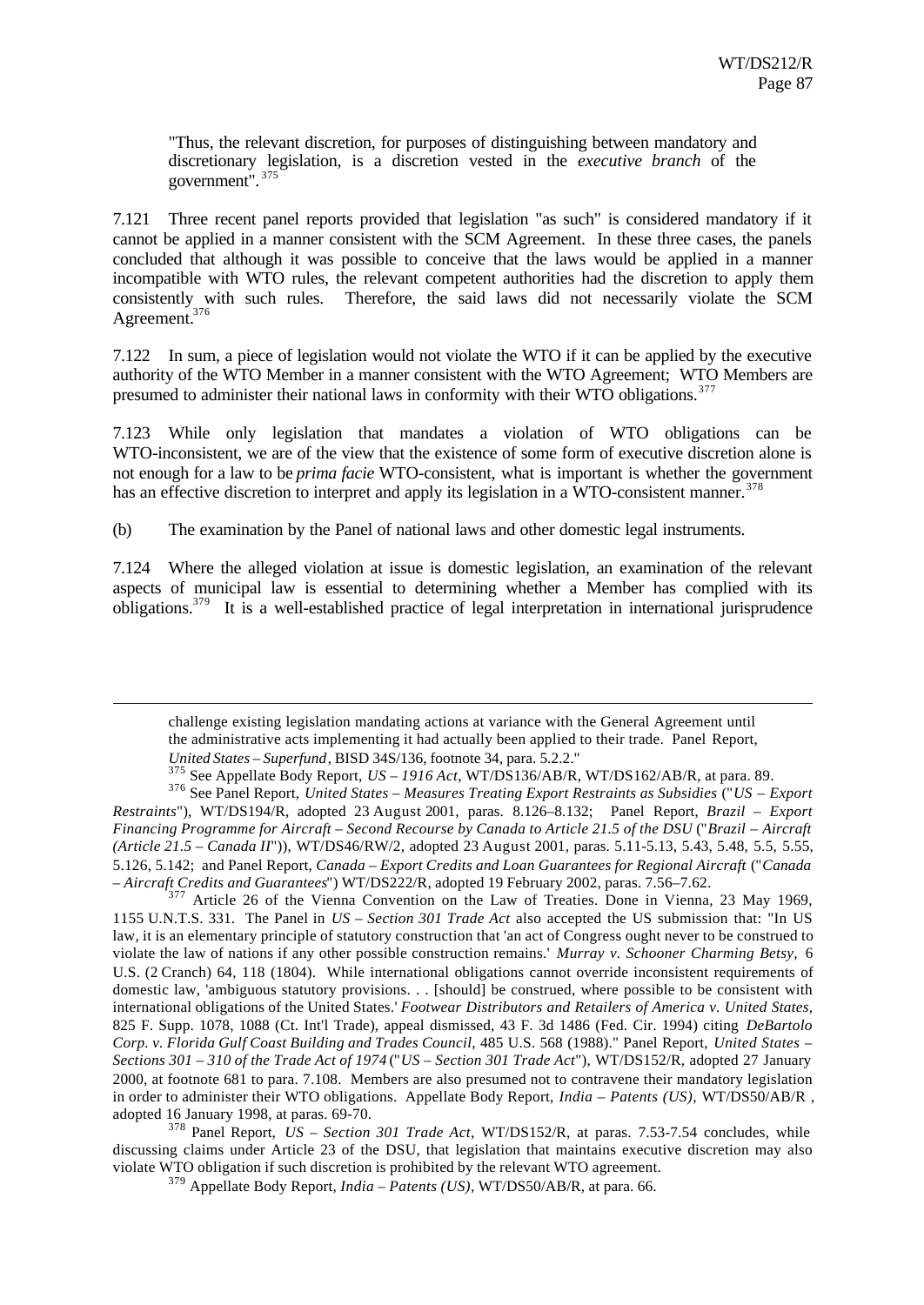that "where the determination of a question of municipal law is essential to the Court's decision in a case, the Court will have to weigh the jurisprudence of the municipal courts."<sup>380</sup>

7.125 When analysing municipal law, a Panel should not interpret the law "as such", but rather establish the meaning of the disputed legislation as a *factual element* and determine whether the factual element constitutes conduct by the respondent Member contrary to its WTO obligations.<sup>381</sup> In *India – Patents (US),* the Appellate Body said:

"There was simply no way for the Panel to make this determination without engaging in an examination of Indian law. But, … in this case, the Panel was not interpreting Indian law "as such"; rather, the Panel was examining Indian law solely for the purpose of determining whether India had met its obligations under the TRIPS Agreement."<sup>382</sup>

7.126 In *US – 1916 Act (EC)*, the panel – upheld by the Appellate Body, stated that even if the text of the law in question were clear on its face, it was necessary to examine the domestic application of that law, its historical context and legislative history and subsequent declarations of the United States' authorities in order to asses its compatibility with WTO law.<sup>383</sup>

7.127 In *US – Section 301 Trade Act*, while examining claims of violation of Article 23 of the DSU, the panel concluded that in cases where the violation is legislation as such, "internal elements legally relevant to the construction of the legislation should be determinative."<sup>384</sup> That panel also concluded that the elements of national laws are often inseparable and "should not be read independently from each other when evaluating the overall conformity of the law with WTO obligations.<sup> $385$ </sup> In addition, the panel noted that US Government action includes not only the legislature and executive, but the *judiciary* as well.<sup>386</sup>

7.128 The Panel considers that in its examination of the compatibility of Section 1677(5)(F), it should consider the United States' internal elements, legally relevant to the construction of the legislation under examination, to see whether the US Department of Commerce has the effective discretion to apply Section 1677(5)(F) consistently with the WTO Agreement.

(c) Can US Section  $1677(5)$ (F) be effectively applied in a WTO-consistent manner?

7.129 As we developed in paragraphs 7.60 to 7.89above, if the purchaser (the company and the shareholders of the privatized producer) of the state-owned producer pays fair market value, it has paid for the advantage conferred by a prior financial contribution (subsidization). Thus the privatized producer has not received any countervailable benefit under the SCM Agreement. When informed of such a change in ownership for consideration, the importing Member is obliged to examine the conditions of the privatization transaction since it is possible that the benefit may cease to accrue to the privatized producer. Where the privatization takes place at arm's-length and for fair market value, the importing Member must reach the conclusion that no benefit accrued to the privatized producer.

<sup>380</sup> *Brazilian Loans,* PCIJ, Series A, Nos. 20/21, p.124 cited in *Elettronica Sicula S.p.A. (ELSI)*, Judgment, ICJ Reports 1989, p. 47, para. 62.

<sup>&</sup>lt;sup>381</sup> Panel Report, *US – Section 301 Trade Act*, WT/DS152/R, at para. 7.18 citing Appellate Body Report, *India – Patents (US)*, WT/DS50/AB/R, adopted 16 January 1998, at para. 66.

<sup>382</sup> Appellate Body Report, *India – Patents (US)*, WT/DS50/AB/R, para. 66.

<sup>383</sup> Panel Report, *US – 1916 Act (EC)*, WT/DS136/R, at para. 6.48. *See a*lso Panel Report, *United States – Section 337 of the Tariff Act of 1930,* adopted 7 November 1989, BISD 36S/345.

<sup>384</sup> Panel Report, *US – Section 301 Trade Act,* WT/DS152/R, at para. 7.114.

<sup>385</sup> Panel Report, *US – Section 301 Trade Act,* WT/DS152/R, at para. 7.27.

<sup>386</sup> *Ibid.,* at footnote 700 to para. 7.136 (emphasis added).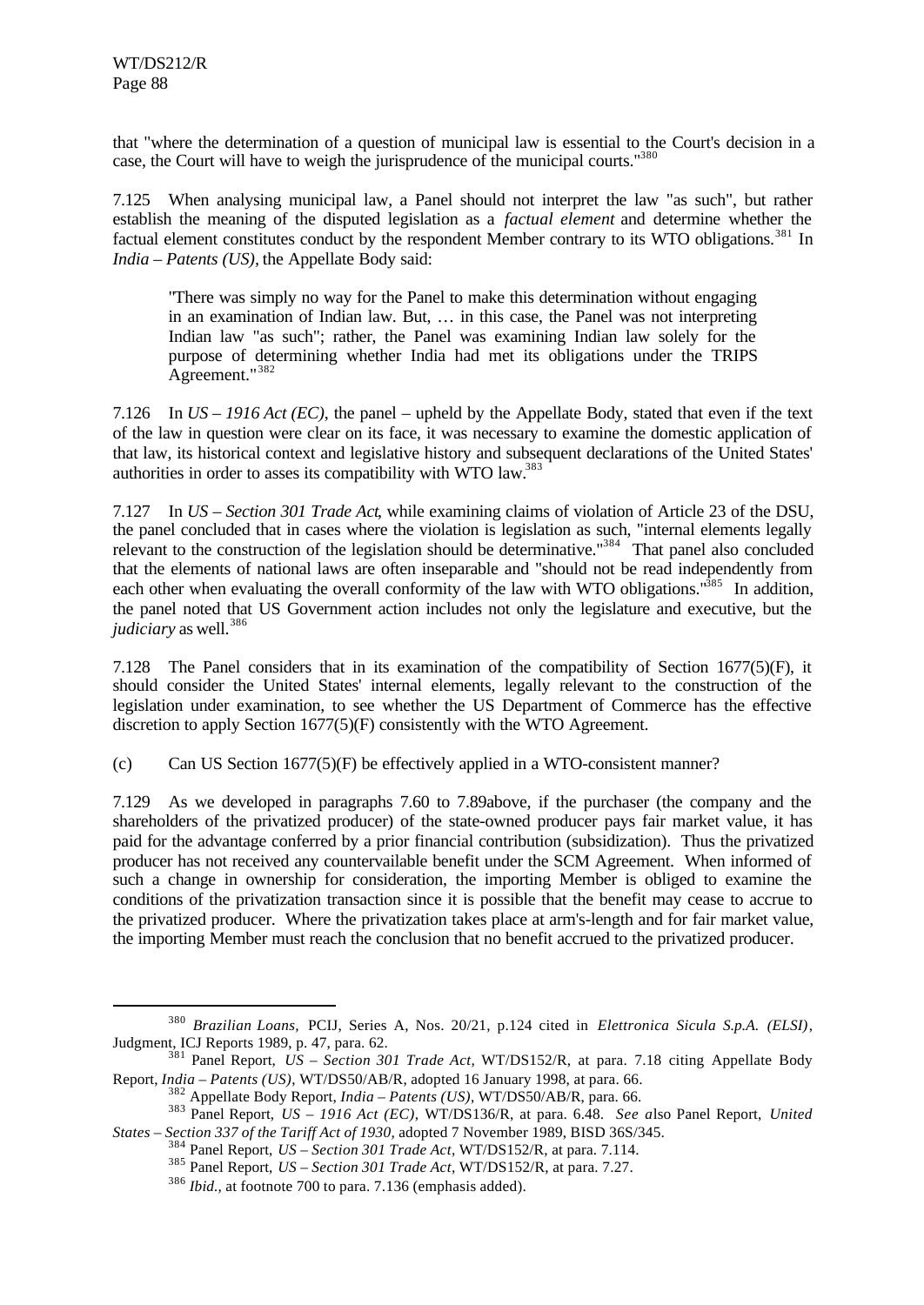7.130 We note at the outset that Section 1677(5)(F) only refers to transactions at arm's-length and no reference is made to "fair market value". When we requested that the United States explain the meaning of arm's-length in the United States' law and its difference from fair market value, the representative of the United States said there was a great deal of confusion about those terms in the United States and that he was not in a position to reply.<sup>387</sup> We also note that the SAA, in interpreting Section 1677(5)(F), makes it clear that an arm's-length transaction is presumed to be a transaction in normal market conditions, i.e. a transaction at fair market value. This is especially so as it includes in its definition of arm's-length transactions, transactions between related parties when the terms of the transactions are as if the parties were not related, i.e. subject to full and normal market conditions:

"For purposes of section  $771(5)(F)$ , the term 'arm's-length transaction' means a transaction negotiated between unrelated parties, each acting in its own interest, or between related parties such that the terms of the transaction are those that would exist if the transaction had been negotiated between unrelated parties.<sup>1388</sup>

7.131 So for the purpose of these findings, we shall consider the definition of "arm's-length transaction" in Section 1677(5)(F) as to include the concept of "fair market value" as well.

7.132 The Panel is asked whether Section 1677(5)(F) would allow the United States to systematically conclude that in cases of arm's-length and fair market value privatizations, no benefit initially determined for the state-owned producer continues to accrue to the privatized producer and thus, no countervailing duty can be imposed or maintained against products exported by the privatized producer.

7.133 Section 1677(5)(F) provides that:

l

"A change in ownership of all or part of a foreign enterprise or the productive assets of a foreign enterprise does not by itself require a determination by the administering authority that a past countervailable subsidy received by the enterprise no longer continues to be countervailable, even if the change in ownership is accomplished through an arm's-length transaction."<sup>389</sup>

7.134 We note that Section 1677(5)(F) does not expressly mandate the same person methodology. In fact, it does not prescribe any specific methodology for determining whether a change in ownership extinguishes the benefit from a prior financial contribution. What it does, however, is to make it clear that a change in ownership at arm's-length cannot, in and of itself, be dispositive of the determination of the existence of benefit. As the United States explained before the Panel, the legislation provides the US Department of Commerce with a degree of discretion to assess the impact of the change in ownership on the continued existence of a benefit and that the US Department of Commerce chose to exercise such discretion in developing its same person methodology.

7.135 The Panel acknowledges that privatizations are very complex matters and the assessment of the conditions under which the privatization takes place – i.e., whether it was at 'arm's-length and for fair market value – are also complex. Thus, in situations of allegations of privatization for consideration, the importing Member must be able to determine whether the transaction was at 'arm'slength and for fair market value.

<sup>387</sup> *See* US' response to question No. 15 posed by the Panel.

<sup>&</sup>lt;sup>388</sup> SAA 1994 U.S.C.C.A.N 3773, 4241. Exhibit EC-25 to EC's first written submission. (Note that in the version supplied to the Panel the quoted text appears on page 928.)

<sup>389</sup> Uruguay Round Agreements Act, Pub. L. No. 103-465, 108 Stat. 4809 (1994); 19 U.S.C. § 1677(5)(F). Exhibit EC–4 to the EC's first written submission.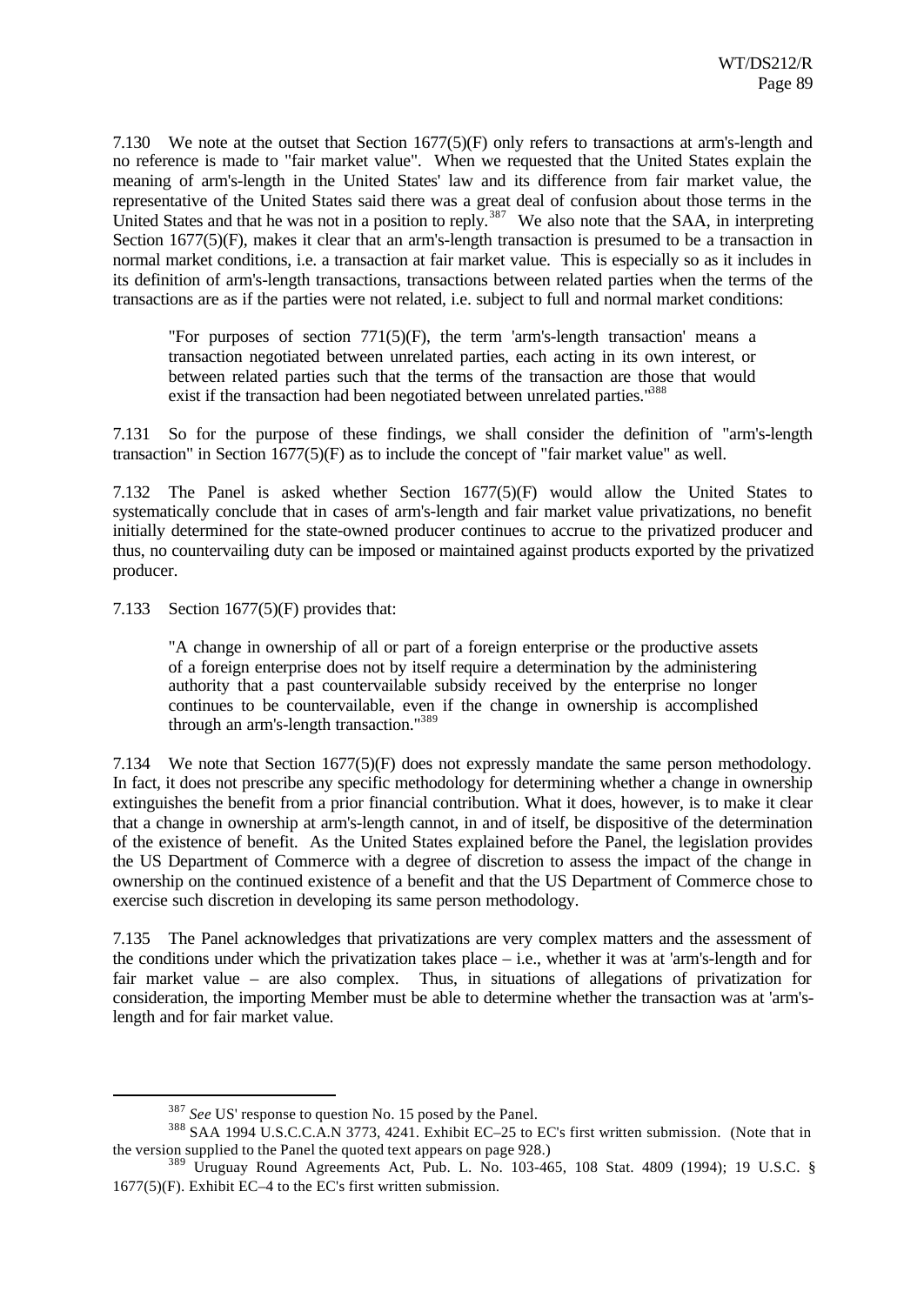7.136 In our view, once it has determined that the privatization took place at 'arm's-length and for fair market value, the importing Member must conclude, pursuant to the SCM Agreement, that the benefit from prior financial contribution (subsidization) to the state-owned producer does not continue to accrue to the privatized producer.<sup>390</sup>

7.137 The issue before us is whether, in situations of arm's-length privatizations for fair market value, Section 1677(5)(F) can be applied without violating the SCM Agreement, as interpreted by the Panel and the Appellate Body report in *US – Lead and Bismuth II* and by this Panel. In other words, the issue is whether, in situations of arm's-length privatizations for fair market value, the application of Section 1677(5)(F) will necessarily violate the SCM Agreement.

7.138 The Panel believes that if, and to the extent that, the US Department of Commerce could exercise its own executive discretion in a manner compatible with the WTO - that is to reach systematic conclusions that in cases of an arm's-length privatization for fair market value, no benefit accrues to the privatized producer from the prior financial contribution (subsidization) bestowed to the state-owned producer – it could be concluded that the plain wording of Section 1677(5)(F) does not require the United States to violate the WTO Agreement. Although it is possible to conceive that Section  $1677(5)$ (F) would be applied in a manner incompatible with WTO rules, the statutory language alone indicates that the competent authority could have the discretion to implement Section 1677(5)(F) consistently with WTO law. As such, the legislation alone could not be said to be inconsistent with the SCM Agreement.

7.139 We are of the view, however, that when examining internal legislation, a Panel must look to all the elements that establish its meaning, not just the statutory language. Therefore, it is also necessary to look at other domestic interpretive tools such as the legislative history, the SAA, and relevant judicial interpretations to the extent that they form part of the effective operationalization of the legislation.<sup>391</sup>

7.140 As we discuss hereafter, in the particular circumstances of this case, it seems that the aggregate impact of the object and purpose of Section  $1677(5)$  (F), its legislative history, its interpretation by the US Court of Appeals for the Federal Circuit and the SAA, are such as to prohibit the United States from exercising its executive discretion so that it can systematically conclude that in cases of 'arm's-length privatization for fair market value, no benefit accrues to the privatized producer from prior financial contribution bestowed to the state-owned producers, as provided for by our findings in paragraphs 7.60 to 7.89 above. We proceed to examine these potentially legally relevant internal elements.

# *(i) The legislative history of US Section 1677(5)(F)*

7.141 The origins of Section 1677(5)(F) lie in the pre-Uruguay Round litigation in the United States courts over the US Department of Commerce's change in ownership methodology. The European Communities claims, and the United States has not contested, that Section 1677(5)(F) was designed to reverse the decisions of the CIT in *Saarstahl I<sup>392</sup>* and *Inland Steel<sup>393</sup>* and therefore neutralize the effect

<sup>&</sup>lt;sup>390</sup> The Panel recalls that: "if it is found that specific WTO obligations prohibit a certain type of legislative discretion, the existence of such discretion in the statutory language would presumptively preclude WTO consistency". Panel Report, *US – Section 301 Trade Act,* WT/DS152/R, at para. 7.54.

<sup>391</sup> Panel Report, *US – Section 301 Trade Act,* WT/DS152/R, at paras. 7.25 - 7.27. The Appellate Body seemed to endorse this principle in, Appellate Body Report, *India – Patents (US)*, WT/DS50/AB/R, at paras. 60-63 when it examined the relative importance of various administrative and legislative actions taken by India to fulfill its obligations under Article 70.8(a) of the *TRIPS Agreement*.

<sup>392</sup> *Saarstahl I*, 858 F. Supp. 187.

<sup>393</sup> *Inland Steel Bar co. v. United States* 858 F. Supp. 179 (Ct. Int'l Trade 1994).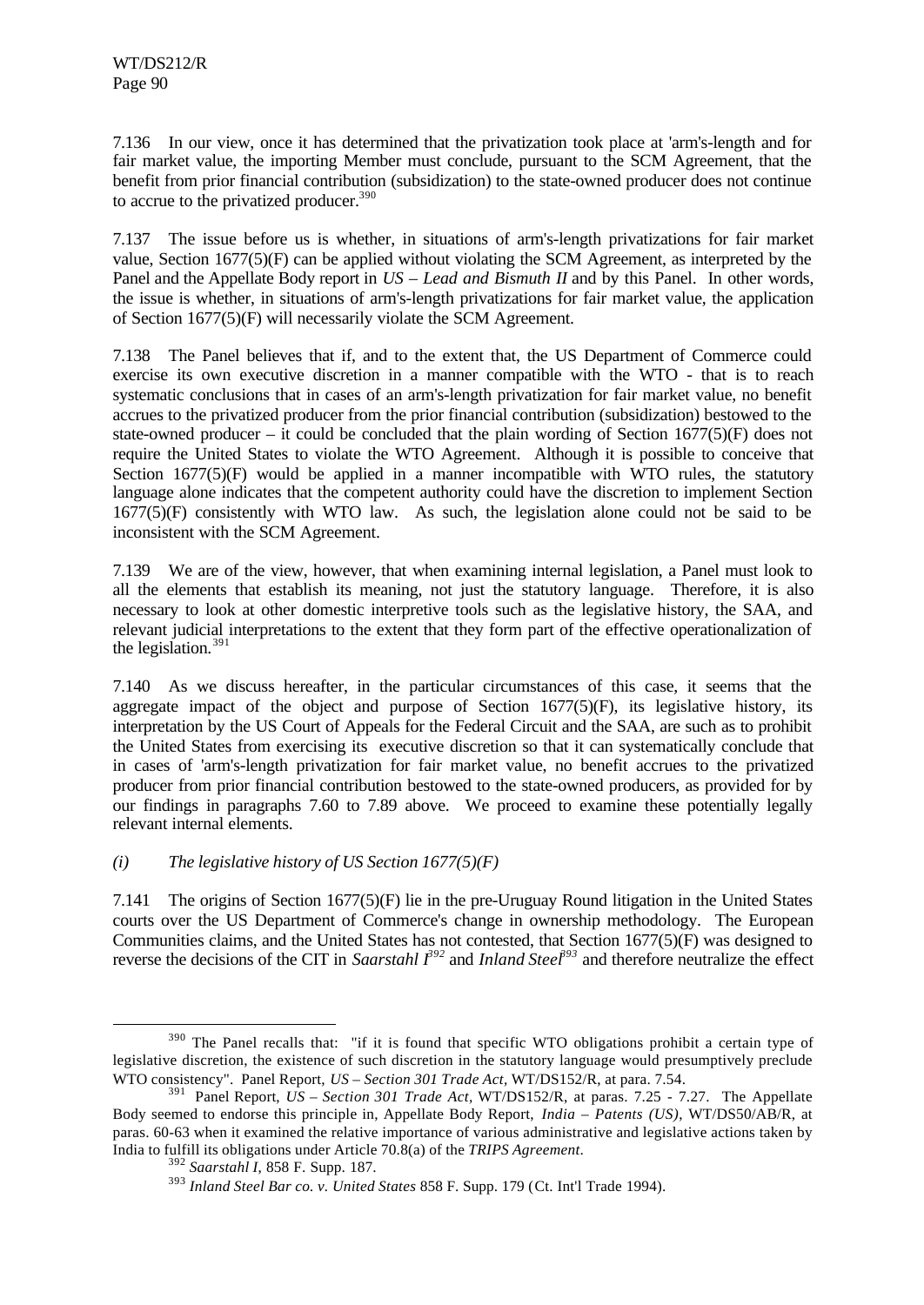of the CIT's rulings in *Saarstahl I* and *Inland Steel* declaring the gamma methodology contrary to US law.<sup>394</sup>

7.142 In the *Delverde III* case, the US Department of Commerce argued before the US Court of Appeals for the Federal Circuit that Section 1677(5)(F) had been adopted in order to overrule the decisions in *Inland Steel* and *Saarstahl*  $\hat{I}^{95}$  that had concluded that "[b]ecause the countervailable benefit does not survive the arm's-length transaction, there is no benefit conferred to the purchaser and, therefore, no countervailable subsidy within the meaning of the [the US CVD statute]".<sup>3</sup>

#### *(ii) The US SAA's interpretation of Section 1677(5)(F)*

l

7.143 This understanding is confirmed by the United States itself. The SAA points out that:

"Section771(5)(F) provides that a change in the ownership of 'all or part of a foreign' enterprise" (i.e. a firm or a division of a firm) or the productive assets of a firm, even if accomplished through an arm's-length transaction, does not by itself require Commerce to find that past countervailable subsidies received by the firm no longer continue to be countervailable. For purposes of section  $771(5)(F)$ , the term 'arm'slength transaction' means a transaction negotiated between unrelated parties, each acting in its own interest, or between related parties such that the terms of the transaction are those that would exist if the transaction had been negotiated between unrelated parties.

Section 771(5)(F) is being added to clarify that the sale of a firm at arm's-length does not automatically, and in all cases, extinguish any prior subsidies conferred. Absent this clarification, some might argue that all that would be required to eliminate any countervailing duty would be to sell subsidized productive assets to an unrelated party. Consequently, it is imperative that the implementing bill correct and prevent such an extreme interpretation."<sup>397</sup>

7.144 The SAA refers to itself as "an authoritative expression of the Administration's views regarding the interpretation of the Uruguay Round agreements and the United States' obligations in implementing them, including under domestic law, as agreed between the Administration and Congress". The same Panel (*US – Export Restraints*) considered:<sup>398</sup>

<sup>394</sup> The European Communities refers to David Codevilla, *Discouraging the practice of what we preach, Saarstahl I, Inland Steel and the implementation of the Uruguay Round of GATT 1994* 3 Geo. Mason Independent L. Rev. 435 The European Communities explains that the author was a key Congressional staffer associated with the drafting of  $\S 1677(5)$ (F) and the URAA more generally. LEXIS-NEXIS version attached as Exhibit EC–23 to EC's first written submission.

<sup>&</sup>lt;sup>395</sup> See *Delverde III*, 202 F.3<sup>rd</sup> 1360 where the US Court of Appeals for the Federal Circuit noted, in footnote 3: "Both parties tell us that the Change of Ownership provision was intended to overrule the decision of the Court of International Trade in *Saarstahl AG v. United States*, 858 F. Supp. 187 (Ct. Int'l Trade 1994) ("*Saarstahl I*")."

<sup>396</sup> The following excerpt explains the gist of the *Saarstahl I* Court judgment: "Where a determination is made that a given transaction is at arm's-length, one must conclude that the buyer and the seller have negotiated in their respective self-interests, the buyer has taken into consideration all relevant facts, and the buyer has paid an amount which represents the market value of all it is to receive. Because the countervailable benefit does not survive the arm's-length transaction, there is no benefit conferred to the purchaser and, therefore, no countervailable subsidy within the meaning of the [the US countervailing duty statute]. The purchaser, thus, will not realize any competitive countervailable benefit and any countervailable duty assigned to it amounts to a penalty […] Taken from the EC first written submission, para. 140.

 $397$  SAA 1994 U.S.C.C.A.N 3773, 4241 Exhibit EC–25 to EC's first written submission.

<sup>398</sup> Panel Report, *US – Export Restraints*, WT/DS194/R, at para. 8.95. The Panel in *US – Section 301 Trade Act*, explained the importance of the SAA as follows: "The SAA thus contains the view of the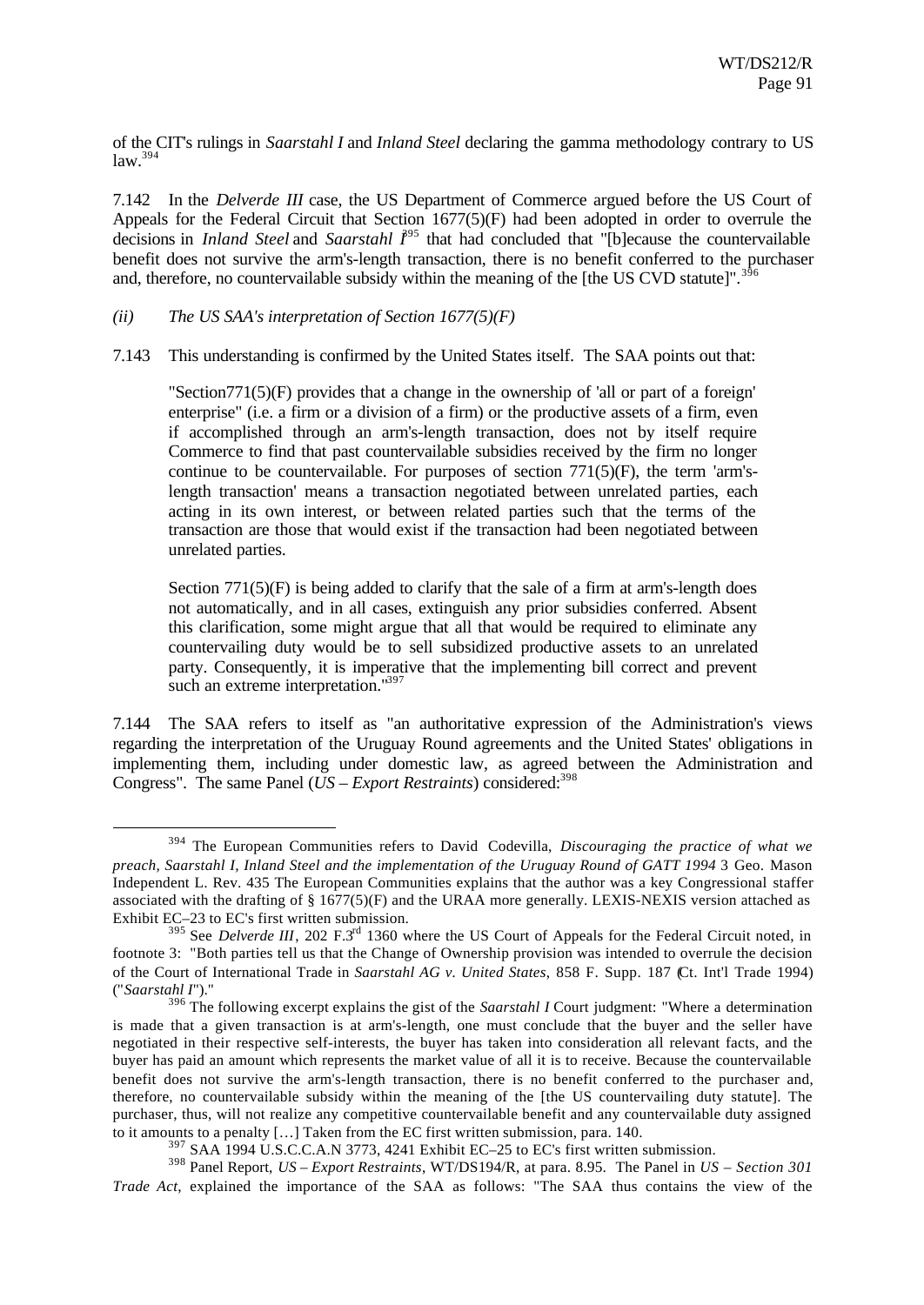"Accordingly, we consider that the SAA constitutes authoritative interpretive guidance in respect of the statute. As such, given its unique authority as interpretive guidance, the SAA is of fundamental importance in this dispute, in the sense that the statute cannot be properly interpreted without reference to the SAA.<sup>1399</sup>

## *(iii) Object and purpose of the legislation.*

7.145 We note that the SAA states that "it is imperative that the implementing bill correct and prevent such an *extreme interpretation*" (referring to the ruling in *Saarstahl I*). We understand that the object and purpose of Section 1677(5)(F) is to prohibit the US Department of Commerce from doing what we believe the SCM Agreement, as interpreted by the Appellate Body and Panel Reports in *US – Lead and Bismuth II* and this Report, requires the US Department of Commerce to do; i.e. to reach systematic conclusions that in cases of arm's-length privatizations for fair market value, the exporting Member has rebutted the presumption, if any, that the benefit from prior financial contributions (or subsidization) continues to accrue to the privatized producer. The SAA qualifies as an "extreme interpretation to be corrected", what we believe to be the correct interpretation of the SCM Agreement.

7.146 It seems clear to this Panel, and the United States admits as much, that Section 1677(5)(F) was designed so as to ensure that in situations of arm's-length change in ownership for fair market value, benefit from prior subsidy is never automatically considered to have passed to the new privatized producer. The United States, in the course of the *Delverde III* litigation quoted the US Department of Commerce in one of its findings:

"Section  $771(5)(F)$  only acts to preserve the ability of the Department to exercise its discretion, and it accomplishes this goal by overturning the approach ordered in *Saarstahl I*, which had mandated that the Department find that an arm's-length transaction, in and of itself, precludes any pass-through to the purchaser.<sup>"400</sup>

#### *(iv) The US judicial interpretation of Section 1677(5)(F)*

7.147 While the legislative history and the SAA are relevant, the decision of the US Court of Appeals for the Federal Circuit in the *Delverde III* case is determinative in establishing the meaning of Section 1677(5)(F) in the United States. In the context of its examination of the gamma methodology, the US Court of Appeals for the Federal Circuit in *Delverde III* discussed and analysed Section 1677(5)(F) and interpreted it as preventing the adoption of a *per se* (i.e. systematic) rule on the effect of a change in ownership transaction. The US Court of Appeals for the Federal Circuit stated:

"This provision  $[\S1677(5)(F)]$  clearly states that a subsidy cannot be concluded to have been extinguished solely by an arm's-length change in ownership. However, it is also clear that Congress did not intend the opposite, that a change in ownership always requires a determination that a past countervailable subsidy continues to be countervailable, regardless whether the change in ownership is accomplished through an arm's-length transaction or not. If that had been Congress's intent, the statute

Administration, submitted by the President to Congress and receiving its imprimatur, concerning both interpretation and application and containing commitments, to be followed also by future Administrations, on which domestic as well as international actors can rely." Panel Report, *US – Section 301 Trade Act*, WT/DS152/R, at para. 7.111. The Panel also concluded that the SAA is "an important interpretive element in the construction of the statutory language." *Ibid.,* at 7.133.

<sup>399</sup> Panel Report, *US – Export Restraints*, WT/DS194/R, at para. 8.100.

<sup>400</sup> Final Results of Redetermination pursuant to Court Remand, *Delverde Srl. v United States* Consol. Ct. No. 96-08-01997. (Note that in the version of this Remand Redetermination supplied to the Panel, the quoted text can be found on page 16.)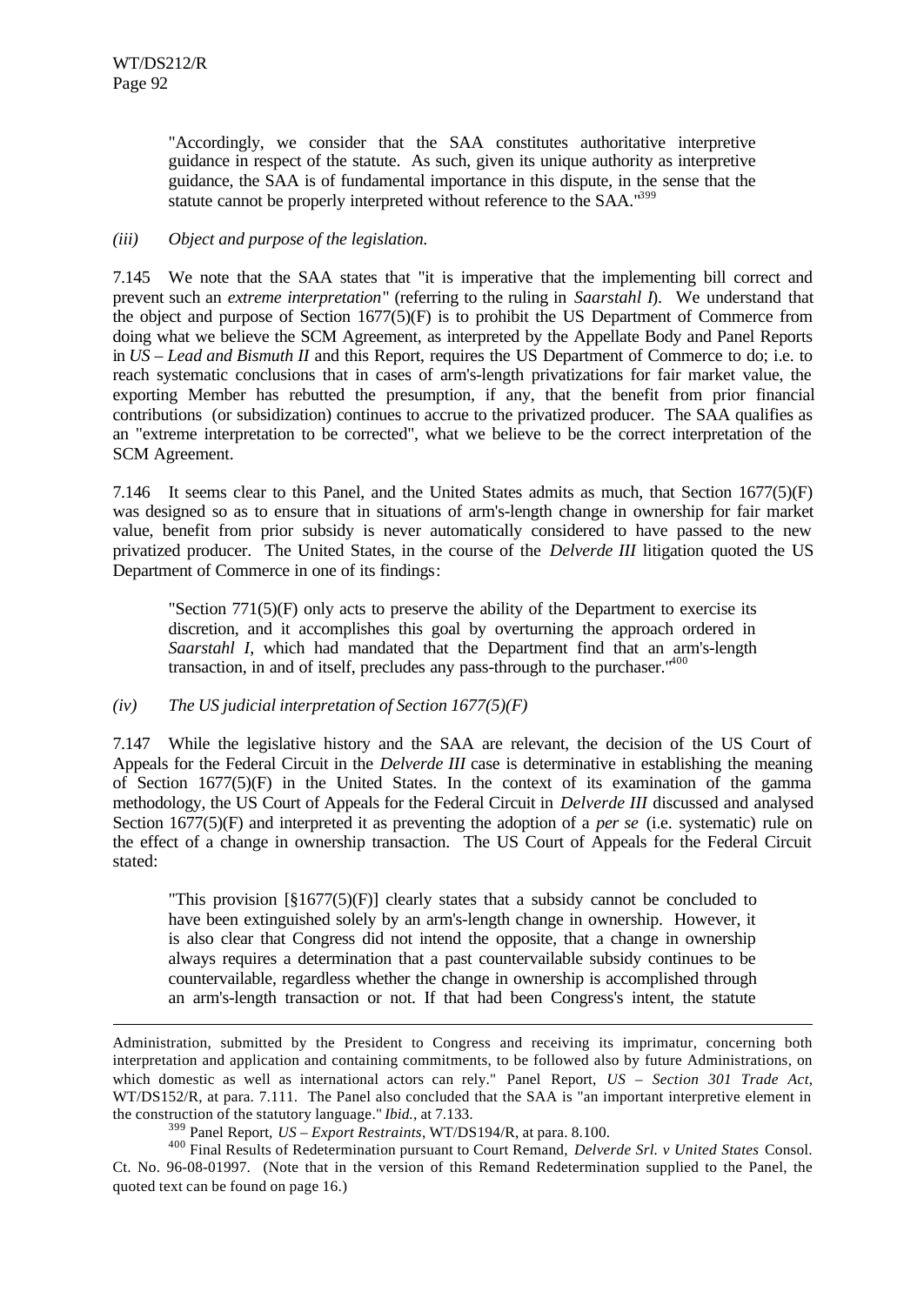would have so stated. Rather, the Change of Ownership provision simply prohibits a per se rule either way."<sup>401</sup>

7.148 We note that the US Court of Appeals for the Federal Circuit relied specifically on the legislative history to determine the Congressional intent in promulgating the statute. The definition of "arm's-length transaction" contained in the SAA<sup>402</sup>, quoted in para. 7.143above, is identical to the wording in the House of Representatives Report cited by the US Court of Appeals for the Federal Circuit as the basis for its interpretation of the meaning of the statute.<sup>403</sup> The Panel also notes that throughout its discussion of both the *Delverde III* case and the *Saarstahl II* case, the Court seems to use the two terms interchangeably. Therefore, based on the definition of arm's-length provided by Congress, the interchangeable use of the terms arm's-length and fair market value by the US Court of Appeals for the Federal Circuit, and the United States' inability to explain how United States law differentiates between the two, the Panel is of the view that although one can reasonably interpret the two concepts as being different, the United States' legislation and US Court of Appeals for the Federal Court decision seem to have defined arm's-length to include fair market value."<sup>402</sup>

7.149 So, according to the US Court of Appeals for the Federal Circuit, Section 1677(5)(F) prevents a *per se* rule that privatization at arm's-length and for fair market value extinguishes the benefit *vis-àvis* the privatized producer. In other words, the US Court of Appeals for the Federal Circuit has determined that Section 1677(5)(F) prevents the US Department of Commerce from developing any methodology implementing Section1677(5)(F) whereby it is required to find that the benefit from the prior financial contribution (or subsidization) is extinguished *vis-à-vis* the privatized producer solely by arm's-length privatizations at fair market value. The Panel notes that the US Department of Commerce has itself argued that "the Federal Circuit in *Delverde III* was quite clear that 19 U.S.C. Section1677(5)(F) precludes *per se* rules, including one that would automatically treat the change in ownership as extinguishing prior subsidies."<sup>405</sup>

7.150 The Panel understands that law, in a common law legal system, is continuously evolving. However, the current state of the law in the United States today is that expressed by the US Court of Appeals for the Federal Circuit in *Delverde III*. The United States has provided no evidence of other dispositive decisions by the Federal Circuit or the United States Supreme Court (the highest court in the United States), that would alter the binding nature of the US Court of Appeals for the Federal Circuit's holding in *Delverde III* or the Panel's understanding of what that judgment requires of the US Department of Commerce. The Panel would like to point out that in no way is it proposing that any particular methodology be adopted by the United States. The Panel examined *Delverde III*, not to assess or discuss the compatibility of the gamma methodology with the statute, but to understand the nature and legal effects of Section 1677(5)(F), as interpreted by the US Court of Appeals for the Federal Circuit, in the United States' legal system.

<sup>401</sup> *Delverde III.,* 202 F.3rd 1360, at 5.

 $402$  "For purposes of section 771(5)(F), the term "arm's-length transaction" means a transaction negotiated between unrelated parties, each acting in its own interest, or between related parties such that the terms of the transaction are those that would exist if the transaction had been negotiated between unrelated parties." SAA 1994 U.S.C.C.A.N 3773, 4241 Exhibit EC–25 to EC's first written submission

<sup>&</sup>lt;sup>403</sup> The Panel recognizes that the House of Representatives Report is not, as such, in the record. However, it is cited by the Federal Circuit in *Delverde III*. The Panel has decided to look at the full document in order to respond to the United States' comments in the US' Request for Interim Review. The Panel also notes that the US Court of Appeals for the Federal Circuit stated that the Senate Report was "nearly identical" to the House Report it cited. *Delverde III* 202 F.3d. 1360, at 1366-67.

 $404 \text{ US}$  request for Interim Review, para. 44.

<sup>&</sup>lt;sup>405</sup> Defendant's Memorandum in Opposition to Plaintiff's Motion for Judgment upon the agency record, *Acciai Speciali Terni et al. v United States et al.* Court No. 01-00051 (Ct. Int'l Trade 5 October 2001). (Extracts; cover page, table of contents, and pages 9 to 18 attached as Exhibit EC-26) *cited in* EC's first written submission, para. 150.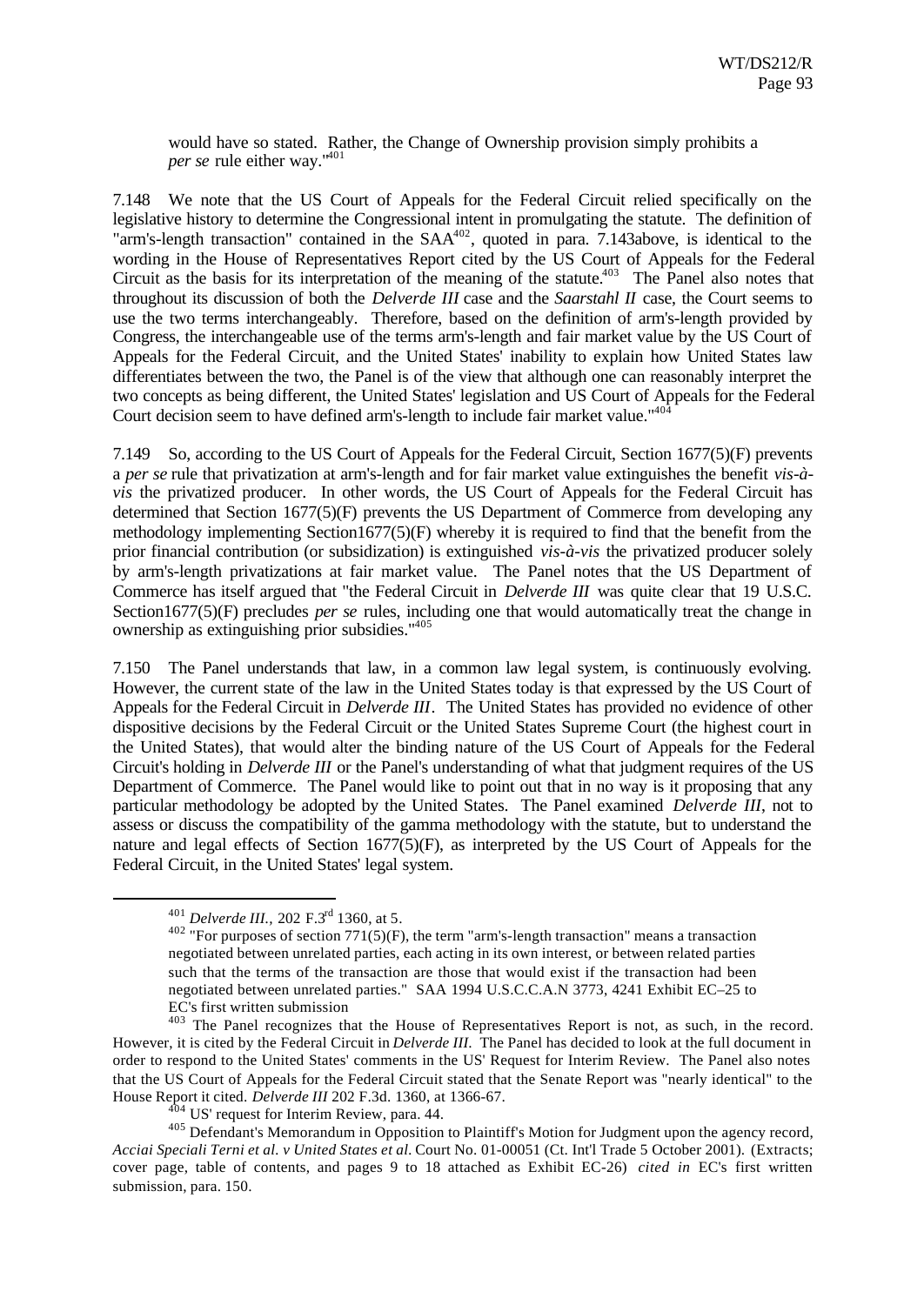7.151 We are of the view that benefit and thus subsidization are extinguished *vis-à-vis* the privatized producer solely by an arm's-length and fair market value privatization. While Section 1677(5)(F) prohibits a *per se* rule that benefit and thus subsidization are extinguished *vis-à-vis* the privatized producer solely by an arm's-length and fair market value privatization, the SCM Agreement, as interpreted by the panel and the Appellate Body in *US – Lead and Bismuth II* and this Panel, requires that the domestic laws and regulations and practices mandate the authorities to find that in all cases of arm's-length fair market value privatization, no benefit from prior financial contributions (subsidization) to the state-owned producer continues to accrue to the privatized producer.

7.152 Since the United States itself has argued that the *Delverde III* ruling clearly precludes *per se* rules, including one that would automatically treat the change in ownership as extinguishing prior subsidies<sup>406</sup>, the Panel believes that the current interpretation of Section 1677(5)(F) by the US Court of Appeals for the Federal Circuit, which is binding upon the Court of International Trade and the US Department of Commerce, would prevent the United States from applying Section 1677(5)(F) in a manner consistent with the SCM Agreement.

7.153 We would like to note that a distinction must be drawn with the conclusion of the Appellate Body in *US – 1916 Act* on the relevance of judicial opinion as discretionary governmental action under WTO law. In *US – 1916 Act*, the Appellate Body stated:

"Lastly, we note that, before the Panel and before us, the United States invoked the distinction between mandatory and discretionary legislation to argue that the 1916 Act cannot be mandatory legislation because United States' courts have interpreted or may interpret the 1916 Act in ways that would make it consistent with the WTO obligations of the United States. As we have seen, in the case law developed under the GATT 1947, the distinction between mandatory and discretionary legislation turns on whether there is relevant discretion vested in the *executive branch* of government. The United States, however, does not rely upon the discretion of the executive branch of the United States' government, but on the interpretation of the 1916 Act by the United States' courts. In our view, this argument does not relate to the distinction between mandatory and discretionary legislation."<sup>407</sup>

7.154 In this Report, we examine the US Court of Appeals for the Federal Circuit, not as the "exerciser" of governmental discretion but rather in its role as establishing a determinative meaning of Section 1677(5)(F) for the United States.<sup>408</sup> Both the *US – 1916 Act* dispute and the current dispute are concerned with the relationship between the Executive and Judicial Branches of the United States. The Appellate Body in *US – 1916 Act* recognized that the Executive Branch cannot instruct the Judiciary, and therefore the United States could not rely on the Judiciary's exercise of discretion in a manner compatible with the WTO.<sup>409</sup> However, it is known that in the United States' law. the However, it is known that in the United States' law, the Judiciary can make binding determinations. Therefore, we can rely on judicial interpretations as an indicator of how the US Department of Commerce is required to apply Section 1677(5)(F).

<sup>406</sup> *Ibid.*

<sup>407</sup> *See* Appellate Body Report, *US – 1916 Act*, WT/DS136/AB/R, WT/DS162/AB/R, at para. 100.

<sup>&</sup>lt;sup>408</sup> There is a well established principle of jurisprudence in the United States that "It is emphatically the province and duty of the judicial department to say what the law is." *Marbury v. Madison* 5 U.S. (1 Cranch) 137, 177 (1804). *See* also Panel Report, *US – 1916 Act (EC)*, WT/DS136/R, para. 2.14 and footnote 21.

<sup>409</sup> The Appellate Body in *India – Patents (US)*, WT/DS50/AB/R, also concluded that conformity with WTO obligations cannot be obtained by an administrative promise to disregard its own binding internal legislation, i.e. by an administrative undertaking to act illegally. Appellate Body Report, *India – Patents (US)*, at paras. 69-71. We are of the view that this principle extends to any binding law, independently from the source.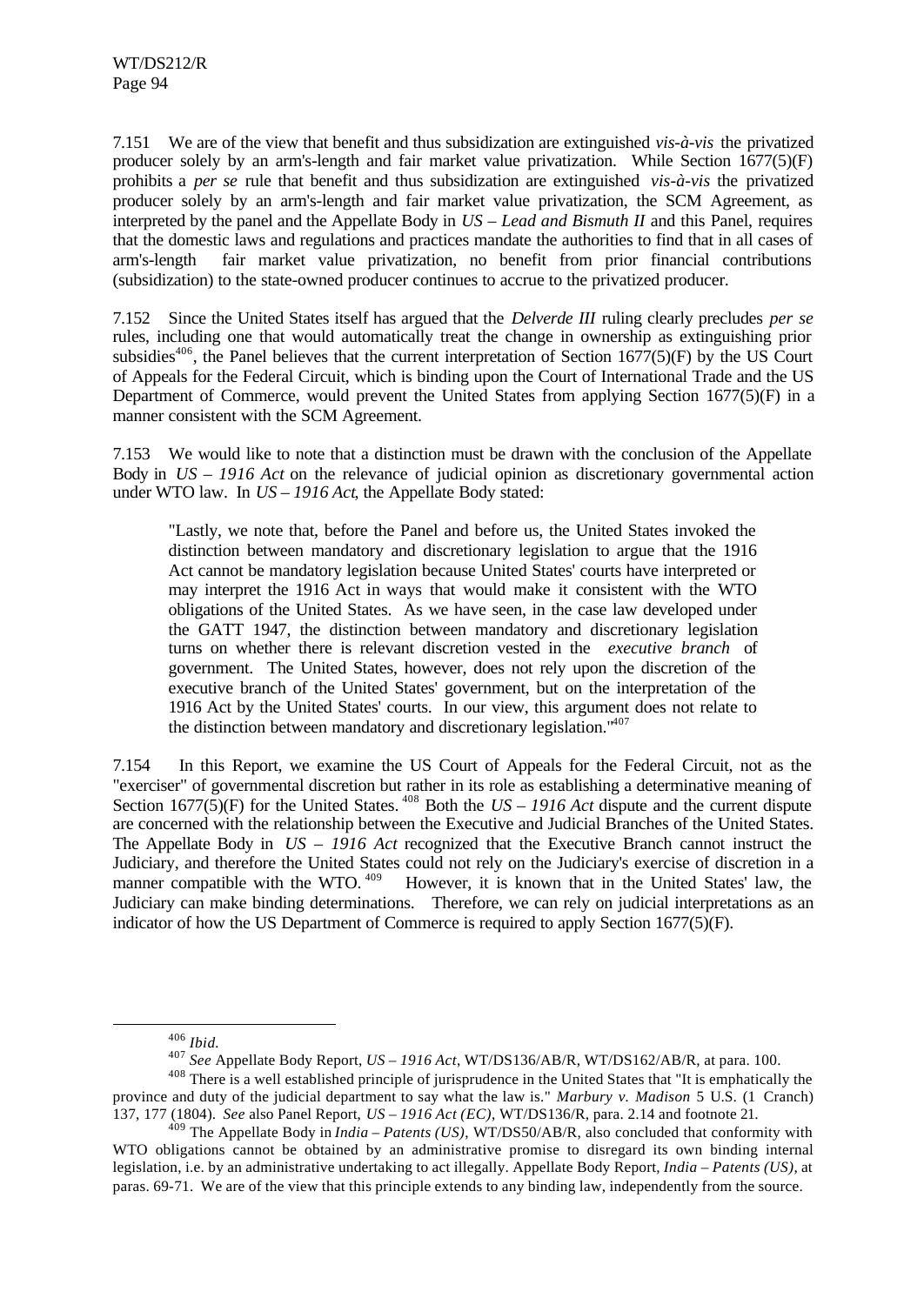## *(v) Does Section 1677(5)(F) mandate a violation of the WTO Agreement?*

7.155 During the second hearing the Panel asked the representative of the United States whether Section 1677(5)(F) would allow it to reach systematic conclusions that in cases of fair market value privatization, no benefit initially determined for the state-owned producer continued to accrue to the privatized producer and thus, no countervailing duty can be imposed or maintained. The answer provided by the representative of the United States was that even if the Panel was to reach the conclusion that there was such a rule, the United States' legislation did not have to be amended, as the US Department of Commerce could comply with such findings within the parameters of the existing Section 1677(5)(F). The United States' representative did not discuss the impact of the SAA or the US Court of Appeals for the Federal Circuit judgment on this discretion.

7.156 In our view, the plain wording of Section 1677(5)(F), in maintaining the US Department of Commerce's discretion, does not require a violation of the SCM Agreement. However, the SAA (which is an authoritative interpretation of the obligations contained in Section 1677 (5)(F)) and the US Court of Appeals of the Federal Circuit's decision in *Delverde III* (which constitutes a binding determination of what Section 1677(5)(F) actually means in the United States' law and what the legislation requires from the United States' authorities) clearly demonstrate that the United States is bound to a non-compliant application of Section  $1677(5)$ (F). In sum, we are of the view that together with the other provisions of the SCM Agreement, Article 32.5 as well as Article XVI.4 of the WTO Agreement require the United States to maintain a legislation, regulations and practices that guarantee that in cases of fair market value privatization at arm's-length no benefit *vis-à-vis* the privatized producer is determined to continue from prior subsidization or financial contributions bestowed on a state-owned producer. In the United States' legal system, Section 1677(5)(F) prohibits de facto the US Department of Commerce from recognizing that in all cases where an 'arm's-length privatization for fair market value takes place, no benefit from prior financial contributions (subsidization) to the state-owned producer can continue to accrue to the privatized producer. We fail to see how the US Department of Commerce could exercise its alleged executive discretion under 1677(5)(F) in a WTO-compatible manner when it is prohibited by its Courts (and the SAA) from systematically concluding that in cases of 'arm's-length privatization for fair market value, no benefit continues to accrue to the privatized producer from prior financial contributions (or subsidization) to the stateowned producer, as provided for by our findings in paragraphs 7.60 to 7.89 above.

7.157 Article 32.5 of the SCM Agreement and Article XVI.4 of the WTO Agreement require that a Member ensure the conformity of its legislation with the SCM Agreement and the covered agreements respectively. The Panel concludes that the aggregate effect of the legislative history, object and purpose of Section 1677(5)(F), the SAA, and the determinative interpretation of that legislation by the US Court of Appeals for the Federal Circuit, is to mandate an application of Section 1677(5)(F) that will be inconsistent with Articles 10, 14, 19, and 21 of the SCM Agreement since it prohibits the relevant authority from adopting a general rule that in all situations of arm'slength privatizations for fair market value, no benefit from prior financial contributions (or subsidization) to the state-owned producer continues to accrue to the privatized producer, even though Section 1677(5)(F)'s statutory language alone would not mandate a violation of the SCM Agreement and the WTO Agreement. <sup>410</sup>

7.158 As Section 1677(5)(F) is found to be inconsistent with the SCM Agreement, the United States has failed to ensure conformity with the SCM Agreement as required by Article 32.5 of the

<sup>&</sup>lt;sup>410</sup> We would like to recall that our conclusions and findings are limited to cases of full privatization and for consideration at fair market value and we have not examined the broader issue of whether any change of ownership triggers the obligation to re-examine the conditions of application of the SCM Agreement *vis-à-vis* the new owner(s). We note that Section  $1677(5)$ (F) deals with all and any such change of ownership and therefore also addresses situations, other than situations involving full privatization as those covered by the present Panel Report.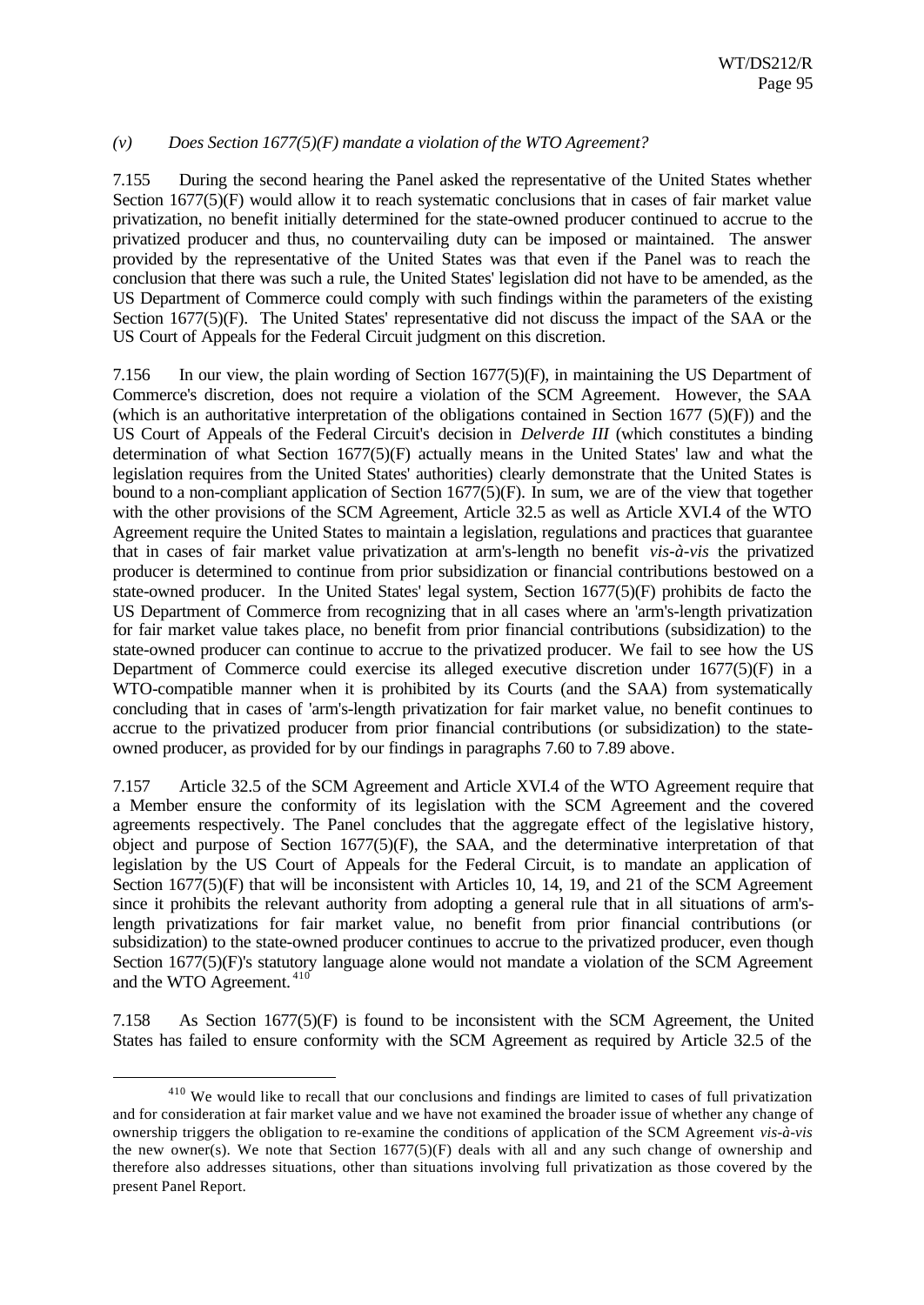SCM Agreement and Article XVI.4 of the WTO Agreement. In maintaining such WTO-incompatible laws, regulations and practices, the Panel concludes that the United States is also acting in a manner inconsistent with Article 32.5 of the SCM Agreement and with Article XVI.4 of the WTO Agreement.

## **VIII. CONCLUSIONS AND RECOMMENDATIONS**

- 8.1 Therefore, pursuant to the findings above, the Panel concludes that:
	- (a) The six determinations in the original investigations, based on the gamma methodology, are inconsistent with the SCM Agreement, since the US Department of Commerce did not examine whether the privatizations were at arm's-length and for fair market value; thus the United States failed to determine whether the new privatized producer received any benefit from prior financial contributions previously bestowed to state-owned producers. By failing to determine the existence of a benefit prior to imposing countervailing duties the United States has violated Articles 14, 19.1, and 19.4 of the SCM Agreement, which prohibit the imposition of countervailing duties where there has been no subsidization or in excess of any existing subsidization. Since the United States has imposed countervailing duties that are inconsistent with Articles 14, 19.1 and 19.4 the United States has also violated Article 10 which requires that countervailing duties be imposed consistently with the SCM Agreement.

Therefore the countervailing orders in:

- *Stainless Sheet and Strip in Coils from France* (C-427-815) (Case No. 1);
- *Certain Cut-to-Length Carbon Quality Steel from France* (C-427-817) (Case No. 2);
- *Certain Stainless Steel Wire Rod from Italy* (C-475-821) (Case No. 3);
- S*tainless Steel Plate in Coils from Italy* (C-475-823) (Case No. 4);
- *Stainless Steel Sheet and Strip in Coils from Italy* (C-475-825) (Case No. 5);
- *Certain Cut-to-Length Carbon-Quality Steel Plate from Italy* (C-475-827) (Case No.6).

are inconsistent with Articles 10, 14, 19.1 and 19.4 of the SCM Agreement.

(b) The two determinations made in the context of administrative reviews and based on the gamma methodology (Case No. 7) and on the same person methodology (Case No. 12), are inconsistent with the SCM Agreement since the US Department of Commerce did not examine whether the privatization that occurred after the original imposition of countervailing duties, was at arm's-length and for fair market value; thus the United States failed to determine whether the privatized producers received any benefit from the financial contributions previously bestowed to the state-owned producers. By failing to determine the continued existence of a benefit, prior to its decision to maintain countervailing duties, the United States has violated Articles 14, 19.4, 21.1 and 21.2 of the SCM Agreement, which prohibit a Member pursuant to an administrative review from maintaining countervailing duties where there has not been any determination of continued subsidization and thus of a continued need for countervailing duties. Since the United States has maintained countervailing duties that are inconsistent with Articles 14, 19.4, 21.1 and 21.2 the United States has also violated Article 10 which requires that countervailing duties be imposed and thus maintain consistently with the SCM Agreement.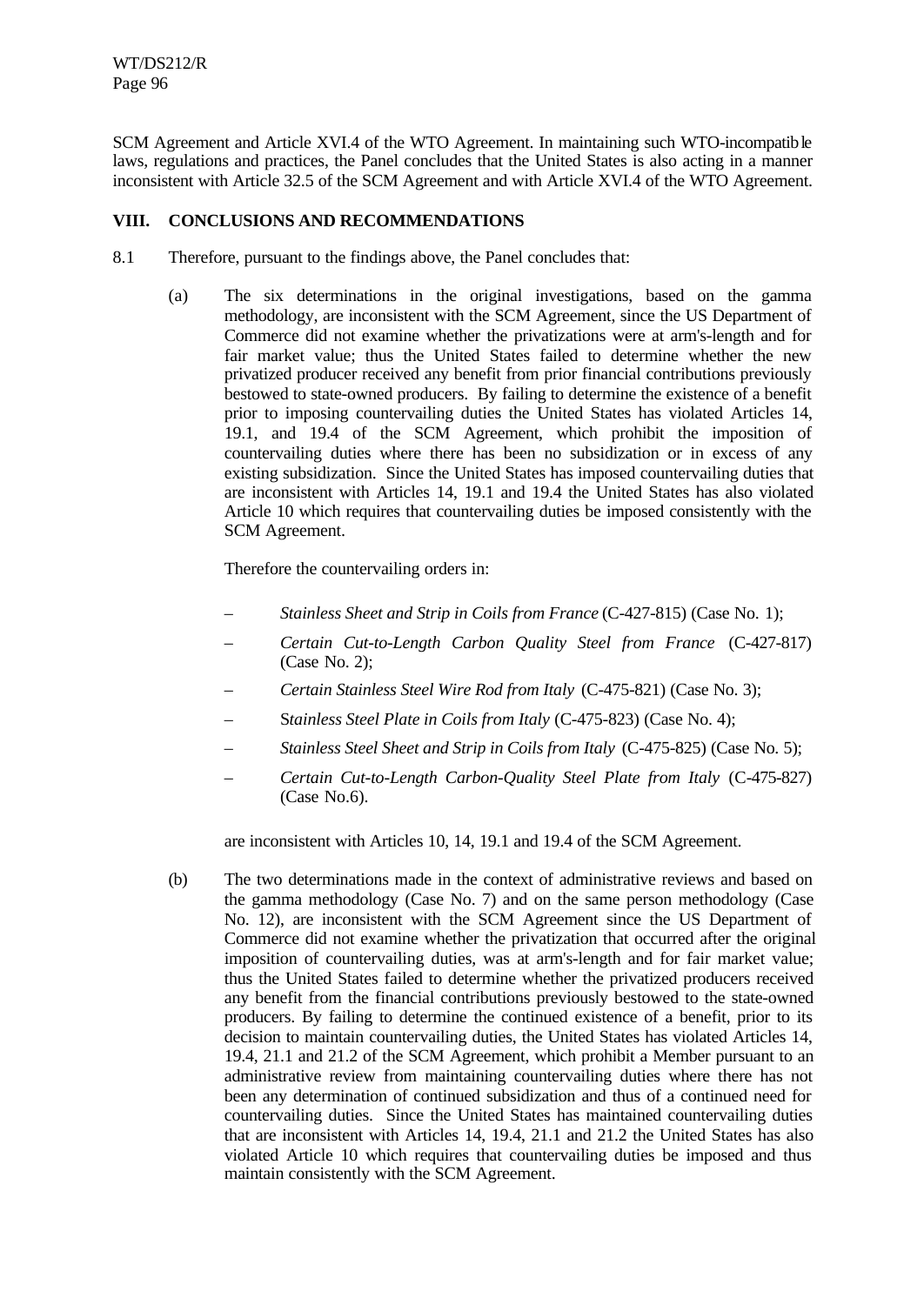Therefore the countervailing duty orders in

- *Cut-to-Length Carbon Steel Plate from Sweden* (C-401-804) (Case No. 7); and
- *Grain-Oriented Electrical Steel from Italy* (C-475-812) (Case No. 12).

are inconsistent with Articles 10, 14, 19.4, 21.1 and 21.2 of the SCM Agreement.

(c) The four determinations made in the context of sunset reviews and based on the gamma methodology are inconsistent with the SCM Agreement, since the US Department of Commerce did not examine whether the privatizations, that occurred after the original imposition of countervailing duties, were at arm's-length and for fair market value. Thus the United States failed to determine whether the privatized producers received any benefit from the financial contributions previously bestowed to the state-owned producers. By failing to determine the likelihood of continuation or recurrence of a subsidization, prior to its decision to maintain countervailing duties, the United States has violated Articles 14, 19.4, 21.1 and 21.3 of the SCM Agreement, which prohibit a Member, pursuant to a sunset review, from maintaining countervailing duties where there has not been any determination of likelihood of continuation or recurrence of subsidization and thus of a continued need for countervailing duties. Since the United States has maintained countervailing duties that are inconsistent with Articles 14, 19.4, 21.1 and 21.3 the United States has also violated Article 10 which requires that countervailing duties be imposed or maintained consistently with the SCM Agreement.

Therefore, the countervailing duty orders in

- *Cut-to-Length Carbon Steel Plate from United Kingdom* (C-412-815) (Case No. 8);
- *Certain Corrosion-Resistant Carbon Steel Flat Products from France* (C-427-810) (Case No. 9);
- *Cut-to-Length Carbon Steel Plate from Germany* (C-428-817) (Case No. 10); and
- *Cut-to-Length Carbon Steel Plate from Spain* (C-469-804) (Case No. 11).

are inconsistent with Articles 10, 14, 19.4, 21.1 and 21.3 of the SCM Agreement.

Moreover, since the United States has admitted that the privatizations in Case Nos. 8 and 10 were at arm's-length and for fair market value, no benefit accrued to the privatized producers from the prior financial contribution to the state-owned producer. In maintaining countervailing duties in response to pre-privatization nonrecurring subsidies, notwithstanding the absence of any benefit to the privatized producer, the United States violated Articles 10, 14, 19.4, 21.1 and 21.3 of the SCM Agreement.

(d) Once an importing Member has determined that a privatization has taken place at arm's-length and for fair market value, it must reach the conclusion that no benefit resulting from the prior financial contribution (or subsidization) continues to accrue to the privatized producer. To the extent that Section  $1677(5)(F)$ , as interpreted by the US Court of Appeals for the Federal Circuit and the SAA, requires the US Department of Commerce to apply a methodology where the benefit from a prior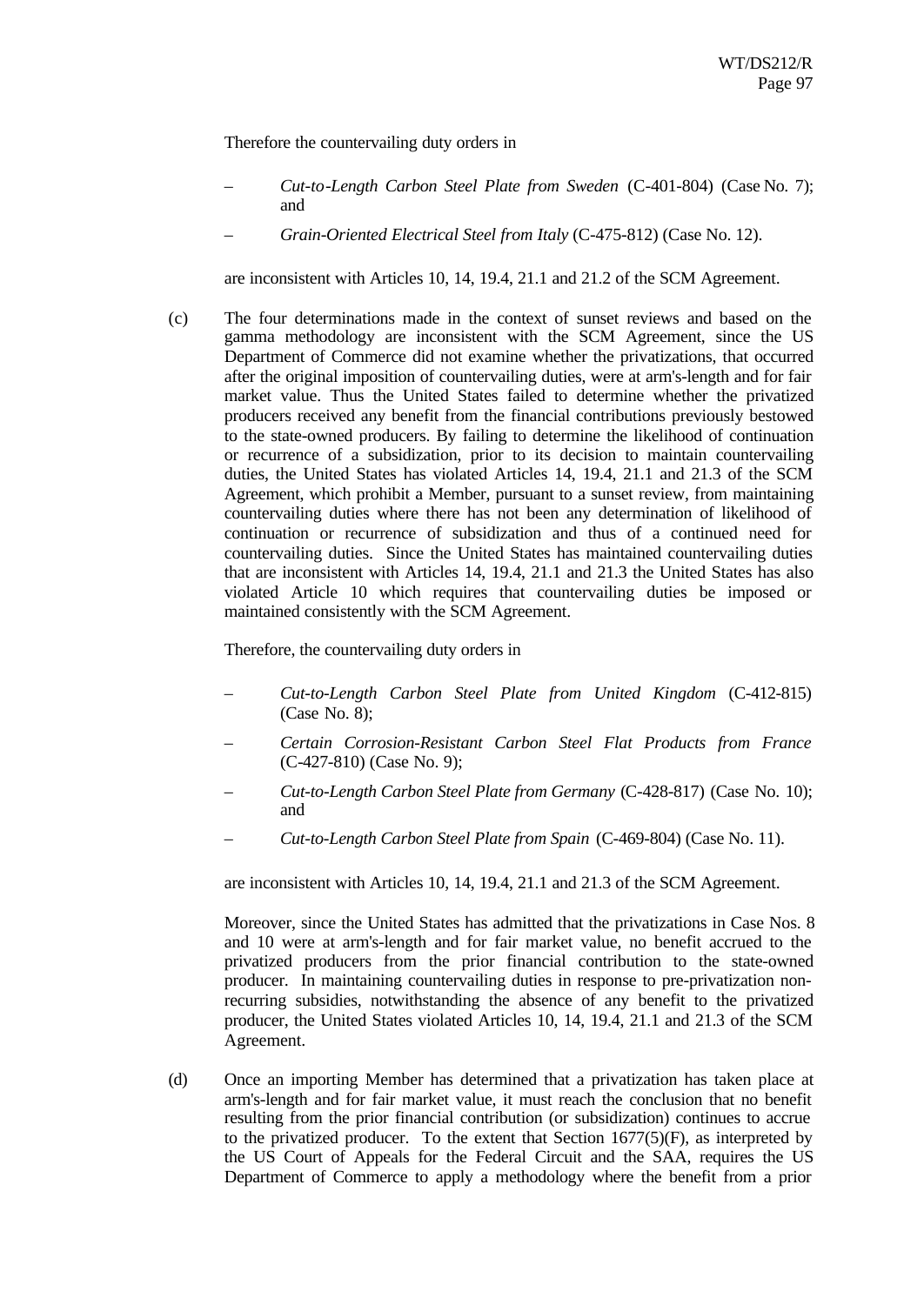financial contribution is not systematically found to no longer accrue to the privatized producer solely by virtue of an arm's-length for fair market value privatization, is preventing the United States from exercising a WTO-compatible discretion. Therefore, Section 1677(5)(F) is inconsistent with Articles 10, 14, 19 and 21 of the SCM, as interpreted by the Panel and the Appellate Body Reports in *US – Lead and Bismuth II* and this Panel. As Section 1677(5)(F) is found to be inconsistent with the *SCM Agreement*, the United States has failed to ensure conformity with Article 32.5 of the *SCM Agreement* and Article XVI.4 of the WTO Agreement respectively.

8.2 Under Article 3.8 of the DSU, in cases where there is infringement of the obligations assumed under a covered agreement, the action is considered prima facie to constitute a case of nullification or impairment of benefits under that agreement. The United States did not provide any evidence to rebut this presumption. Accordingly, the Panel concludes that, to the extent the United States has acted inconsistently with the provisions of the SCM Agreement and of the WTO Agreement, it has nullified or impaired benefits accruing to the European Communities under these Agreements.

8.3 The Panel recommends that the Dispute Settlement Body request the United States to bring its measures into conformity with its obligations under the SCM Agreement and the WTO Agreement.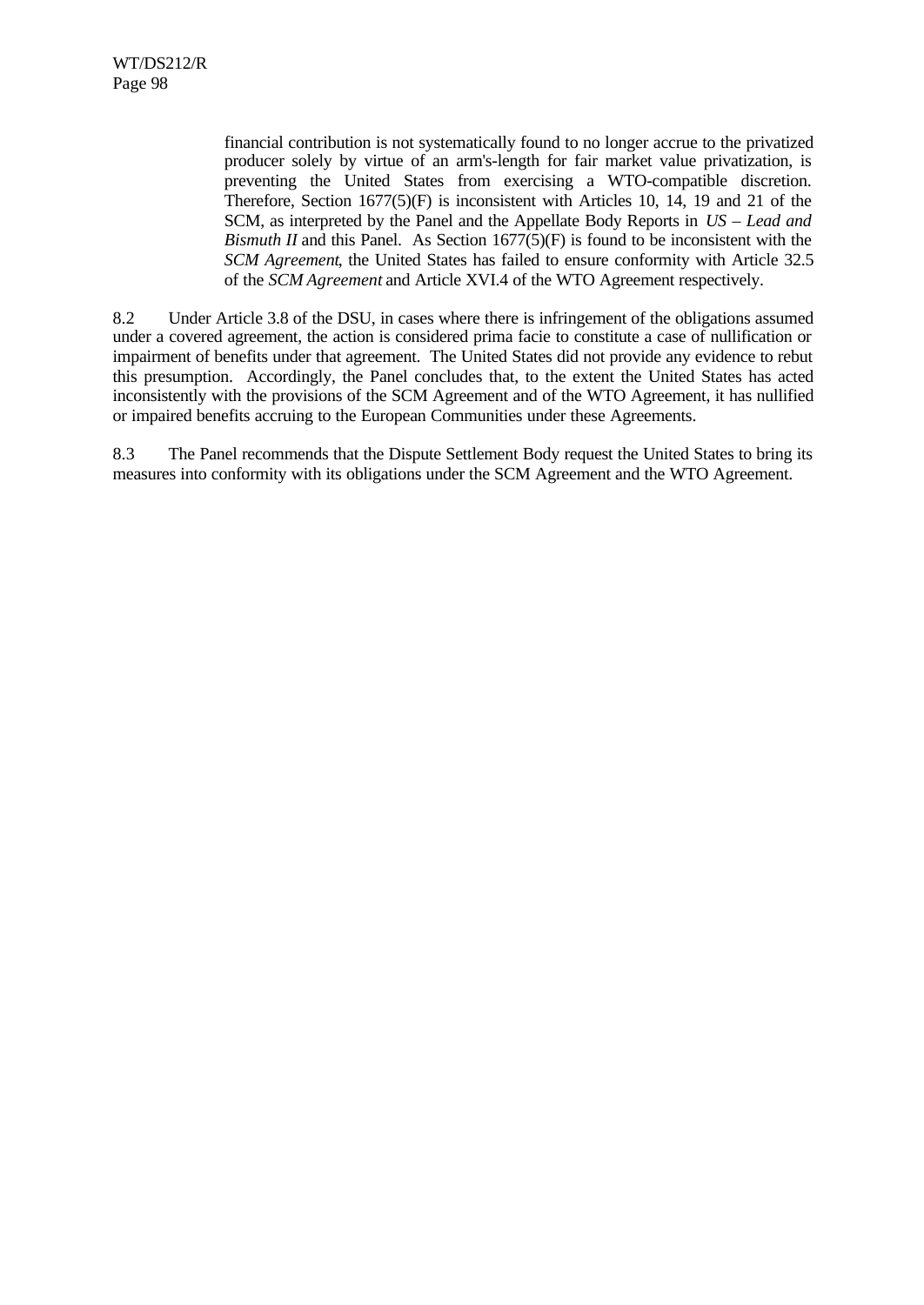# **ANNEX A**

| Case<br>No.  | Product/Company                                                                                                           | Type of<br>investigation/Date/<br>rate of imposition of<br><b>CVD</b>    | Alleged countervailable subsidies<br>(contributions made prior to<br>privatization)                                                                                                                                                                                                                                                                               | Privatization                                                                                                                                                                                                                                                                                                                          | Methodology                                                                         | <b>Status of the case</b>                                                                                                      |
|--------------|---------------------------------------------------------------------------------------------------------------------------|--------------------------------------------------------------------------|-------------------------------------------------------------------------------------------------------------------------------------------------------------------------------------------------------------------------------------------------------------------------------------------------------------------------------------------------------------------|----------------------------------------------------------------------------------------------------------------------------------------------------------------------------------------------------------------------------------------------------------------------------------------------------------------------------------------|-------------------------------------------------------------------------------------|--------------------------------------------------------------------------------------------------------------------------------|
| 1            | Stainless Sheet and<br>Strip in Coils from<br><b>France</b><br>$C-427-815$<br>Usinor-Sollac                               | original investigation<br>$8.6.99 -$ CVD: 5.38%                          | Loans with special characteristics;<br>shareholders advances<br>Steel intervention fund.<br>(accounts for bulk of CVD)<br>imposed).                                                                                                                                                                                                                               | Pre-July 1995: French Gov't [GOF]<br>$90.2\%$ :<br>Public offering - July 1995<br>§§Post-July 1995: GOF 9.8%, "stable<br>shareholders" 14% (of these 10% were<br>GOF controlled banks or entities),<br>By 22 Oct. 1997: GOF 1%<br>1998: GOF 0%                                                                                         | gamma methodology<br>NB: Court remand<br>investigation (same<br>person methodology) | Appeal before US CIT<br>Judgment rendered on<br>4 January 2002,<br>condemning same<br>person methodology -<br>(Exhibit EC-29). |
| $\mathbf{2}$ | Certain Cut-to-Length<br>Carbon Quality Steel<br>from France<br>$C-427-817$<br><b>GTS</b><br>Usinor-Sollac:<br>Industries | original investigation<br>29.12 99 - CVD: 5.56%<br>(Usinor); 6.86% (GTS) | Equity infusion as a result of<br>conversion of Loans with Special<br>Characteristics and Steel<br>Intervention Fund bonds into shares<br>of common stock, and shareholders<br>advances.<br>(accounts for all of countervailing<br>duties imposed)<br>Subsidies in question granted to<br>Usinor group, and allocated pro-rata<br>to GTS (a member of the group). | GTS - pre-1992: Dillinger 10.27%<br>Change in ownership - 28 Dec 1992<br>$1992 - 1995$ :<br>GTS: Dillinger 100%<br>Dillinger: DHS 95.3%<br>DHS: Usinor 70%<br>Usinor: see supra<br>post-1996:<br>DHS: Usinor 48.75%                                                                                                                    | gamma methodology<br>NB: Court remand<br>investigation (same<br>person methodology) | Appeal before US CIT.<br>Judgment rendered on<br>4 January 2002,<br>condemning same<br>person methodology -<br>(Exhibit EC-30) |
| 3            | Certain Stainless Steel<br><b>Wire Rod from Italy</b><br>$C-475-821$<br>Cogne Acciai Speciali                             | original investigation<br>29.7.98 - CVD: 22.22%                          | Equity infusions to Finsider and<br><b>ILVA</b><br>Pre-privatization Assistance<br>Debt forgiveness<br>(accounts for at least 21.74 per cent<br>of the CVD rate).                                                                                                                                                                                                 | Early 1990's:<br>Instituto per la Riconstruzione<br>Industriale (IRI) (Italian Gov't): 100%,<br>thereafter by IRI subholding<br>companies, Finsider S.p.A., Deltasider<br>S.p.A. or ILVA S.p.A. 31 Dec. 1992<br>(CAS) created:<br>CAS: 100% Cogne S.p.A., also a state-<br>owned company.<br>27 Dec. 1993:<br>CAS: 100% GE.VAL. S.p.A. | gamma methodology                                                                   | Final determination<br>7.1.98                                                                                                  |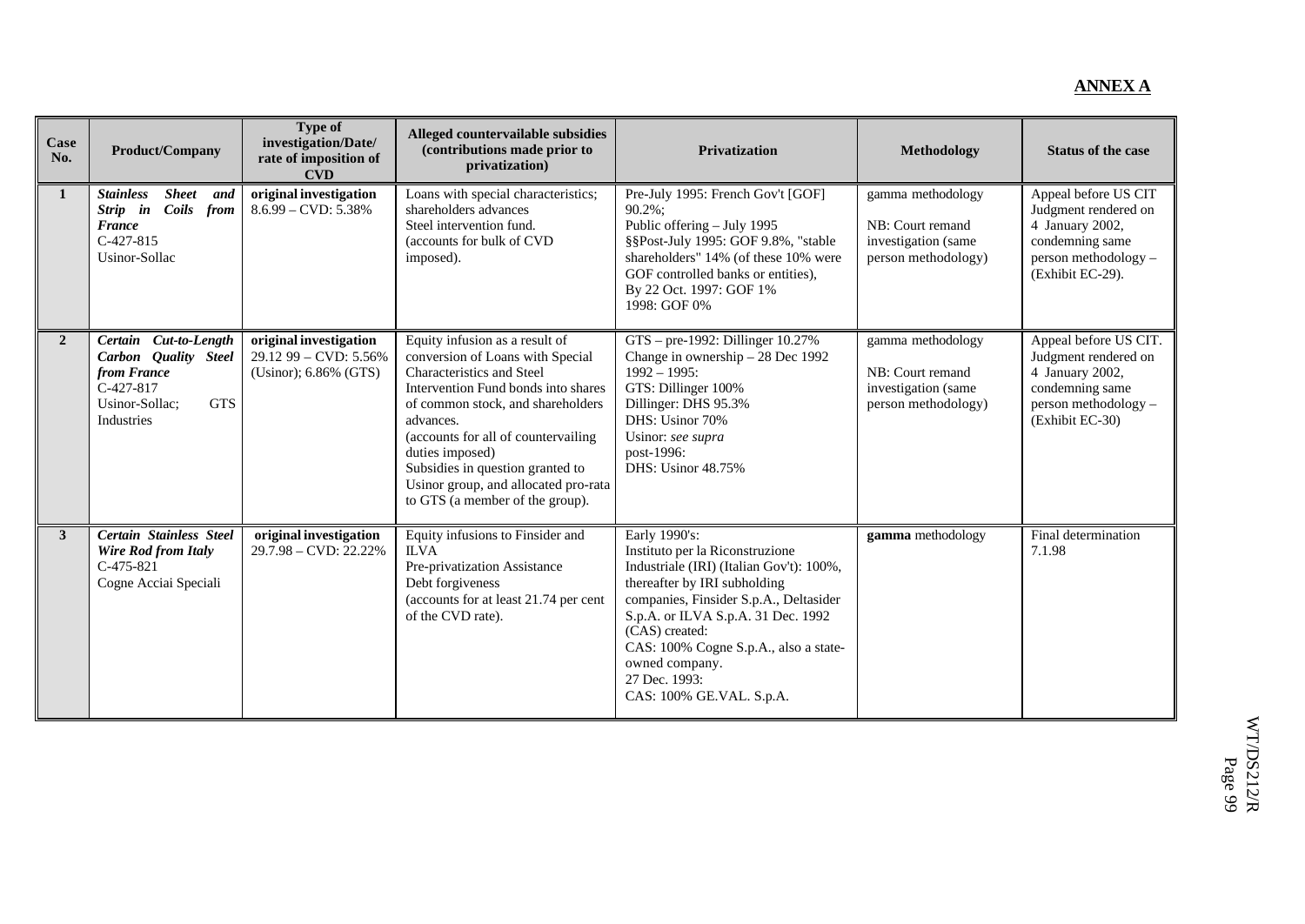| Case<br>No.             | Product/Company                                                                                                 | Type of<br>investigation/Date/<br>rate of imposition of<br><b>CVD</b> | Alleged countervailable subsidies<br>(contributions made prior to<br>privatization)                                                                                                                     | <b>Privatization</b>                                                                                                                                                                                                                                                                        | <b>Methodology</b>                                                                            | <b>Status of the case</b>                                                                                                       |
|-------------------------|-----------------------------------------------------------------------------------------------------------------|-----------------------------------------------------------------------|---------------------------------------------------------------------------------------------------------------------------------------------------------------------------------------------------------|---------------------------------------------------------------------------------------------------------------------------------------------------------------------------------------------------------------------------------------------------------------------------------------------|-----------------------------------------------------------------------------------------------|---------------------------------------------------------------------------------------------------------------------------------|
| $\overline{\mathbf{4}}$ | <b>Stainless Steel Plate in</b><br><b>Coils from Italy</b><br>$C-475-823$<br>Acciai Speciali Terni              | original investigation<br>$31.3.99 -$ CVD: $15.16\%$                  | Equity infusions to Terni, TAS and<br><b>ILVA</b><br>Benefits from 1988-90 restructuring<br>of Finsider<br>Debt forgiveness of ILVA to AST<br>(accounts for at least 13.42 per cent<br>of the CVD rate) | Sept. 1993<br>ILVA speciality steels division was<br>spun-off to create Acciai Speciali Terni<br>(AST) first as a limited liability<br>company and then as a stock company.<br><b>AST: 100% IRI</b><br>14 July 1994:<br>AST: 100% KAI (holding company of a<br>private investor consortium) | gamma methodology<br>NB: Court remand<br>investigation ("same<br><i>person</i> " methodology) | Appeal before US CIT.<br>Judgment rendered on<br>1 February 2002,<br>condemning same<br>person methodology -<br>(Exhibit EC-31) |
| $\overline{5}$          | <b>Stainless Steel Sheet</b><br>and Strip in Coils from<br><b>Italy</b><br>$C-475-825$<br>Acciai Speciali Terni | original investigation<br>$8.6.99 - CVD: 12.22%$                      | see supra<br>(accounts for 10.49 per cent of the<br>CVD rate)                                                                                                                                           | see supra                                                                                                                                                                                                                                                                                   | gamma methodology                                                                             | Appeal before US CIT<br>(suspended<br>pending<br>resolution in appeal in<br>case 4).                                            |
| 6                       | Cut-to-Length<br>Certain<br><b>Steel</b><br>Carbon-Quality<br>Plate from Italy<br>C-475-827<br><b>ILVA</b>      | original investigation<br>29.12.99<br>CVD:<br>26.12%                  | Equity infusions to Nuova Italsider<br>and (old) ILVA<br>Debt forgiveness<br>Capital grants to Nuova Italsider<br>under law 675/77<br>(accounts for 22.68 per cent of<br>CVD rate)                      | Sept. 1993:<br>ILVA's (old) carbon steel flat products<br>division was spun-off to create<br>Laminati Piani (ILP), incorporated as a<br>stock company (S.p.A.),<br>ILP: 100% IRI<br>March. 1995: privatization<br>ILP: 100% Riva Acciaio S.p.A<br>January 1997<br>ILP renamed ILVA (new).   | gamma methodology<br>NB: Court remand<br>investigation ("same<br><i>person</i> " methodology) | Appeal before US CIT                                                                                                            |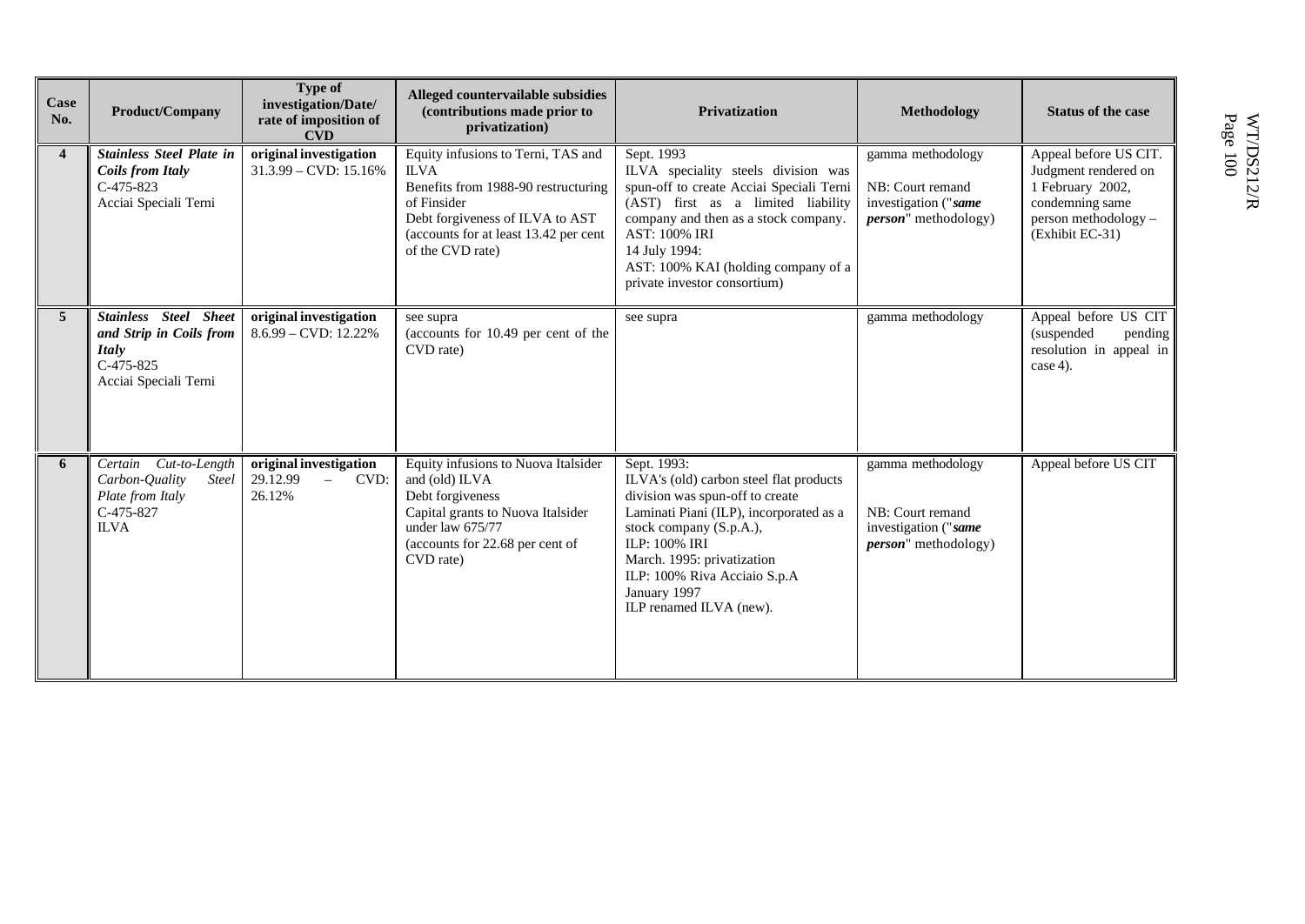| Case<br>No.    | <b>Product/Company</b>                                                                                                  | Type of<br>investigation/Date/<br>rate of imposition of<br>$\overline{\text{CVD}}$ | Alleged countervailable subsidies<br>(contributions made prior to<br>privatization)                                                                                                                                                               | Privatization                                                                                                                                                                                                                                                                                                                                                                                                                                                                                                                                                                                                                                           | Methodology       | <b>Status of the case</b>                                                 |
|----------------|-------------------------------------------------------------------------------------------------------------------------|------------------------------------------------------------------------------------|---------------------------------------------------------------------------------------------------------------------------------------------------------------------------------------------------------------------------------------------------|---------------------------------------------------------------------------------------------------------------------------------------------------------------------------------------------------------------------------------------------------------------------------------------------------------------------------------------------------------------------------------------------------------------------------------------------------------------------------------------------------------------------------------------------------------------------------------------------------------------------------------------------------------|-------------------|---------------------------------------------------------------------------|
| $7^{\circ}$    | Cut-to-Length Carbon<br><b>Steel</b><br>Plate<br>from<br><b>Sweden</b><br>$C-401-804$<br><b>SSAB Sventskt Stal</b>      | administrative review<br>7.4.97 - CVD: 1.91%                                       | Equity infusions .51% advalorem<br>Structural Loans .26% ad vlaorem<br>Forgiven Reconstruction Loans<br>1.14% ad valorem<br>CVD measures imposed of 1.91<br>per cent ad valorem 7 April 1997.                                                     | SSAB was privatized in three stages:<br>Pre privatization:<br>SSAB: 100% Gov't of Sweden (GOS)<br><b>Stage 1: 1987</b><br>SSAB: 66% GOS. GOS sold one third<br>of its shares to a consortium of<br>international investors.<br><b>Stage 2: 1989</b><br>SSAB: 47.8% GOS. GOS and the<br>investors sold part of their remaining<br>Shortly afterwards SSAB's<br>shares.<br>shares were introduced on the stock<br>exchange.<br>Stage 3: 1992:<br>GOS floated bonds to which were<br>attached warrants to purchase the<br>remaining GOS shares.<br>By Feb. 1994 all warrants were<br>exercised<br>SSAB now held by more than 30,000<br>small shareholders. | gamma methodology | Final determination<br>7.04.1997<br>Never challenged in the<br>US Courts. |
| 8              | Cut-to-Length Carbon<br><b>Steel Plate from UK</b><br>$C-412-815$<br>British Steel plc                                  | sunset review<br>$7.4.00 -$ CVD: 12.00%<br>(original duty imposed<br>1993)         | Government equity infusions<br>Cancelled NLF debt<br>(accounts for bulk of CVD rate)                                                                                                                                                              | Pre-1988, British Steel Corporation<br>(BSC) 100% owned by UK Gov't, no<br>shares.<br>26 July 1988: a Public Limited<br>Company named British Steel plc (BS<br>plc) was incorporated. UK Gov't: 100%<br>shares<br>23 Nov. 1988: public offering of 2<br>billion ordinary shares                                                                                                                                                                                                                                                                                                                                                                         | gamma methodology | Final determination on<br>7.4.00.                                         |
| 9 <sup>°</sup> | Certain<br>Corrosion-<br><b>Resistant Carbon Steel</b><br>Plate Products from<br><b>France</b><br>$C-427-810$<br>Usinor | sunset review<br>$6.4.00 - CVD: 15.13%$<br>(original duty imposed<br>1993)         | Equity infusions as a result of the<br>conversion of Loans with Special<br>Characteristics Shareholders and<br>Steel Intervention Fund bonds into<br>of<br>shares<br>common<br>stock;<br>shareholders advances<br>(accounts for bulk of CVD rate) | see supra Usinor history.                                                                                                                                                                                                                                                                                                                                                                                                                                                                                                                                                                                                                               | gamma methodology | Final determination on<br>7.4.00.                                         |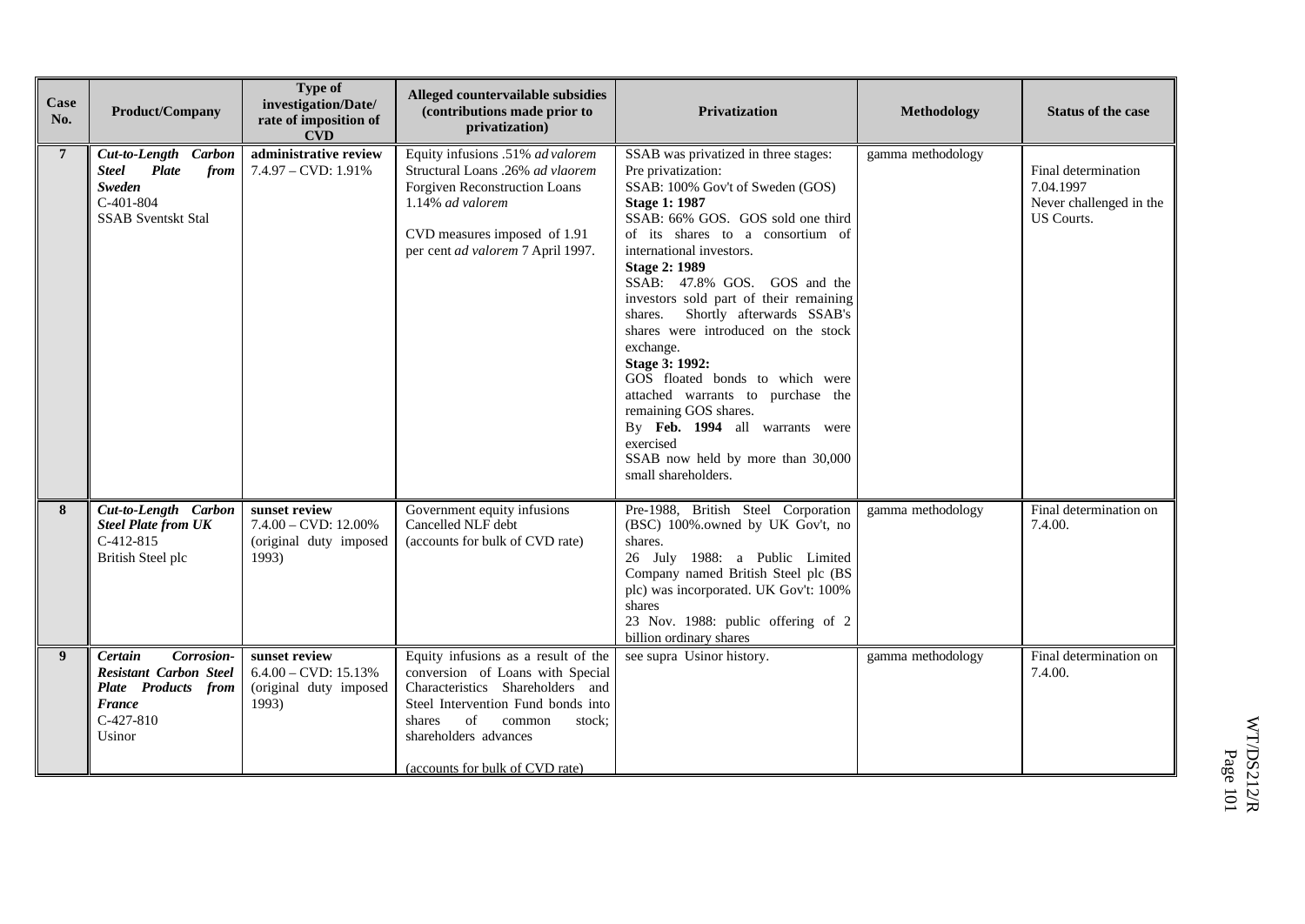| Case<br>No. | <b>Product/Company</b>                                                                                                     | <b>Type of</b><br>investigation/Date/<br>rate of imposition of<br><b>CVD</b>               | Alleged countervailable subsidies<br>(contributions made prior to<br>privatization)                                                                                                                                                                                                                                     | Privatization                                                                                                                                                                                                                                                                                                                                                                                                                                                                                                                                                                                                                                                                                                                                                                                                                                                                               | Methodology                                      | <b>Status of the case</b>                                                                                                                                                                                          |
|-------------|----------------------------------------------------------------------------------------------------------------------------|--------------------------------------------------------------------------------------------|-------------------------------------------------------------------------------------------------------------------------------------------------------------------------------------------------------------------------------------------------------------------------------------------------------------------------|---------------------------------------------------------------------------------------------------------------------------------------------------------------------------------------------------------------------------------------------------------------------------------------------------------------------------------------------------------------------------------------------------------------------------------------------------------------------------------------------------------------------------------------------------------------------------------------------------------------------------------------------------------------------------------------------------------------------------------------------------------------------------------------------------------------------------------------------------------------------------------------------|--------------------------------------------------|--------------------------------------------------------------------------------------------------------------------------------------------------------------------------------------------------------------------|
| 10          | Cut-to-Length Carbon<br>Plate<br><b>Steel</b><br>from<br><b>Germany</b><br>C-428-817<br>Dillinger Huttenwerke<br>Saarstahl | sunset review<br>2.8.00- CVD: 14.84%<br>(original duty imposed<br>1993)                    | Structural improvement aids<br>Subsidies in form of debt relief<br>provided to DHS in connection with<br>its creation in 1989<br>(accounts for full amount of CVD<br>rate)                                                                                                                                              | Pre-1989:<br>Saarstahl Völkingen GmbH: 76 % by<br>Gov't of Saarland (a German lander)<br>by, Arbed-Finanz<br>and 24<br>$\%$<br>Deutschland GmbH, a subsidiary of<br>Arbed Luxembourg<br>15 June 1989: merger of Saarstahl<br>Völkingen GmbH with Dillinger<br>(owned by Usinor Sacilor) into a<br>holding company (DHS). After the<br>merger<br>DHS: 70% Usinor Sacilor, 27.5%<br>Saarland, 2.5 %<br>On 30 June 1989, DHS transferred the<br>assets and liabilities of the former<br>Saarstahl Völkingen GmbH into the<br>newly created subsidiary, Saarstahl.<br>Thus DHS became a holding company<br>with two operating<br>subsidiaries,<br>Saarstahl and Dillinger.<br>1993 -DHS sold its 100% interest in<br>Saarstahl to Gov't of Saarland.<br>1997 - Gov't of Saarland transfers<br>majority of shareholdings in Saarstahl<br>to third parties pursuant to plan of<br>reorganization. | "gamma" methodology in<br>original investigation | Appeal before the CIT.<br>Judgment rendered on<br>28 February 2002<br>finding various aspects<br>of the US Department<br>of Commerce's sunset<br>practice inconsistent<br>with the US statute.<br>(Exhibit EC-34). |
| 11          | Cut-to-Length Carbon<br><b>Steel Plate from Spain</b><br>C-469-804<br>Aceralia                                             | sunset review<br>7.4.2000<br>CVD:<br>$\equiv$<br>36.86%<br>(original duty imposed<br>1993) | law $60/78$ (loans and infusions)<br>Royal decree 878/81 (Loans, grants<br>and infusions)<br>1984 council of ministers meeting<br>(infusions, loan guarantees and<br>grants)<br>1987 government delegated<br>commission on economic affairs<br>(loans, grants and retirement<br>benefits) (accounts for bulk of<br>CVD) | Three phase privatization:<br>CSI - Corporacion Siderurgica<br>(predecessor of Aceralie)<br>Phase one Arbed purchased 35% of<br>shares and became the "technological<br>partner" (1 Aug. 1997)<br>Phase two: Corporacion JM. Aristrain<br>purchased 11% and Gestamp SL<br>purchased 1% and became "supporting<br>partners" (17 Oct. 1997)<br>Phase three: the remaining shares were<br>sold by an international subscription<br>open to private investors. (March<br>1998).                                                                                                                                                                                                                                                                                                                                                                                                                 | gamma methodology                                | The US Department of<br>Commerce published its<br>final determination on<br>7.4.00.                                                                                                                                |

Page WT/DS212/R 102